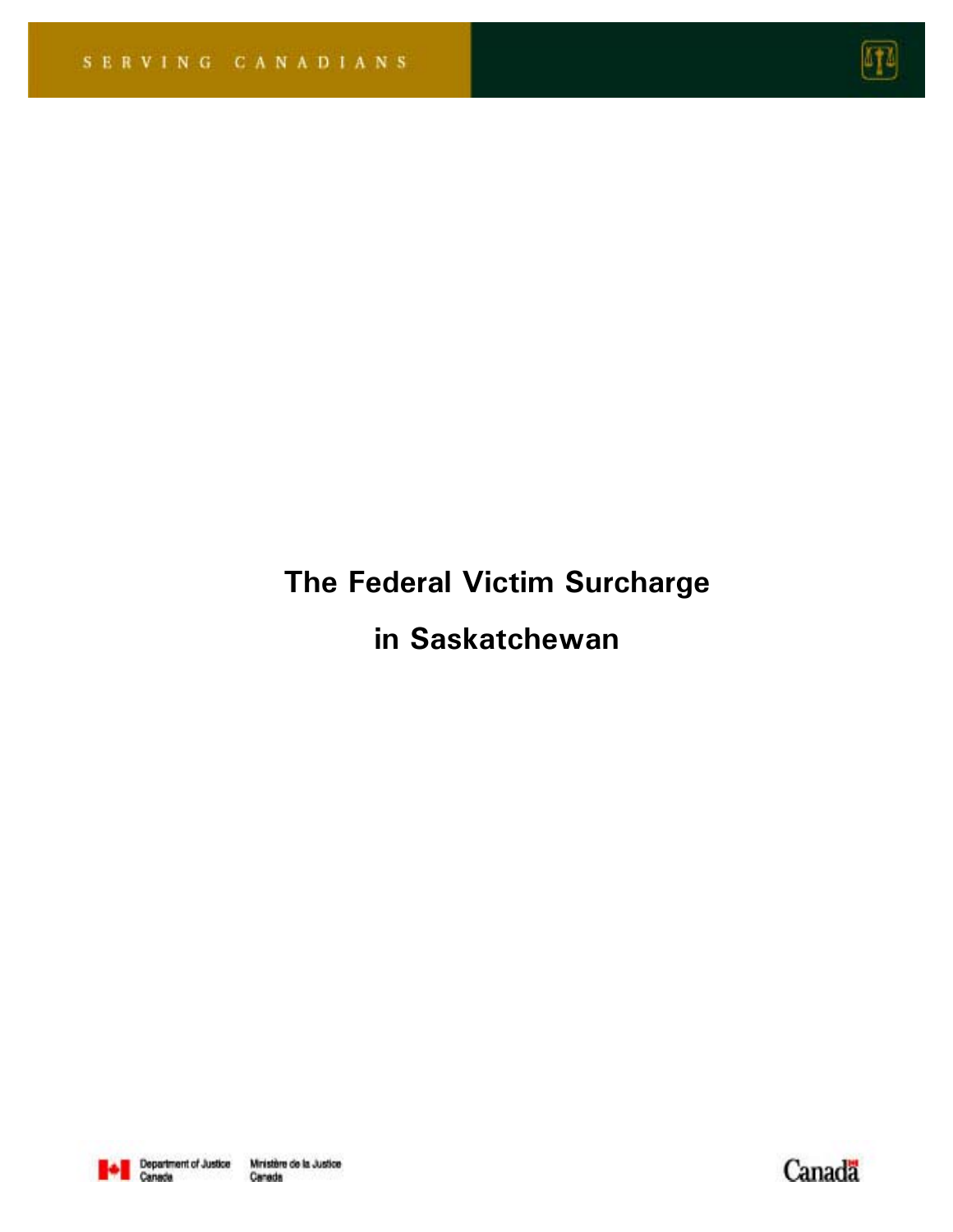Information contained in this publication or product may be reproduced, in part or in whole, and by any means, for personal or public non-commercial purposes, without charge or further permission, unless otherwise specified.

You are asked to:

- exercise due diligence in ensuring the accuracy of the materials reproduced;
- indicate both the complete title of the materials reproduced, as well as the author organization; and
- indicate that the reproduction is a copy of an official work that is published by the Government of Canada and that the reproduction has not been produced in affiliation with, or with the endorsement of the Government of Canada.

Commercial reproduction and distribution is prohibited except with written permission from the Department of Justice Canada. For more information, please contact the Department of Justice Canada at: [www.justice.gc.ca.](http://www.justice.gc.ca/)

©Her Majesty the Queen in Right of Canada, represented by the Minister of Justice and Attorney General of Canada, 2014

ISBN 978-1-100-24040-4

Cat. No. J2-393/2014E-PDF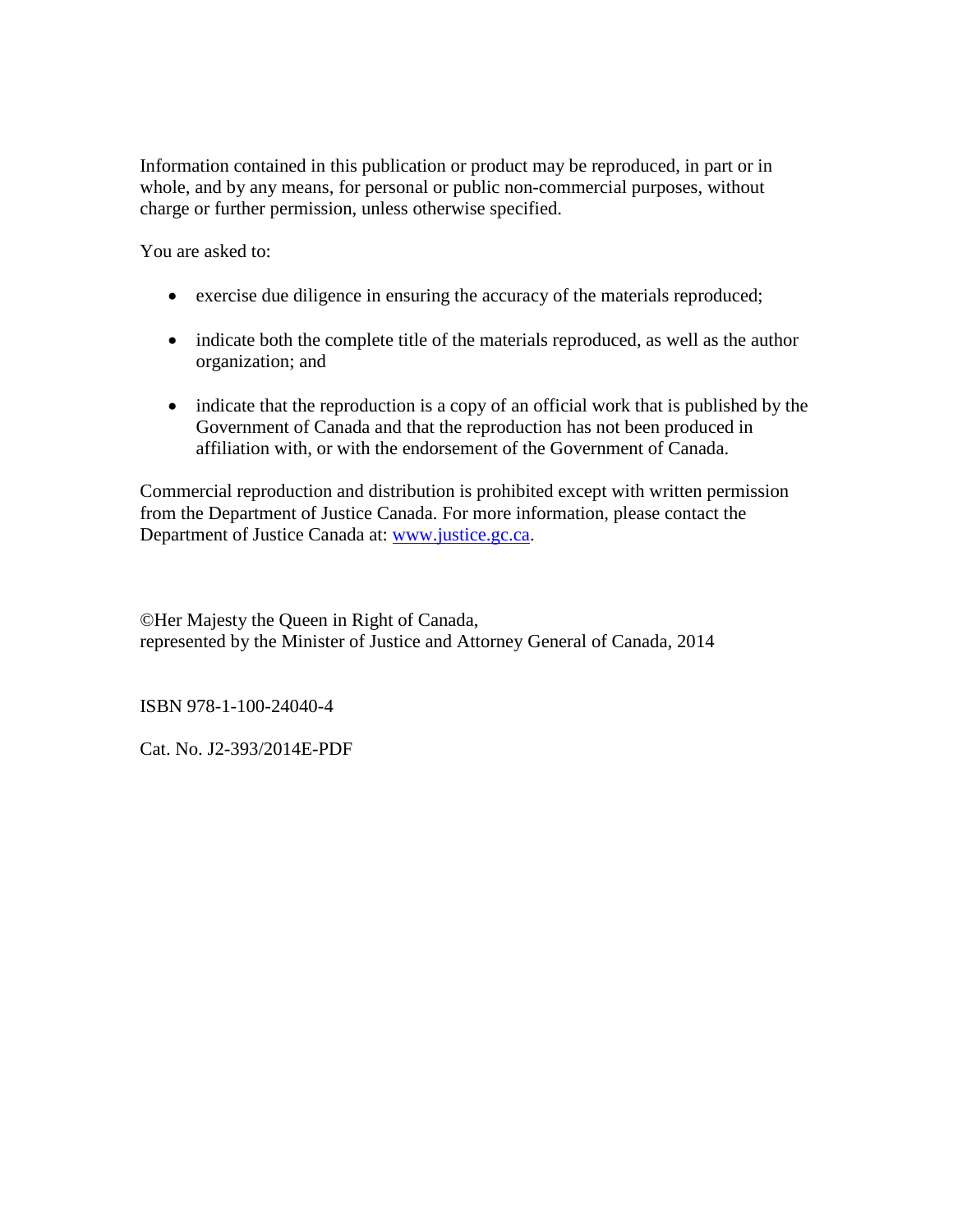# The Federal Victim Surcharge in Saskatchewan

Susan McDonald Melissa Northcott Menaka Raguparan

rr10-vic2e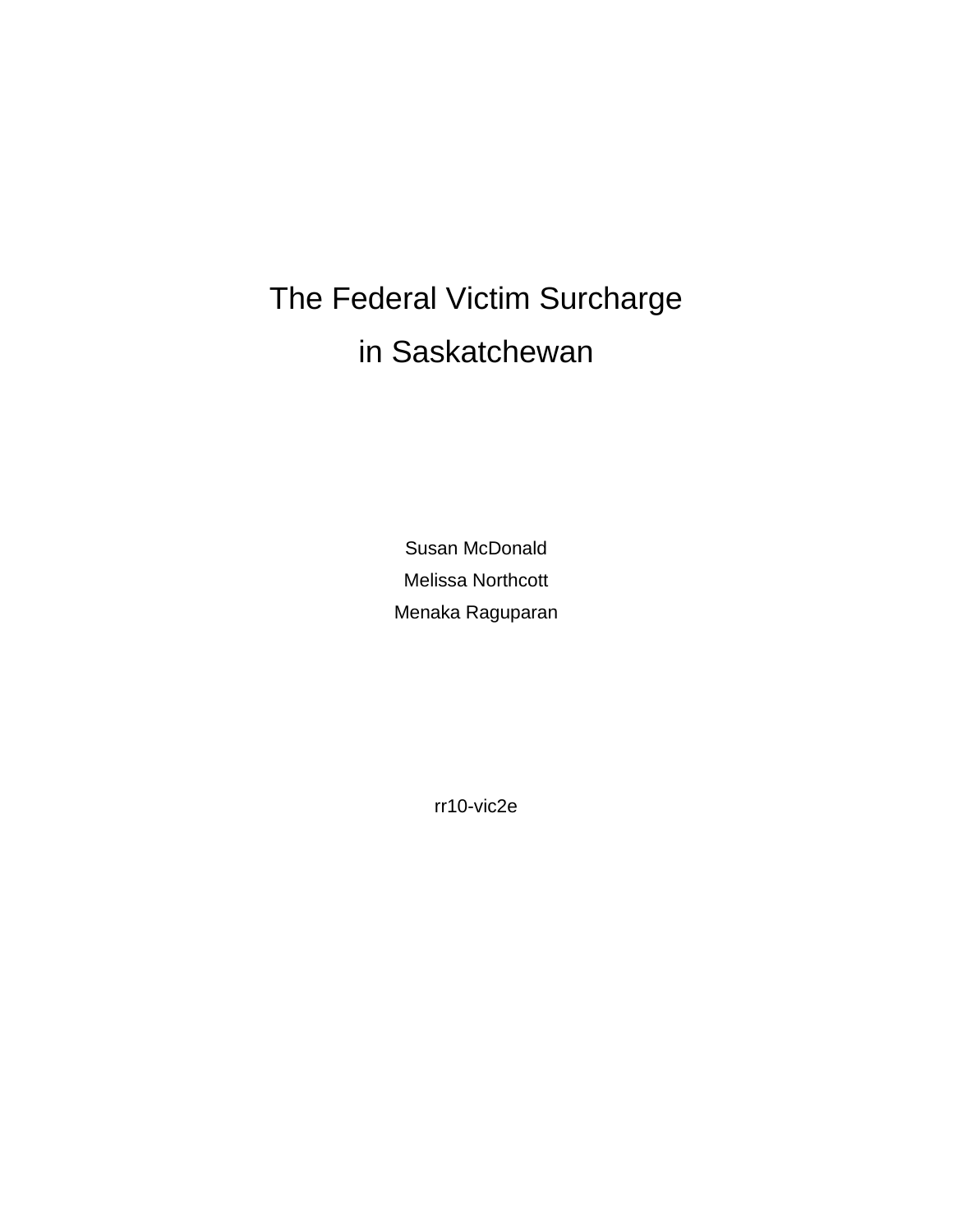# Contents

| 1.                                                                                                                                                                      |  |
|-------------------------------------------------------------------------------------------------------------------------------------------------------------------------|--|
|                                                                                                                                                                         |  |
| 1.1<br>The Provincial Victim Surcharge and Victim Services in Saskatchewan  14<br>1.2                                                                                   |  |
| 1.3                                                                                                                                                                     |  |
|                                                                                                                                                                         |  |
| 2.                                                                                                                                                                      |  |
| 2.1                                                                                                                                                                     |  |
| 2.2                                                                                                                                                                     |  |
|                                                                                                                                                                         |  |
| 3.                                                                                                                                                                      |  |
| 3.1                                                                                                                                                                     |  |
| 3.2                                                                                                                                                                     |  |
|                                                                                                                                                                         |  |
| 3.3.1                                                                                                                                                                   |  |
|                                                                                                                                                                         |  |
| 4.                                                                                                                                                                      |  |
| Increase awareness, for all players in the criminal justice system-especially<br>4.1<br>judiciary, defence and probation officers, of the importance of FVS in terms of |  |
| Increase involvement of criminal justice professionals at imposition and at<br>4.2                                                                                      |  |
|                                                                                                                                                                         |  |
| 4.3 Examine enforcement of monetary penalties in general – same approach to FVS                                                                                         |  |
|                                                                                                                                                                         |  |
| 4.5                                                                                                                                                                     |  |
| 4.6                                                                                                                                                                     |  |
|                                                                                                                                                                         |  |
|                                                                                                                                                                         |  |
|                                                                                                                                                                         |  |
|                                                                                                                                                                         |  |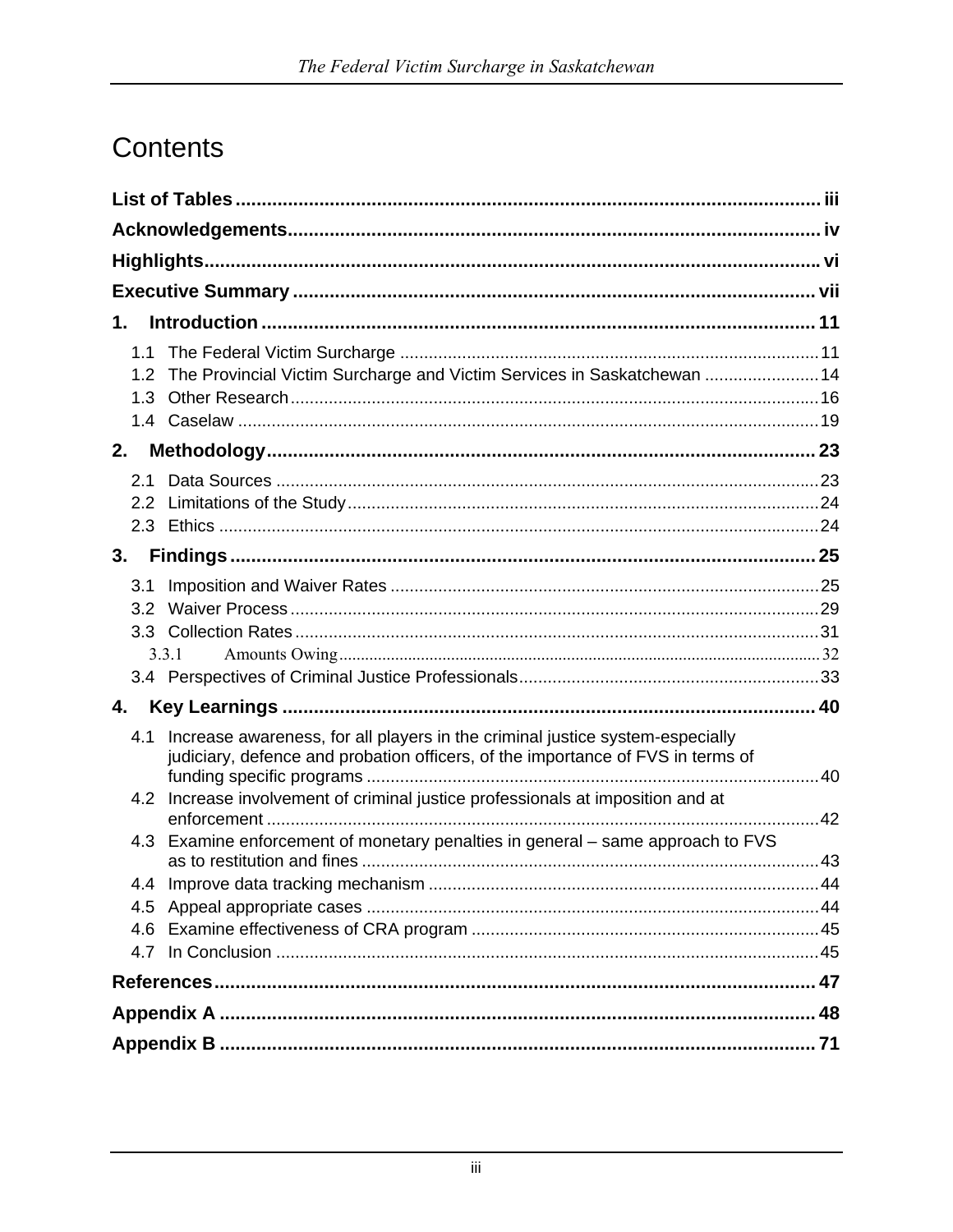# List of Tables

| Table 1: Responses by stakeholder group as to whether the FVS is waived more often than it | . 18 |
|--------------------------------------------------------------------------------------------|------|
|                                                                                            |      |
| Table 3: Federal Victim Surcharge waiver rates by most serious offence, 2002/03-2006/07 26 |      |
| Table 4: Federal Victim Surcharge waiver rates by specific offence, 2002/03-2006/07 26     |      |
| Table 5: Federal Victim Surcharge waiver rates by gender and type of accused,              |      |
| Table 6: Federal Victim Surcharge waiver rates by summary and indictable offence,          | 28   |
| Table 7: Logistic Regression for factors influencing FVS waiver in Saskatchewan Provincial | 29   |
|                                                                                            | 32   |
|                                                                                            |      |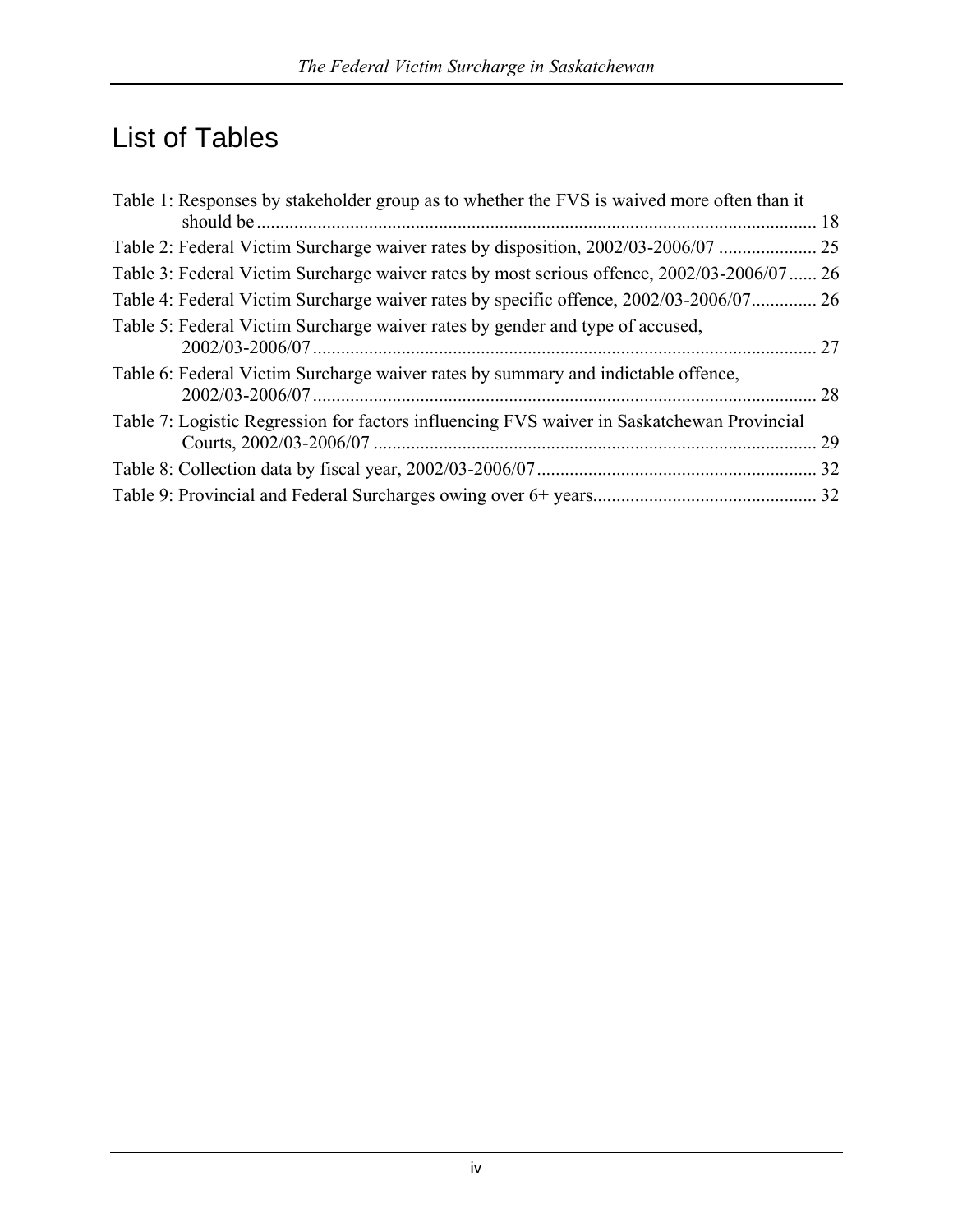# Acknowledgements

*The authors would like to acknowledge the significant support of Murray Selinger, Pat Thiele, David Gullickson and Shelley Augustin of the Saskatchewan Ministry of Justice and Attorney General for all their efforts to ensure that this project was possible. In addition, the authors would like to note the significant contribution of Lisa Ha, Research Analyst of the Department of Justice Canada, in coordinating the initial aspects of this project. Finally, the authors are grateful for comments on the report from Kwing Hung, Alyson MacLean, Kelly Morton-Bourgon, and Ab Currie.*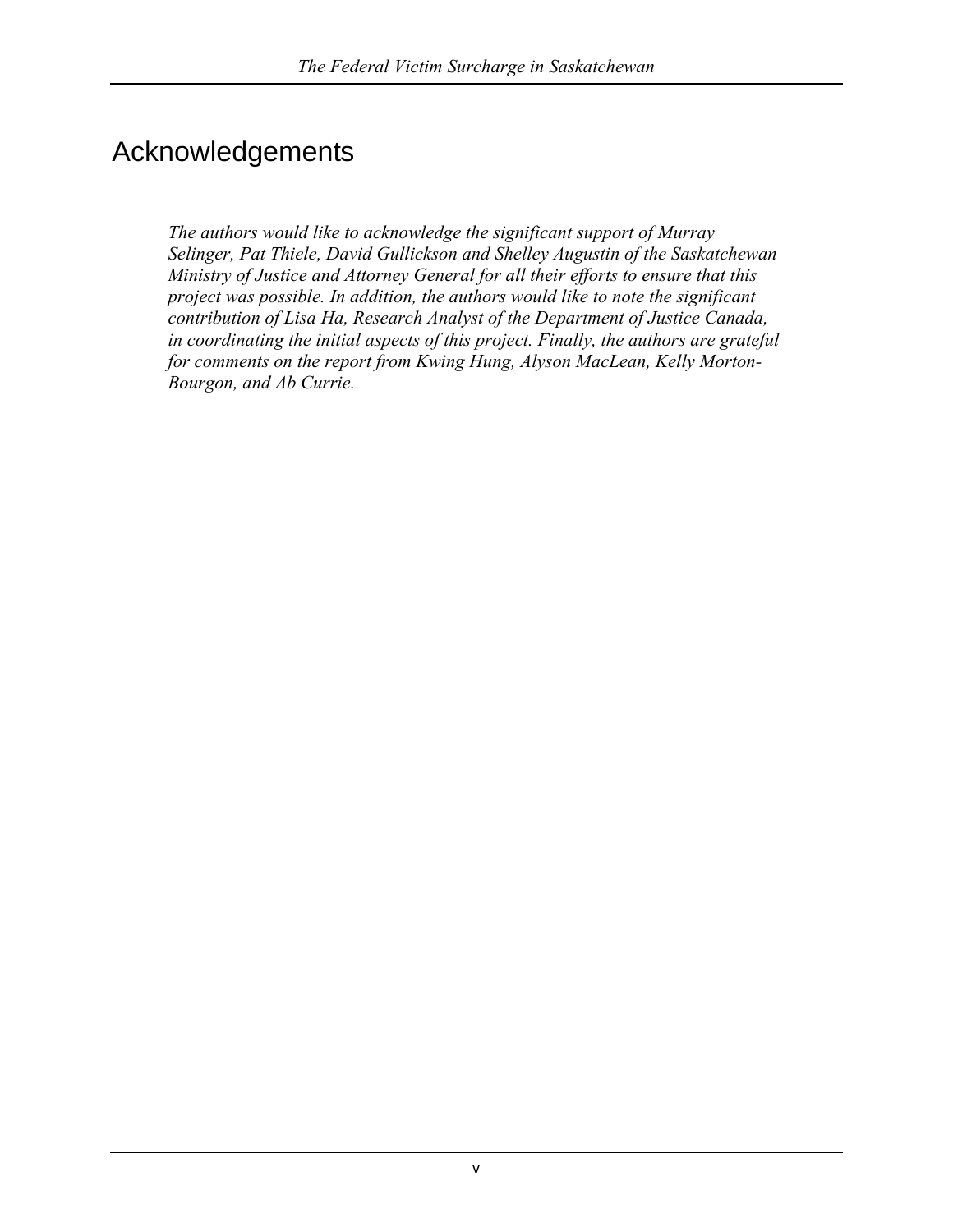# **Highlights**

- Between 2002/03-2006/07, the average waiver rate for the Federal Victim Surcharge (FVS) in Saskatchewan was 73%.
- During that same time period, property offences had the highest waiver rate (85%), followed by Offences against the Person and Offences against the Administration of Justice (79%). *Criminal Code* Traffic Offences had the lowest FVS waiver rate (50%).
- There is a high waiver rate for dispositions resulting in custody (93%) compared with a lower waiver rate of 53% for fines.
- Data provided by the Saskatchewan provincial court database revealed that the average collection rate over the five-year period was 82%.
- The anticipated increased revenue from the 1999 amendments to the *Criminal Code* provisions has not been realized due to high FVS waiver rates, rather than a low collection rate.
- An auditory review of 143 sentencing hearings in Regina held from December 2007 to January 2008 revealed that the FVS was waived in approximately three quarters of cases. Judges never refused, nor questioned a request to waive the FVS by defence; evidence for "undue hardship" was representation by legal aid or being unemployed.
- The sentencing hearings indicated that the surcharge was more likely to be imposed when the offender was employed, when the offender was charged with drinking and driving and possession or distribution of narcotics offences, and when fines were imposed.
- The criminal justice stakeholders interviewed were aware of the FVS and agreed with its purpose; however, there was little awareness of what the FVS revenue was used for.
- The stakeholders interviewed agreed that offenders do not have a good understanding of the surcharge and very few saw it as a meaningful consequence for the offender because offenders do not understand what it is for and there are no serious repercussions for nonpayment.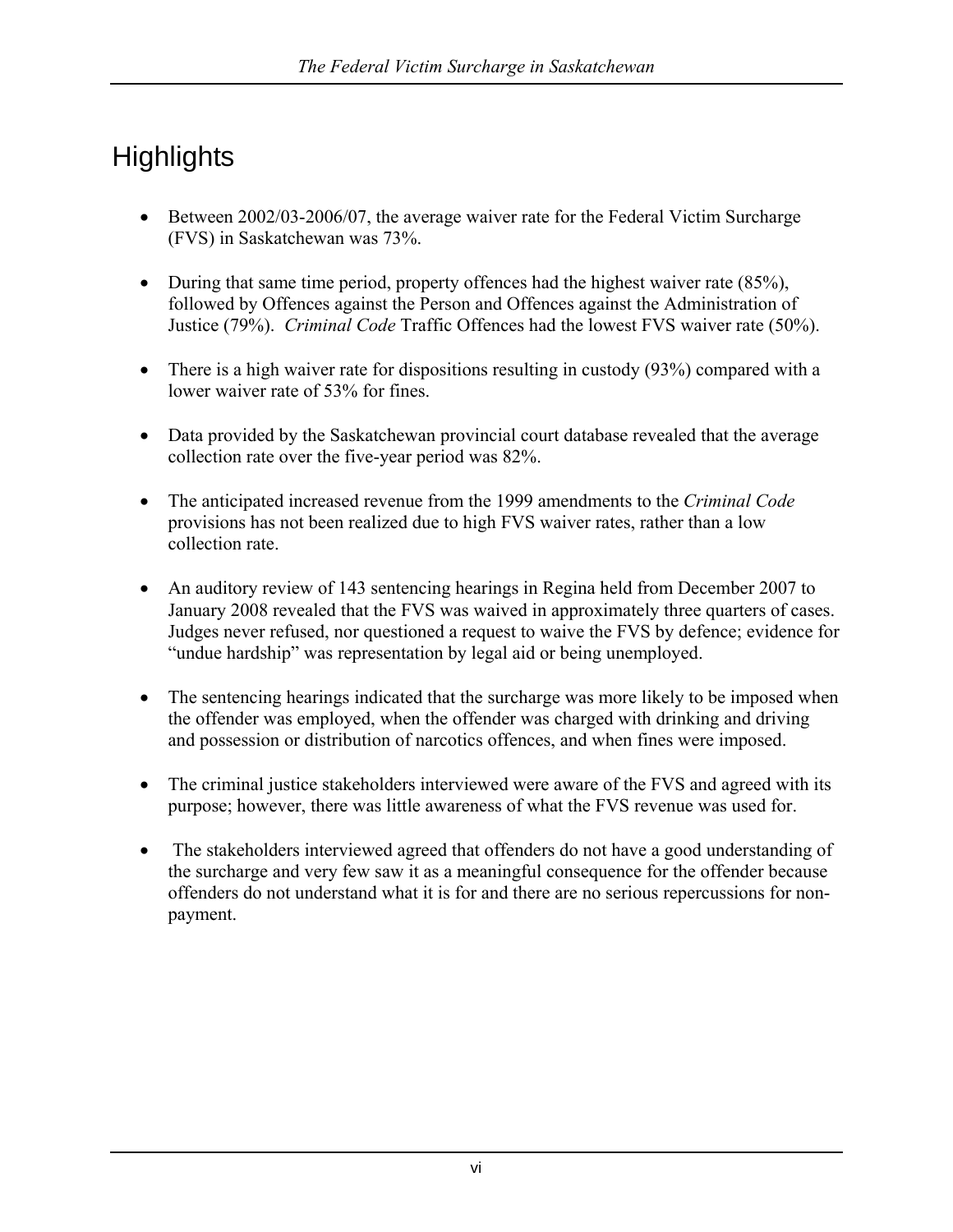# Executive Summary

The Federal Victim Surcharge (FVS), implemented in 1989, is an imposed payment on an offender who is convicted of any *Criminal Code* offence, or a *Controlled Drugs and Substances Act* offence, as well as on individuals who receive an absolute or conditional discharge. The goals of the FVS are to make offenders accountable to victims and to generate revenue for victim services. In many jurisdictions, funds collected from the imposition of the FVS are the primary source of revenue for victim services.

In order to address concerns regarding the implementation of the FVS and the lower than anticipated revenue collected from the 1989 provisions, the surcharge provisions in s. 737 of the *Criminal Code* were revised in 1999 based on recommendations made by the Federal Provincial Territorial Working Group (FPTWG) on Victims of Crime. The amended provisions require that a mandatory minimum amount be automatically imposed on all cases unless the offender can prove that paying the surcharge would result in undue hardship to either her/himself or her/his dependents (s.737(5)). The court must provide reasons for waiving the surcharge and state them in the record of proceedings (s.737 (6)).

The anticipated revenue to be generated from the 1999 amendments has not been realized, however. In 2005, the Attorney General of Manitoba proposed an increase in the FVS to increase revenue. Federal, provincial and territorial officials agreed that research was needed to better understand how the current provision is working. Research has already been conducted in New Brunswick and the Northwest Territories. As such, this study aims to build on what has already been learned and to gain a greater understanding of how the FVS is working in Saskatchewan.

The seven main research questions included were:

- 1. What are the waiver rates?
- 2. What reasons are provided for the waiver(s)?
- 3. How is the FVS documented in court files?
- 4. What are the collection rates?
- 5. What are the enforcement strategies in Saskatchewan and what, if any, are the consequences of non-compliance?
- 6. What other options could be considered for collection?
- 7. Why has the anticipated revenue to be generated from the 1999 amendments to the *Criminal Code* provisions related to the FVS not been realized?

### **Methodology**

This study used a mixed-methods approach with quantitative data from Saskatchewan's provincial court database for fiscal years 2002/03-2006/07 to determine aggregate collection rates. Waiver rates and factors influencing the waiver were analyzed based on data provided by the Canadian Centre for Justice Statistics (*n*=72,915, 2002/03-2006/07). A file review of 50 court files from the Regina courthouse was also conducted in order to determine if and how the imposition/waiver and reasons for the waiver were recorded. Qualitative data analysis involved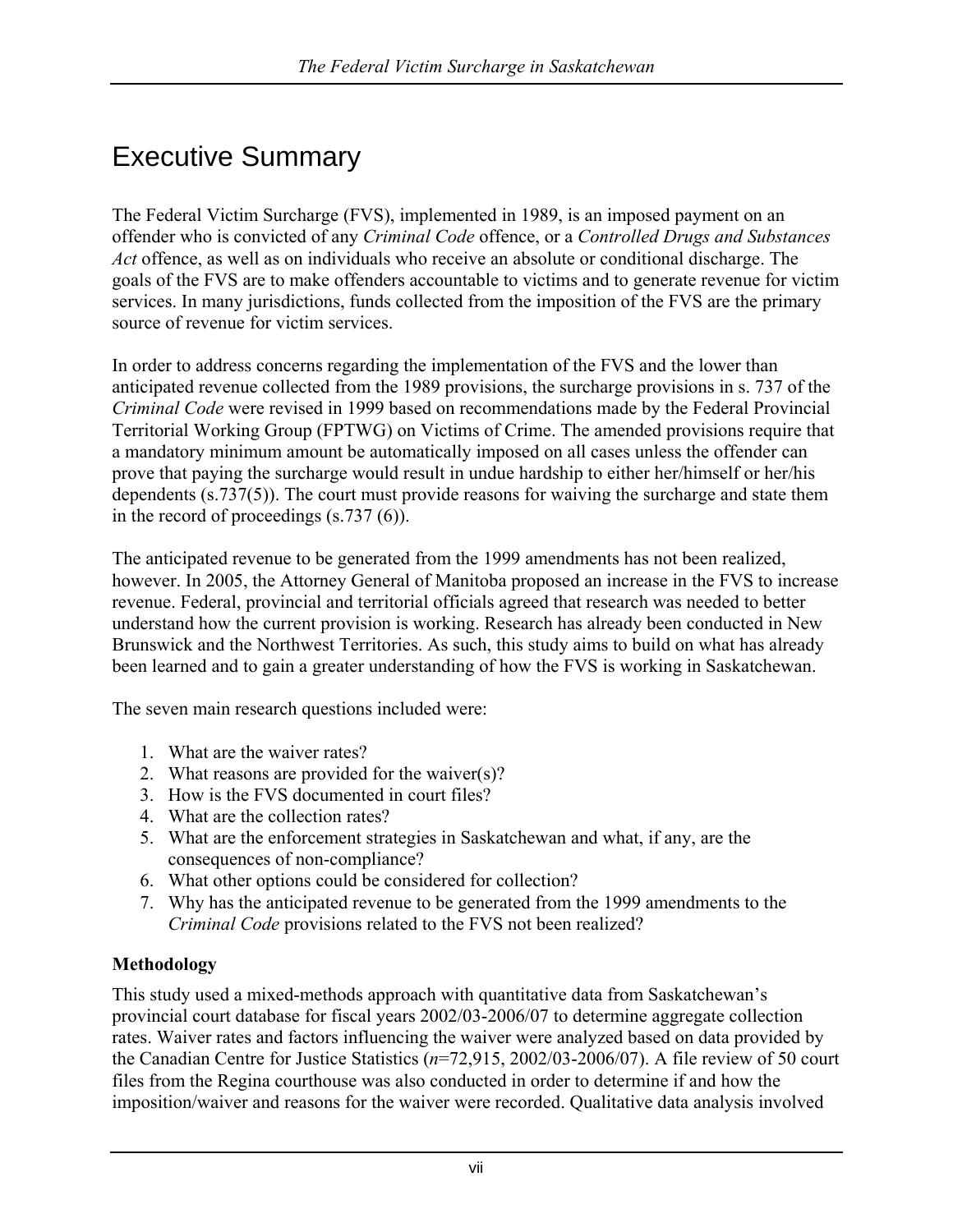an auditory review of 143 sentencing hearings carried out in Regina from December 2007 to January 2008. Further, interviews with 38 criminal justice stakeholders, including Crown prosecutors, defence attorneys, court staff, programs/policy staff and probation officers, were also conducted between August and October 2008. The respondents were interviewed from four court locations: Regina, Saskatoon, Yorkton and Meadow Lake.

### **Study Findings**

### *Waiver and Collection Rates*

Data provided by the Canadian Centre for Justice Statistics revealed that the average FVS waiver rate was 73% across the province. The highest waiver rate was in La Ronge, at 87%, and the lowest waiver rate was in Estevan, at 46%. Offences against Property had the highest waiver rate at 85% and *Criminal Code* traffic offences had the lowest waiver rate, at approximately 50%. Dispositions resulting in the custody of the accused had the highest waiver rates at 93% and fines had the lowest waiver rates, at 53%. Data provided by the provincial court database revealed that the average collection rate for the five years was approximately 82%. In 2003/04 however, there was a surplus in monies collected and when this year is excluded from the calculation, the average collection rate dropped to 69%.

### *Reasons for Waiver and Imposition*

A file review of 50 provincial court files indicated that the FVS was not addressed in the majority (92%) of the cases. The FVS was waived in 65% of the cases. Hardship was provided as the reason for the waiver and the waiver was documented in the Endorsement in all these cases. The imposition of the FVS was documented in several places, including on the Notice of Fine and Surcharge and on the Endorsement.

The auditory review of 143 sentencing hearings revealed that approximately three out of four sentencing cases resulted in a waiver. Judges in Regina never refused nor questioned a request to waive the FVS by defence and the evidence for "undue hardship" was representation by legal aid or being unemployed. The surcharge was more likely to be imposed when the offender was employed, when the offender was charged with drinking and driving and possession or distribution of narcotics, and when fines were imposed as penalty.

### *Perspectives of Criminal Justice Stakeholders*

Interviews with criminal justice stakeholders indicated they were all aware of the FVS and agreed with its purpose, however there was little awareness of where the revenue actually went. The stakeholders agreed that offenders do not have a good understanding of the surcharge and very few saw it as a meaningful consequence for the offender because there were no repercussions for non-payment. The interviews also revealed that the process of imposition differed between court locations and reflected the different approaches taken by the judges in these locations. Many probation officers also noted that they do not consider the FVS in their Pre-Sentence Reports. The respondents provided several recommendations with regard to ensuring payment of the surcharge, including having the offender work off the FVS, withholding parole until the FVS is paid, using a collection agency and the Refund Set-Off Program with the Canada Revenue Agency. All of the respondents agreed that where there is a true inability to pay, that the FVS should be waived.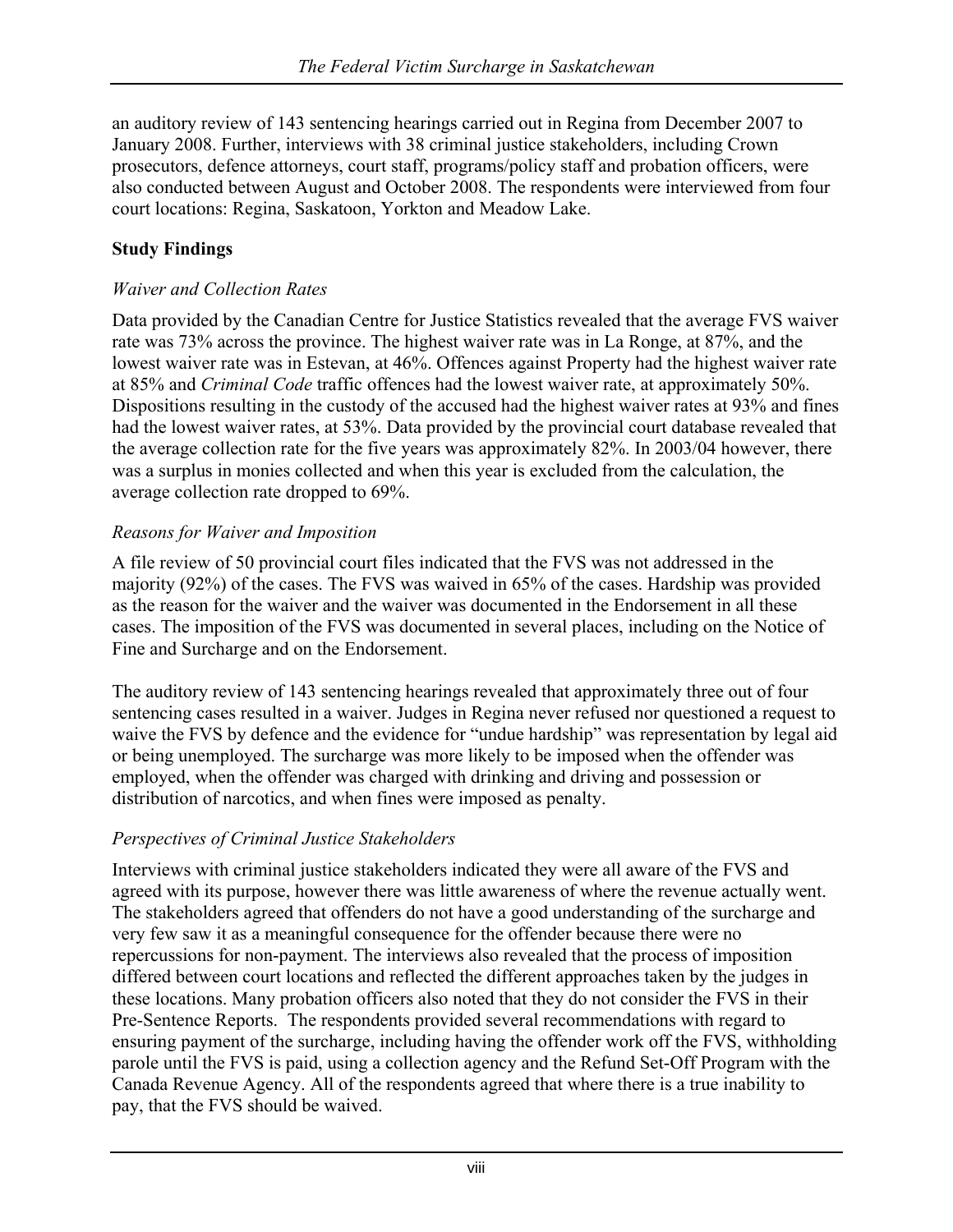### **Conclusions**

This study found that waiver rates in Saskatchewan are high on average, although they vary considerably depending on court location. FVS waiver rates are also higher for custodial dispositions than for fine dispositions. It is clear from the findings that the primary reason that potential revenue from the 1999 amendments has not been realized is the high waiver rates, rather than low collection rates. Interviews with criminal justice stakeholders also revealed that greater awareness about the surcharge is warranted and that few view the FVS as a meaningful consequence for offenders.

The results of this study suggest that current efforts to reduce waiver rates should be continued by challenging offenders' uncontested inability to pay; by ensuring full financial information is presented to the court in Pre-Sentence Reports by probation officers; and by appealing trial decisions where appropriate. Judges, Crown prosecutors, defence counsel and probation officers all have a significant role to play in ensuring the imposition of the FVS.

### **Key Learnings**

1. The data showed that it will be important to increase awareness, for all players in the criminal justice system, but especially judiciary, defence and probation officers, of the importance of FVS in terms of funding specific programs. A better understanding of the role of the programs and the use of the money generated from the funds could make a difference in terms of the FVS being a meaningful consequence.

2. In addition, increased involvement of criminal justice professionals at imposition and enforcement of the FVS would likely result in lower waiver rates. Probation officers, defence counsel and Crown prosecutors could all consider the importance of the FVS and ensure that the FVS is addressed.

3. It will be important to establish a consequence for non-payment of the FVS and to examine enforcement of all monetary penalties, including restitution, provincial and federal surcharge and fines to determine whether there are consistent approaches to enforcement and if there are best practices in terms of enforcement of monetary penalties.

4. An improvement in the data management system to track individual payments of FVS would increase understanding of what is occurring in terms of FVS collection.

5. When the opportunity arises, it will be important to appeal appropriate cases wherein the offender may have the ability to pay the FVS.

6. Finally, it will also be important to monitor the recently implemented Canada Revenue Agency Refund Set-Off Program to understand its effectiveness and to determine if this program could be a best practice for collection.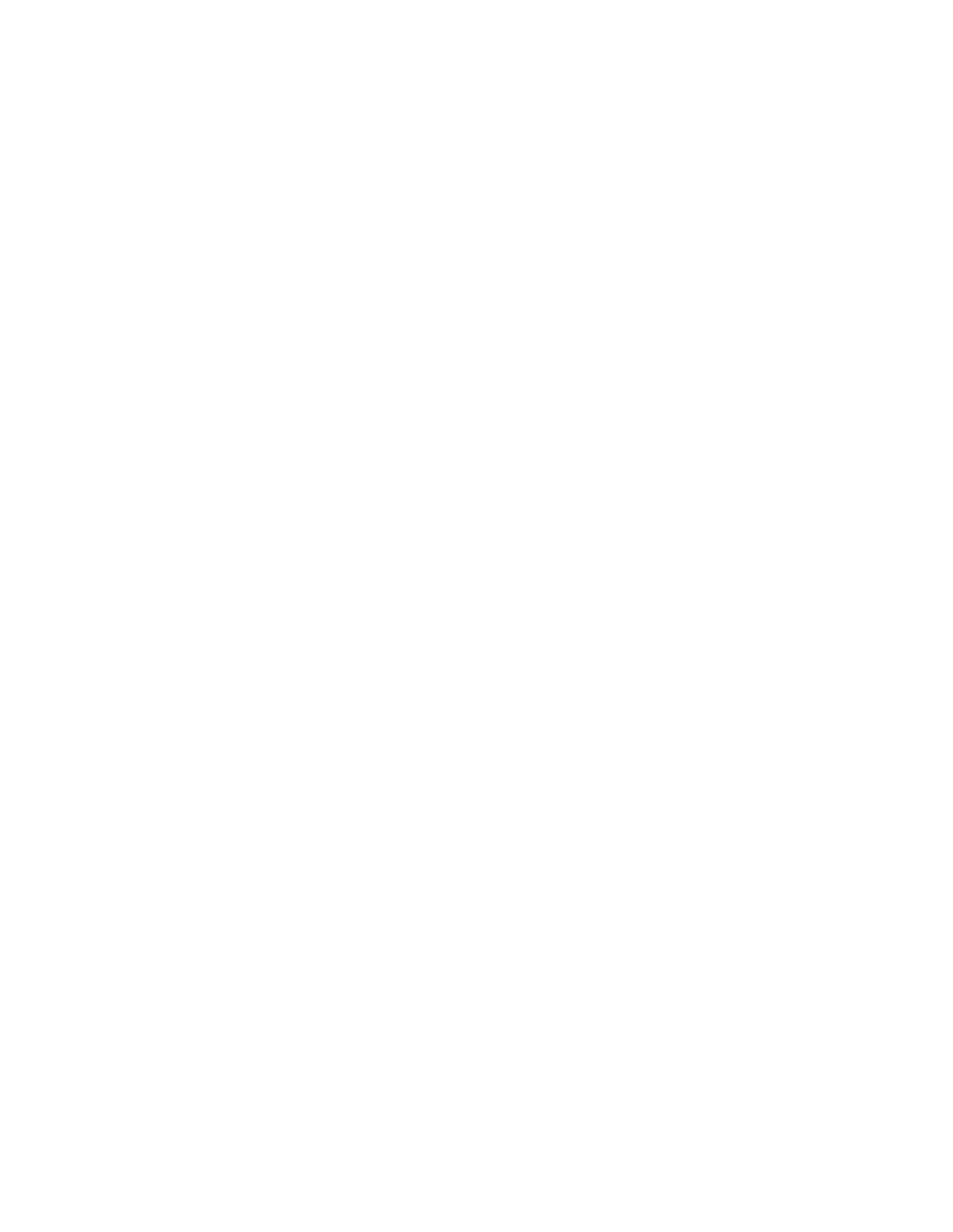# 1. Introduction

This report presents the findings of a research study on the Federal Victim Surcharge (FVS) in Saskatchewan. The main research questions included:

- 1) What are the waiver rates?
- 2) What reasons are provided for the waiver(s)?
- 3) How is the FVS documented in court files?
- 4) What are the collection rates?
- 5) What are the enforcement strategies in Saskatchewan and what, if any, are the consequences of non-compliance?
- 6) What other options could be considered for collection?
- 7) Why has the anticipated revenue to be generated from the 1999 amendments to the *Criminal Code* provisions related to the FVS not been realized?

In this first section, we explain the history of the Federal Victim Surcharge and provide an overview of the *Criminal Code* provisions, as well as describing victim services in Saskatchewan. In Section 2, the study methodology is described and in Section 3, the findings are presented. The final section presents the key learnings.

# **1.1 The Federal Victim Surcharge<sup>1</sup>**

The Federal Victim Surcharge provisions of the *Criminal Code* were first enacted in 1988, proclaimed in July 1989, with amendments in 1999. The FVS is a payment imposed on an offender who is convicted of any *Criminal Code* offence, or a *Controlled Drugs and Substances Act* offence involving controlled or restricted drugs, as well as individuals who received an absolute or conditional discharge. The original *Criminal Code* provision set an upper limit on the amount of the surcharge, but the real limits were set in regulations. This approach was intended to permit the maximum amount to be raised over time. Importantly, the original intent of the surcharge was its inclusion as a part of the sentence and was not to be characterized as a "tax" or levy to simply raise revenue.

The original legislation required an offender to pay a surcharge of an amount not exceeding:

- fifteen percent of any fine imposed or where no fine is imposed, ten thousand dollars, or
- such lesser amount as prescribed in regulations made by the Governor in Council.

The regulations prescribed \$35 as the "lesser amount" for non-fine offences. As a result of the combined effect of the regulations and the *Code* provisions, the surcharge was an amount up to 15% for fines and up to \$35 for other dispositions, with judges maintaining discretion on whether or not to impose any surcharge. These regulations, which were not set out in the *Code*, led to a

 $\overline{a}$ <sup>1</sup> This background is largely drawn from M. Law and M. Sullivan. 2008. *The Federal Victim Surcharge in New Brunswick: An Operational Review.* Department of Justice Canada: Ottawa.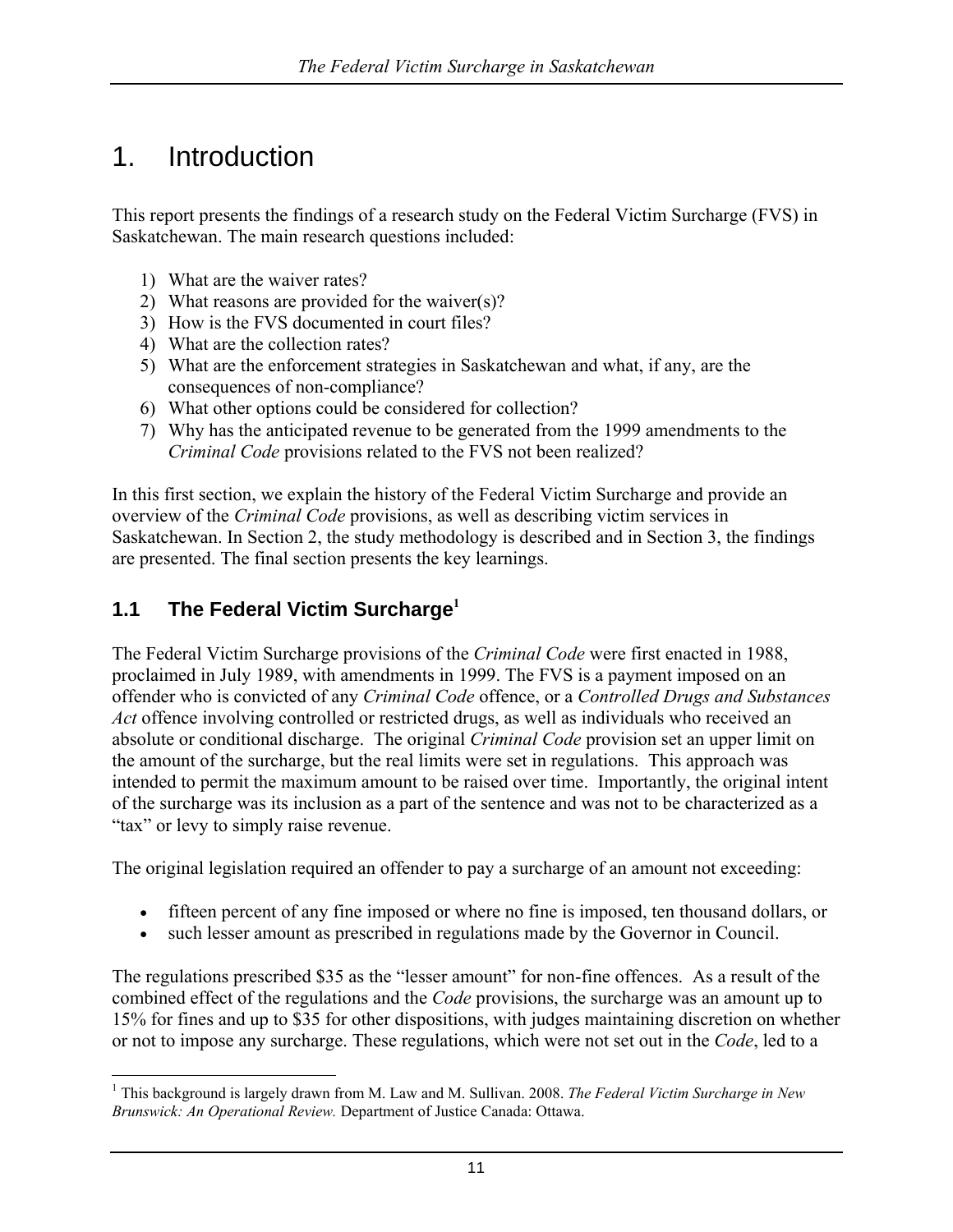great deal of confusion and inconsistent practices surrounding the applicable amounts. In addition, the prescription of a maximum amount permitted judges to impose a lower surcharge and still comply with the legislation. In doing so, however, the goals of the surcharge, which included making offenders accountable to victims in a small way and to generate revenue for victim services, were not being met.

At the same time that the Federal Victim Surcharge was implemented in 1989, federal/provincial cost sharing programs for provincial victim crime compensation programs were eliminated. This was because the federal government anticipated that the FVS would provide additional funding per capita not only for crime compensation, but for other criminal justice victim services. These revenues were not realized as anticipated; a number of provinces eliminated or significantly revised crime compensation programs.

The provinces' experience with the 1989 surcharge provisions quickly led to calls for reform. Within a few years after enactment, provinces and territories noted the need to revise the *Criminal Code* victim surcharge provision to address concerns regarding its implementation and revenue raising capacity.

Research conducted by Justice Canada consultants in the early  $1990$ 's<sup>2</sup> revealed that in many cases the imposition of the surcharge was ignored or forgotten, particularly where the disposition was other than a fine. In situations where a jail term was imposed, judges often relied on the undue hardship provision to waive imposition. In addition, the imposition of the \$35 surcharge where a term of imprisonment (or other non-fine disposition) was imposed was criticized as disproportionate to the gravity of the offence. Other reasons cited explaining the lack of acceptance of the surcharge included the perception that surcharge revenue would be deposited into general revenues with no guarantee that existing services for victims would be expanded or new services developed. At that time, the low revenue from the FVS was attributed to several factors including lack of awareness, concerns regarding the use of surcharge revenue and the restrictions on the maximum limits.

Despite the lower than anticipated revenues, provinces did not initially recommend increased amounts due to the fact that awareness and acceptance of the surcharge was improving and changes to the amounts could have impeded progress. No consensus on this issue was reached until December 1997, when Provincial and Territorial Ministers of Justice urged the federal Minister of Justice to proceed with revisions to the FVS scheme.

The Federal Provincial Territorial Working Group (FPTWG) on Victims of Crime proposed that s. 737 of the *Code* be amended to provide that:

• A mandatory minimum amount shall be imposed; a minimum surcharge of 15% of a fine and for non-fine dispositions, a minimum of \$50 for summary conviction offences and a minimum of \$100 for indictable offences (or other amounts)

<sup>&</sup>lt;sup>2</sup> See Section 1.3 for more detail on these studies.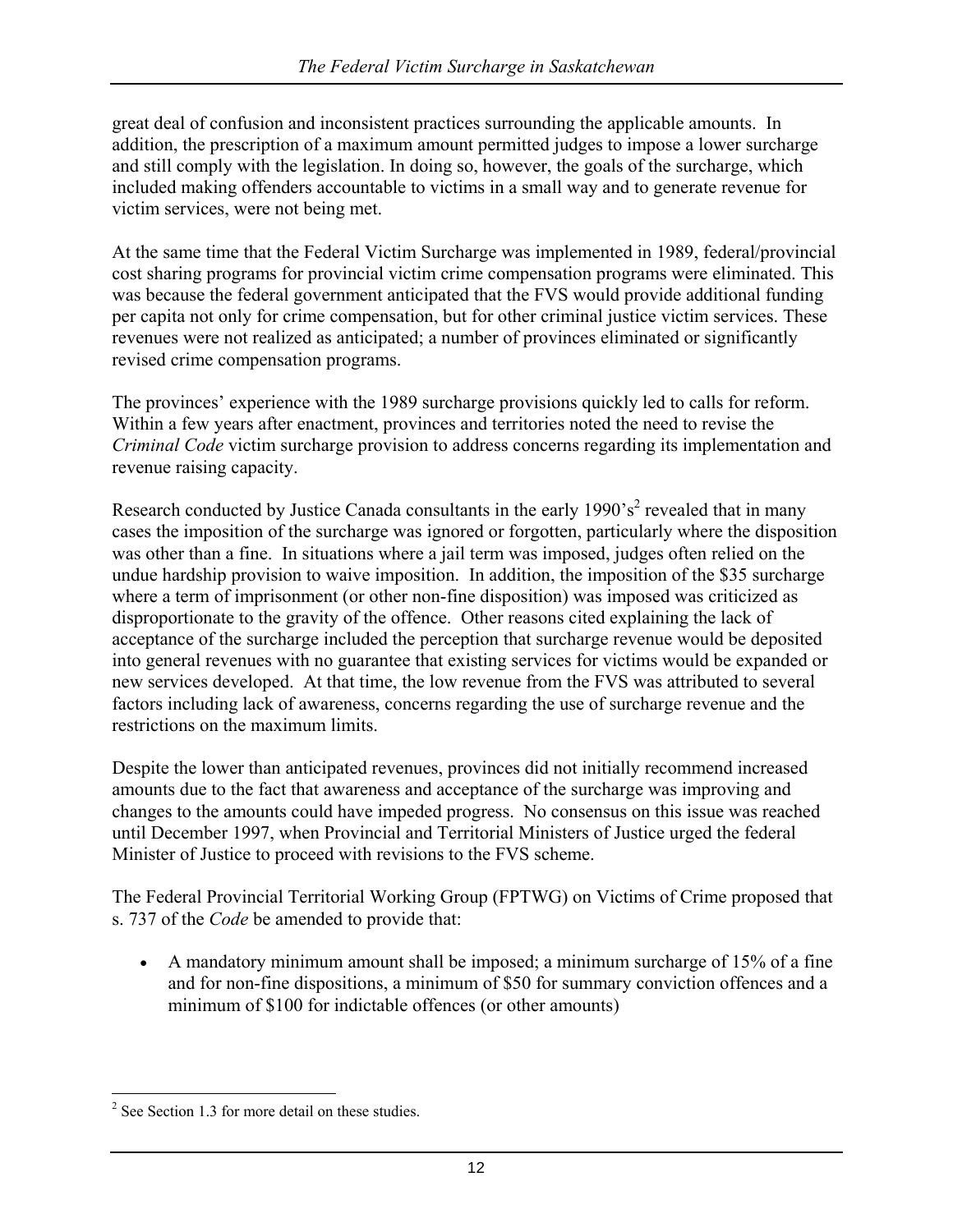- These minimum amounts shall be automatically (presumed to be or deemed to be) imposed in addition to any other sentence with some exceptions, including:
	- o The judge determines that a greater amount of surcharge should be imposed, or
	- o The judge determines that undue hardship would result from the imposition of the surcharge.

In 1998, the Standing Committee on Justice and Human Rights tabled its report following its review of the victim's role in the criminal justice system; *Victims' Rights - a Voice Not a Veto*. The Committee noted the problems with the original surcharge provisions, including judges' inadvertent failure to impose the surcharge and non-aggressive enforcement and collection initiatives by pertinent departments.

The report affirmed that additional resources were needed to provide adequate victim services across the country and that increasing the FVS would be a reasonable way to generate more revenue, particularly given that the maximum surcharge amounts had not increased since 1989.

The Government's Response (December 1998) noted that the recommendations of the FPTWG and those of the FPT Attorneys General were consistent with those of the Committee. The Response included a commitment by the Minister of Justice to pursue *Criminal Code* amendments to revise the amount of the minimum surcharge and to provide for automatic imposition while preserving the undue hardship exemption and providing adequate notice to the accused. The Government's Response also encouraged that a federal victim's office be established that could work in collaboration with the provinces and territories, to among other things, explore effective enforcement mechanisms to ensure that funding would be available to the provinces and territories for their victims' services. The Policy Centre for Victim Issues (PCVI) was established in 2000 as a response to this recommendation. *Criminal Code* amendments to address the needs of victims of crime were proclaimed into force in 1999, including new surcharge provisions designed to address the concerns noted. These concerns and subsequent amendments focused on the amount of the minimum surcharge and the possibility to provide for automatic imposition while preserving the undue hardship exemption. Saskatchewan has not seen an increase in FVS revenues since the 1999 amendments.

The only exception to the mandatory imposition of the FVS occurs when the offender can prove "undue hardship" (*Criminal Code* s.737(5)). The surcharge may be waived if the offender establishes undue hardship to either her/himself or her/his dependants as a result of the imposition of the FVS. When the court waives a Federal Victim Surcharge, it is required to provide reasons and state them in the record of proceedings (s.737(6)).

There is a Fine Option Program, which is an opportunity for the offender to satisfy fines by means of community work through a formula calculating the number of hours the offender works; the *Criminal Code,* however, explicitly states that the Fines Option Program *cannot* be used to satisfy a surcharge (s.736 and s.737(10)). Furthermore, section 734.8(5) of the *Criminal Code* clarifies that where a part payment is made for a fine, the money is applied first to the costs  $(s.734(5)(a)(i))$  second to the surcharge and then to the fine (Section 737).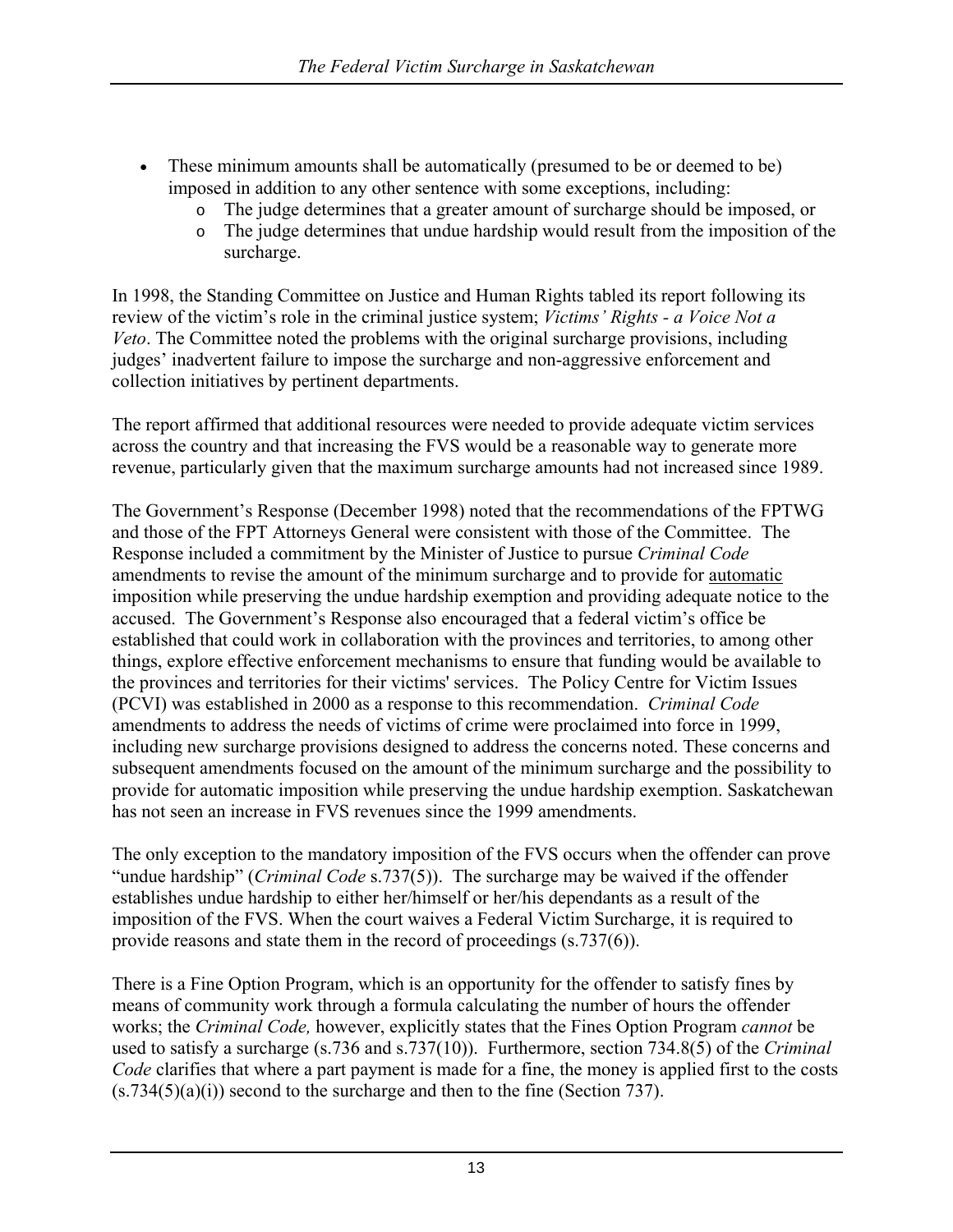The court may order an offender to pay a FVS in an amount exceeding that set out in subsection (2) if the court considers it appropriate in the circumstances and is satisfied that the offender is able to pay the higher amount. The court may also may order the offender to pay a surcharge an amount less than that set out in section (2) if the court is satisfied that paying the full amount would cause the offender undue hardship but the offender has the means to pay a lesser amount.

### **1.2 The Provincial Victim Surcharge and Victim Services in Saskatchewan**

In Saskatchewan, the *Victims of Crime Act, 1995,* forms the legislative basis for the Victims Services Program and was proclaimed on August 1, 1999. A **victim** is defined in the *Act* as a person who, by reason of an act that is in violation of criminal laws, has suffered harm, including physical or mental injury, emotional suffering or economic loss.

The *Act* provides for the collection of a surcharge (s.10) on provincial offences and creates a dedicated fund to support programs and services for victims. Offenders must pay the surcharge over and above any other punishment imposed on them for all provincial offences and municipal by-laws, other than those prosecuted by by-law tickets and parking offences. The imposition of the provincial surcharge is automatic and payment is mandatory. Surcharges are collected by the courts in the same manner as fines. Any payment made by the person convicted of the offence is first applied to payment of the surcharge and then to payment of the fine. Revenue collected from the provincial surcharge and the FVS flows to the "Victims' Fund". Surcharges are the primary source of income for the Victims Services Program, which includes compensation for victims of crime.

On July 1, 2008, amendments to the provincial surcharge provisions in the *Act* came into effect. Where the fine imposed is \$500 or less, the provincial surcharge has been increased by \$10. Where the fine imposed is greater than \$500, the surcharge has been increased by 10 per cent. For example, the provincial surcharge would be:

- \$40 where fine imposed is \$99 or less;
- \$50 where fine imposed is greater than \$99 but less than or equal to \$200;
- \$60 where fine imposed is greater than \$200 but less than or equal to \$350;
- \$80 where fine imposed is greater than \$350 but less than or equal to \$500;
- 40 per cent of the fine imposed (rounded off to the nearest dollar) where the fine imposed is greater than \$500;
- \$50 where no fine is imposed.

This change reflects an increase of \$10 per category. In the case of fines greater than \$500, it is an increase from 30% to 40%.

### *Canada Revenue Agency Refund Set-Off Program*

The Saskatchewan Ministry of Justice and Attorney General has partnered with the Canada Revenue Agency in the Refund Set-Off Program which allows the Province to report information to CRA regarding offenders with unpaid fines that are payable to the Province of Saskatchewan.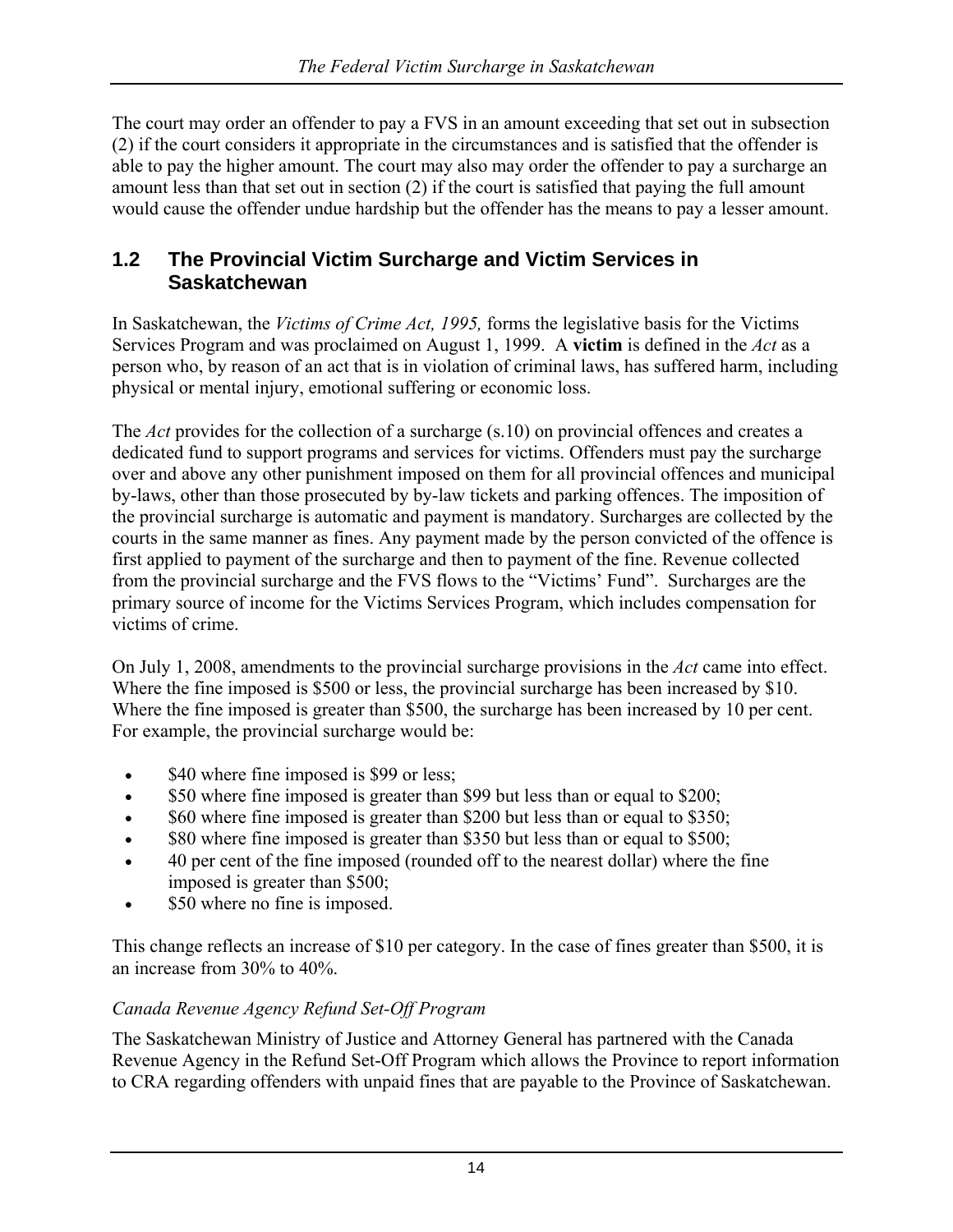If that individual is entitled to an Income Tax Refund or a GST Credit, CRA may withhold payment and forward the funds to the Province to be applied to the unpaid fine(s).

Only particular cases would fall under the criteria established for the Refund Set-Off Program. Several of those criteria are not relevant to this particular study on the FVS and as such, listed below are the criteria that are relevant to this work:

- 1) Only individuals (no companies) are to be included.
- 2) The fine must be payable to the Attorney General and the associated surcharge will be included.
- 3) If the fine is not payable to the Attorney General, any associated surcharge will not be included.
- 4) If a stand alone Federal Victim Surcharge exists, then the Federal Victim Surcharge will be sent to CRA if it is greater than \$19.99.
- 5) No active Warrant for Committal for Non-Payment of Fines (WOC) can exist. Status must be cancelled or recalled.
- 6) The outstanding debt must be greater than \$19.99

This program only began in 2008 and as such, there was no data available for analysis in this particular study. This description is included, however, as it is currently part of the Saskatchewan Ministry and Attorney General's efforts to improve collection of the Federal Victim Surcharge and other monetary penalties.

### *Criminal Code* **provisions**

**737. (1) Subject to subsection (5), an offender who is convicted or discharged under section 730 of an offence under this Act or the Controlled Drugs and Substances Act shall pay a victim surcharge, in addition to any other punishment imposed on the offender.** 

**(2) Subject to subsection (3), the amount of the victim surcharge in respect of an offence is (a) 15 per cent of any fine that is imposed on the offender for the offence; or (b) if no fine is imposed on the offender for the offence,** 

**(i) \$50 in the case of an offence punishable by summary conviction, and (ii) \$100 in the case of an offence punishable by indictment.** 

**(3) The court may order an offender to pay a victim surcharge in an amount exceeding that set out in subsection (2) if the court considers it appropriate in the circumstances and is satisfied that the offender is able to pay the higher amount.** 

**(4) The victim surcharge imposed in respect of an offence is payable at the time at which the fine imposed for the offence is payable and, when no fine is imposed, within the time established by the lieutenant governor in council of the province in which the surcharge is imposed for payment of any such surcharge.** 

**(5) When the offender establishes to the satisfaction of the court that undue hardship to the offender or the dependants of the offender would result from payment of the victim surcharge, the court may, on application of the offender,**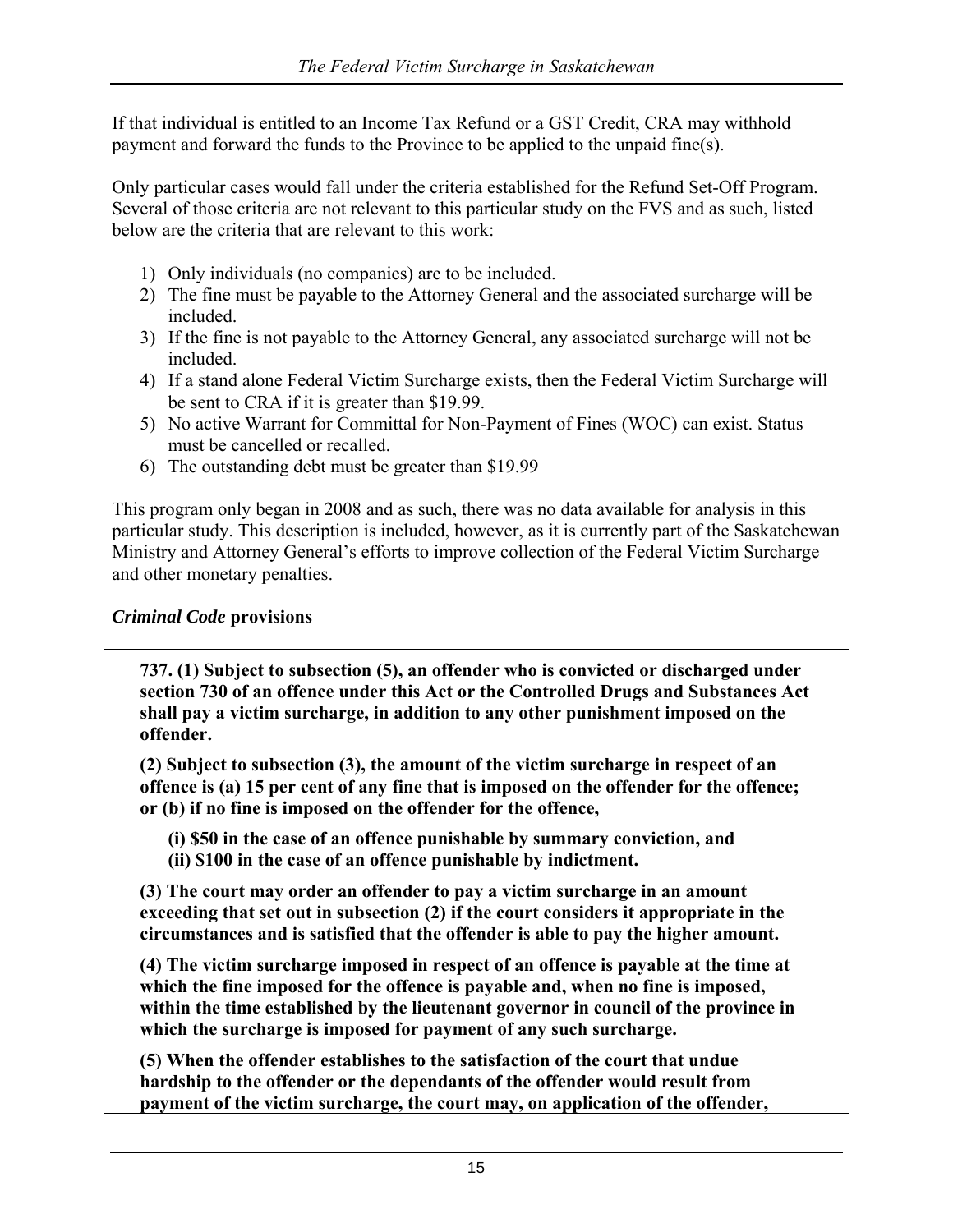**make an order exempting the offender from the application of subsection (1).** 

**(6) When the court makes an order under subsection (5), the court shall state its reasons in the record of the proceedings.** 

**(7) A victim surcharge imposed under subsection (1) shall be applied for the purposes of providing such assistance to victims of offences as the lieutenant governor in council of the province in which the surcharge is imposed may direct from time to time.** 

**(8) The court shall cause to be given to the offender a written notice setting out** 

**(a) the amount of the victim surcharge;** 

**(b) the manner in which the victim surcharge is to be paid;** 

**(c) the time by which the victim surcharge must be paid; and** 

**(d) the procedure for applying for a change in any terms referred to in paragraphs (b) and (c) in accordance with section 734.** 

**(9) Subsections 734(3) to (7) and sections 734.3, 734.5, 734.7 and 734.8 apply, with any modifications that the circumstances require, in respect of a victim surcharge imposed under subsection (1) and, in particular,** 

**(a) a reference in any of those provisions to "fine", other than in subsection 734.8(5), must be read as if it were a reference to "victim surcharge"; and** 

**(b) the notice provided under subsection (8) is deemed to be an order made under section 734.1.** 

**(10) For greater certainty, the program referred to in section 736 for the discharge of a fine may not be used in respect of a victim surcharge.** 

**R.S., 1985, c. C-46, s. 737; 1995, c. 22, ss. 6, 18; 1996, c. 19, s. 75; 1999, c. 5, s. 38, c. 25, s. 20(Preamble).** 

# **1.3 Other Research**

The Department of Justice has carried out several studies on the Federal Victim Surcharge since it was first introduced in the late 1980s. Two studies were undertaken to review the impact of the new provisions, one in British Columbia and one in Ontario. The first was entitled, *An Assessment of Victim Fine Surcharge in British Columbia,* by Tim Roberts (1992). There were two types of analysis conducted in this study: i) an implementation analysis, which examined the degree to which and the geographical consistency with which the victim surcharge provisions were implemented in BC and the procedures involved in the process; and ii), an analysis of issues which have arisen in regard to particular types of cases and in regard to the implementation of victim surcharges.

Two primary methods were used: a survey of key justice system informants in 4 major locations, and to a lesser degree in 21 other sites; and, a file review of the use of victim surcharges in 1,195 completed cases with convictions.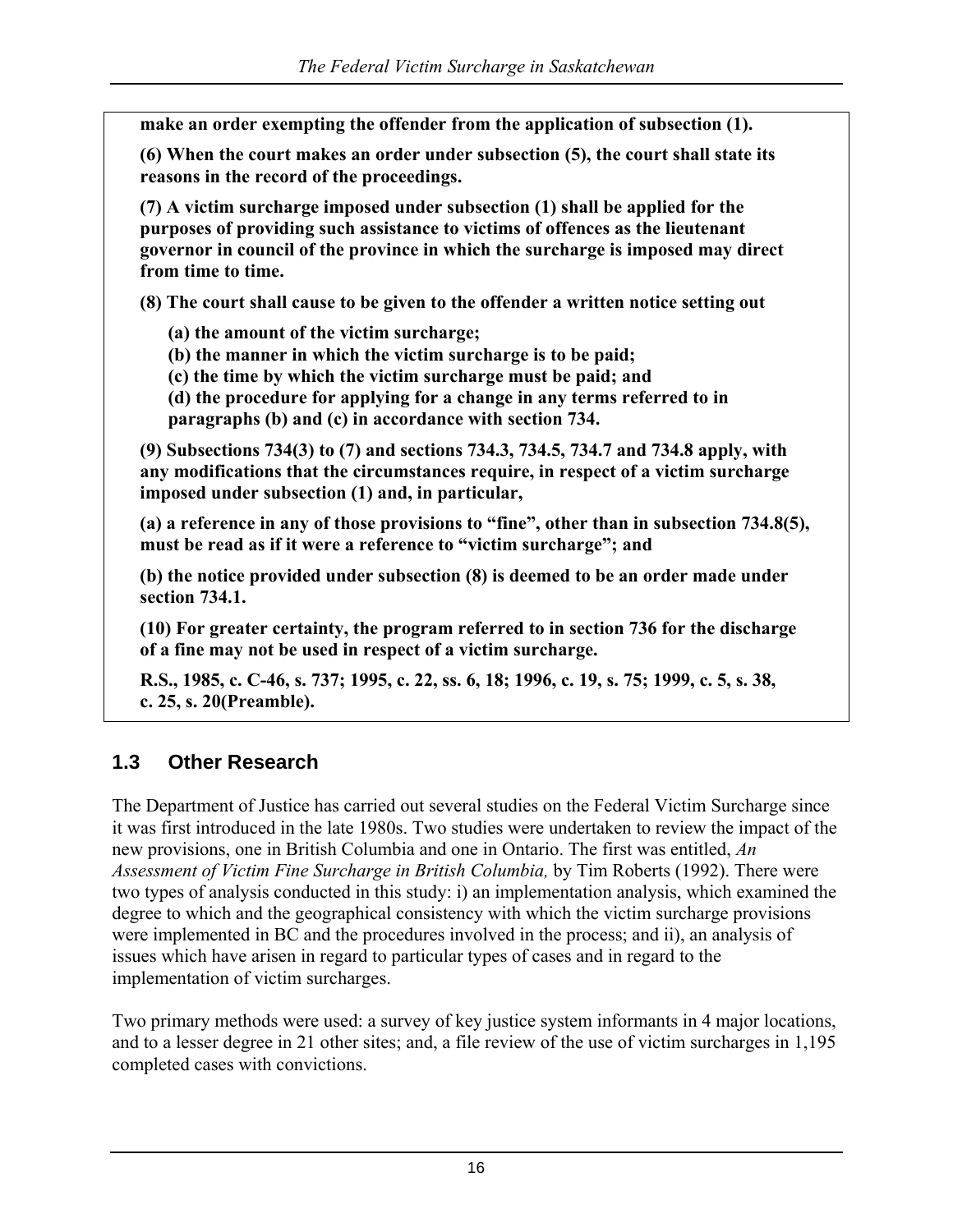Three themes emerged from the study findings:

- 1. There is considerable variability in the frequency of the imposition of the surcharge in BC.
- 2. There is resistance by judges to the imposition of the victim surcharge.
- *3.* There is a lack of implementation of surcharges on non-fine dispositions*.*

The second study was entitled, *Helping Victims through Fine Surcharges,* by Lee Axon and Bob Hann (1994). This study examined Ontario's experience with the surcharge and also reviewed practices in other jurisdictions. Findings from this study included:

- 1. In Ontario, the revenue generated by the surcharge declined dramatically since the initial introduction in 1989 because it was being applied with less frequency.
- 2. Only about 15% of the potential surcharge was imposed in 1992 and only 2.7% was actually collected.
- 3. More than 80% of all surcharges were imposed on "victimless" crimes (impaired driving, morals offences, and willful damage).
- 4. The major reason for the low rates of imposition of the surcharge in Ontario was judicial concern that the revenue would not be used to provide services for crime victims. Revenue was being deposited in the province's Consolidated Revenue Fund. Three quarters of the judges responded that if the revenue were directed towards victim services, they would be more likely to impose the surcharge. Crown expressed similar views. Defence were almost unanimously opposed to the surcharge.
- 5. The study found that, in other jurisdictions: there is widespread dissatisfaction with the regulated \$35 maximum for non-fine dispositions; little attention has been given to informing offenders about the purpose of the surcharge; judges are more likely to impose the surcharge on fines than on non-fine dispositions; the surcharge has been most successful in those jurisdictions that have kept judges informed about how the revenue is being used; and most jurisdictions have developed a designated fund for the revenue.

No research was conducted in the years immediately following the 1999 amendments; in 2004, however, the Department completed a large multi-site study on the victim-related *Criminal Code* provisions (Prairie Research Associates 2004). A wide range of stakeholders were interviewed across the country and questions on the FVS were included. When judges were asked whether they generally apply the FVS, 58% of judges reported that they generally apply the surcharge, 37% do not. Reasons given by the judges for not applying the surcharge included:

- Offender does not have the ability to pay  $(62\%)$ ;
- FVS seen as inappropriate  $(6\%)$ ;
- Questioned whether funds are used to assist victims (5%).

There was no additional probing to discover as to why a small percentage of judges believe that the FVS is inappropriate. It appears, however, that in the majority of cases, the offender is said to not have the ability to pay. More than half (54%) of Crown Attorneys interviewed noted that there was frequently no application to challenge because the judge had waived the surcharge on his/her own.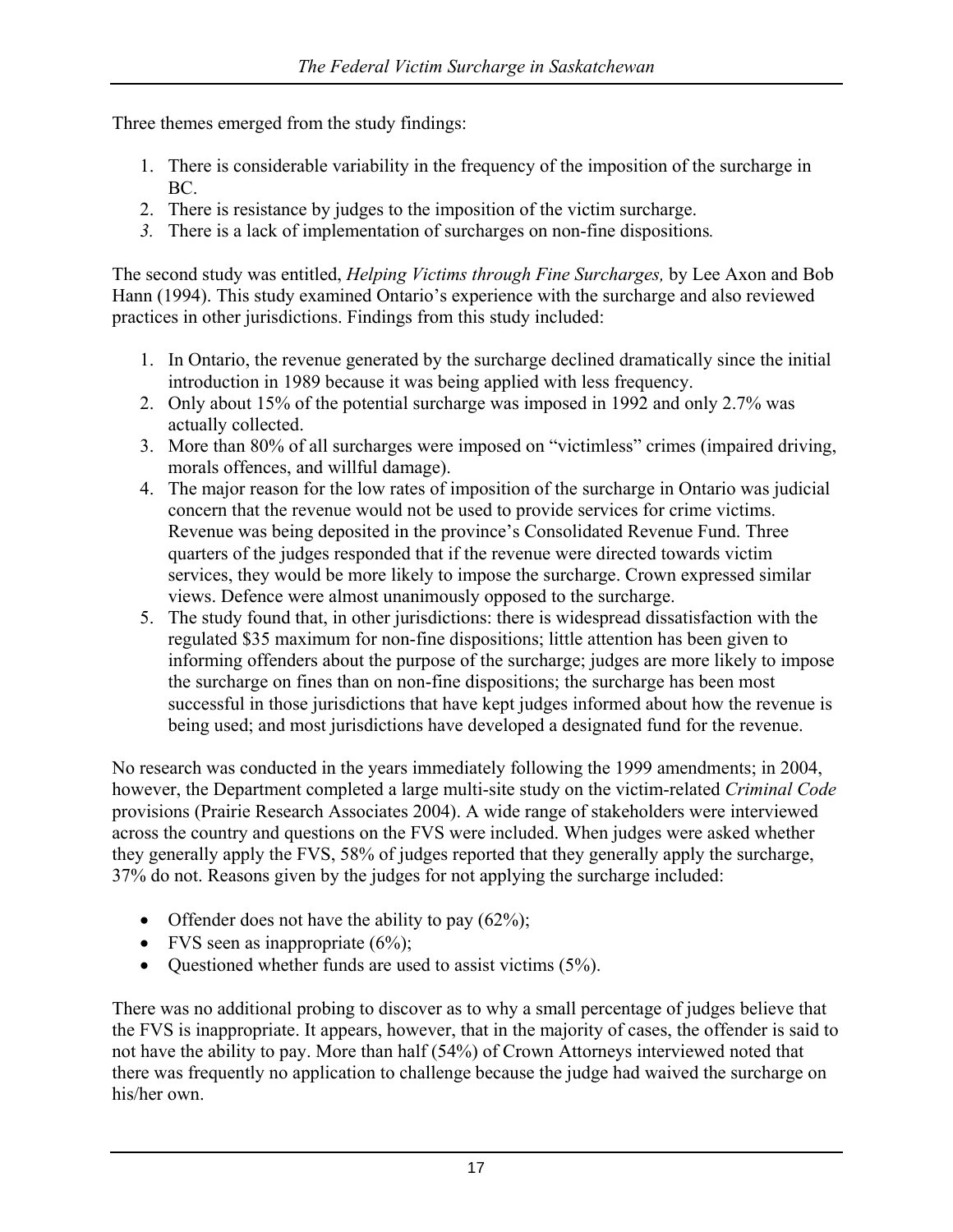The study also asked a number of stakeholder groups for their views whether the FVS is waived more often than it should be. As can be seen in Table 1, the majority of victim services workers and Crown Attorneys believe that the FVS is waived more often than it should be, while most defence counsel do not.

**Table 1: Responses by stakeholder group as to whether the FVS is waived more often than it should be** 

|     | <b>Victim Services</b><br>(n=62) | <b>Crown Attorneys</b><br>$(n=161)$ | <b>Defence Counsel</b><br>$(n=170)$ | Advocacy Groups (n=15) |
|-----|----------------------------------|-------------------------------------|-------------------------------------|------------------------|
| Yes | 66%                              | 70%                                 | 11%                                 | 47%                    |
| No  | 34%                              | 30%                                 | 89%                                 | 53%                    |

Source: Multi-site Study, PRA 2004

More recently, Law and Sullivan (2008) undertook a review of the FVS in New Brunswick. Examining 61,174 cases from the province's justice data management system, the authors found an average provincial waiver rate of 66%. In cases of fine dispositions, the waiver rate was 25% and for non-fine dispositions the waiver rates were 84% for summary convictions and 91% for indictable convictions. In cases of custodial dispositions, the waiver rate was 96%.

The waiver rates (both highest and lowest) were as follows:

- 1) non-violent property offences (73%)
- 2) drug convictions (62%)
- 3) driving under influence (DUI) (26%).

The average provincial collection rate was 83%. For custodial dispositions, that rate was 53% and for fines, the rate was 85%.

In addition, the study found that all court locations had a system to ensure the FVS was being automatically applied, unless actively waived by the judge. There were consistent documentation practices within court locations. There was considerable variation, however, in the documentation practices between different Provincial Court locations.

There was no documentation to indicate that evidence had been produced to prove "undue hardship" to the courts' satisfaction, nor were reasons for the waiver documented in court files (in 99% of cases).

Similar research was conducted in the Northwest Territories (Ha 2009). On average, the territorial waiver rate was 70%. In cases of custodial dispositions, the waiver rate was 94% and for fine dispositions, the rate was 30%. For offences against the person, the waiver rate was 77% and in cases of driving under influence, the waiver rate was 40%.

The territorial average collection rate was 84%. In cases of custodial dispositions, the collection rate was 73% and in cases of fines, the rate was 84%. Interviews with stakeholders in the criminal justice system were also conducted and overall, there was a positive view of the concept of the surcharge. There was a perception that there is little information about the surcharge and how money is used. There was also a perception that the focus for policy makers and court staff should be on enforcing existing surcharge provisions, not increasing surcharge amount. A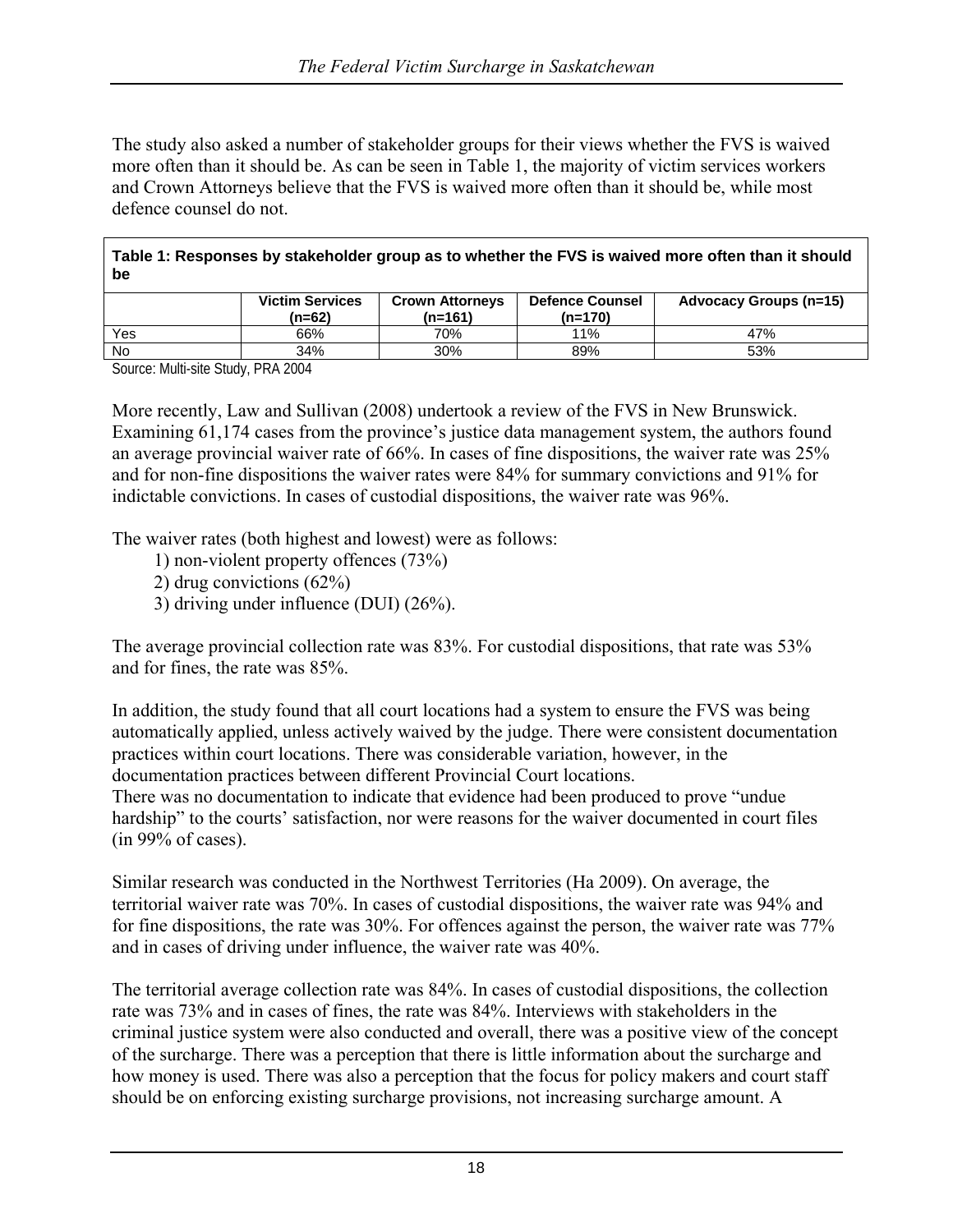majority of informants believed the surcharge is not being imposed automatically. Overall, the informants noted that expected revenues have not materialized due to:

- High waiver, low enforcement rates
- Failure to adhere to automatic imposition provision
- Lack of staff and other resources for collection
- Judicial independence

The research that has been undertaken to date shows similar results in that average waiver rates are high in the jurisdictions and higher for custodial dispositions than for fines. Collection rates are relatively good (83% in New Brunswick and 84% in the Northwest Territories), demonstrating that the low revenues are not due to low collection rates, rather high waiver rates.

### **1.4 Caselaw**

An exploration of the reported caselaw across the country suggests that revenue from the Federal Victim Surcharge is lower than expected because surcharges are being waived at sentencing. As noted earlier, s. 737(5) of the *Criminal Code* provides that the offender may apply to have the FVS waived if he establishes that its imposition would result in "undue hardship" to himself or his dependants. Furthermore, s. 737(6) requires the court to provide reasons if a waiver is granted. Using QuickLaw,<sup>3</sup> the terms "victim surcharge" and "waiv\*" were entered. This search yielded 56 cases that were subsequently reviewed to canvas the reasons provided when the FVS was waived.

Despite the requirement that reasons be provided when the surcharge is waived, the search returned roughly equal numbers of cases where reasons were and were not provided for a waiver. The cases where the FVS was waived without explanation do provide some insight on this issue. Notably, the cases where reasons were not provided included two judgments by the same judge where the offenders were sentenced to pay a fine, yet the victim surcharge was waived.<sup>4</sup> Both cases involve offenders sentenced to a term of imprisonment and a fine for drug-related crimes, and neither included any discussion of the offender's financial circumstances or ability to pay a victim surcharge. While it is possible that this information was provided to the court by the offenders' lawyers but not included in the judgment, it is curious that an offender who would be capable of paying a fine would not also be capable of paying the victim surcharge. These cases could be examples of the FVS being waived because of judicial oversight.

Also noteworthy is an Ontario case where, upon being asked by the defendant's counsel to waive the FVS for financial reasons, the judge replied that he had not imposed a surcharge. When defendant's counsel explained that the surcharge was imposed automatically, the judge expressly waived it without making any inquiries about the defendant's financial circumstances and not stating any reasons to support the waiver.<sup>5</sup> In this case, the judge was both unaware of the FVS

<sup>&</sup>lt;sup>3</sup> Only cases up to the end of 2004 were examined through QuickLaw.

<sup>4</sup> *<sup>R</sup>*. v. *Garceau*, [1994] Y.J. No. 102 (Y.S.C.) and *R.* v. *Tyacke* [1994] Y.J. No. 55 (Y.S.C.) 5 *R.* v*. C.D*., [2001] O.J. No. 3309 (Ont. Sup. Ct. J.)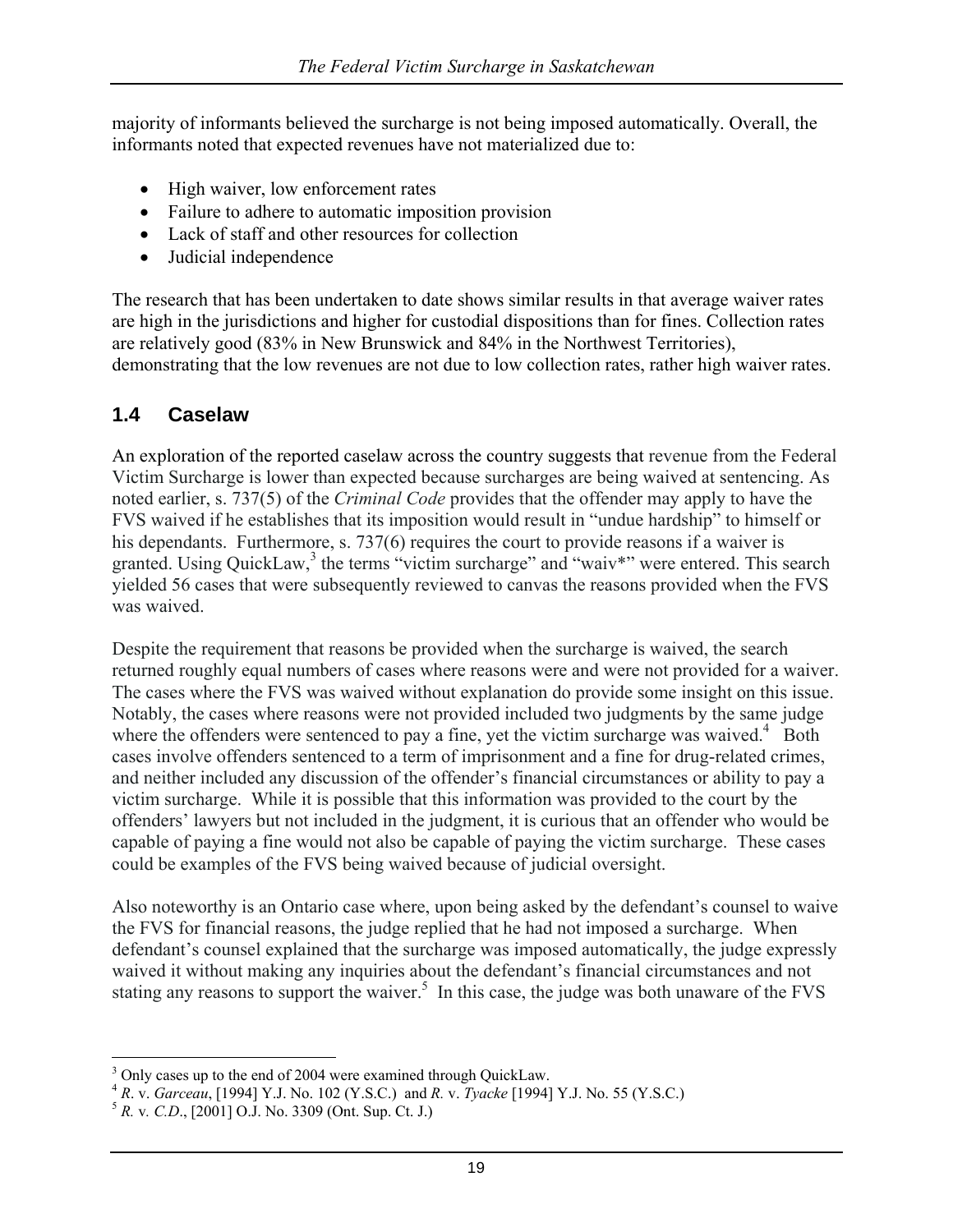and willing to waive it without evidence of the defendant's inability to pay, as required in order for the waiver to be granted.

In many cases it was not possible to determine whether the FVS was waived upon application by defence counsel, as required, or whether it was the court's own decision. In a number of cases including both those where reasons were and were not provided for the waiver, the judge only ruled on this matter after being reminded by the court clerk.

By contrast, the judgment in *R.* v. *Cornohus<sup>6</sup>* included an exchange between the judge and defence counsel in which defence counsel neither applied for a waiver of the victim surcharge, nor presented any information concerning his client's financial circumstances. However, the judge waived the surcharge without explanation. In *R.* v. *C.J.L,<sup>7</sup>* the victim surcharge was waived for the offender, who, despite a prior record and drug problem, was gainfully employed. The sentencing decision contained no application for a waiver by the offender's counsel or any inquiry by the judge as to the offender's ability to pay. The waiver was granted without reason by the judge after the court clerk specifically asked the judge whether a victim surcharge was to be imposed.

The cases where reasons were provided for the waiver of the surcharge included many where it was assumed that the offender would not be capable of making payments because the offender was sentenced to a period of incarceration. In *R*. *v. Barembruch*<sup>8</sup> where the offender was sentenced to five years and four months imprisonment, the judge stated, "I will waive the victim surcharge because it is apparent that the accused will not be in possession of money since he will be incarcerated." In *R*. v. *Noiles<sup>9</sup>*, where the offender was sentenced to eight years for break and enter with intent and sexual assault, the judge stated, "I am also prepared to waive the victim surcharge of \$100 in view of the length of the sentence imposed." Neither judgment contains any details on the "undue hardship" that would be caused to the offenders or their families by the imposition of the surcharge. In  $\overline{R}$ , v. *Matthiesson*,<sup>10</sup> defence sought a waiver of the victim surcharge "in view of the circumstances" when his client received a sentence of seven and a half years for drug offences. The waiver was granted by the judge "having regard to the sentence imposed" despite the fact that the offender had been successfully employed as a realtor since his arrest four months earlier. No evidence of the "undue hardship" which would be caused to the offender or his family was provided by the offender's counsel nor was any requested by the judge.

In contrast to these judgments is that of *R. v. S.M.*<sup> $11$ </sup> where the judge declined the offender's application to waive the FVS in sentencing the offender to 18 months imprisonment to be served consecutively to the time he was serving for break and enter and theft. In refusing to waive the surcharge the judge stated:

 $\overline{a}$ 6 [1995] Y.J. No. 182 (Y.S.C.)

 $7$ [2003] B.C.J. No. 3019 (B.C. Prov. Ct.)

<sup>8</sup> [2002] B.C.J. No. 3182

 $^{9}$ [2002] N.S.J. No. 212 (N.S.S.C.)

 $^{10}$ [1996] A.J. No. 1419 (Alta. Q.B.)

 $11$  [2000] O.J. No. 5683 (Ont. C.J.)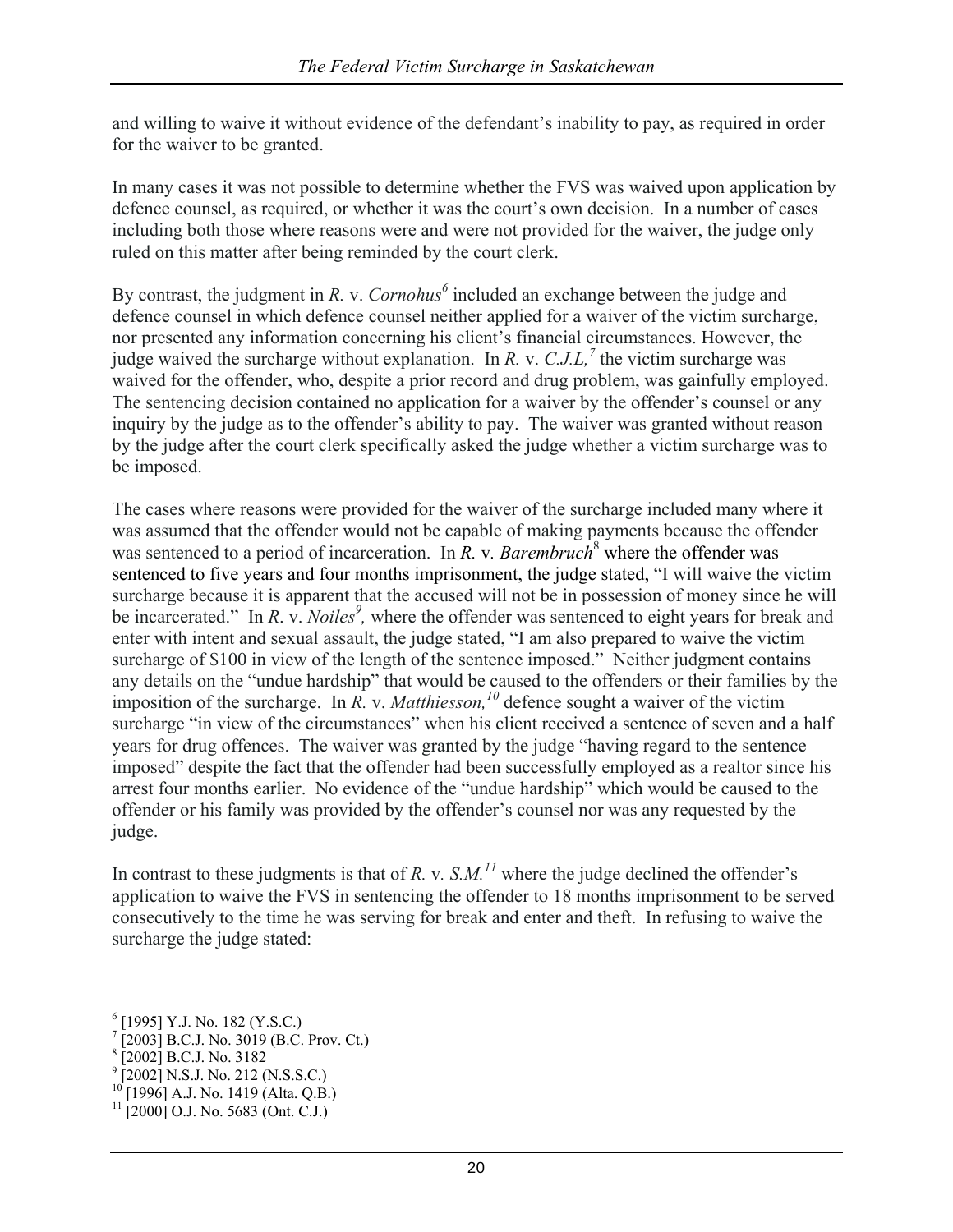*…most of t he circumstances as rel ated by [offender's counsel] are common, I think to at least fifty, if not seventy-fi ve percent of the people who appear before me and if I make a n Order that waives the surcharge on these conditions, I am essentially saying that it should be waived more often than not, and I am certain that that's not wh at was intended by the statute…That is to say, I am certain that the test was intended to be a little higher than would have resulted in average automatic waiver.* 

The case law reviewed shows that many sentencing judges do not share this view of the FVS, and are prepared to waive the surcharge for reasons which appear to fall below the standard set out in s. 737(5) of the *Criminal Code*.

In the case law reviewed, it would appear that the FVS was waived because:

- The judge was unaware or uninformed about the surcharge;
- The judge considered FVS to be an unimportant element of sentencing; and
- The judge failed to make the appropriate inquiry regarding the offender's financial circumstances and ability to pay a surcharge.

The authors also examined a few recent cases from Saskatchewan on the Federal Victim Surcharge in order to determine outcomes at the appellate level**<sup>12</sup>**.

In *R.* v. *Rusanov,<sup>13</sup>* a 2006 Saskatchewan Court of Queen's Bench decision, the accused was found guilty of drug offences. The Crown requested a restitution order of \$13,392 (the value of the electricity stolen) payable to SaskPower. Because the accused was not solely responsible for the theft, the judge made an order pursuant to s. 738 for \$6,700. Of note in this case, at para. 40, Chicoine, J. states that, "The victim surcharge provided for under s.737 of the *Criminal Code* is waived for reason of undue hardship on Mr. Rusanov's dependants." Yet inability to pay was not raised as an issue for the order.

There were three cases where Crown prosecutors sought an appeal of the trial judge's decision regarding waiver of the Federal Victim Surcharge. In a 2008 Court of Queen's Bench oral decision, Allbright, J. noted, $14$ 

> *I direct that the sentence is to be varied to have the additional portion of it, pursuant to s.737 CC, Ms. Parsons shall pay a victim surcharge in respect of the offence in question, in the amount of \$50.00. Ms. Parsons has until August 31, 2008 to pay the victim impact surcharge.*

In another Court of Queen's Bench decision in 2008, *R.* v. *Poitras*, 15 the accused consented to the appeal that the trial judge erred in law by failing to impose the FVS and a FVS in the amount of \$50 was imposed with three months to pay.

 $\overline{a}$  $12$  The review of the Saskatchewan cases is not comprehensive.

<sup>13 (2006), 287</sup> Sask. R. 311 (Sask. Q.B.)

<sup>14</sup> QBCA 10/08 *R.* v. *Parsons*

<sup>15</sup> QBCA 7/08 Information No. 33382309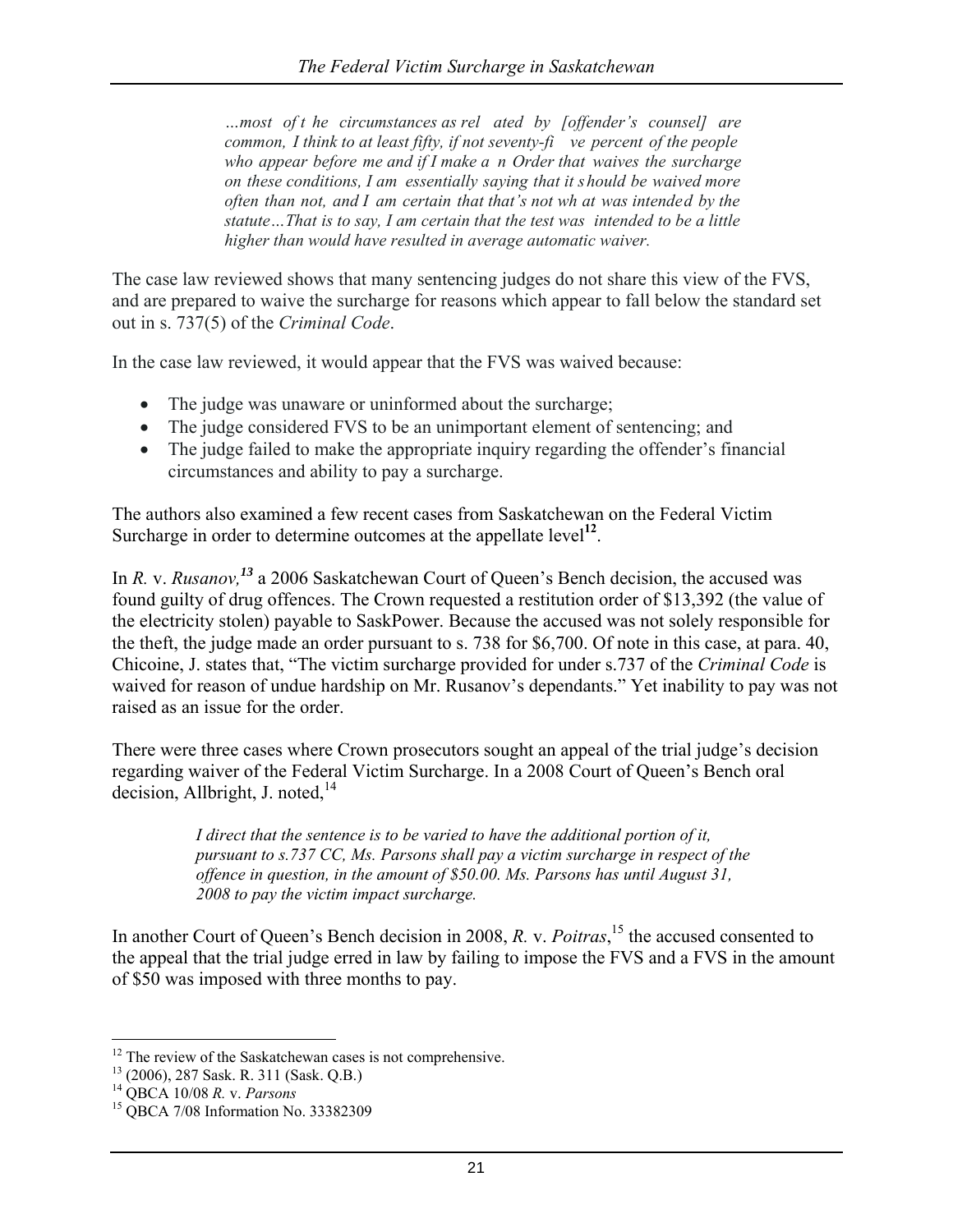In the third case, *R.v. Yaremko*,<sup>16</sup> Pritchard J. noted in paragraphs 1-4 of the decision:

*As he concluded the sentencing, and without any discussion or explanation, the sentencing judge waived the victim surcharge. The surcharge was waived notwithstanding that the Respondent had not requested an exemption pursuant to s. 737(5) of the Criminal Code (the "Code").* 

*… The appeal is made on the basis that the trial judge did not comply with the mandatory provisions of s.737 of the Code.* 

*The imposition of a victim fine surcharge under s.737 of the Code is mandatory subject only to an application under s.737(5) relating to undue hardship. (See R. v. Jimmy (B.C.S.C.), [1994] B.C.J. No.727 and R.v. Tellier, 2000 ABCA 219, [2000] A.J. No.903). If an offender is exempted from payment of the victim surcharge, it is also mandatory that the court give reasons.* 

*The sentencing judge failed to comply with the explicit provisions of s.737(1) of the Code or, alternatively the explicit provisions of ss.737(5) and (6) of the Code. . . . The record establishes that the Respondent was employed at the time of sentencing and has been consistently employed his entire adult life. Although the Respondent has financial challenges, there is no evidence that they amount to undue hardship particularly given that the maximum victim surcharge payable in these circumstances is only \$30.00. This represents 15 per cent of the fine assessed by the sentencing judge. As stated by the Crown, the funds raised through victim surcharges play an important and vital part in the criminal justice system and it is important that sentencing judges pay serious attention to their obligations under s.737 of the Code. All amounts paid by way of victim surcharges are used in accordance with s.* 21 of the *Victims of Crime Act,* 1995, S.S. 1995, c.V-6.011.

This case and the two preceding are examples of where, in the past year or so, Crown prosecutors have been diligent in following up on cases where waivers may not have been justified or no reasons were given. It is important to note that in this decision, the Court stressed the role of the FVS in the provision of services for victims of crime.

 $\overline{a}$ <sup>16</sup> 2007 SKQB 225.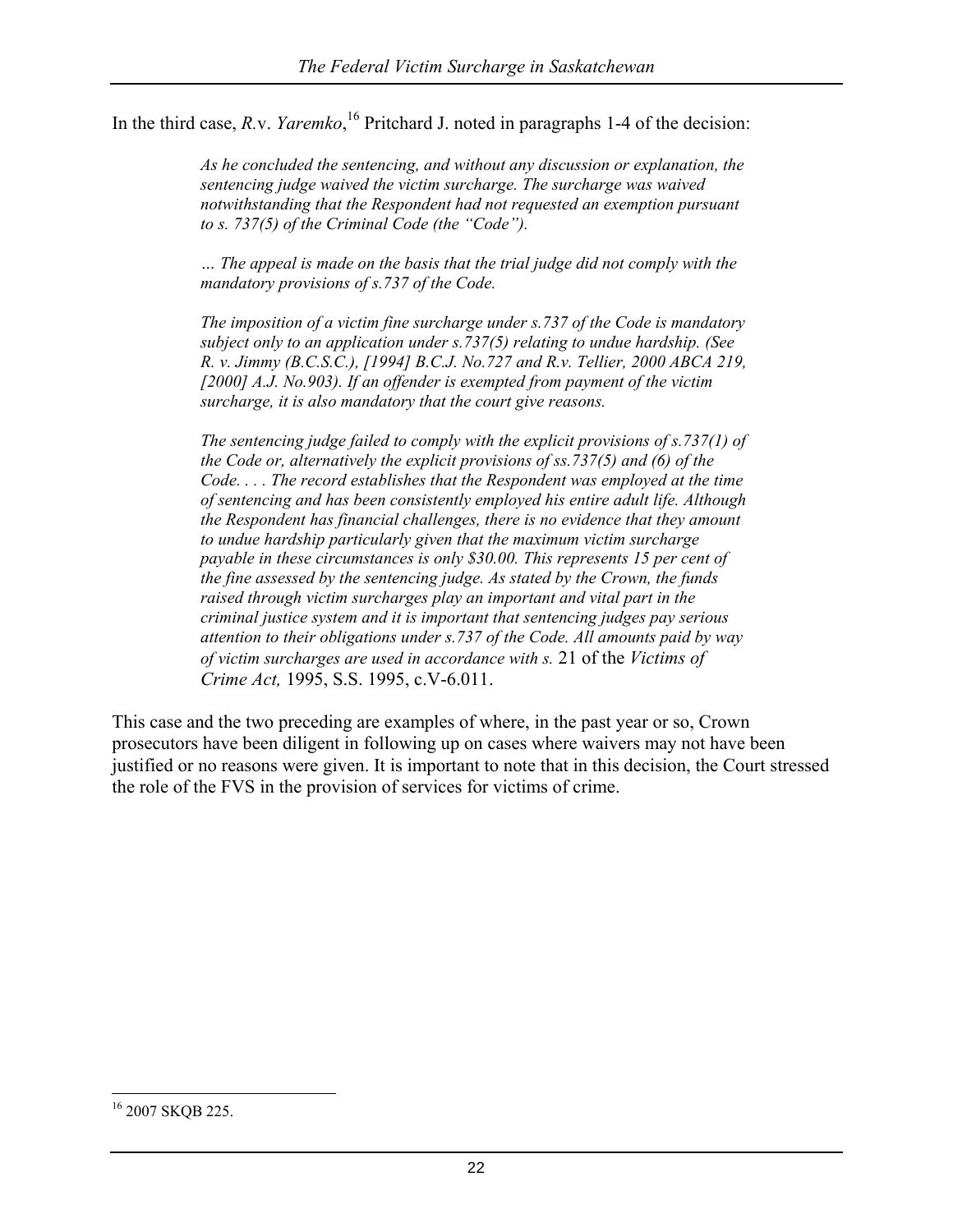# 2. Methodology

The purpose of this research project was to better understand how the Federal Victim Surcharge is working in the province of Saskatchewan. Specific research questions included:

- 1) What are the waiver rates?
- 2) What reasons are provided for the waiver?
- 3) How is the FVS documented in court files?
- 4) What are the collection rates?
- 5) What are the enforcement strategies in Saskatchewan and what, if any, are the consequences of non-compliance?
- 6) What other options could be considered for collection?
- 7) Why has the anticipated revenue to be generated from the 1999 amendments to the *Criminal Code* provisions related to the FVS not been realized?

In order to answer these questions, the project used a mixed methods approach incorporating both quantitative and qualitative data from several different sources, which are described below.

### **2.1 Data Sources**

The data sources for this study included statistical provincial court data from the province's Justice Automated Information Network. Data were also gathered from Canadian Centre for Justice Statistics, a file review of provincial court files, an auditory review of sentencing hearings, and interviews with criminal justice stakeholders.

#### *Provincial court data*

A data request was made to the Canadian Centre for Justice Statistics for relevant data on the federal victim surcharge in Saskatchean. Data on collection of the surcharge was also retrieved directly from the Justice Automated Information Network (JAIN), the Saskatchewan provincial court database. As well, 50 court files from the Regina courthouse were randomly selected and reviewed to determine if and how the imposition/waiver and reasons for the FVS were recorded.

### *Sentencing audio recordings*

Recordings of criminal court proceedings were obtained from the Provincial Court of Saskatchewan. These hearings took place in Regina from December 12, 2007 to January 9, 2008. Out of a total of 31 compact discs and approximately 63.5 hours of court proceedings, 143 sentencing hearings were identified. The objective of reviewing sentencing hearings was to examine the application practise of the Federal Victim Surcharge at the time of sentencing. We sought to better understand what occurred when the surcharge was waived. In doing so, the following questions were asked:

- 1) Was the surcharge regularly addressed at sentencing?
- 2) Was evidence of undue hardship presented and if so, by which party?
- 3) Did the sentencing judge give reasons for the waiver?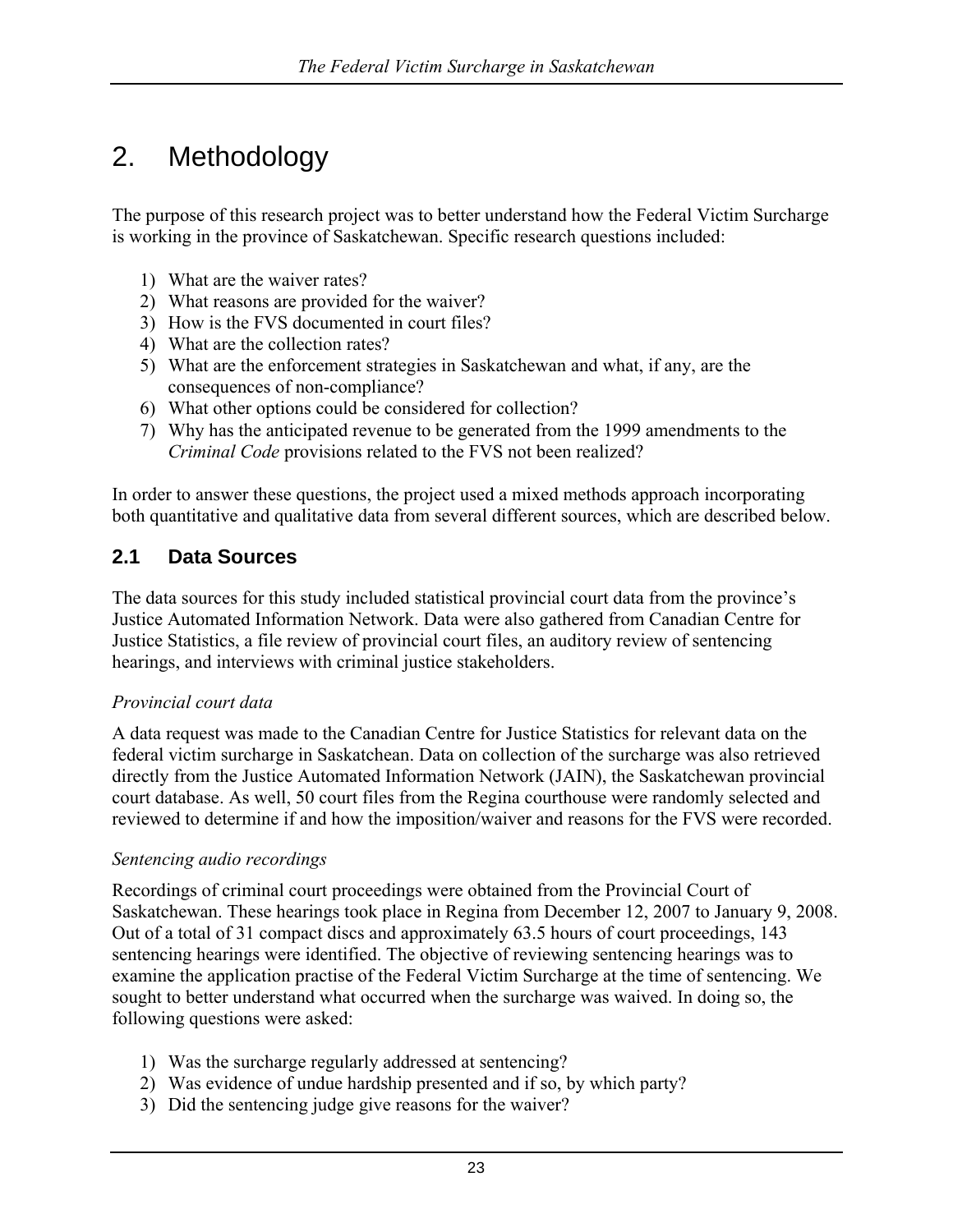4) Were there particular circumstances for which the surcharge was generally waived?

### *Interviews with criminal justice stakeholders*

Four court locations were selected to reflect the geographic and demographic diversities of Saskatchewan: Regina, Saskatoon, Meadow Lake and Yorkton. Interviews were undertaken with criminal justice stakeholders  $(n=38)$  from each of these sites including Crown prosecutors (4), defence (both private bar and legal aid, 8), court staff (8), programs/policy staff (2) and probation officers (16). A request to participate in the study was sent to the Chief Judge of the Provincial Court. Unfortunately, no judges volunteered to participate in the study.17 Most interviews were completed by a contractor in person and between August and October 2008 at a location convenient to that individual. When scheduling did not permit face-to-face interviews, a few were completed over the telephone. A few interviews were conducted with two or more respondents at the same time. The interviews were taped and transcribed and the data sent to Justice Canada for analysis.

The majority of the interviewees were contacted with the assistance of Saskatchewan Ministry of Justice and Attorney General officials. The semi-structured interview guide, which also included questions on restitution for another project, was developed by the Department of Justice Canada, in consultation with Saskatchewan officials, and was based on previous FVS research (Prairie Research Associates 2004; Law and Sullivan 2006; Ha 2009). Different questions were asked of the various stakeholders. The different questionnaires can be found in the Appendices.

# **2.2 Limitations of the Study**

There are several limitations to this study. The first is the lack of comprehensive data on the collection of the FVS. As well, the auditory review of sentencing hearings and the review of court files took place only in Regina, and as such, cannot be generalized to the other court locations or to the province as a whole. The interview data are limited in that those interviewed may not necessarily reflect the entire range of situations or experiences. Furthermore, judges did not participate in the study.

# **2.3 Ethics**

The study was reviewed by the Research Review Committee of the Research and Statistics Division (RSD), Department of Justice Canada. The Research and Statistics (RRC) Division has developed an internal ethics review process that is based on the principles found in the *Tri-Council Policy Statement: Ethical Conduct for Research Involving Humans. <sup>18</sup>* An Ethics Template was completed and presented to the RRC, along with copies of the letter of information and letter of consent.

 $\overline{a}$  $17$  We received a written response from one judge, but felt we could not to include it as it would reflect only the perspectives of that one individual and potentially identify that individual.

<sup>&</sup>lt;sup>18</sup> In Canada, all research involving human participants that receives funding from the three federal research agencies must undergo an ethics review. Canadian universities adhere to a model of ethics review that has emerged in the international community. The model involves the application of national norms by multidisciplinary, independent local Research Ethics Boards (REBs). (Canadian Institutes of Health Research et al. 1998) At the time of writing this report, a new Tri-Council Policy had been drafted and consultations on this draft are on-going.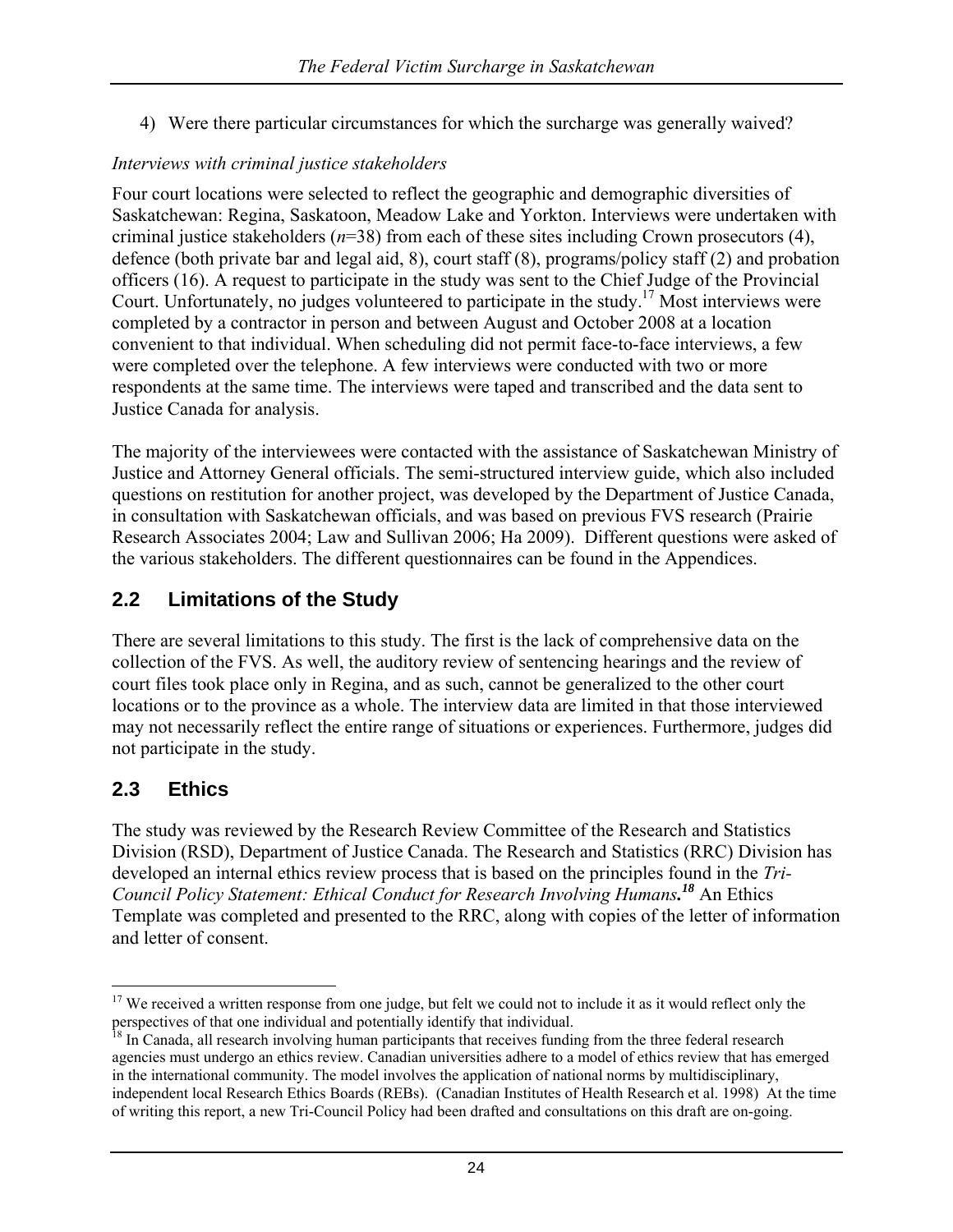# 3. Findings

The findings are presented by theme in order to answer the key research questions. As such, data from different sources were used to answer questions as fully as possible.

### **3.1 Imposition and Waiver Rates**

In order to answer the question, *How often is the FVS waived?* we examined data obtained through a special request to the Canadian Centre for Justice Statistics.

Of the total 72,915 convictions for which data were available for the fiscal years 2002/03 -  $2006/07$ ,<sup>19</sup> almost three quarters (73% or 53,318) of the convictions had the FVS waived. The waiver rate differed by court location, with the highest waiver rate of 87% found in La Ronge, followed by 82% in Meadow Lake and Saskatoon. Estevan had the lowest waiver rate, at 46%, followed by Yorkton and Swift Current, where rates were at 52% and 59%, respectively. Waiver rates for each location are presented in the Appendix  $A<sup>20</sup>$ 

In the following tables, the waiver rates are presented by disposition type, offence type and gender of the accused. Table 2 highlights the waiver rates by disposition type. Across the province, dispositions resulting in custody had the highest waiver rates at 93%, while conditional sentences had waiver rates of around 83%. Fines had the lowest waiver rates, at 53% across the province.

| Table 2: Federal Victim Surcharge waiver rates by disposition, 2002/03-2006/07 |                          |            |                         |                        |  |  |
|--------------------------------------------------------------------------------|--------------------------|------------|-------------------------|------------------------|--|--|
|                                                                                | <b>Total # Sentenced</b> | % of Total | <b>Total FVS Waived</b> | <b>FVS Waiver Rate</b> |  |  |
| Custody                                                                        | 17961                    | 25%        | 16787                   | 93%                    |  |  |
| <b>Conditional</b>                                                             | 5536                     | 8%         | 4590                    | 83%                    |  |  |
| <b>Sentence</b>                                                                |                          |            |                         |                        |  |  |
| <b>Probation</b>                                                               | 16354                    | 22%        | 12515                   | 77%                    |  |  |
| <b>Fine</b>                                                                    | 27292                    | 37%        | 14124                   | 53%                    |  |  |
| Other $^{21}$                                                                  | 5772                     | 8%         | 5302                    | 92%                    |  |  |
| <b>Total</b>                                                                   | 72.915                   | 100%       | 53,318                  | 73%                    |  |  |

Source: Canadian Centre for Justice Statistics

Waiver rates were also examined with regard to the type of offence (Table 3). The waiver rate for most offences ranges from 76% to 85%, the highest rate being for offences against property. Offences for which a victim is involved (i.e., offences against the person) also had a high waiver rate (79%). *Criminal Code* traffic offences had the lowest waiver rate, at 50%.

 $\overline{a}$  $19$  Note that 72,931 cases of data were provided by CCJS; however, data were missing in 16 of these cases.

<sup>&</sup>lt;sup>20</sup> Waiver rates by disposition, most serious offence and specific offence for each location are also presented in Appendix A.

<sup>&</sup>lt;sup>21</sup> 'Other' dispositions include restitution, absolute and conditional discharge, suspended sentence, payment of legal costs and suspension of driver's licence.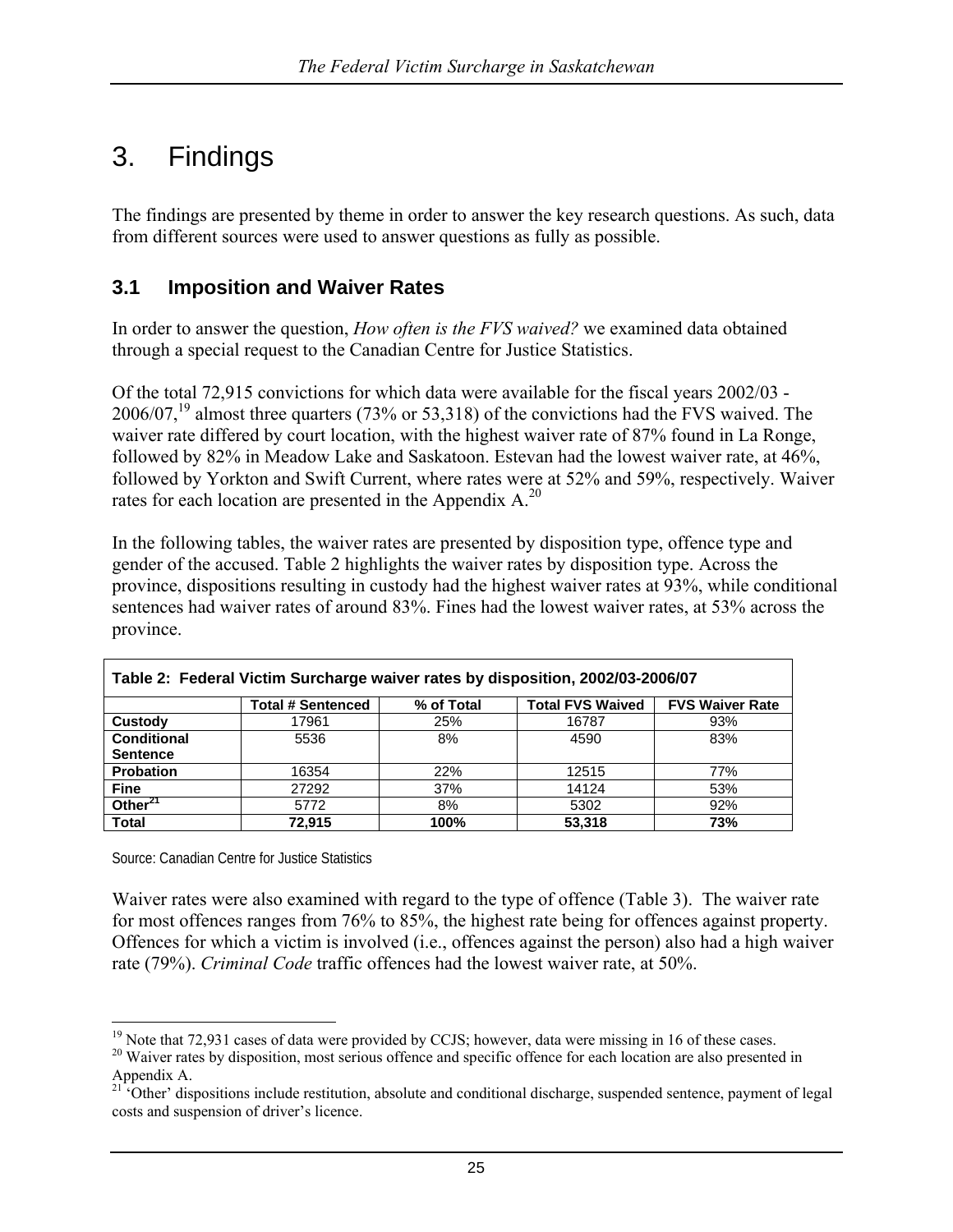| Table 3: Federal Victim Surcharge waiver rates by most serious offence, 2002/03-2006/07 |                   |            |                         |                        |  |  |
|-----------------------------------------------------------------------------------------|-------------------|------------|-------------------------|------------------------|--|--|
|                                                                                         | Total # Sentenced | % of Total | <b>Total FVS Waived</b> | <b>FVS Waiver Rate</b> |  |  |
| <b>Offences Against</b>                                                                 | 15634             | 21%        | 13356                   | 85%                    |  |  |
| Property <sup>22</sup>                                                                  |                   |            |                         |                        |  |  |
| <b>Offences Against</b>                                                                 | 12974             | 18%        | 10229                   | 79%                    |  |  |
| Person <sup>23</sup>                                                                    |                   |            |                         |                        |  |  |
| <b>Offences Against</b>                                                                 | 16081             | 22%        | 12718                   | 79%                    |  |  |
| the Administration                                                                      |                   |            |                         |                        |  |  |
| of Justice <sup>24</sup>                                                                |                   |            |                         |                        |  |  |
| <b>Other Criminal</b>                                                                   | 4531              | 6%         | 3555                    | 78%                    |  |  |
| Code Offences <sup>25</sup>                                                             |                   |            |                         |                        |  |  |
| Other Federal                                                                           | 6170              | 9%         | 4718                    | 76%                    |  |  |
| Statute Offences <sup>26</sup>                                                          |                   |            |                         |                        |  |  |
| <b>Criminal Code</b>                                                                    | 17525             | 24%        | 8742                    | 50%                    |  |  |
| Traffic Offences <sup>27</sup>                                                          |                   |            |                         |                        |  |  |
| Total                                                                                   | 72,915            | 100%       | 53,318                  | 73%                    |  |  |

Source: Canadian Centre for Justice Statistics

 $\overline{a}$ 

Waiver rates were also examined by specific offence (Table 4). Waiver rates were highest for homicide and attempted murder, at 100%. Waiver rates were also high for robbery (94%), being unlawfully at large (92%) and breaking and entering (91%). The lowest waiver rates were seen in drug possession (59%) and impaired driving cases (43%).

| Table 4: Federal Victim Surcharge waiver rates by specific offence, 2002/03-2006/07 |                          |            |                         |                        |  |  |
|-------------------------------------------------------------------------------------|--------------------------|------------|-------------------------|------------------------|--|--|
|                                                                                     | <b>Total # Sentenced</b> | % of Total | <b>Total FVS Waived</b> | <b>FVS Waiver Rate</b> |  |  |
| Homicide                                                                            | 25                       | .03%       | 25                      | 100%                   |  |  |
| <b>Attempted Murder</b>                                                             | 6                        | .01%       | 6                       | 100%                   |  |  |
| <b>Robberv</b>                                                                      | 575                      | .8%        | 542                     | 94%                    |  |  |
| <b>Sexual Assault</b>                                                               | 475                      | $.7\%$     | 392                     | 83%                    |  |  |
| <b>Other Sexual</b>                                                                 | 100                      | .1%        | 81                      | 81%                    |  |  |
| <b>Offences</b>                                                                     |                          |            |                         |                        |  |  |
| <b>Major Assault</b>                                                                | 3920                     | 5%         | 3267                    | 83%                    |  |  |
| <b>Common Assault</b>                                                               | 6046                     | 8%         | 4444                    | 74%                    |  |  |
| <b>Uttering Threats</b>                                                             | 1573                     | 2%         | 1263                    | 80%                    |  |  |
| <b>Criminal Harassment</b>                                                          | 82                       | $.1\%$     | 64                      | 78%                    |  |  |
| <b>Other Crimes Against</b>                                                         | 173                      | .2%        | 145                     | 84%                    |  |  |
| the Person                                                                          |                          |            |                         |                        |  |  |
| Theft                                                                               | 5839                     | 8%         | 4981                    | 85%                    |  |  |
| <b>Break and Enter</b>                                                              | 2649                     | 3%         | 2412                    | 91%                    |  |  |
| Fraud                                                                               | 2370                     | 3%         | 2048                    | 86%                    |  |  |

<sup>&</sup>lt;sup>22</sup> Offences against Property include: theft, break and enter, fraud, mischief, possession of stolen property and other property offences.

<sup>&</sup>lt;sup>23</sup> Offences against the person include: Homicide, attempted murder, robbery, sexual assault, other sexual offences, major assault, common assault, uttering threats, criminal harassment and other crimes against persons. 24 Offences against the Administration of Justice include: failure to appear, breach of probation, unlawfully at large,

failure to comply with an order and other administration of justice offences.

<sup>&</sup>lt;sup>25</sup> Other *Criminal Code* Offences include: weapons offences, prostitution, disturbing the peace and residual Criminal Code offences.

<sup>26</sup> Other Federal Statutes include: drug possession, drug trafficking, offences under the *Youth Criminal Justice Act* and residual Federal Statutes.

<sup>27</sup> Traffic Offences include: impaired driving and other *Criminal Code* traffic offences.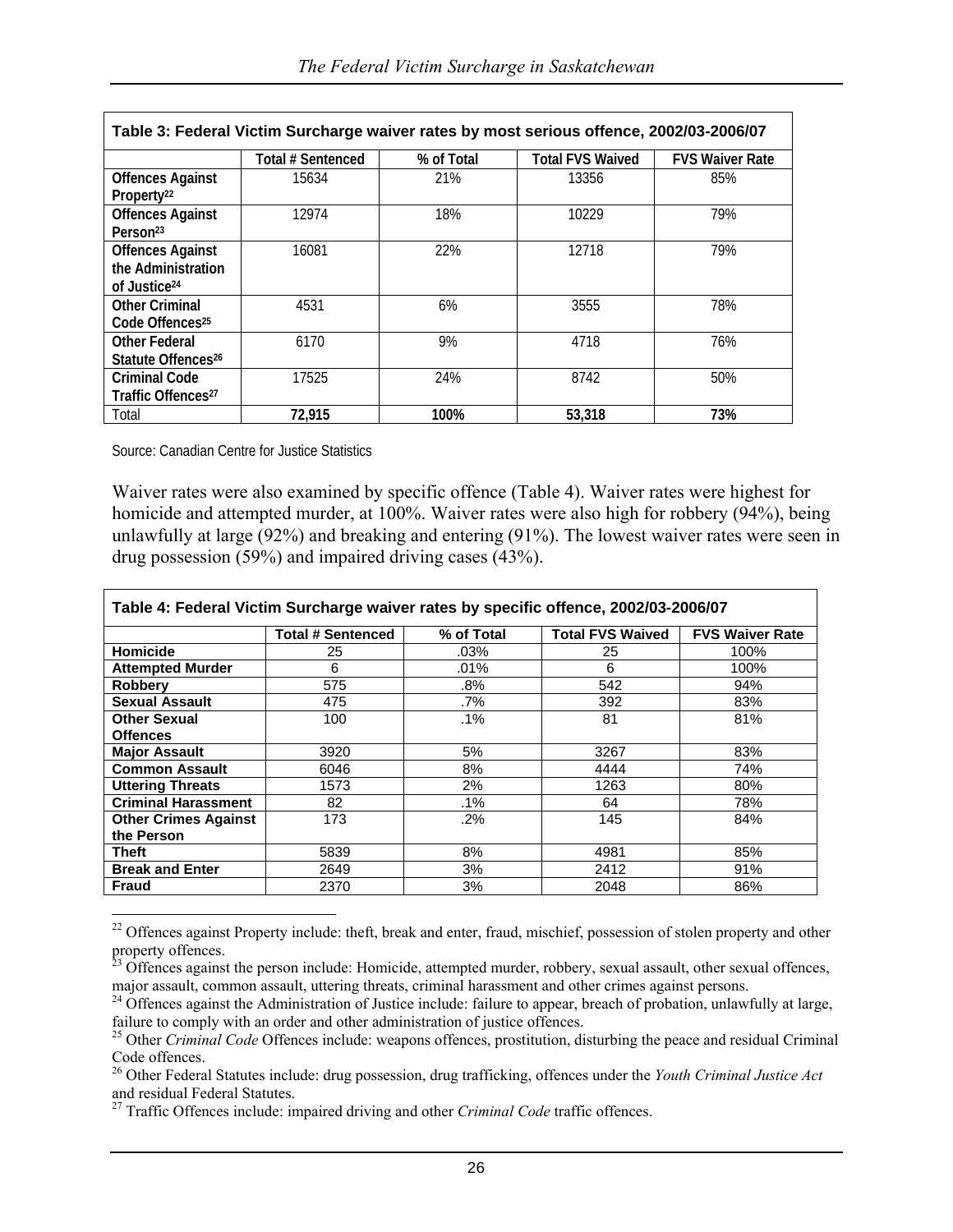| Table 4: Federal Victim Surcharge waiver rates by specific offence, 2002/03-2006/07 |        |      |        |     |  |  |
|-------------------------------------------------------------------------------------|--------|------|--------|-----|--|--|
| <b>Mischief</b>                                                                     | 2479   | 3%   | 1918   | 77% |  |  |
| <b>Possession of Stolen</b>                                                         | 2178   | 3%   | 1891   | 87% |  |  |
| <b>Property</b>                                                                     |        |      |        |     |  |  |
| <b>Other Property</b>                                                               | 119    | .2%  | 106    | 89% |  |  |
| <b>Crimes</b>                                                                       |        |      |        |     |  |  |
| <b>Failure to Appear</b>                                                            | 1673   | 2%   | 1227   | 73% |  |  |
| <b>Breach of Probation</b>                                                          | 7591   | 10%  | 6060   | 80% |  |  |
| <b>Unlawfully at Large</b>                                                          | 808    | 1%   | 742    | 92% |  |  |
| <b>Failure to Comply</b>                                                            | 5534   | 8%   | 4327   | 78% |  |  |
| with Order                                                                          |        |      |        |     |  |  |
| <b>Other Administration</b>                                                         | 475    | .7%  | 362    | 76% |  |  |
| of Justice Offences                                                                 |        |      |        |     |  |  |
| Weapons                                                                             | 1329   | 2%   | 1106   | 83% |  |  |
| <b>Prostitution</b>                                                                 | 125    | .2%  | 86     | 69% |  |  |
| <b>Disturbing the Peace</b>                                                         | 336    | .5%  | 239    | 71% |  |  |
| <b>Residual Criminal</b>                                                            | 2741   | 4%   | 2124   | 78% |  |  |
| Code                                                                                |        |      |        |     |  |  |
| <b>Impaired Driving</b>                                                             | 12942  | 18%  | 5626   | 43% |  |  |
| <b>Other Criminal Code</b>                                                          | 4583   | 6%   | 3116   | 68% |  |  |
| <b>Traffic</b>                                                                      |        |      |        |     |  |  |
| <b>Drug Possession</b>                                                              | 2404   | 3%   | 1424   | 59% |  |  |
| <b>Drug Trafficking</b>                                                             | 1238   | 2%   | 980    | 79% |  |  |
| <b>Youth Criminal</b>                                                               | 193    | .3%  | 178    | 92% |  |  |
| <b>Justice Act</b>                                                                  |        |      |        |     |  |  |
| <b>Residual Federal</b>                                                             | 2335   | 3%   | 2136   | 92% |  |  |
| <b>Offences</b>                                                                     |        |      |        |     |  |  |
| Total                                                                               | 72,915 | 100% | 53,318 | 73% |  |  |

Source: Canadian Centre for Justice Statistics

Table 5 highlights the Federal Victim Surcharge waiver by gender. The majority of accused were male (80%), while 19% were female and 1% were companies. Waiver rates were the highest when the accused was a private business, with a waiver rate of 90%. The waiver rate was the lowest when the accused was male (71%).

| Table 5: Federal Victim Surcharge waiver rates by gender and type of accused28, 2002/03-<br>2006/07 |        |                             |            |                            |                           |
|-----------------------------------------------------------------------------------------------------|--------|-----------------------------|------------|----------------------------|---------------------------|
|                                                                                                     |        | Total #<br><b>Sentenced</b> | % of Total | <b>Total FVS</b><br>Waived | <b>FVS Waiver</b><br>Rate |
| <b>Individual</b>                                                                                   | Male   | 58464                       | 80%        | 41315                      | 71%                       |
|                                                                                                     | Female | 13942                       | 19%        | 11602                      | 83%                       |
| <b>Private Business</b>                                                                             |        | 117                         | 1%         | 105                        | 90%                       |

Source: Canadian Centre for Justice Statistics

 $\overline{a}$ 

Waiver rates were also examined for summary and indictable offences. As shown in Table 6, the majority of cases proceeded by way of summary offences (82%). However, higher waiver rates were seen for indictable offence cases (88%).

**Total 72,523 100% 53,022 73%** 

 $28$  Note the gender of the accused was unknown in 392 cases. Waiver rates by gender were similar for each location. As such, only the aggregate data is presented.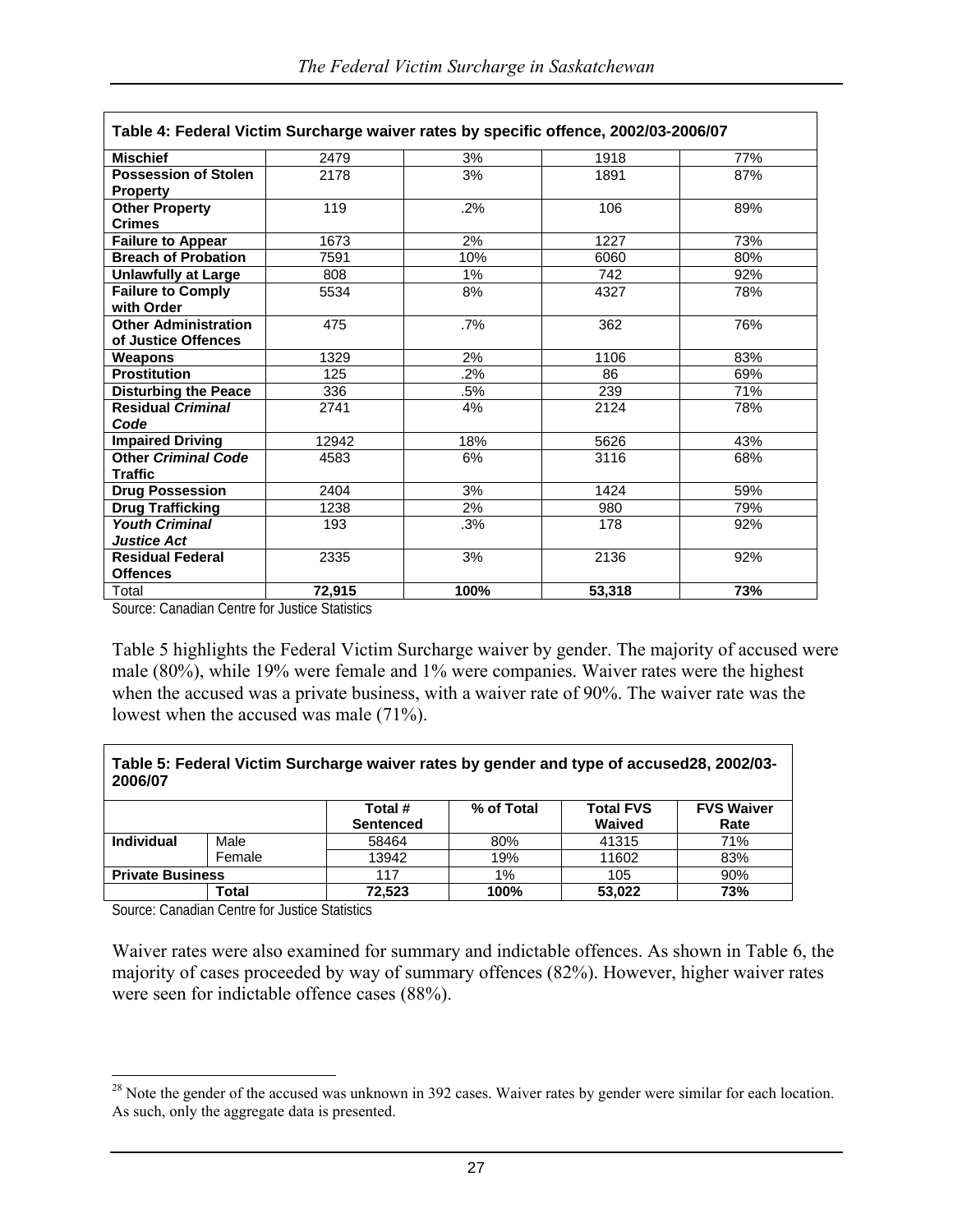| Table 6: Federal Victim Surcharge waiver rates by Summary and indictable offence,<br>2002/03-2006/07 |        |      |        |     |  |  |  |
|------------------------------------------------------------------------------------------------------|--------|------|--------|-----|--|--|--|
| <b>Total FVS Waived</b><br><b>FVS Waiver Rate</b><br>% of Total<br><b>Total # Sentenced</b>          |        |      |        |     |  |  |  |
| Summary                                                                                              | 59.514 | 82%  | 41.515 | 70% |  |  |  |
| Indictable<br>13.401<br>88%<br>18%<br>11.803                                                         |        |      |        |     |  |  |  |
| Total                                                                                                | 72.915 | 100% | 53,318 | 73% |  |  |  |

**Table 6: Federal Victim Surcharge waiver rates by summary and indictable offence,** 

Source: Canadian Centre for Justice Statistics

**Logistic Regression is a statistical method that investigates the relationship between a particular outcome and a set of explanatory factors. This meth od can be used to determine factors that best pred ict a particular outcome. The outcome variable of interest is categorical (e.g., w in/lose; fail/pass), while the explanatory variables can be categorical or contin uous (e.g., height). We chose this method to determine which factors associated with the offender and the offence (including disposition and offence type) best predict FVS waiver.** 

**Logistic regression generates an odds ratio (OR) which can be used to assess whether, in this study, all other things being equal, offenders of a particular gender or w ho receive a custodial dis position or whichever variable, are more or less likely have the FVS waived by a judge. An odds ratio near 1.0 indicates that the sub-group's odds of having the FVS waived are no more or no le ss than those of the ove rall group; an odds ratio greater than 1.0 i ndicates that the sub-group's odds of w aiver are greater than those of the overall group; and an odds ratio less than 1.0 indicates that the sub-group's odds of waiver are lower than those of the overall group.** 

#### *Multivariate Analysis-Factors Influencing FVS Waiver*

Table 7 presents the logistic regression coefficients<sup>29</sup> for variables influencing the FVS waiver as well as odds-ratio results. The model predicted FVS waiver better than the null model,  $\chi^2$  $(N=72,523, df=9) = 15,531.18, p < 0.001^{30}$ 

The results of the logistic regression show that the strongest predictor of waiver was a female offender, meaning that female offenders were more likely to have the FVS waived than male offenders. Property offences and a custody sentence were also significant predictors of FVS waiver. Imposition of a fine and a sentence of probation were weak predictors of FVS waiver, meaning that offenders with these sentences were much less likely to have the FVS waived.

 $\overline{a}$ <sup>29</sup> β reflects the number of standard deviation units a waiver would change with a change in one standard deviation unit in a variable. Negative values reflect a negative relationship (as one variable increases, waiver decreases) and positive values reflect a positive relationship (as one variable increases, waiver increases).  $\chi^2$  reflects the value of the chi-square; the statistical test used to determine the overall fit of the model.

<sup>&</sup>lt;sup>30</sup> The null model hypothesizes that these variables do not predict FVS waiver, while the proposed model hypothesizes that that these variables do predict FVS waiver. The results of the logistic regression show that these variables do in fact predict FVS waiver.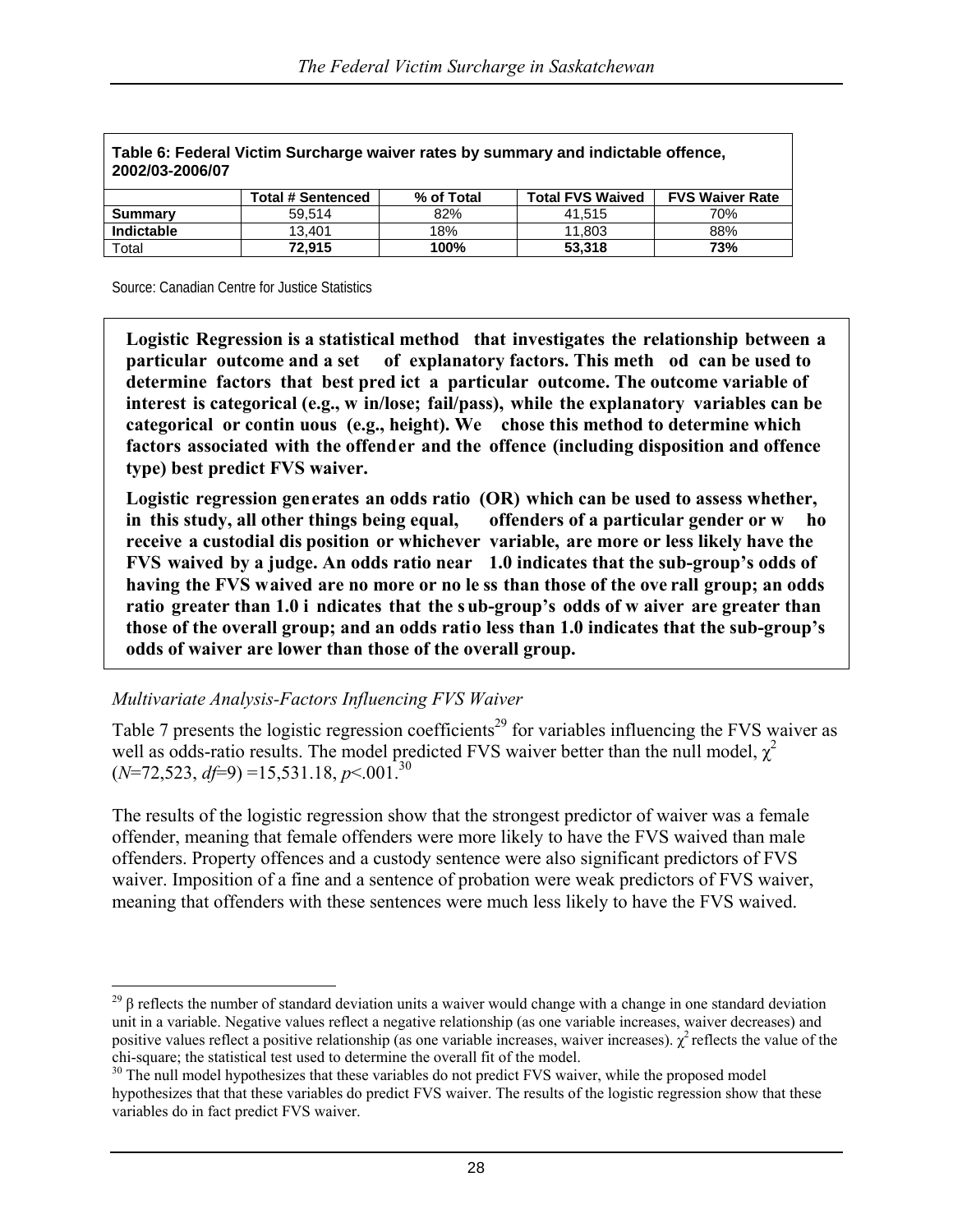| Table 7: Logistic Regression for factors influencing FVS waiver in Saskatchewan<br><b>Provincial Courts, 2002/03-2006/07</b> |         |                |                   |  |  |  |
|------------------------------------------------------------------------------------------------------------------------------|---------|----------------|-------------------|--|--|--|
|                                                                                                                              | ß       | $\mathbf{X}^2$ | <b>Odds Ratio</b> |  |  |  |
| Custody                                                                                                                      | 0.34    | 34.41          | $1.40**$          |  |  |  |
| <b>Conditional Sentence</b>                                                                                                  | $-0.82$ | 178.69         |                   |  |  |  |
|                                                                                                                              |         |                | $0.44**$          |  |  |  |
| Probation                                                                                                                    | $-1.31$ | 616.32         | $0.27**$          |  |  |  |
| Fine                                                                                                                         | $-2.10$ | 1675.40        | $0.12**$          |  |  |  |
| Offences against the                                                                                                         | $-0.41$ | 131.54         | $0.67**$          |  |  |  |
| Person                                                                                                                       |         |                |                   |  |  |  |
| Offences against                                                                                                             | 0.10    | 7.69           | $1.10*$           |  |  |  |
| Property                                                                                                                     |         |                |                   |  |  |  |
| Offences against the                                                                                                         | $-0.10$ | 9.28           | $0.91*$           |  |  |  |
| <b>Administration of Justice</b>                                                                                             |         |                |                   |  |  |  |
| <b>Traffic Offences</b>                                                                                                      | $-0.97$ | 1039.80        | $0.38**$          |  |  |  |
| Gender (Female)                                                                                                              | 0.95    | 1284.20        | $2.59**$          |  |  |  |

Source: Canadian Centre for Justice Statistics

Note: \**p* =<.001, \*\**p*<.0001

### **3.2 Waiver Process**

Given the overall high waiver rate of 73% in the provincial courts, the study sought to understand how the FVS is waived given the specific provisions in the *Criminal Code.* As noted in the introduction, s.737(5) provides that where the court is satisfied that there is evidence of "undue hardship," the FVS may be waived. Reasons for the waiver are to be provided and "the Court shall state its reasons in the record of proceedings" (s. 737(6)).

In order to answer the questions, *What reasons are provided for waiver?*, and *How is the FVS documented in court files?,* we examined court files and listened to approximately 63.5 hours of sentencing hearings from the Regina court. As well, we interviewed criminal justice professionals including court staff, Crown, and defence counsel, as well as probation officers.

### *Provincial Court Files*

A manual file review was completed for 50 cases. The Federal Victim Surcharge was addressed in 92% of the cases (*n*=46). Among the 4 cases in which the FVS was not addressed, the FVS was imposed by default in 2 of these cases; it was unknown how the cases were dealt with in the 2 remaining instances. Approximately one quarter of the case heard in this sample were for assault charges, approximately one fifth were for driving under the influence charges and approximately one-tenth were for failure to appear charges. Other charges included theft, uttering threats and breaking and entering. Approximately one half of the offenders were charged with more than one offence.

The FVS was waived in 30 of the cases (65%). The waiver was documented on the Endorsement in all 30 of these cases. In all of the cases in which the FVS was waived, hardship was provided as the reason for the waiver.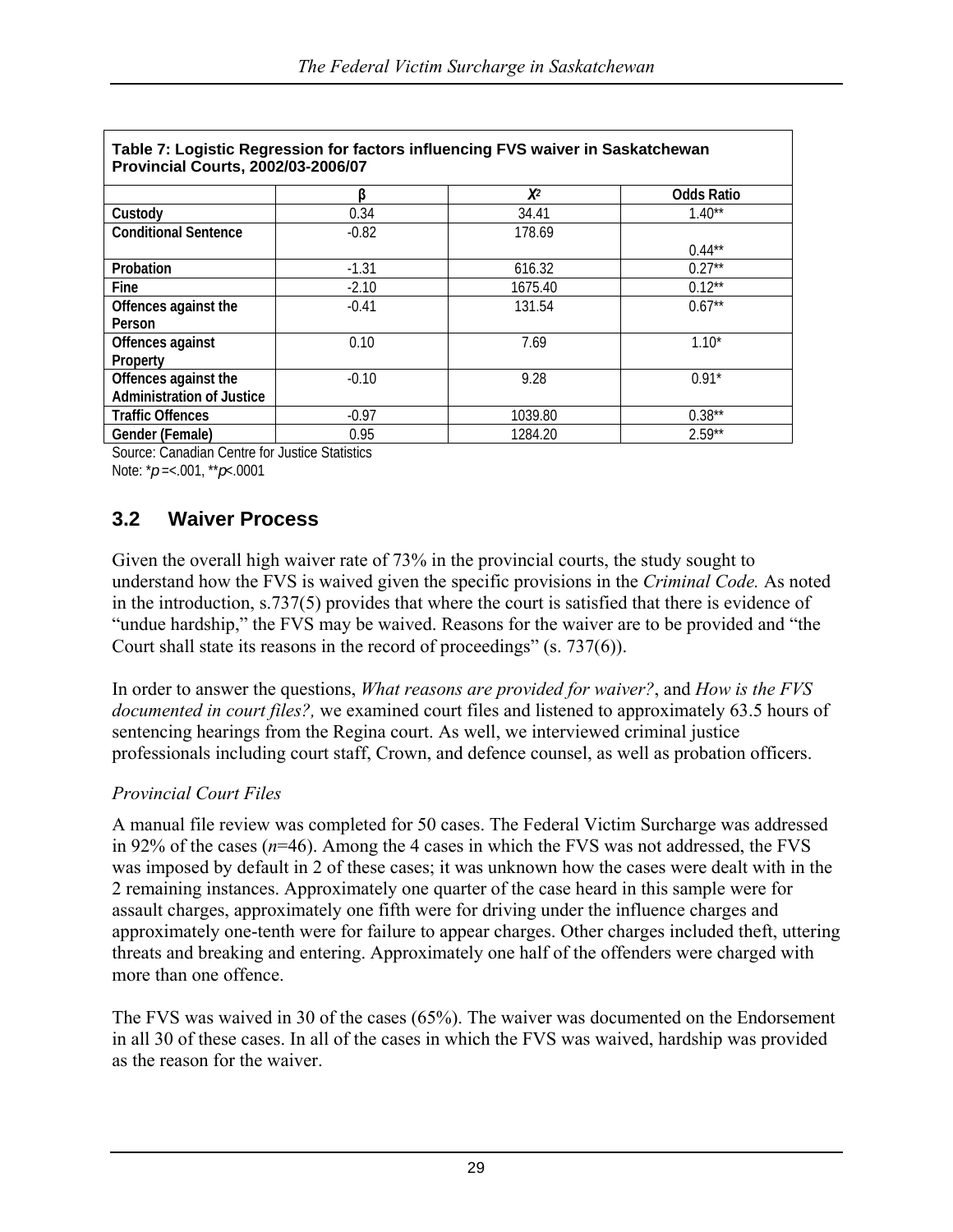Where the FVS was imposed<sup>31</sup> ( $n=16$ ), the imposition was documented in several places<sup>32</sup>, including on the Notice of Fine and Surcharge (n=14), on the Endorsement (*n*=13), on the probation order (*n*=6) and in the report of conviction or discharge (n=4).

This file review showed that in almost all cases, there is documentation of the FVS. Where it was waived, a reason of "hardship" was provided.

#### *Review of Sentencing Hearings*

We approached the auditory review of the sentencing hearings qualitatively and as such, the review is not intended to provide exact numbers of cases, rather the trends and patterns of sentencing cases. In part, this was due to the limited nature of the sample – all cases are from Regina and were heard by a small number of judges. Approximately one-third of the cases heard were for driving under the influences charges, while approximately just over one tenth were for breach of probation charges and approximately one-tenth were for assault charges. Other charges included breaking and entering, drug trafficking, theft and failure to appear. Approximately one half of the offenders were charged with more than one offence.

According to data from CCJS, the waiver rate for Regina from 2002/03-2006/07 was 73%, the same as the average for the province as a whole. This was confirmed through listening to the 143 sentencing hearings which suggest that approximately three out of four sentencing cases at this court resulted in the surcharge being waived in the 2007/08 time period.

Judges never questioned, nor refused defence counsel's request to waive the surcharge. Similarly, the Crown prosecutors never objected when defence requested a waiver. The presence or absence of legal representation for the offender did not appear to have any impact on whether the surcharge was waived or not. When the offender was represented by legal aid (and this was in approximately one third of the cases), the judge automatically waived the surcharge without stating a reason and without defence requesting it. Representation by legal aid seemed to serve as prima facie evidence of undue hardship.

Yet there were also cases where judges waived the FVS even when defence counsel stated that the accused was willing to pay.

When the surcharge was waived, the judges sometimes provided reasons, but at other times did not. The common reasons for waiving the surcharge were financial hardship and financial obligation towards family dependents. The surcharge was also waived when the offender was sentenced to a term in custody and when the sentence required the offender to pay a fine and/or restitution.

During this particular time period, the ratio of female offender to male offenders who received a disposition at this court was 1:7, which is somewhat less than the ratio of 1:5 in the average offender population. $33$ 

<sup>-</sup> $31$  Note that the outcome of the FVS waiver was unknown in four cases.

 $32$  Note that impositions were documented in more than one document for every case.

<sup>&</sup>lt;sup>33</sup> According to data for 2007/08 from the Corrections Management Information System (n=30,000), 82% of offenders in the provincial corrections system were male and 18% were female; a ratio of 1:5.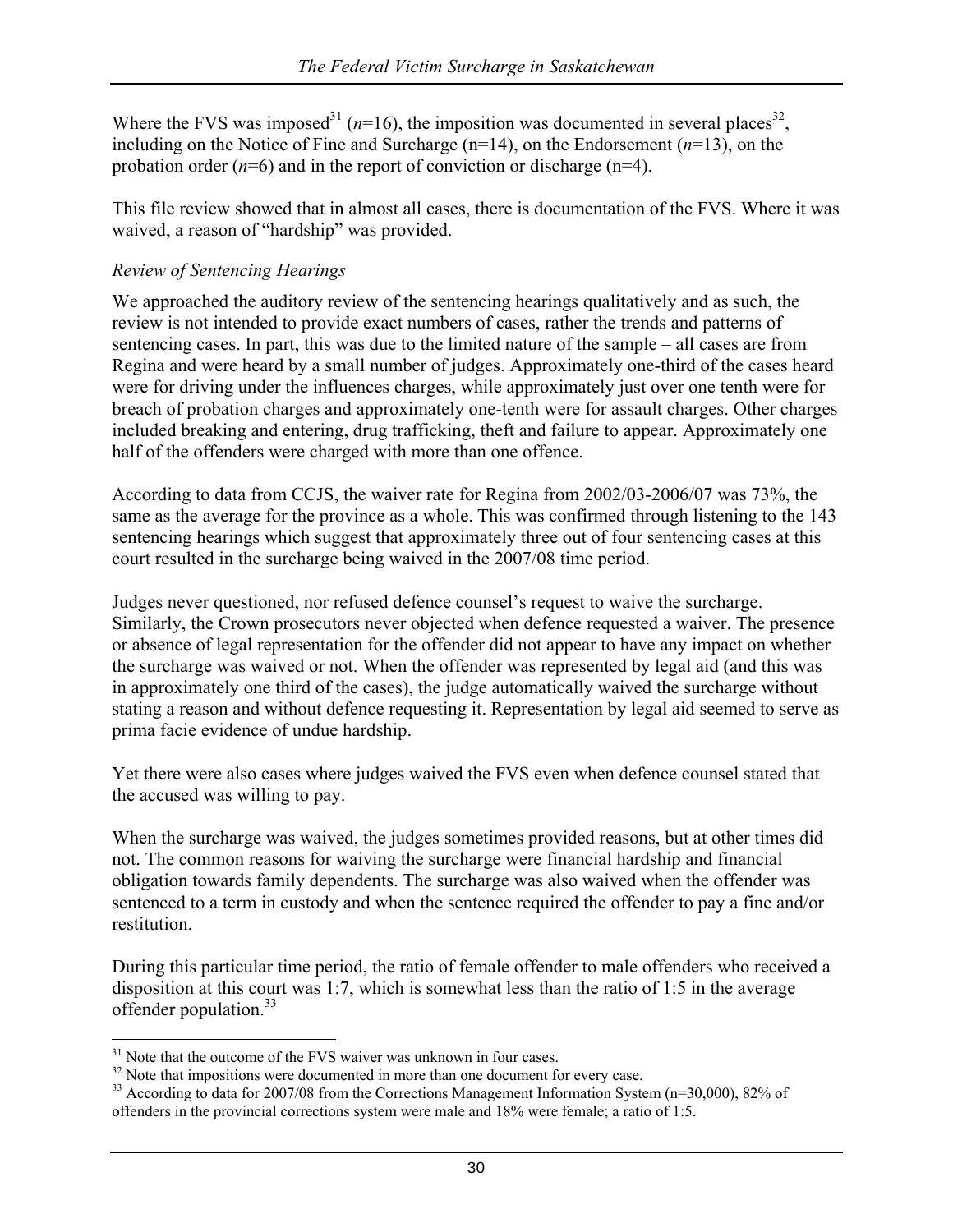As mentioned above, judges never denied the defence counsel's request to waive the surcharge. However, it was the judges who raised the matter of the surcharge at the end of the sentencing hearing. If the offender was not represented by legal counsel, the judge used his/her judgement to determine the financial hardship of the offender. Judges sometimes would ask the offender if he/she was employed and whether he/she could pay a victim surcharge. In these cases, the judge almost all the time waived the surcharge after this brief exchange of information.

Sometimes, the Crown prosecutor notified the judge that they were not requesting that the surcharge be imposed, in which case the judge waived it.

The language of s.737 ("shall order") requires that judges impose the Federal Victim Surcharge. What was evident after listening to the 143 sentencing hearings was that there were common trends to the practice of imposing the surcharge. First, the offender was always employed; second, drinking and driving and possession or distribution of narcotics cases had a higher rate of FVS imposition; and finally the court often imposed the mandatory victim surcharge of 15% when fines were imposed as penalty.

There were few instances in which there was no mention of the surcharge in the 143 sentencing cases; in these instances, one could then assume that the surcharge was imposed automatically by the court clerk as per the *Criminal Code.*

To summarize, this auditory review of sentencing hearings showed that in these 143 cases, the surcharge was waived more often than not, without stating the reasons for the exemption. When the court provided reasons, these reasons were limited to "undue hardship" for offender and/or dependents of offender. Evidence of undue hardship appeared to be representation by legal aid and an occasional question as to ability to pay the surcharge.

# **3.3 Collection Rates**

The data presented in Table 8 present the FVS amounts ordered and collected for the fiscal years 2002/03 to 2006/07. The average collection rate for the five fiscal years was approximately 82%. It should be noted, however, that in 2003/04 there was a surplus in monies collected. When this year is excluded from the calculation, the average collection rate drops to 69%, which represents a more accurate portrayal.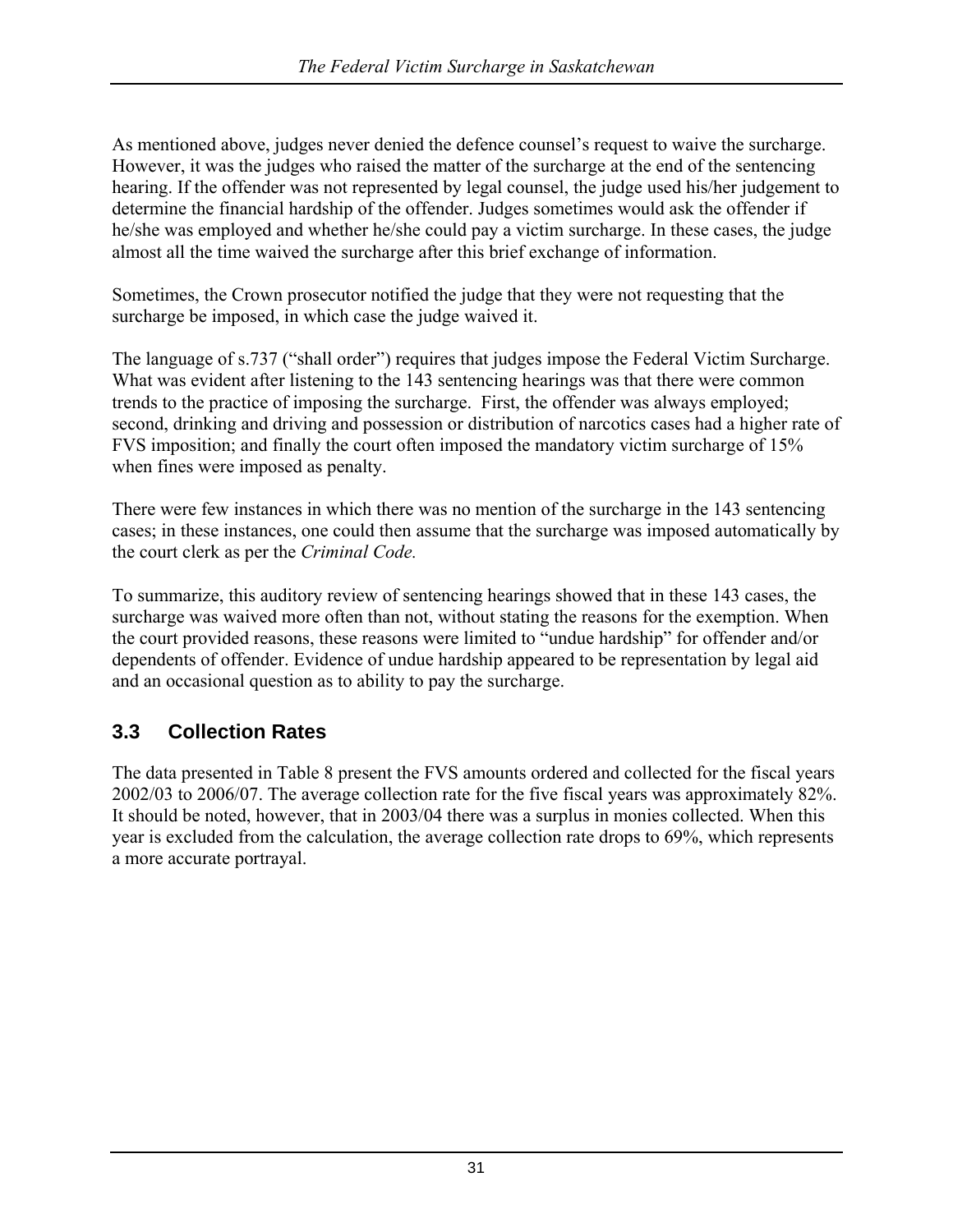| Table 8: Collection data by fiscal year, 2002/03-2006/07 |                       |                         |                   |                        |  |  |
|----------------------------------------------------------|-----------------------|-------------------------|-------------------|------------------------|--|--|
| Fiscal years                                             | <b>Amount Ordered</b> | <b>Amount Collected</b> | <b>Difference</b> | <b>Collection Rate</b> |  |  |
| 2002/03                                                  | \$454.742             | \$312,228               | $-$142.514$       | 69%                    |  |  |
| 2003/04                                                  | \$405.595             | \$555.839               | $+ $150.224$      | 137%                   |  |  |
| 2004/05                                                  | \$396,938             | \$266.554               | $-$130.384$       | 67%                    |  |  |
| 2005/06                                                  | \$384,944             | \$266,213               | $-$118,731$       | 69%                    |  |  |
| 2006/07                                                  | \$387,162             | \$266.944               | $-$120,218$       | 69%                    |  |  |
| Total                                                    | \$2,029,381           | \$1,667,778             | $-$ \$361.603     | 82%                    |  |  |

Source: Saskatchewan Court Services, 2002/03-2006/07

#### **3.3.1 Amounts Owing**

As shown in Table 9, across the 13 court locations, there were approximately 33,281 cases in which the Federal Victim Surcharge had not been paid accumulated over a period of six or more years. The average amount of monies owed per charge during this period was \$50.55. When considering the different court locations separately, the court location with the highest average amount of monies owed was Lloydminster, with an average of \$56.22, and the lowest amount of monies owed was seen in Swift Current, with an average amount of \$44.29.

It is also of interest to note that the number of provincial surcharges for which money was owed and the amount of money owing on provincial surcharges across the court locations was much higher than those of the Federal Victim Surcharge. This is likely due to the fact that the provincial surcharge is mandatory and automatic, resulting in a larger number of imposed surcharges. The average amount owed per case was much smaller than the average amount owed on the Federal Victim Surcharge, at approximately \$24.90. This average was consistent across the 13 court locations.

| Table 9: Provincial and Federal Surcharges owing over 6+ years |                                                       |                                                       |                                                                  |                                                    |                                                    |                                                               |  |  |
|----------------------------------------------------------------|-------------------------------------------------------|-------------------------------------------------------|------------------------------------------------------------------|----------------------------------------------------|----------------------------------------------------|---------------------------------------------------------------|--|--|
|                                                                | Number of<br>Provincial<br><b>Surcharges</b><br>Owing | Amount of<br>Provincial<br><b>Surcharges</b><br>Owing | Average<br>Amount of<br>Provincial<br><b>Surcharges</b><br>Owing | Number of<br>Federal<br><b>Surcharges</b><br>Owing | Amount of<br>Federal<br><b>Surcharges</b><br>Owing | Average<br>Amount of<br>Federal<br><b>Surcharges</b><br>Owing |  |  |
| Estevan                                                        | 5,178                                                 | \$130,624.05                                          | \$25.23                                                          | 1,013                                              | \$53,819.64                                        | \$53.13                                                       |  |  |
| La Ronge                                                       | 3,437                                                 | \$94,075.89                                           | \$27.37                                                          | 8,25                                               | \$41,580.52                                        | \$50.40                                                       |  |  |
| Lloydminster                                                   | 6,567                                                 | \$173,485.84                                          | \$26.42                                                          | 1,465                                              | \$82,365.25                                        | \$56.22                                                       |  |  |
| Meadow Lake                                                    | 10,411                                                | \$360,270.92                                          | \$33.64                                                          | 3,250                                              | \$181,012.54                                       | \$55.70                                                       |  |  |
| <b>Melfort</b>                                                 | 6,016                                                 | \$151,357.79                                          | \$25.16                                                          | 1.372                                              | \$61,916.59                                        | \$45.13                                                       |  |  |
| Moose Jaw                                                      | 9,126                                                 | \$233,448.80                                          | \$25.58                                                          | 7,29                                               | \$39,451.99                                        | \$54.12                                                       |  |  |
| North Battleford                                               | 10,640                                                | \$277,606.72                                          | \$26.10                                                          | 1,978                                              | \$106,816.70                                       | \$54.00                                                       |  |  |
| <b>Prince Albert</b>                                           | 18,648                                                | \$474,726.08                                          | \$25.46                                                          | 6,573                                              | \$313,742.85                                       | \$47.73                                                       |  |  |
| Regina                                                         | 36,856                                                | \$794,612.19                                          | \$21.56                                                          | 6,452                                              | \$334,705.80                                       | \$51.88                                                       |  |  |
| Saskatoon                                                      | 47,578                                                | \$1,189,209.37                                        | \$24.99                                                          | 254                                                | \$254,322.03                                       | \$48.41                                                       |  |  |
| <b>Swift Current</b>                                           | 6,758                                                 | \$138,591.89                                          | \$20.51                                                          | 699                                                | \$30,956.52                                        | \$44.29                                                       |  |  |
| Wynyard                                                        | 5,206                                                 | \$138,506.78                                          | \$26.61                                                          | 937                                                | \$45,922.30                                        | \$49.01                                                       |  |  |
| Yorkton                                                        | 11,669                                                | \$288,424.58                                          | \$24.72                                                          | 2,734                                              | \$135,858.86                                       | \$49.69                                                       |  |  |
| Total                                                          | 178,090                                               | \$4,434,940.90                                        | \$24.90                                                          | 33,281                                             | \$1,682,471.59                                     | \$50.55                                                       |  |  |

Source: Saskatchewan Court Services, 2009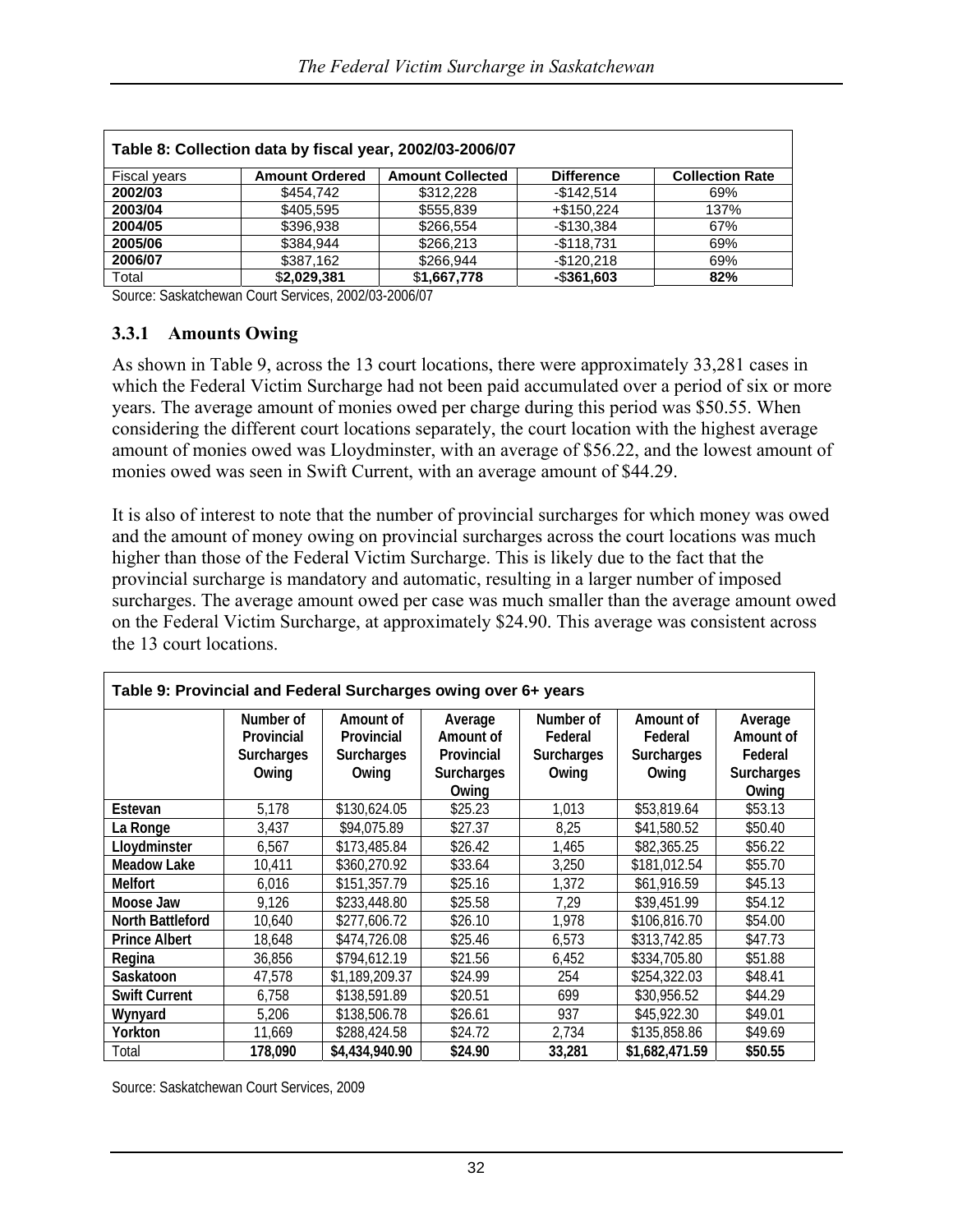### **3.4 Perspectives of Criminal Justice Professionals**

A total of 38 respondents were interviewed from four different court locations: Regina, Saskatoon, Yorkton and Meadow Lake. This section presents these perspectives according to the following dominant themes: awareness of the FVS; the FVS as a meaningful consequence; imposition; enforcement; and final thoughts.

### *Awareness of the Federal Victim Surcharge*

Respondents were asked if they knew the purpose of the FVS. Given that all those interviewed work in the criminal justice system, it would be expected that they would all know about the FVS and they did. The probation officers, however, had very little to say about the FVS overall. This court staff noted that most outside of the criminal justice system likely do not know about the FVS,

> *I'm not sure that Joe public would know about the surcharge. Other than working here, I don't know if most people have ever heard about it.*

All those interviewed could provide a general statement about where the money collected goes, but no details. For example, another court staff noted,

> *The money goes into a victims' fund, but I'm not really sure where it goes after that.*

There was also a consensus that offenders do not likely have a good understanding of the surcharge and what it means. Several respondents from each of the different professional categories (i.e., Crown prosecutors, defence, and court staff) noted that the FVS being raised in court is as strong endorsement of its significance as one could hope for.

> *You can educate people until death with forms and posters, but they still don't know what the surcharge is until it is mentioned in court.*

*I think generally speaking that offenders lump everything in as fines – including the surcharge. The court doesn't help in this either. A simple explanation at sentencing – you know one sentence – to say that the surcharge is there to support programs for victims would help.* 

*There is never any discussion on what it is essentially for. The offenders don't understand what the discussions are all about—to him it is just a lower fine because his income is lower.* 

These comments highlight the importance of the judge's role at sentencing when the judge has a captive audience, so to speak.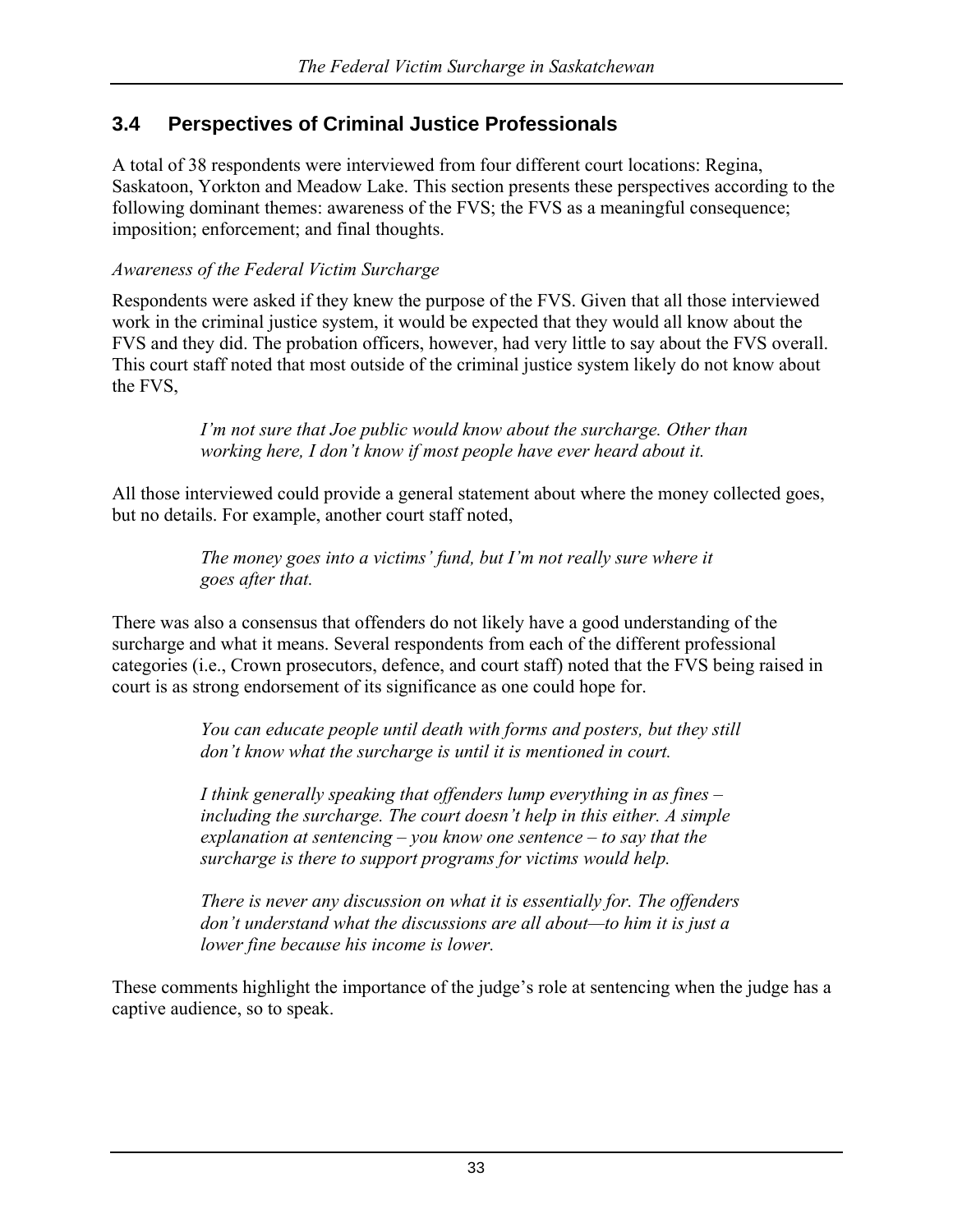#### *The FVS as a Meaningful Consequence*

While all those interviewed agreed with the FVS and its purpose, very few saw it as being a meaningful consequence for the offender. For example, this defence counsel noted,

> *I agree with it. But I don't think it is a meaningful consequence because offenders see it as just another penalty rather than money going to victims.*

One Crown prosecutor noted the irony in that drinking and driving offences have very low waiver rates, while the offences with clearly identifiable victims (i.e., crimes against the person) have high waiver rates. For this Crown, a meaningful consequence is related to the cost of the surcharge (i.e., the more meaningful, the higher the surcharge):

> *For some offences it is (meaningful), others I don't think it is. The offences that have specified victims should be higher than the offences that don't. For example, driving while disqualified; there is no victim to that offence—aside from the broad societal impact. Overall, I think that these types of offences should require a much smaller victim surcharge than someone who punches another person in the face—we have a defined victim who suffered some injuries.*

As will be in seen in the section on Enforcement which follows, a meaningful consequence is also about the consequences for non-payment.

#### *Imposition*

The following comment from court staff highlights the tension between imposition/waiver and collection/enforcement. Once imposed, a FVS must be collected.

> *You can't squeeze blood from a stone. You have community service or default time – but it all depends on the offender. Anything short of default time (i.e., Community service), there needs to be supervision and money spent, so when you look at a \$50 order, I'm not sure. . .*

All those interviewed knew the provisions of the *Code* and that the FVS is automatically imposed*.* Court staff have a clear sense of what is occurring inn at least, their own court. It was clear that there is not one process that is consistent throughout court locations and ultimately, this process depends on the judge. One court clerk noted that,

> *All of our judges handle this differently. We have one judge who is careful of not saying anything. Another one will always say what it is he doesn't leave it up to the clerk to figure out. And then we have a judge who will say "a surcharge will be issued according to law." So we basically have three different styles. But we are instructed that if the judge remains silent we are to impose it.*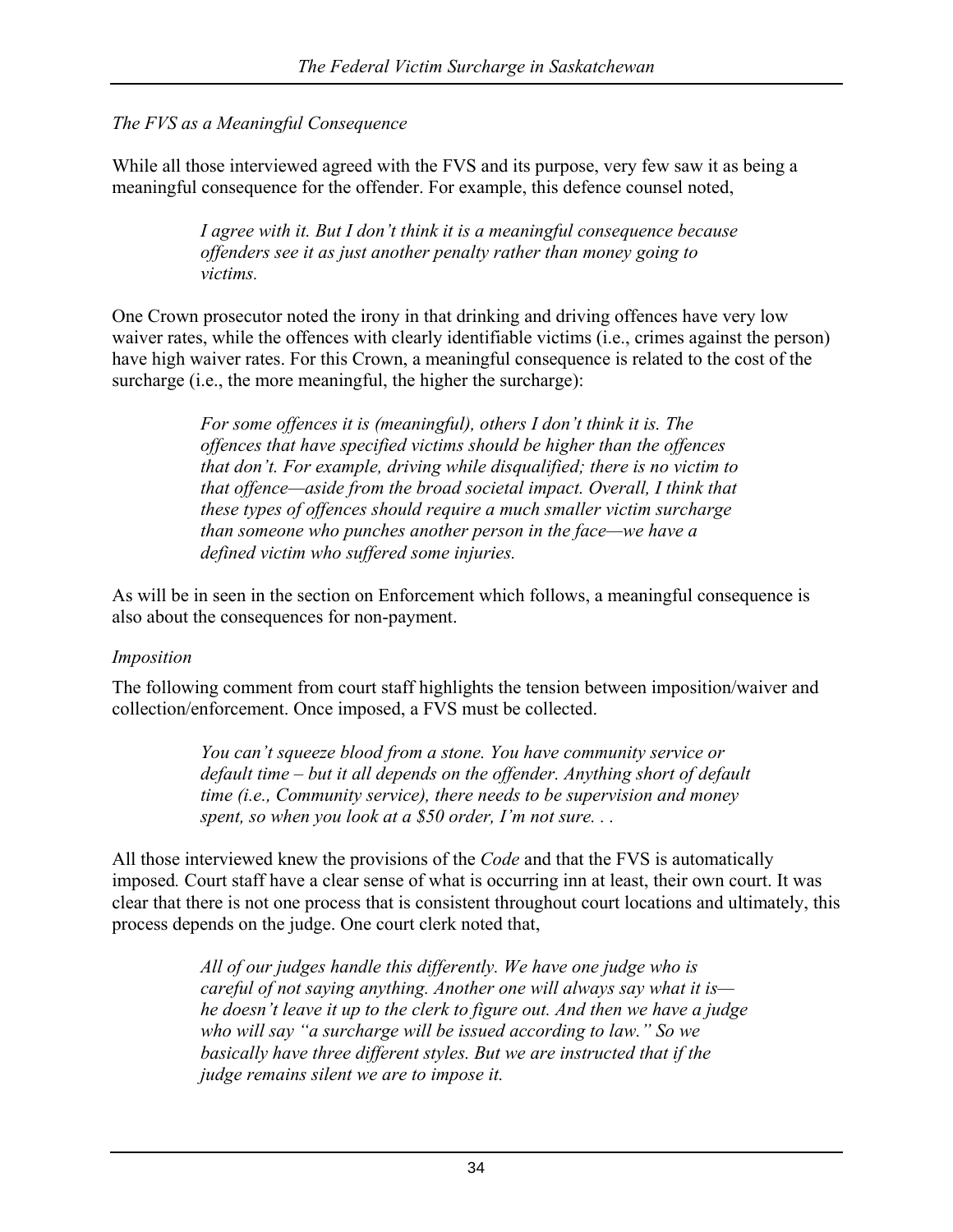A number of different patterns did emerge and this was supported by the auditory review of the sentencing hearings, as well as the variation in waiver rates from the quantitative data.

It appears that there are judges who always waive the FVS and do so regardless of the circumstances of the offender. Many more judges always raise the surcharge and ask the offender specific questions about his or her ability to pay; if there is some evidence of inability to pay or undue hardship, the surcharge will be waived. The surcharge will be waived automatically for an offender who is in receipt of social assistance and/or represented by legal aid.

Court staff in different locations noted that,

*Judges in this area use the test that "if you qualify for legal aid you can't afford the surcharge."* 

*Now it is only ordered if the person has a job.* 

A Crown prosecutor noted that,

*We have one judge whose position is that if you get legal aid you don't have to pay the surcharge—that's his blanket view. We've appealed this, and he has been overturned on this because there has to be a proper analysis done. I find that the courts rarely do a proper analysis.* 

This same Crown also noted,

*We had a retired judge who used to say during drinking offences: "If they have enough money to buy booze then they have enough money to pay the victim surcharge." I always liked those thoughts because taking money from people's pockets is a real deterrent and punishment that is reasonable, and makes them do some thinking before they go out and commit another offence.* 

Other Crown prosecutors had the following to say,

*It really depends on the judge. Some almost always impose it even on social welfare clients. Others however almost never impose it. Those who don't, do not because they feel the accused doesn't have the ability to pay.* 

*Nine times out of ten, it is waived; usually the judge brings it up, but the defence asks for it to be waived.* 

*The defence usually explains that the offender doesn't have a job, or is going to jail. It's usually about a two second sentence from the defence that he can't pay. There's never been evidence called for someone to explain their hardship.*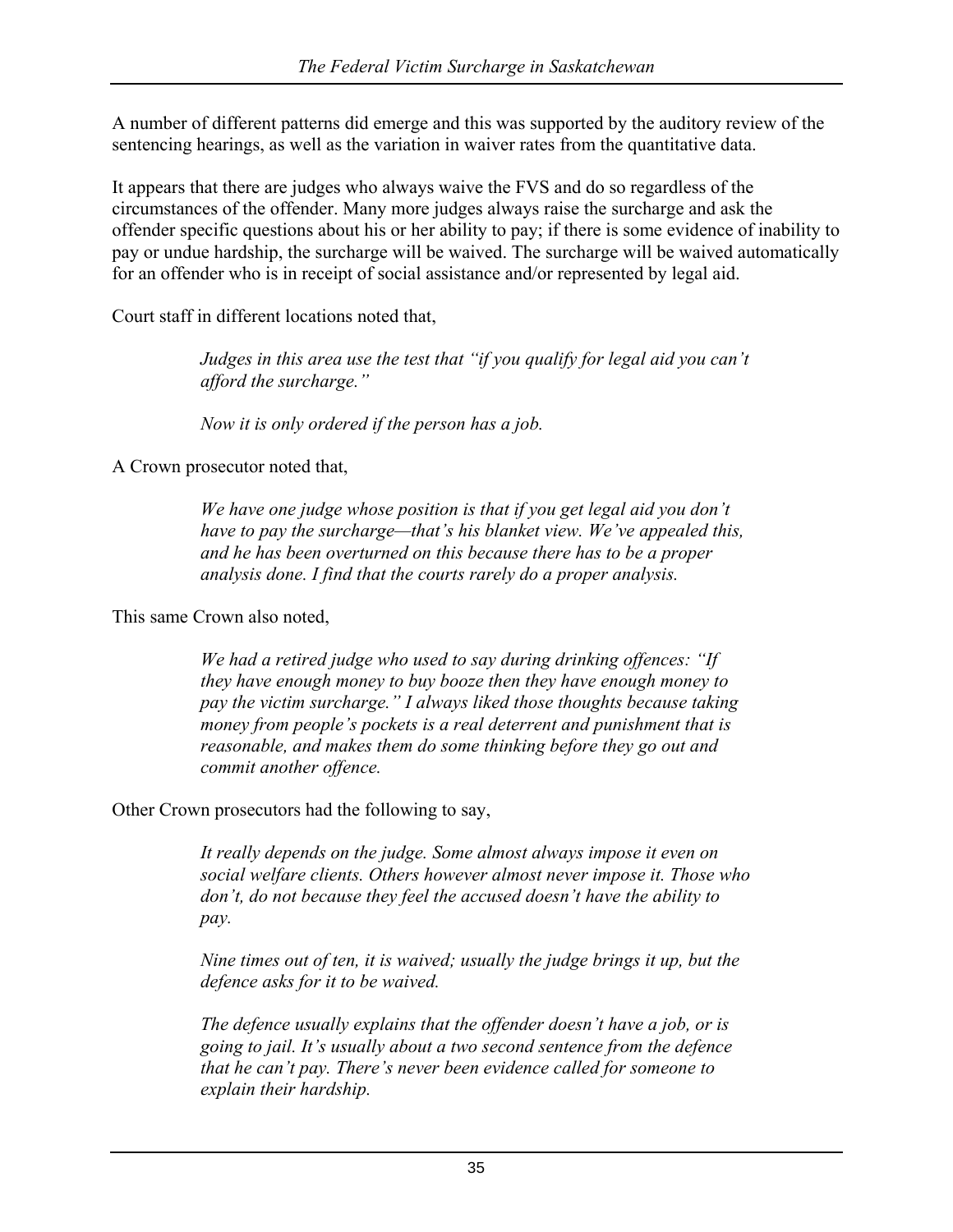This Crown prosecutor noted that in terms of evidence of undue hardship, there is,

*. . . nothing beyond the defense counsel saying that his client cannot pay. They ask the judge and it is automatically waived. It seems that if it's a legal aid lawyer—it's like a built in means test. I've rarely seen private defense lawyers ask for it to be waived. To be honest, it's nothing more than what the defense counsel says.* 

This comment is consistent with what was heard in the auditory review of sentencing hearings.

Program and policy staff discussed the various attempts that have been made to increase awareness and to lower the waiver rate.

> *Totally unsatisfactory. In my findings, there is an imposition rate of less than 20% on all cases that end in conviction. The rest are waived or not ordered by the court. What they've done lately is the Crown has appealed the waiving of the surcharge and we have been successful in all of these appeals. We are trying to set a precedent for judges that they cannot just routinely waive these surcharges. At one point this should have an impact on the number of surcharges ordered. Hopefully this will cause our imposition rate to go about to where it should be…at 80 or 90%.*

> *We have not done much with offenders. With the Crown, we have appealed cases where it appears easy to win. . . .I was made aware of the provisions through the Criminal Code…I get a new copy every year. We've made prosecutors aware that they should remind judges of the surcharge. We have also sent letters to the judiciary reminding them that the surcharge is mandatory. However because of judicial independence it's hard to force judges to apply the surcharge.*

There have been attempts to work with the different players in the criminal justice system and certainly there is now case law to support imposition and waiver only where it can be substantiated. Change (even a small one) in a system as complex as the criminal justice system can be slow and incremental. Just because change has not yet materialized in a clearly observable form, does not mean that it is not occurring or will never occur. The authors note that the data for this study are already a few years old. A final comment from this respondent, however, suggests a less optimistic outlook.

*So yes, you can suggest stuff but it doesn't make too much of a difference.* 

This Crown prosecutor's final thoughts are a succinct summary of the essence of the issue at sentencing: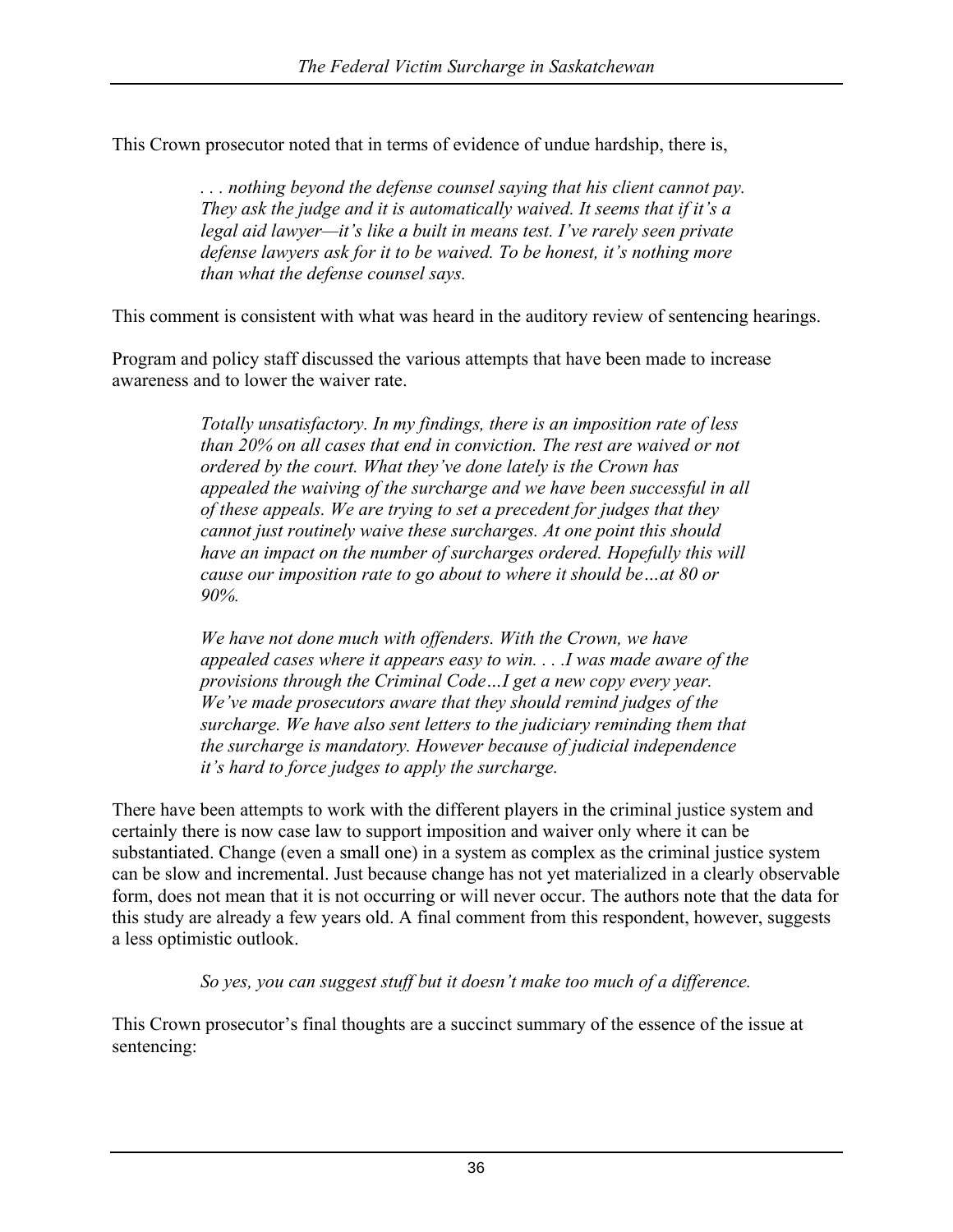*It's more of an afterthought in court unfortunately from everybody's standpoint. The judge or his clerk are the usual ones who remind everybody that it needs to be imposed or that something needs to be done. So it's probably not spoken about as much as it should when it comes to sentencing of the accused.* 

#### *Enforcement*

When asked about options such as default time, it was noted that in Saskatchewan, warrants of committal for non-payment of monetary penalties are no longer automatically given. The first step when there is non-payment would be to send the outstanding debts to a collection agency. If the matter returns to court for a default hearing, it could hypothetically cost the system more money to bring the offender back to court because he could already be serving time; the transportation alone would cost more than the \$50 or so surcharge. In addition, unless the judge orders additional time, the time would be served concurrently. The following comments illustrate the cynicism associated with default time when additional time is ordered.

> *Default time is no good, they're already in jail – what's a few more days?*

*It's ordered and they just ignore it. They only get an extra two days of default, so what's it to them if they don't pay.* 

This defence counsel discussed the issues on a political level:

*Well, restitution and victim surcharge are good, but I think the assumption that they work well because the court can impose these things and that they'll be paid is really incredibly naïve. It requires people to administer them and make it work. I don't think governments have the appetite to invest in people. Bigger victim surcharges and harsher penalties sound good, but you need to put people on the street – not much political bang out of that. It sounds better to send them to jail and give them a bigger fine.* 

Included in the original research questions was *What other options could be considered for collection?* There were several options discussed. One, which was mentioned by Crown prosecutors, defence, and court staff was the ability to work off the FVS.

> *I think that a prisoner fund that you could force them to pay out of when they work at the facilities—that may work.*

*I think if people could work off the surcharge with community service instead of jail time—that would be better—because most offenders have low wages or no job anyway.* 

*I had a call from CTR (community training residence [halfway house]) once, about someone having restitution and they'd like to focus on taking*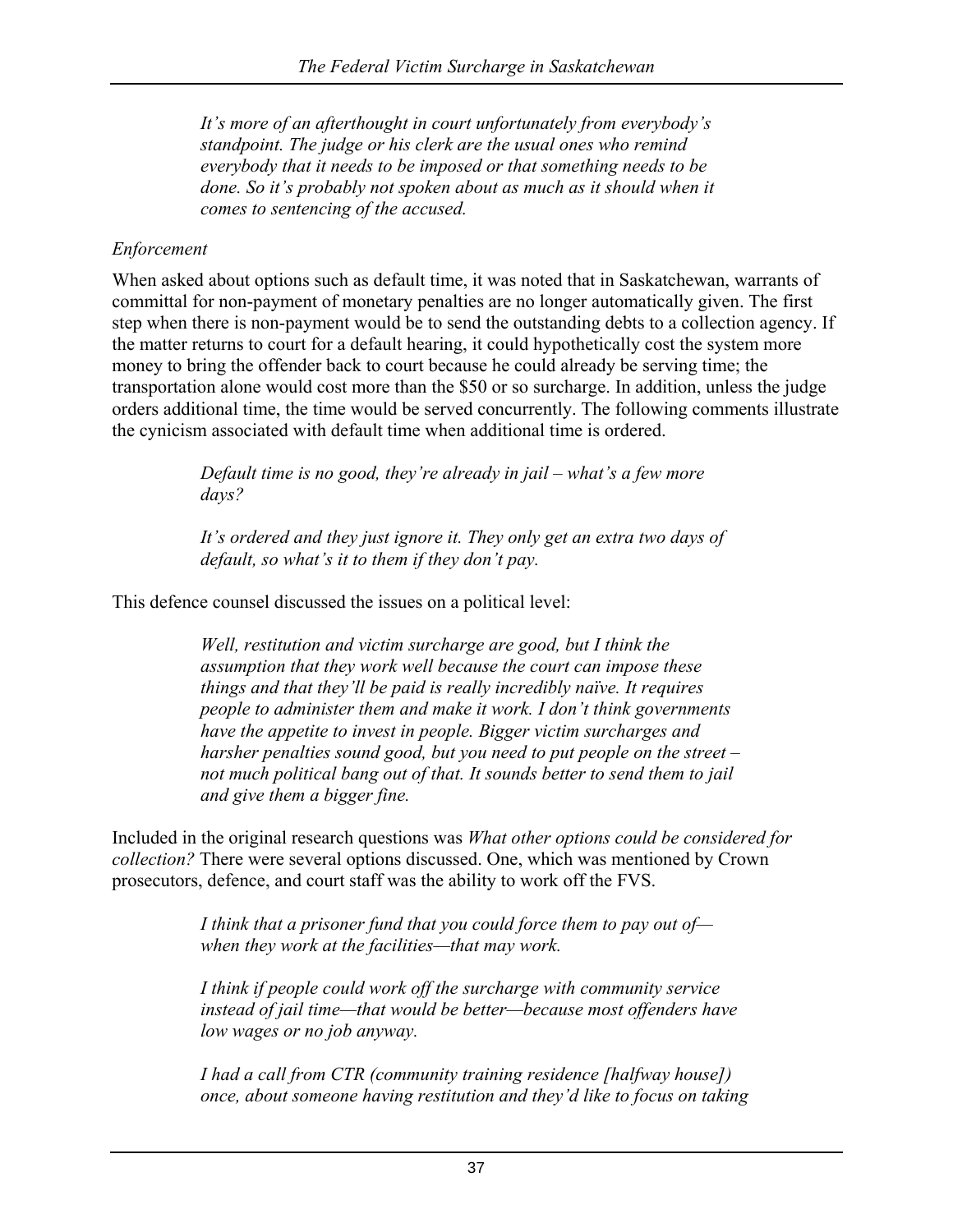*care of their obligations while in CTR—and technically the whole point of corrections and public safety is integrated case management; and that would be a great initiative and everybody was aware of the offender's obligations and circumstances and could help make sure he did so.* 

*Besides incarceration we could make an option for them to work off the fine through fine option.* 

As well, respondents suggested withholding parole until the FVS (and other monetary penalties) was paid, using a collection agency, and the Refund Set-off Program with Canada Revenue Agency which recently started.

> *I* suppose the other option is if they get parole, prior to parole all of their *fines and surcharges must be paid to get parole.*

*Or just have the fine collection agency that went after restitution, fines and the surcharge. I think the success rate on collection of fines is about 28%.* 

*We're dealing with people who may not even file their income taxes. But if they get a GST cheque, we're working on that.* 

This Crown prosecutor, among other ideas, suggested a Surcharge Enforcement Officer.

*The government doesn't enforce default time in Saskatchewan. They could consider tying it to other collection things from the government like refunds, GST, government checks, driver's licenses, and stuff. There are lots of things you could do to make people pay. We could also hire a surcharge enforcement officer or something like that. There are probably a good many of people who would pay just to avoid the hassle. Unless there is an immediate consequence there is no way they'll pay.* 

It would seem that any monetary penalty would carry similar enforcement issues. And these enforcement issues are also similar to payment of child or spousal support.

It was evident from the discussions that the situation at present is not satisfactory. As this court staff noted with some frustration,

> *Our filing cabinets have grown just huge with all the outstanding unpaid surcharges. It creates all these outstanding fines that can't be collected and we have to keep the file open and accessible until it is paid and cleared.*

## *Final thoughts*

While there was a strong level of awareness of the FVS amongst Crown prosecutors, defence, and court staff, the issue was not something generally considered by probation officers, even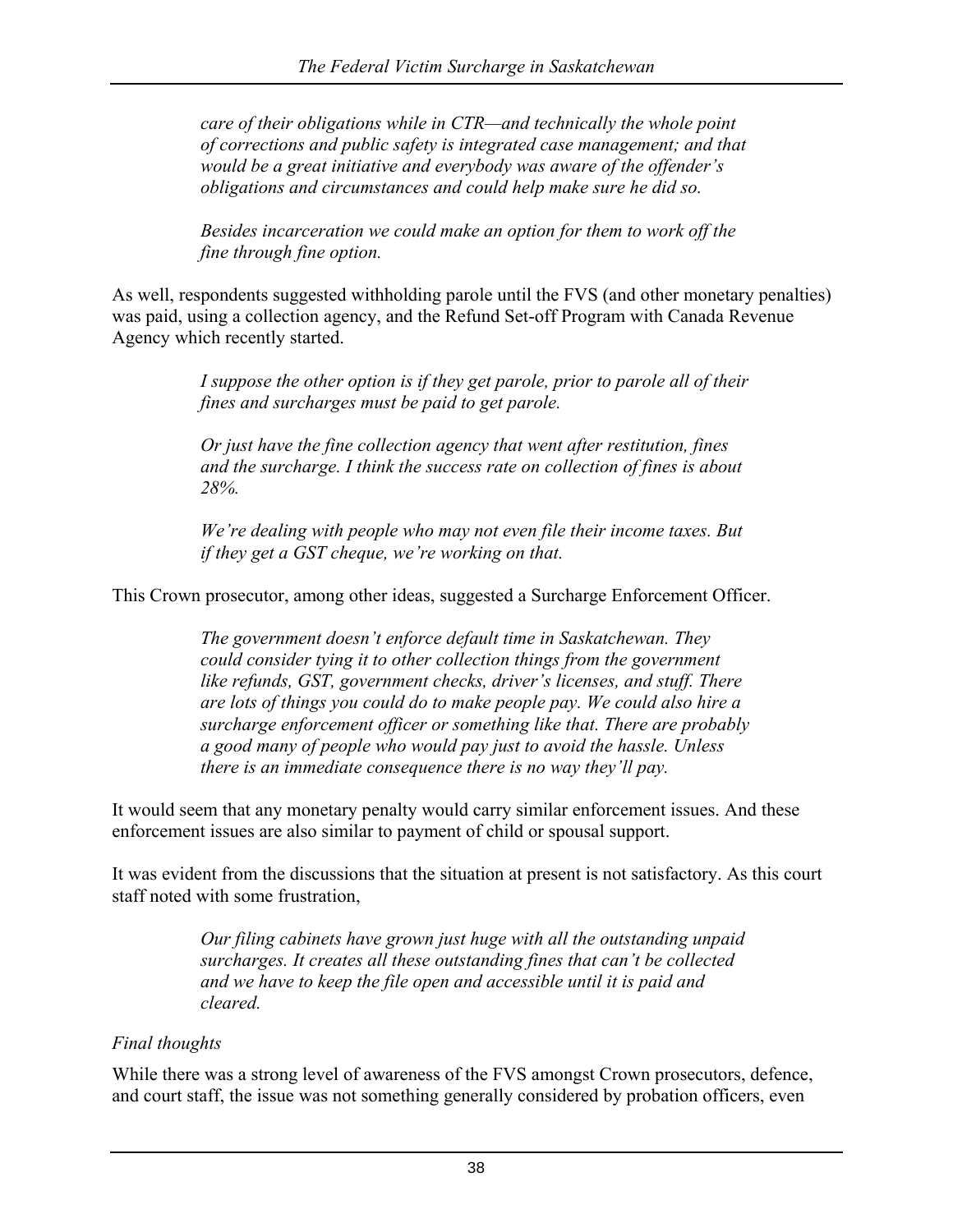when a financial assessment is required for a Pre-Sentence Report or Restitution Assessment Report. None of the probation officers interviewed had ever considered FVS in these reports. As this probation officer commented at the end of her interview,

> *You know I've never thought about it but it is something that should be discussed among probation officers. In 15 years, I've never once talked about victim surcharge fees with anyone. I think we as probation officers should discuss that.*

The FVS is yet another monetary penalty and in assessing the offender's ability to pay such penalties, the more information before the court the better to determine whether a surcharge might be waived for undue hardship. This defence counsel noted that,

> *I think it is a good consequence and a useful tool as well. I've had cases where I make an agreement where the person can pay an elevated surcharge instead of jail. That has worked on occasion. It's really a useful tool.*

No one interviewed suggested that the surcharge should not be waived in cases where it truly would pose undue hardship. There did seem to be a general consensus that the surcharge is being waived with greater frequency than actual financial circumstances would deem necessary. As this Crown prosecutor noted in final thoughts,

> *Judges should find out more about the case before waiving it. We should expect offenders to pay it unless they show that they cannot pay it.*

This legal aid lawyer had an interesting idea:

*It should actually be graded to the level of a person's income rather than a standard percentage across the board.* 

One could imagine tables that would provide a simple approach to this assessment. As such, this approach would not further complicate the judge's inquiry, rather defence would come and in submissions provide the surcharge amount according to tables that would account for employment income, location, number of dependents, etc. This is the approach taken for the Child Support Guidelines. The amount involved for the FVS, however, is quite small and one would need to question whether the effort invested would be worthwhile.

With the exception of the probation officers, all respondents had strong opinions on the Federal Victim Surcharge. In the final section of this report, the findings of this report and the key learnings will be discussed.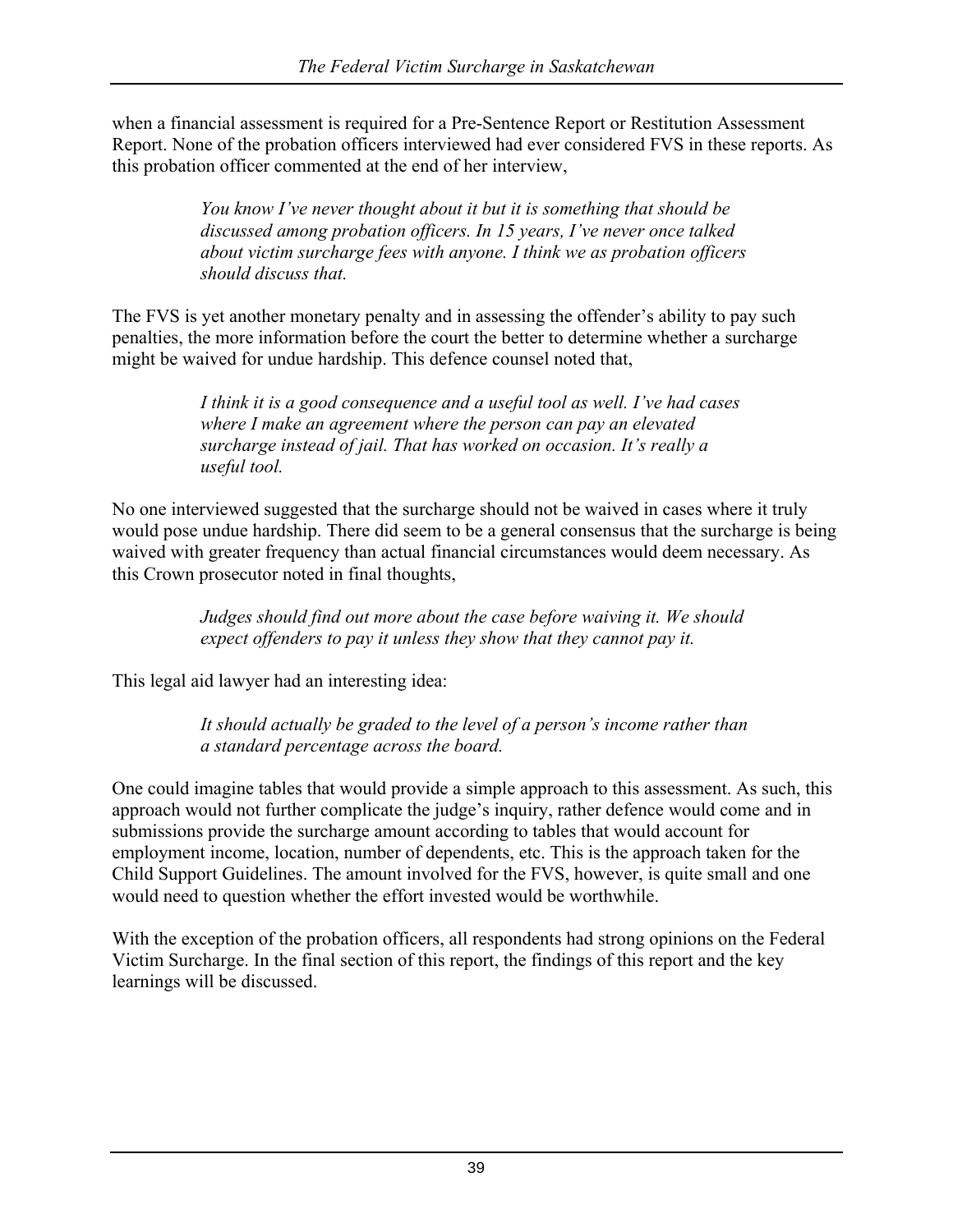# 4. Key Learnings

The goal of this research has been to better understand how the Federal Victim Surcharge provisions in the *Criminal Code* operate in practice in Saskatchewan.

Ultimately, officials are interested in answering the last research question, *Why has the anticipated revenue to be generated from the 1999 amendments to the Criminal Code provisions related to the FVS not been realized?* The simple answer to this question is that the FVS is waived in the majority of cases. Similar to the studies in New Brunswick and the Northwest Territories, the provincial average waiver rate in Saskatchewan is high (73%) for the time period 2002/03-2006/07. This rate varies considerably by court location.

There are definitely parts of the province where unemployment and socioeconomic conditions are worse than in others; unemployment data from the 2006 Census for the different court locations were examined. The lowest average waiver rate was in Esteven at 46%, which had an unemployment rate of 2.7%; the highest average waiver rate was in La Ronge at 87%, which had an unemployment rate of  $8.2\%$ <sup>34</sup> Yet we also know that the unemployment rate of the provincial offender population for that time period is 46%. Further analyses of the provincial offender population would likely find higher unemployment rates in those locations where offenders resided.

No one interviewed suggested that where there is true inability to pay the FVS, that it should not be waived. It is clear, however, that there are situations where a decision to waive the FVS could not be based on factors such as an offender's employment or other income. For example, the average waiver rate for fine dispositions for the time period 2002/03-2006/07 is 53%. Yet if an offender is receiving a fine, it is more difficult to make the argument that the FVS (15% of any fine) would result in undue hardship because a financial penalty is being imposed where undue hardship is not considered.

It is hoped that the research findings and the six key learnings that follow will be used to engage those in the criminal justice system in constructive discussions as to how to realize potential revenue from the Federal Victim Surcharge.

## **4.1 Increase awareness, for all players in the criminal justice systemespecially judiciary, defence and probation officers, of the importance of FVS in terms of funding specific programs**

While interview data showed good general awareness overall about the FVS and the provisions of the *Criminal Code*, there was little specific awareness of exactly what the money is used for. This was also similar to the findings in New Brunswick and the Northwest Territories. This is quite important because one would suppose that a better understanding of the role of the

 $\overline{a}$ <sup>34</sup> Other low waiver rates include: Yorkton with 52% and unemployment in 2006 at 5.7% and Swift Current with 59% and unemployment in the same year at 4.6%. High waiver rates include: Meadow Lake and Saskatoon both at 82% and with unemployment rates of 7.1% and 5.5% respectively in 2006.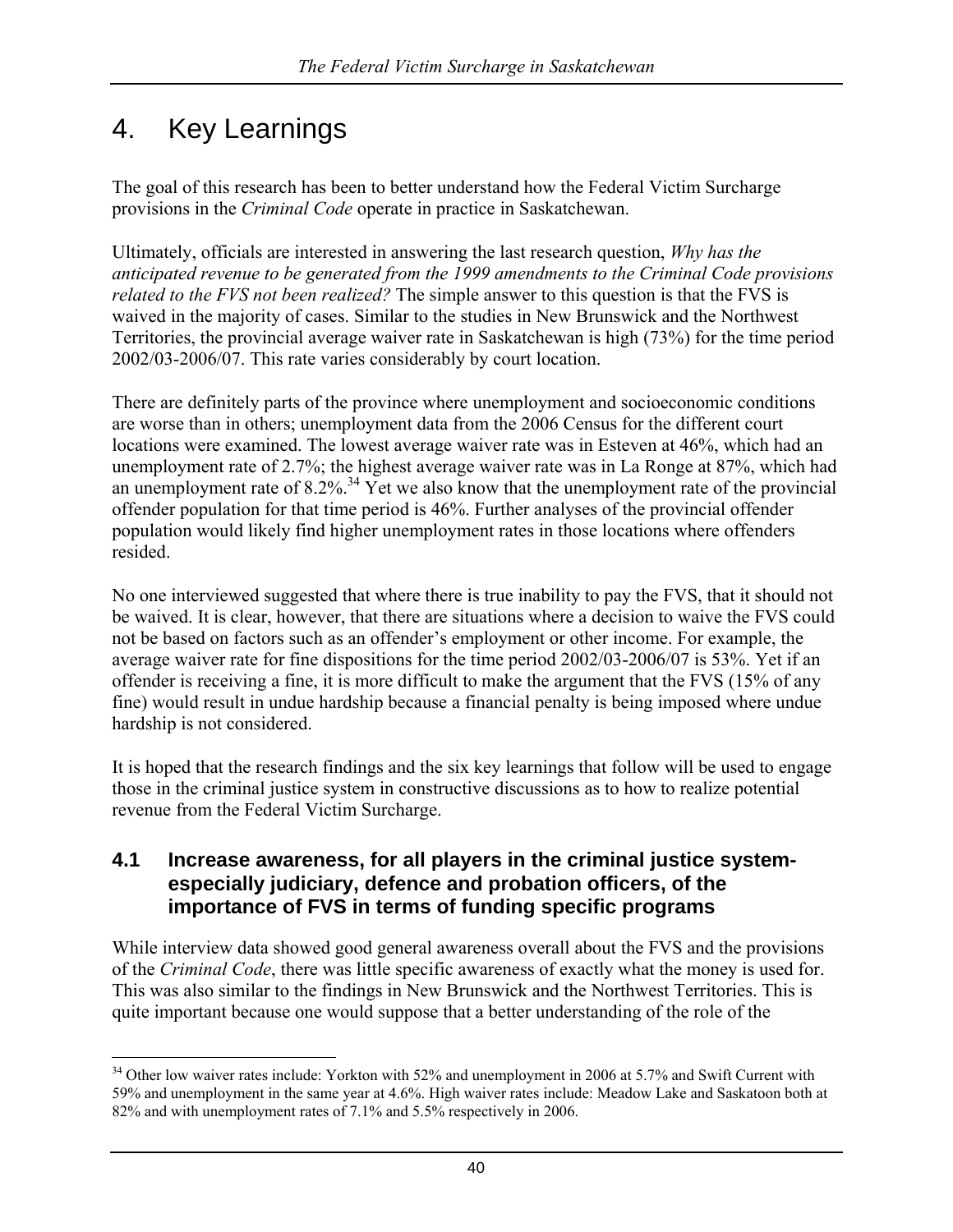programs, and their funds, could make a difference in terms viewing the FVS as a meaningful consequence.

Without understanding the value of the services that can be offered to victims of crime, the Victims' Fund remains an abstract concept. The interview data demonstrated that few players in the criminal justice system know what the revenue generated through the collection of the FVS supports. United Way campaigns in recent years have taken the approach of demonstrating what a donation can do: \$5 can buy five breakfasts for a child who might otherwise go to school without sustenance; \$50 can pay for a session of counseling for a woman who has escaped an abusive relationship to help her move forward; or, \$150 can send a child to camp for a week of wonderful activities.

One could imagine raising awareness about victim services in this manner, as well as highlighting the areas and victims (perhaps through mapping) that are underserved or not served at all. This might work particularly well if it were done by court location. The tools could be used with the judiciary, legal aid and the private defence bar to raise awareness at imposition, as well as with probation officers as they work with their clients on compliance. Furthermore, demonstrating the potential revenue that could be generated by decreasing waiver rates across the province by 10%, 25%, or more would be instructive to all those concerned particularly if those revenues were juxtaposed beside real services.

Increasing awareness for the judiciary that a custodial or other disposition does not necessarily mean that an offender cannot pay the FVS would also be beneficial. The average waiver rate over the time period of  $2002/03-2006/07$  for custodial dispositions was 93%, for other<sup>35</sup> dispositions 92%, for conditional sentences 83% and for probation 77%; this is in contrast to fine dispositions which had an average waiver rate of 53% over the same time period. Where no fine is imposed, the Federal Victim Surcharge is \$50 in the case of an offence punishable by summary conviction and \$100 in the case of an offence punishable by indictment. These amounts can be paid in scheduled payments and are small enough that they can be paid provided prudent case management, in most cases.

Finally, increasing awareness for the judiciary, legal aid and the private defence bar, as well as probation officers around the intent of the FVS might also assist in increasing offender accountability. The data demonstrate that the intent of the FVS provisions (i.e., to increase offender accountability to the victim), is not being realized in Saskatchewan. Offences for which a victim is directly involved (i.e., offences against the person) had one of the highest average waiver rates of 79%. Traffic offences, which generally do not have an easily identifiable victim, have the lowest waiver rate, at approximately 50%.

<u>.</u>

<sup>&</sup>lt;sup>35</sup> 'Other' dispositions include restitution, absolute and conditional discharge, suspended sentence, payment of legal costs and suspension of driver's licence.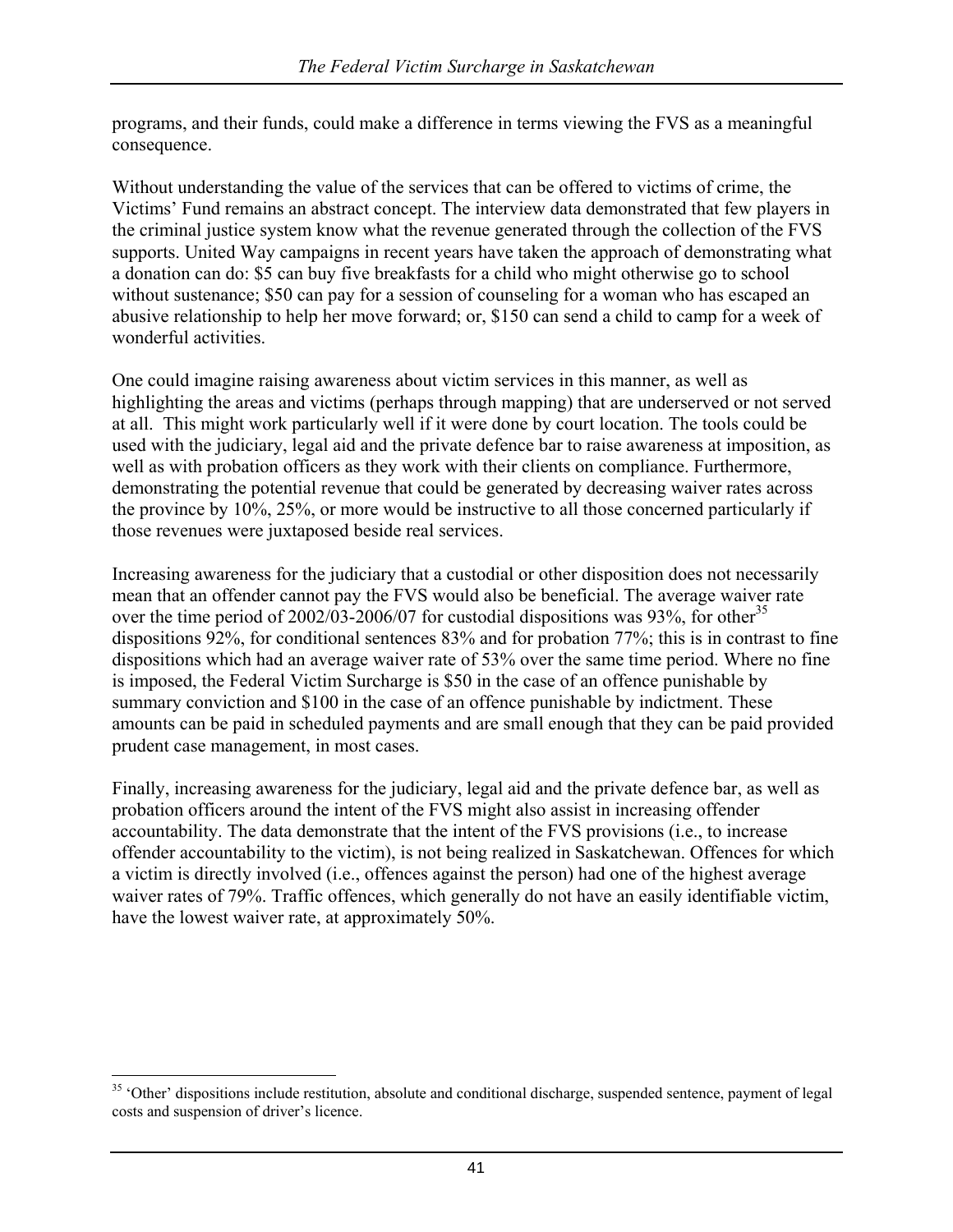## **4.2 Increase involvement of criminal justice professionals at imposition and at enforcement**

Data on collection of the FVS was only available in an aggregate form and as such, were limited in terms of helping to understand collection efforts in the province. The average collection rate from  $2002/03 - 2006/07$  was  $82\%$ .<sup>36</sup> This is similar to the other jurisdictions which have examined the operation of the Federal Victim Surcharge. In New Brunswick, while the waiver rate was 66% across the province, the collection rate was 85% (Law and Sullivan 2008). As such, the collection rate is fairly high and one might conclude that the surcharge is being applied in those cases where there is a fairly good chance of payment. In the Northwest Territories, the situation is similar.

When questioned, several probation officers indicated that it would be useful for them to be more aware of the FVS and the required payments for their clients. There are opportunities for probation officers to provide detailed information on an offender's financial situation at sentencing: when providing a Pre-Sentence Report (PSR) or a Restitution Assessment Report (RAR). In both these reports, mention of the ability to pay the FVS would certainly support not waiving it. One could also imagine that with more information about the financial circumstances of the offenders before them, defence would be less inclined to request a waiver and judges might be inclined to consider such information before automatically waiving the FVS. An explicit sentence in a PSR or RAR would be even stronger: "This individual has/does not have the financial means to pay the Federal Victim Surcharge."

It is the responsibility of defence counsel to satisfy the court that undue hardship would result through imposition of the FVS. Additional information before the court through these reports can only bolster the importance of the FVS.

In addition, while Crown prosecutors all were aware of the FVS, there was no evidence from the interview data, nor from the auditory review of sentencing hearings that Crown actively challenged a request for waiver at trial. Greater Crown involvement in appropriate cases (i.e., where there is the ability to pay, particularly in cases of fines) would be yet another group of criminal justice professionals working on the solution. The examples of the three cases discussed in section 1.4 provide precedents for further awareness. Two of the cases were from Saskatoon and one was from Yorkton. It will be important to have the Crown prosecutors on those cases share their successes with other Crown prosecutors in all court locations.

On the enforcement side of the FVS, as this court staff indicated, "Our filing cabinets have grown just huge with all the outstanding unpaid surcharges." Quantitative data indicate that there are challenges collecting the provincial surcharge as well. Raising awareness amongst probation officers as suggested above might assist in the enforcement of the FVS. This key learning is directly linked to the next one.

 $\overline{a}$ <sup>36</sup> Note that in 2003/04 there was a surplus in monies collected. When this year is excluded from the calculation, the average collection rate drops to 69%.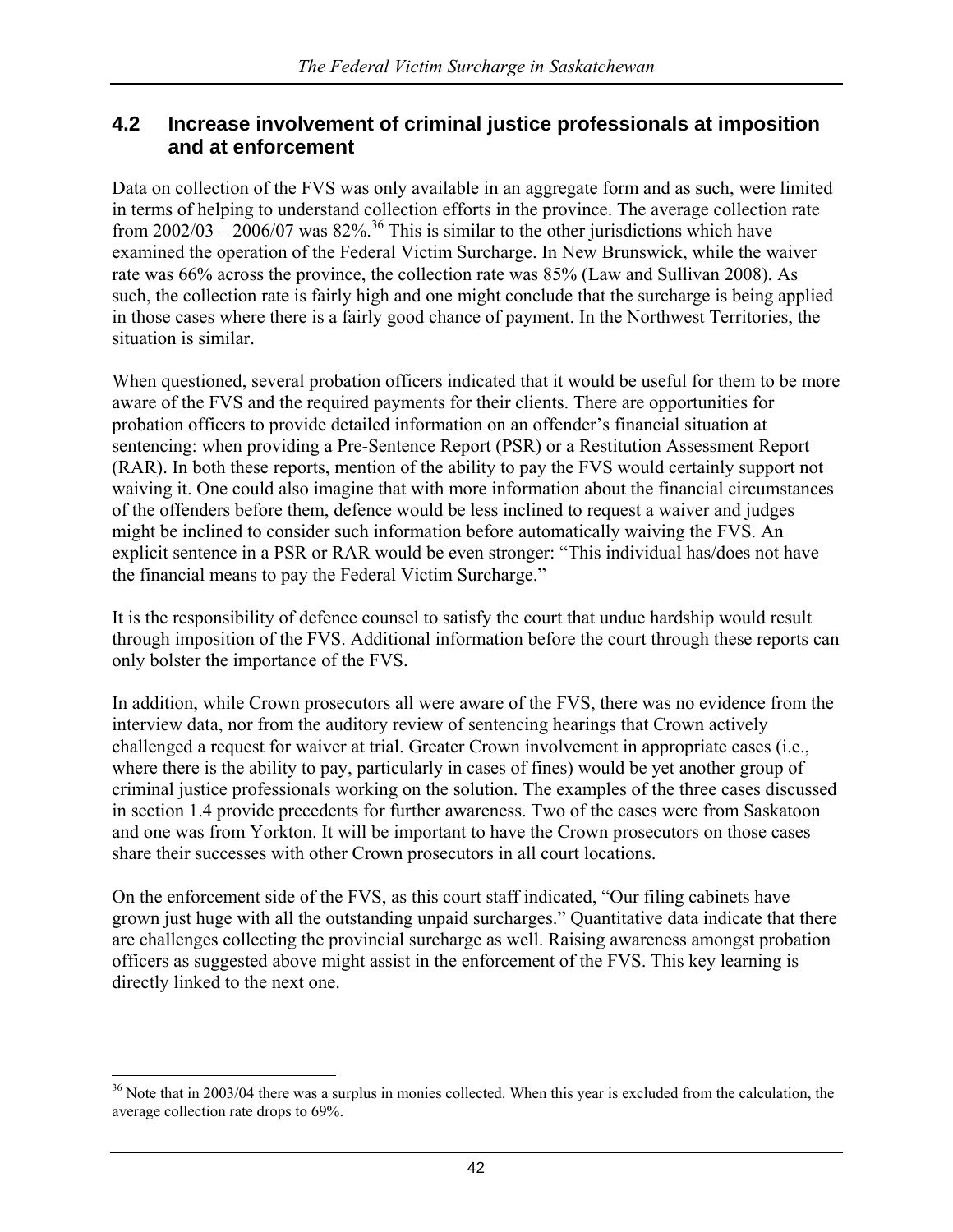## **4.3 Examine enforcement of monetary penalties in general – same approach to FVS as to restitution and fines**

Probation officers noted in their interviews that the Federal Victim Surcharge, as one of several monetary penalties, was not high on their list of priorities; however, there have been some recent changes in the Province of Saskatchewan regarding the enforcement of monetary penalties that will mean consistent enforcement approaches and consequences for those who do not pay.

In January 2008, the Fine Collection Branch (FCB) was set up in the Ministry of Justice and Attorney General. In May 2009, the provincial legislation *Summary Offences Procedure Act,*  1990, was amended to provide more powers to the FCB.<sup>37</sup> The FCB pursues unpaid restitution, surcharge (both provincial and federal) and fines equally and they are consistent across all court location. The FCB uses all tools available, including the new agreement with Canada Revenue Agency. The role of the FCB was not widely known amongst those interviewed for this study.

While the FCB and its procedures are relatively new for the Province, there is optimism that they will have a positive impact. For example, the revenue collected by the FCB from Canada Revenue Agency for Saskatchewan's Victims' Fund in 2008/09 was:

- 1) Provincial Victim Surcharge \$21,338.04
- 2) Federal Victim Surcharge \$16,864.91

In the interviews, criminal justice professionals were asked about default and it was noted that warrants of committal for non-payment of monetary penalties are no longer automatically given. Furthermore, several respondents noted that it is not possible to use the Fine Option Program to pay off the surcharge. While the costs of using a private collection agency might be greater than the benefits because the average FVS is a small amount, there is great potential for the role of the FCB in terms of assisting with the civil enforcement of restitution orders.

Greater awareness for probation officers would assist with enforcement of the FVS if an offender has a conditional sentence or probation order. Where there is default, the FCB has begun to play a critical role to ensure that there are meaningful consequences for those who do not pay the FVS.

Greater awareness for all criminal justice professionals about the FCB, its role and the powers it has would also benefit as this information could be passed on to offenders to provide the incentive to pay their surcharge orders in a timely fashion.

It would be beneficial for Victim Services to maintain a close dialogue with the FCB in order to understand how fine collection is working across the province.

 $\overline{a}$ 37 OC 537/2009 - *The Summary Offences Procedure Amendment Regulation, 2009 (No. 2)*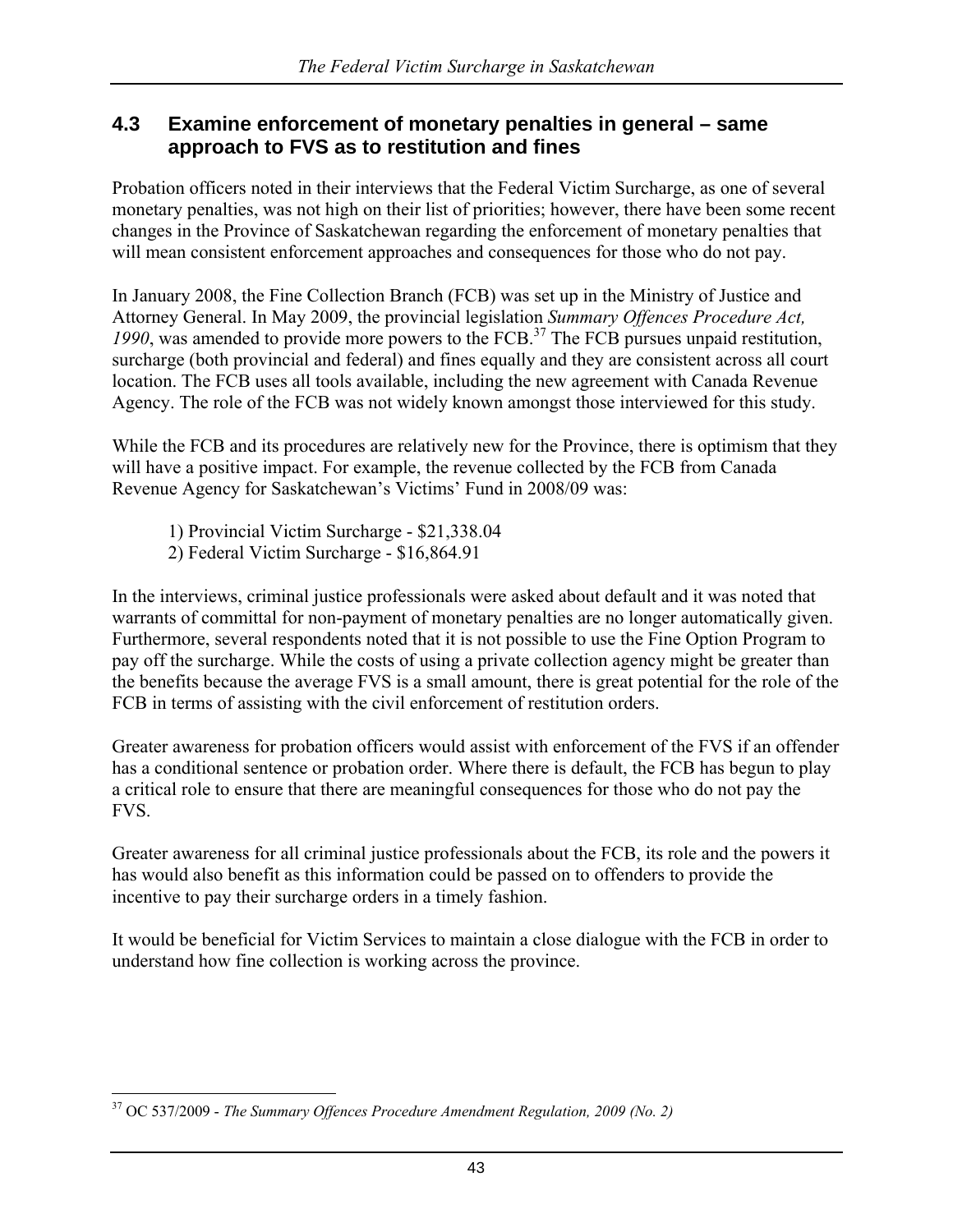## **4.4 Improve data tracking mechanism**

To truly understand what is occurring in terms of collection of the FVS, the data management system needs to be able to produce reports that can track individual payments of the FVS. The current aggregate reports only note amount ordered per year and amount collected per year. These limitations will undermine efforts to improve collection and cause frustrations to those involved in those improvements. Given the increasing role of the Fine Collection Branch, these data challenges may well be resolved in the coming months. Ultimately, however, those working to effect change must be able to see the positive results, or if efforts are not working, they must be able to know that as well.

## **4.5 Appeal appropriate cases**

The quantitative data demonstrate that imposition is not the default as the 1999 amendments intended, but rather in some court locations, the exception. Again, this may be because the sentencing judge has an excellent understanding of the economic realities of the offender. Indeed, of the total provincial offender population in 2007/08 (*N*=30,000), 46% was unemployed. $38$ 

There is some evidence, through the auditory review, interviews, and caselaw that suggest that sentencing judges do not always have full information about an offender's financial situation and that the waiver of the FVS may occur for any number of other reasons. Using unemployment or legal aid representation as a test may not always provide a full picture. There may be disposable income that is used for alcohol or cigarettes that could be used toward payment of the FVS. As noted in the previous sections (4.1 and 4.2), greater awareness and greater involvement on the part of the judiciary and other criminal justice players would certainly help to getting full financial information before the court prior to waiving the FVS.

This full financial information would certainly assist at sentencing, as noted earlier in the report from the 2000 Ontario case of *R.* v. *S.M.:*

> *…most of t he circumstances as rel ated by [offender's counsel] are common, I think to at least fifty, if not seventy-fi ve percent of the people who appear before me and if I make a n Order that waives the surcharge on these conditions, am I essentially saying that it should be waived more often than not, and I am certain that that's not wh at was intended by the statute…That is to say, I am certain that the test was intended to be a little higher than would have resulted in average automatic waiver.<sup>39</sup>*

This case suggests that the test for waiver should be higher than unemployment or legal aid representation that was evident in three quarters of the cases reviewed through transcripts.

 $\overline{a}$ <sup>38</sup> Corrections Management Information System, 2007/08

<sup>39</sup> *Supra* note 11.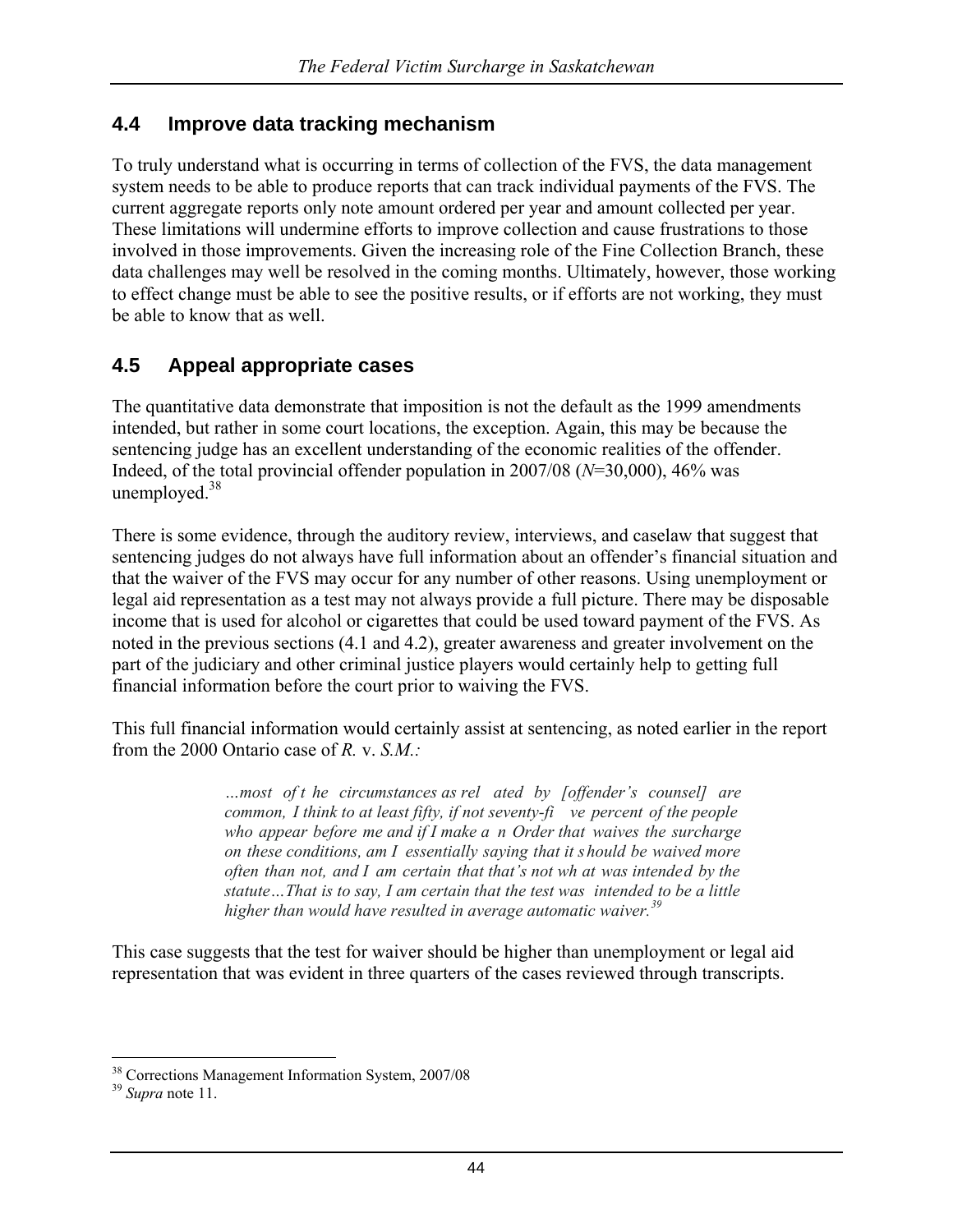The Saskatchewan case of *R*. v. *Yaremko*<sup>40</sup> is an excellent precedent for Crown prosecutors to rely on and for judges to understand the mandatory language in the Federal Victim Surcharge provisions. The decision for this case came down in July 2008 and as data collection was ongoing at that time, we were not able to ascertain whether the case has had any direct impact. Yorkton, where the case was heard, already has the second lowest waiver rate (52%) in the province. The decision could have a strong impact in other court locations where the waiver rates are particularly high such as La Ronge (87%) and Meadow Lake and Saskatoon (82% in both).

It would extremely beneficial for Crown prosecutors to be aware of the caselaw on the Federal Victim Surcharge with particular attention to the recent Saskatchewan case of *Yaremko.* This awareness would enable them to identify appropriate cases for appeal. The precedential value of appealing appropriate cases cannot be underestimated. Decisions that are in favour of imposition and particularly, decisions where reasons are given send a strong message to all those in the criminal justice system. While this change may take time and some resources are needed, the benefits in terms of additional resources for the Victims Fund and victims are clear.

## **4.6 Examine effectiveness of CRA program**

The CRA Refund Set-off Program only began in April 2008. At the time this study was collecting data, only preliminary data were available on how the program was working. As noted in section 4.3, the revenue collected by the Fine Collection Branch from Canada Revenue Agency for Saskatchewan's Victims' Fund in 2008/09 was:

- 1) Provincial Victim Surcharge \$21,338.04
- 2) Federal Victim Surcharge \$16,864.91

This may represent a large amount because it is the first year and there is a backlog. This program sends a strong message about the importance of the Federal Victim Surcharge and that there are consequences for non-payment. It will be important to track this program to understand its effectiveness. This could definitely be a best practice for other jurisdictions.

## **4.7 In Conclusion**

This study of the Federal Victim Surcharge in Saskatchewan found that, as in previous studies (Law and Sullivan 2008; Ha 2009), waiver rates are, on average, high in the province although they vary considerably depending on court location. They are also higher for custodial dispositions, than for fine dispositions. Because the FVS tends to be a relatively small amount, stakeholders noted that the cost of enforcement would be greater than the value of the Federal Victim Surcharge. It is clear from the data that the primary reason that potential revenue from the 1999 amendments has not been realized is the high waiver rates of the FVS.

The results of this research suggest that current efforts to reduce waiver rates should be continued, in particular by challenging the offenders' uncontested inability to pay; by ensuring full financial information is presented to the court in Pre-Sentence Reports or Restitution

 $\overline{a}$ <sup>40</sup> *Supra* note 13.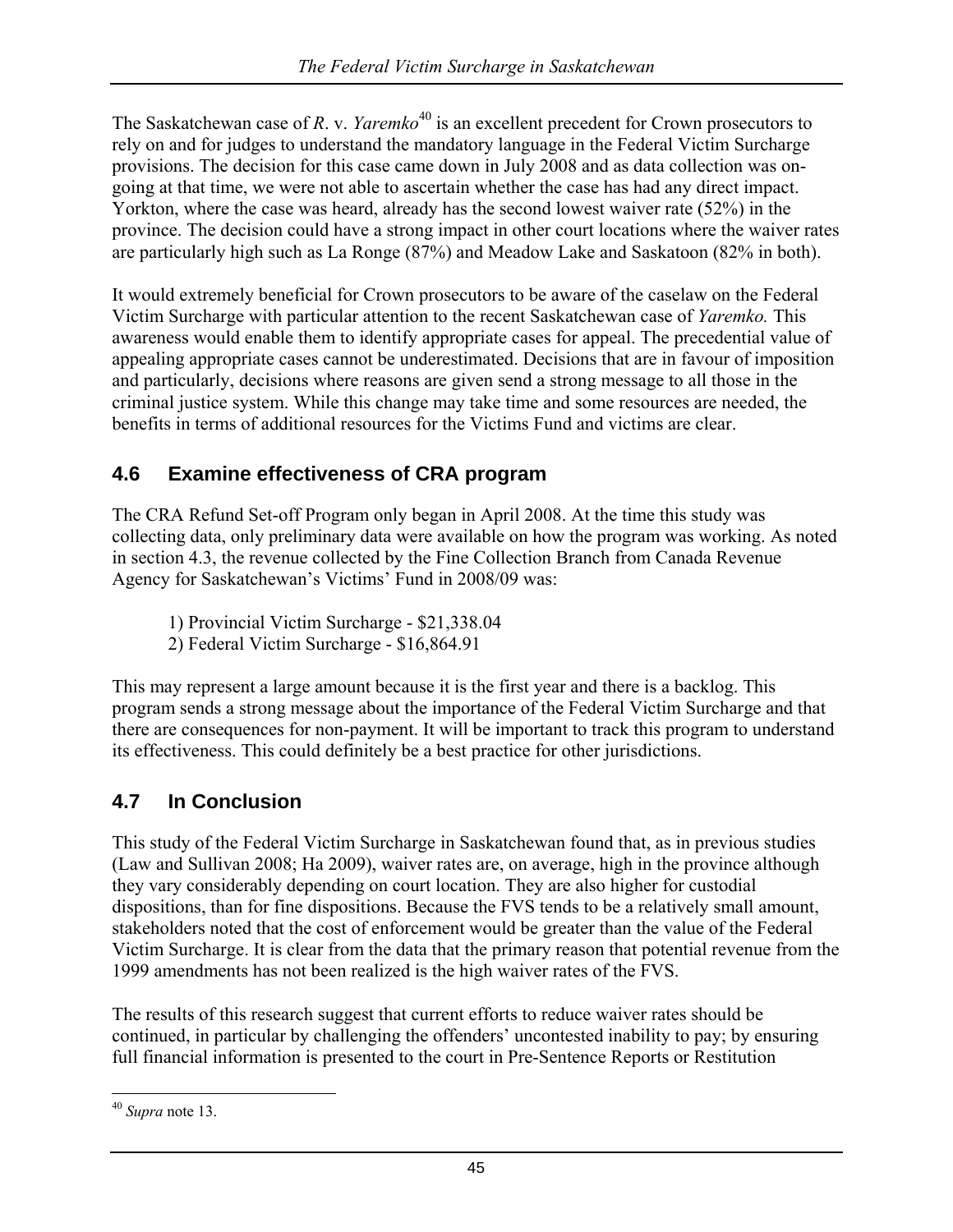Assessment Reports by probation officers; and by appealing trial decisions where appropriate. Judges, Crown prosecutors, defence counsel and probation officers all have a significant role to play.

As noted above, findings indicate that more awareness about the surcharge is warranted; audiences will likely be more receptive to awareness campaigns if they are done in a targeted way with a focus on the importance of victim services. Probation officers could use this information to work with offenders about the purpose of the FVS and where the money goes. In addition, the partnership with Canada Revenue Agency should be monitored as it may prove to be a best practice for collection.

The Policy Centre for Victim Issues of the Department of Justice Canada will continue to have a role to play in raising awareness. This can be done by sharing research results and fostering constructive discussions on the issues through different avenues such as Federal Provincial Territorial Working Groups, the Canadian Bar Association and the Canadian Association of Provincial Court Judges. As well, the Policy Centre for Victim Issues will need to continue to work with educational organizations such as the National Judicial Institute to ensure recognition of the need for judicial awareness about the FVS.

It will be important to continue discussions on the Federal Victim Surcharge with as many different players as possible – first and foremost with judges, but also with the defence bar, with Crown prosecutors, with probation officers, and with court staff. In addition, the issues raised should be addressed with other jurisdictions to learn from best practices in terms of imposition and collection. Discussions are required on what is "undue hardship," the philosophy of the Federal Victim Surcharge in terms of offenders' accountability to victims, where the revenue generated goes and what the loss of revenue means in terms of the ability to provide muchneeded services to victims of crime. It will be through such constructive discussions that ultimately, long term solutions to the high waiver rates will be achieved.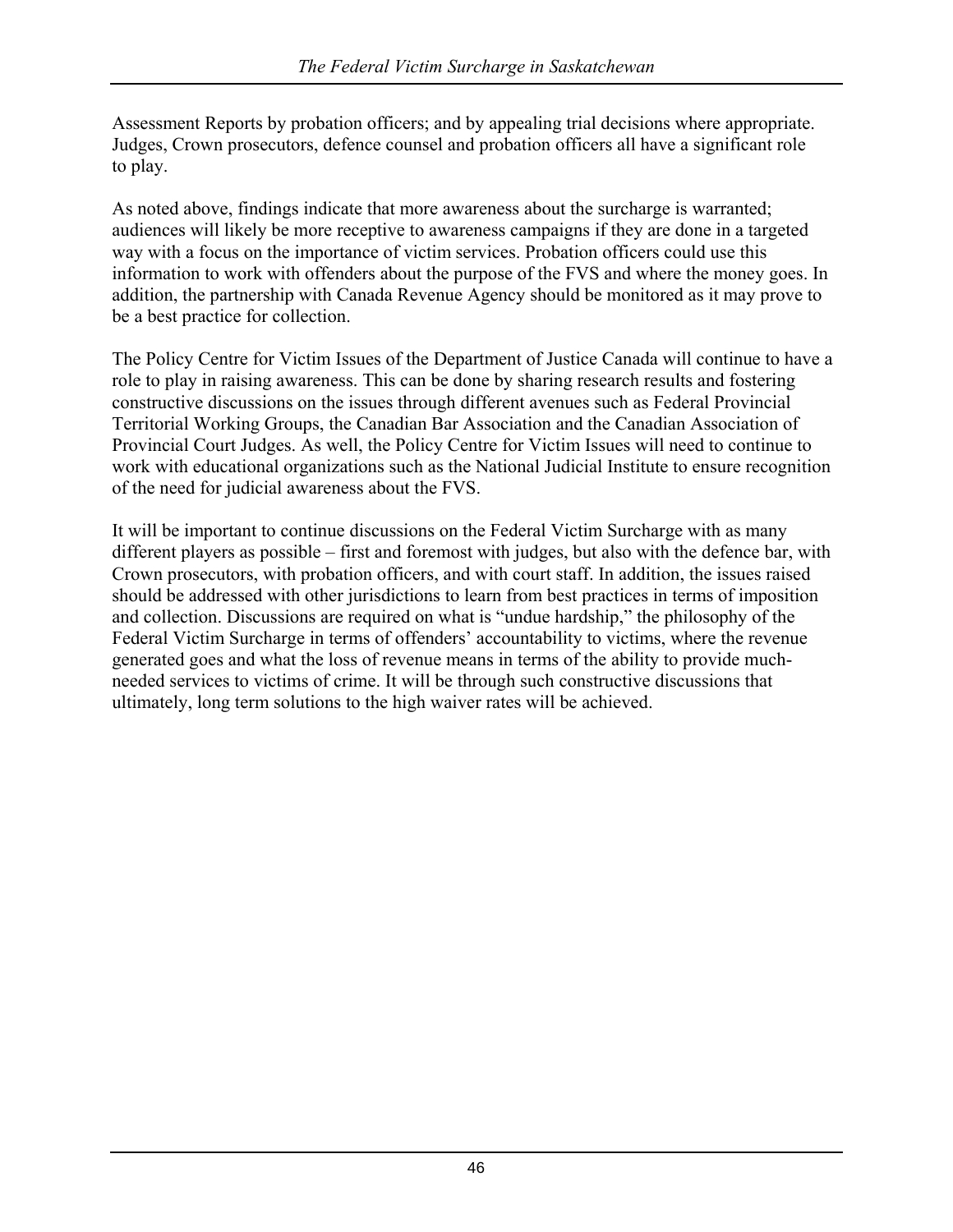## References

- Axon, L. and B. Hahn. 1994. *Helping Victims through Fine Surcharges.* Ottawa: Department of Justice.
- Ha, L. 2009. *The Federal Victim Surcharge in the Northwest Territories.* Ottawa: Department of Justice. *Forthcoming.*
- Law, M. and M.A. Sullivan. 2008. *The Federal Victim Surcharge in New Brunswick: An Operational Review.* Department of Justice Canada: Ottawa.
- Prairie Research Associates. 2004. *Multi-Site Survey of Victims of Crime and Criminal Justice Professionals across Canada.* Ottawa: Department of Justice.
- Roberts, T. 1992. *An Assessment of Victim Fine Surcharge in British Columbia.* Ottawa: Department of Justice.
- Warrilow, L. and McDonald, S. 2008. The Federal Victim Surcharge in New Brunswick and the Northwest Territories. *Victims of Crime Research Digest* 1:21-24.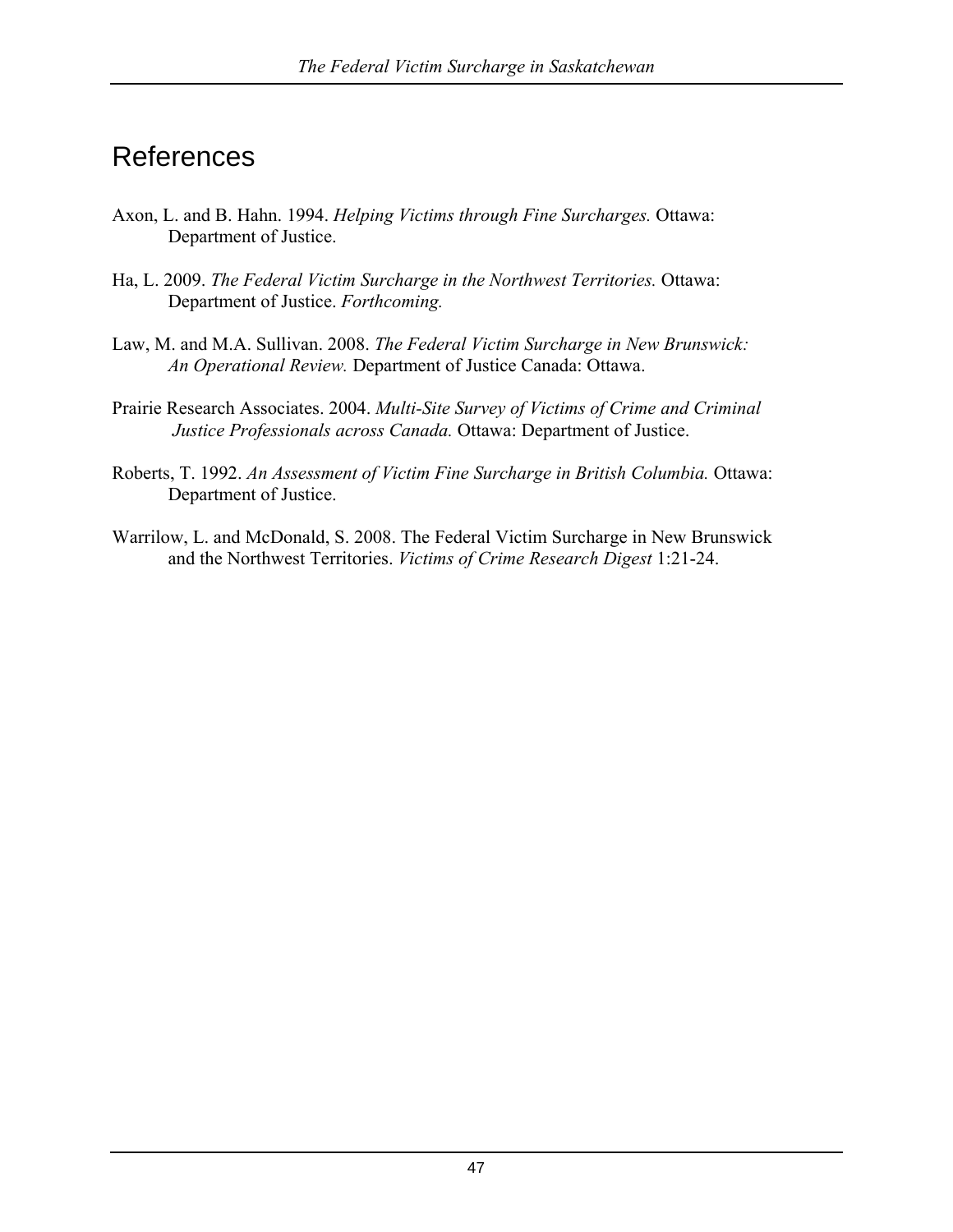# Appendix A

The following tables highlight the total number of individuals sentenced, the total number of FVS waived and the FVS waiver rate for each court location. Tables 2 through 17 present this information by disposition type, most serious offence, specific offence, and proceeding (summary vs. indictable offence).

| Table 1: Federal Victim Surcharge waiver rates by location, 2002/03-2006/07 |                   |            |                         |                        |  |
|-----------------------------------------------------------------------------|-------------------|------------|-------------------------|------------------------|--|
|                                                                             | Total # Sentenced | % of Total | <b>Total FVS Waived</b> | <b>FVS Waiver Rate</b> |  |
| Estevan                                                                     | 1725              | 2%         | 799                     | 46%                    |  |
| La Ronge                                                                    | 3787              | 5%         | 3284                    | 87%                    |  |
| Lloydminster                                                                | 2511              | 3%         | 1589                    | 63%                    |  |
| <b>Meadow Lake</b>                                                          | 5208              | 7%         | 4279                    | 82%                    |  |
| <b>Melfort</b>                                                              | 2955              | 4%         | 1979                    | 67%                    |  |
| Moose Jaw                                                                   | 2602              | 4%         | 1619                    | 62%                    |  |
| <b>North Battleford</b>                                                     | 4578              | 6%         | 3318                    | 72%                    |  |
| <b>Prince Albert</b>                                                        | 9984              | 14%        | 7321                    | 73%                    |  |
| Regina                                                                      | 13745             | 19%        | 10019                   | 73%                    |  |
| Saskatoon                                                                   | 17457             | 24%        | 14326                   | 82%                    |  |
| <b>Swift Current</b>                                                        | 2114              | 3%         | 1241                    | 59%                    |  |
| Wynyard                                                                     | 1864              | 3%         | 1262                    | 68%                    |  |
| Yorkton                                                                     | 4385              | 6%         | 2282                    | 52%                    |  |
| Total                                                                       | 72,915            | 100%       | 53,331                  | 73%                    |  |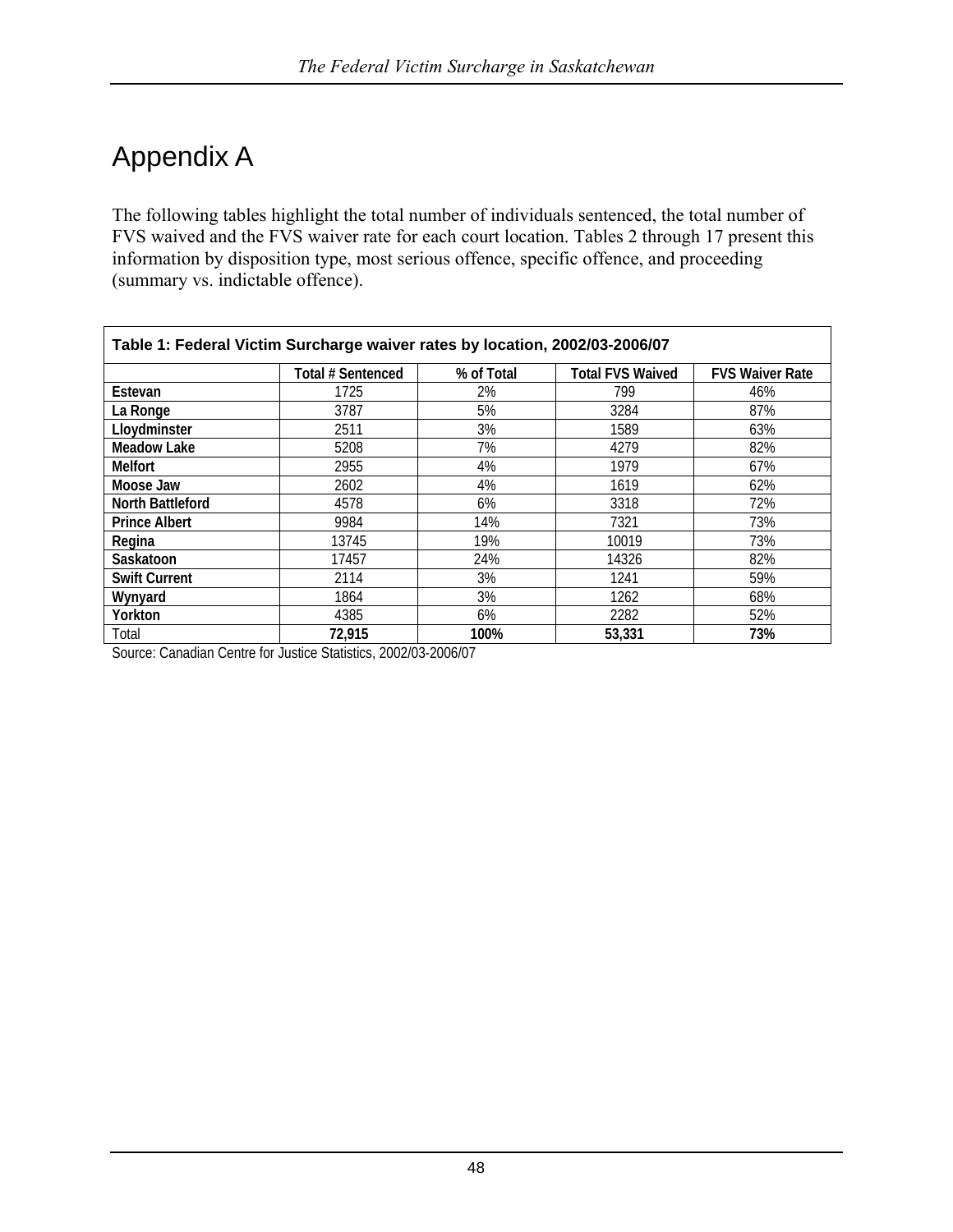| Table 2: Federal Victim Surcharge waiver rates by location and disposition, 2002/03-2006/07 |                          |                     |                         |                        |
|---------------------------------------------------------------------------------------------|--------------------------|---------------------|-------------------------|------------------------|
|                                                                                             | <b>Total # Sentenced</b> | % of Location Total | <b>Total FVS Waived</b> | <b>FVS Waiver Rate</b> |
| Estevan                                                                                     |                          |                     |                         |                        |
| Custody                                                                                     | 193                      | 11%                 | 185                     | 96%                    |
| <b>Conditional Sentence</b>                                                                 | 53                       | 3%                  | 43                      | 81%                    |
| Probation                                                                                   | 358                      | 21%                 | 250                     | 70%                    |
| Fine                                                                                        | 1078                     | 62%                 | 280                     | 26%                    |
| Other                                                                                       | 43                       | 3%                  | 41                      | 95%                    |
| Total                                                                                       | 1725                     | 100%                | 799                     | 46%                    |
| La Ronge                                                                                    |                          |                     |                         |                        |
| Custody                                                                                     | 554                      | 15%                 | 554                     | 100%                   |
| <b>Conditional Sentence</b>                                                                 | 474                      | 12%                 | 418                     | 88%                    |
| Probation                                                                                   | 869                      | 23%                 | 743                     | 86%                    |
| Fine                                                                                        | 1443                     | 38%                 | 1132                    | 78%                    |
| Other                                                                                       | 447                      | 12%                 | 437                     | 98%                    |
| Total                                                                                       | 3787                     | 100%                | 3284                    | 87%                    |
| Lloydminster                                                                                |                          |                     |                         |                        |
| Custody                                                                                     | 445                      | 18%                 | 440                     | 99%                    |
| <b>Conditional Sentence</b>                                                                 | 84                       | 3%                  | 75                      | 89%                    |
| Probation                                                                                   | 266                      | 11%                 | 239                     | 90%                    |
| Fine                                                                                        | 1529                     | 61%                 | 649                     | 42%                    |
|                                                                                             | <b>Total # Sentenced</b> | % of Location Total | <b>Total FVS Waived</b> | <b>FVS Waiver Rate</b> |
|                                                                                             |                          |                     |                         |                        |
| Other                                                                                       | 187                      | 7%                  | 186                     | 99%                    |
| Total                                                                                       | 2511                     | 100%                | 1589                    | 63%                    |
| Meadow Lake                                                                                 |                          |                     |                         |                        |
| Custody                                                                                     | 1420                     | 27%                 | 1384                    | 97%                    |
| <b>Conditional Sentence</b>                                                                 | 469                      | 9%                  | 388                     | 83%                    |
| Probation                                                                                   | 1003                     | 19%                 | 831                     | 83%                    |
| Fine                                                                                        | 2065                     | 40%                 | 1453                    | 70%                    |
| Other                                                                                       | 251                      | 5%                  | 223                     | 88%                    |
| Total                                                                                       | 5208                     | 100%                | 4279                    | 82%                    |
| Melfort                                                                                     |                          |                     |                         |                        |
|                                                                                             | 491                      | 17%                 | 464                     | 95%                    |
| Custody<br><b>Conditional Sentence</b>                                                      |                          | 8%                  |                         |                        |
|                                                                                             | 256                      |                     | 187                     | 73%                    |
| Probation                                                                                   | 761<br>1219              | 26%<br>41%          | 502<br>624              | 66%<br>51%             |
| Fine                                                                                        |                          | 8%                  | 202                     |                        |
| Other                                                                                       | 228                      |                     | 1979                    | %89                    |
| Total                                                                                       | 2955                     | 100%                |                         | 67%                    |
| Moose Jaw                                                                                   |                          |                     |                         |                        |
| Custody                                                                                     | 345                      | 14%                 | 342                     | 99%                    |
| <b>Conditional Sentence</b>                                                                 | 105                      | 4%                  | 102                     | 97%                    |
| Probation                                                                                   | 677                      | 26%                 | 609                     | 90%                    |
| Fine                                                                                        | 1313                     | 50%                 | 405                     | 31%                    |
| Other                                                                                       | 162                      | 6%                  | 161                     | 99%                    |
| Total                                                                                       | 2602                     | 100%                | 1619                    | 62%                    |
| North Battleford                                                                            |                          |                     |                         |                        |
| Custody                                                                                     | 1372                     | 30%                 | 1262                    | 92%                    |
| <b>Conditional Sentence</b>                                                                 | 359                      | 8%                  | 276                     | 77%                    |
| Probation                                                                                   | 974                      | 21%                 | 704                     | 72%                    |
| Fine                                                                                        | 1399                     | 31%                 | 664                     | 47%                    |
| Other                                                                                       | 474                      | 10%                 | 412                     | 87%                    |
| Total                                                                                       | 4578                     | 100%                | 3318                    | 72%                    |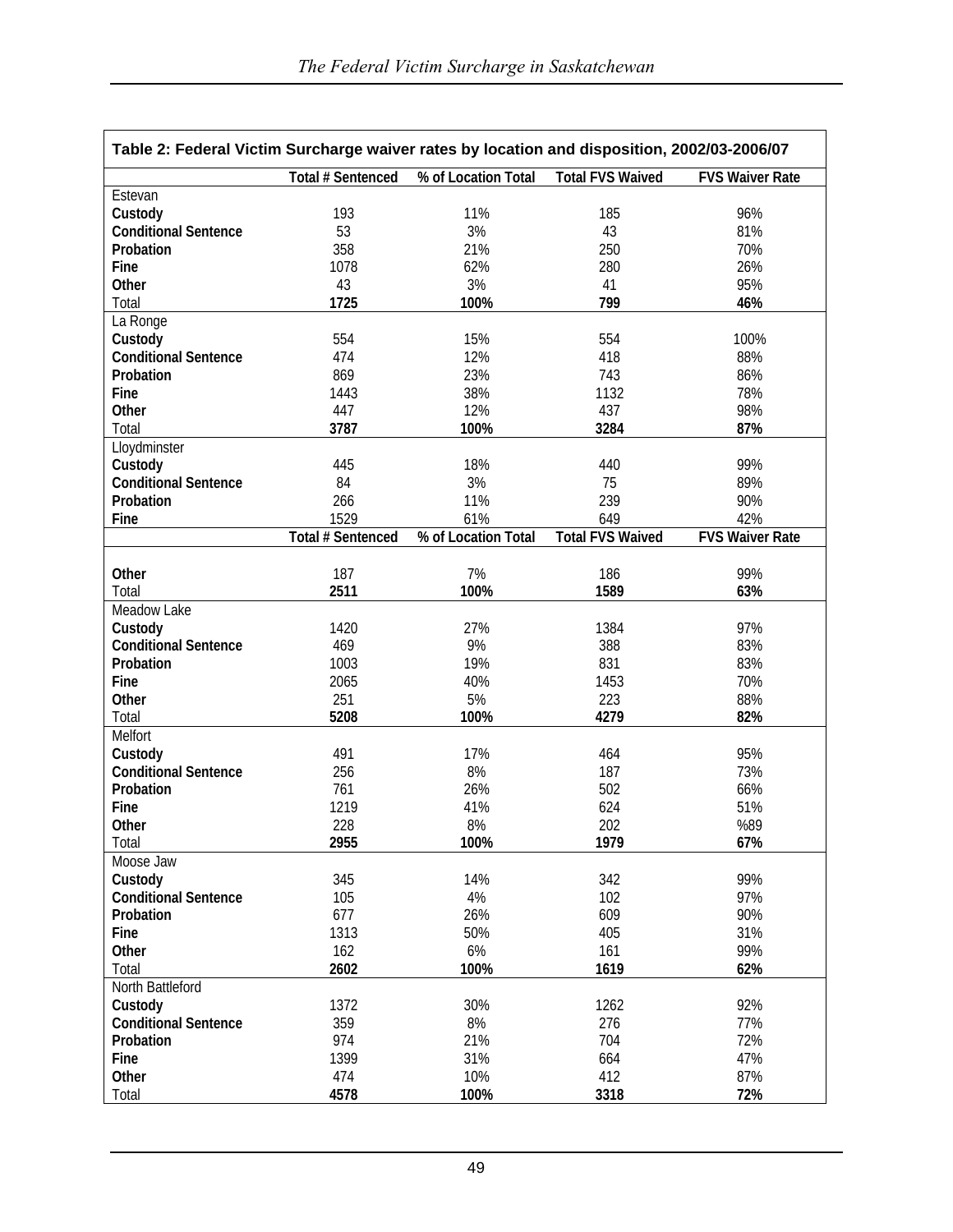| Table 2: Federal Victim Surcharge waiver rates by location and disposition, 2002/03-2006/07 |                          |                     |                         |                        |
|---------------------------------------------------------------------------------------------|--------------------------|---------------------|-------------------------|------------------------|
| <b>Prince Albert</b>                                                                        |                          |                     |                         |                        |
| Custody                                                                                     | 3644                     | 37%                 | 3170                    | 87%                    |
| <b>Conditional Sentence</b>                                                                 | 848                      | 9%                  | 653                     | 77%                    |
| Probation                                                                                   | 1731                     | 17%                 | 1166                    | 67%                    |
| Fine                                                                                        | 3235                     | 32%                 | 1880                    | 58%                    |
| Other                                                                                       | 526                      | 5%                  | 452                     | 86%                    |
| Total                                                                                       | 9984                     | 100%                | 7321                    | 73%                    |
| Regina                                                                                      |                          |                     |                         |                        |
| Custody                                                                                     | 3590                     | 26%                 | 3197                    | 89%                    |
| <b>Conditional Sentence</b>                                                                 | 1109                     | 8%                  | 880                     | 79%                    |
| Probation                                                                                   | 4017                     | 29%                 | 2964                    | 74%                    |
| Fine                                                                                        | 4275                     | 31%                 | 2348                    | 55%                    |
| Other                                                                                       | 754                      | 6%                  | 630                     | 84%                    |
| Total                                                                                       | 13,745                   | 100%                | 10,019                  | 73%                    |
| Saskatoon                                                                                   |                          |                     |                         |                        |
| Custody                                                                                     | 4253                     | 25%                 | 4193                    | 99%                    |
| <b>Conditional Sentence</b>                                                                 | 1293                     | 7%                  | 1167                    | 90%                    |
| Probation                                                                                   | 4215                     | 24%                 | 3458                    | 82%                    |
| Fine                                                                                        | 5300                     | 30%                 | 3234                    | 61%                    |
| Other                                                                                       | 2396                     | 14%                 | 2274                    | 95%                    |
| Total                                                                                       | 17,457                   | 100%                | 14,326                  | 82%                    |
|                                                                                             |                          |                     |                         |                        |
|                                                                                             |                          |                     |                         |                        |
| Swift Current                                                                               | <b>Total # Sentenced</b> | % of Location Total | <b>Total FVS Waived</b> | <b>FVS Waiver Rate</b> |
|                                                                                             |                          |                     |                         |                        |
| Custody                                                                                     | 412                      | 19%                 | 400                     | 97%                    |
| <b>Conditional Sentence</b>                                                                 | 110                      | 5%                  | 93                      | 85%                    |
| Probation                                                                                   | 463                      | 22%                 | 364                     | 79%                    |
| Fine                                                                                        | 1092                     | 52%                 | 348                     | 32%                    |
| Other                                                                                       | 37                       | 2%                  | 36                      | 97%                    |
| Total                                                                                       | 2114                     | 100%                | 1241                    | 59%                    |
| Wynyard                                                                                     |                          |                     |                         |                        |
| Custody                                                                                     | 310                      | 17%                 | 294                     | 95%                    |
| <b>Conditional Sentence</b>                                                                 | 118                      | 6%                  | 83                      | 70%                    |
| Probation                                                                                   | 330                      | 18%                 | 212                     | 64%                    |
| Fine                                                                                        | 997                      | 53%                 | 568                     | 57%                    |
| Other                                                                                       | 109                      | 6%                  | 105                     | 96%                    |
| Total                                                                                       | 1864                     | 100%                | 1262                    | 68%                    |
| Yorkton                                                                                     |                          |                     |                         |                        |
| Custody                                                                                     | 938                      | 21%                 | 902                     | 97%                    |
| <b>Conditional Sentence</b>                                                                 | 258                      | $6\%$               | 225                     | 87%                    |
| Probation                                                                                   | 690                      | 16%                 | 473                     | 69%                    |
| Fine                                                                                        | 2347                     | 54%                 | 539                     | 23%                    |
| Other                                                                                       | 158                      | 3%                  | 143                     | 91%                    |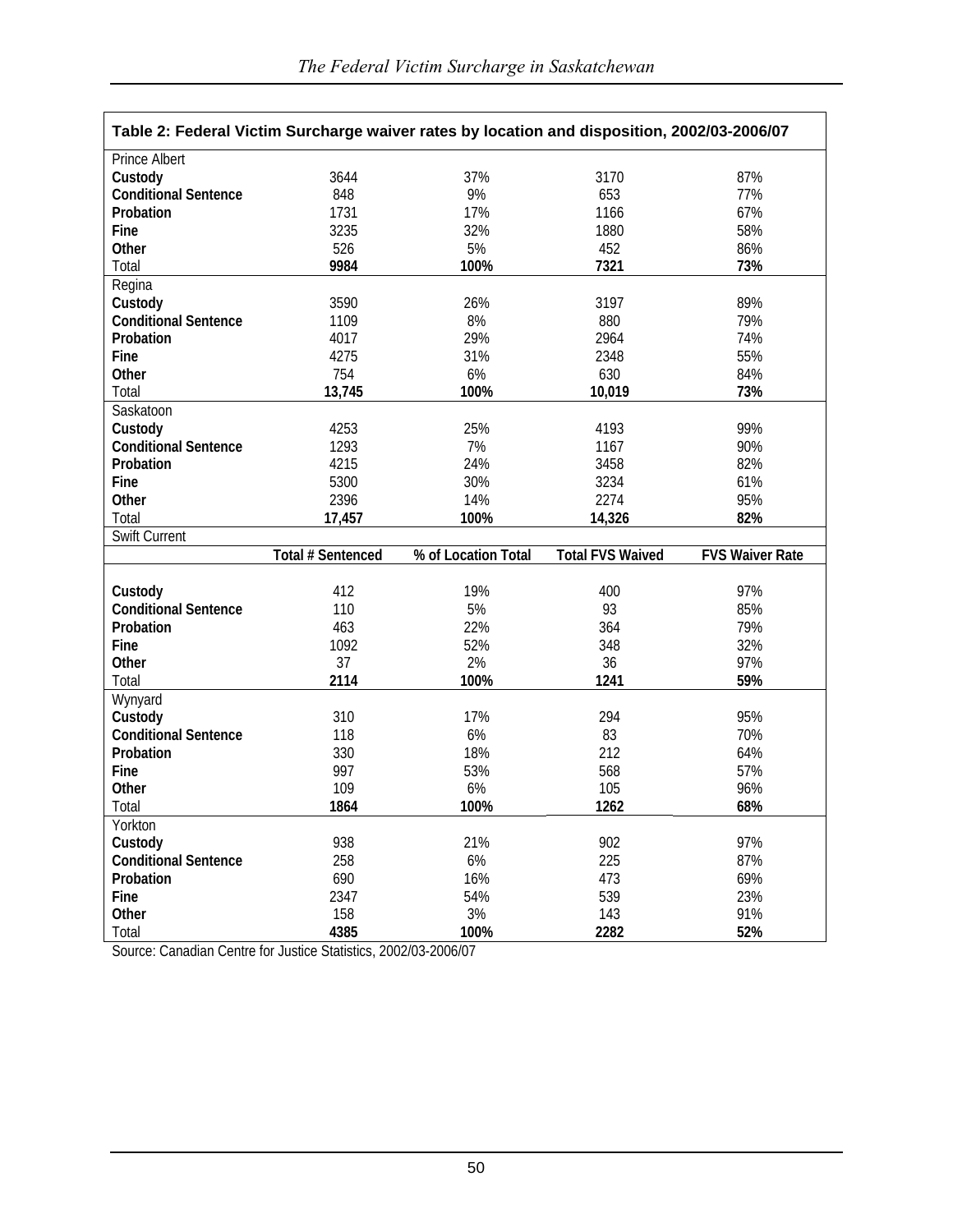$\overline{1}$ 

| Table 3: Federal Victim Surcharge waiver rates by location and most serious offence,<br>2002/03-2006/07 |                          |                     |                         |                        |
|---------------------------------------------------------------------------------------------------------|--------------------------|---------------------|-------------------------|------------------------|
|                                                                                                         | <b>Total # Sentenced</b> | % of Location Total | <b>Total FVS Waived</b> | <b>FVS Waiver Rate</b> |
| Estevan                                                                                                 |                          |                     |                         |                        |
| <b>Offence Against</b>                                                                                  | 215                      | 12%                 | 148                     | 69%                    |
| Person                                                                                                  |                          |                     |                         |                        |
| <b>Offences Against</b>                                                                                 | 200                      | 12%                 | 133                     | 67%                    |
| Property                                                                                                |                          |                     |                         |                        |
| <b>Offences Against</b>                                                                                 | 275                      | 16%                 | 148                     | 54%                    |
| the Administration                                                                                      |                          |                     |                         |                        |
| of Justice                                                                                              |                          |                     |                         |                        |
| <b>Other Criminal</b>                                                                                   | 108                      | 6%                  | 59                      | 55%                    |
| <b>Code Offences</b>                                                                                    |                          |                     |                         |                        |
| <b>Traffic Offences</b>                                                                                 | 776                      | 45%                 | 219                     | 28%                    |
| <b>Other Federal</b>                                                                                    | 151                      | 9%                  | 92                      | 61%                    |
| <b>Statute Offences</b>                                                                                 |                          |                     |                         |                        |
| Total                                                                                                   | 1725                     | 100%                | 799                     | 46%                    |
| La Ronge                                                                                                |                          |                     |                         |                        |
| <b>Offence Against</b>                                                                                  | 941                      | 25%                 | 826                     | 88%                    |
| Person                                                                                                  |                          |                     |                         |                        |
| <b>Offences Against</b>                                                                                 | 486                      | 13%                 | 449                     | 92%                    |
| Property<br><b>Offences Against</b>                                                                     | 852                      | 23%                 | 761                     | 89%                    |
| the Administration                                                                                      |                          |                     |                         |                        |
| of Justice                                                                                              |                          |                     |                         |                        |
| <b>Other Criminal</b>                                                                                   | 193                      | 5%                  | 163                     | 84%                    |
| Code Offences                                                                                           |                          |                     |                         |                        |
|                                                                                                         | Total # Sentenced        | % of Location Total | <b>Total FVS Waived</b> | <b>FVS Waiver Rate</b> |
| <b>Traffic Offences</b>                                                                                 | 654                      | 17%                 | 469                     | 72%                    |
| <b>Other Federal</b>                                                                                    | 661                      | 17%                 | 616                     | 93%                    |
| <b>Statute Offences</b>                                                                                 |                          |                     |                         |                        |
| Total                                                                                                   | 3787                     | 100%                | 3284                    | 87%                    |
| Lloydminster                                                                                            |                          |                     |                         |                        |
| <b>Offence Against</b>                                                                                  | 295                      | 12%                 | 261                     | 88%                    |
| Person                                                                                                  |                          |                     |                         |                        |
| <b>Offences Against</b>                                                                                 | 256                      | 10%                 | 214                     | 84%                    |
| Property                                                                                                |                          |                     |                         |                        |
| <b>Offences Against</b>                                                                                 | 493                      | 20%                 | 282                     | 57%                    |
| the Administration                                                                                      |                          |                     |                         |                        |
| of Justice                                                                                              |                          |                     |                         |                        |
| <b>Other Criminal</b>                                                                                   | 108                      | 4%                  | 65                      | 60%                    |
| Code Offences                                                                                           |                          |                     |                         |                        |
| <b>Traffic Offences</b>                                                                                 | 724                      | 29%                 | 222                     | 31%                    |
| <b>Other Federal</b>                                                                                    | 635                      | 25%                 | 545                     | 86%                    |
| <b>Statute Offences</b>                                                                                 |                          |                     |                         |                        |
| Total                                                                                                   | 2511                     | 100%                | 1589                    | 63%                    |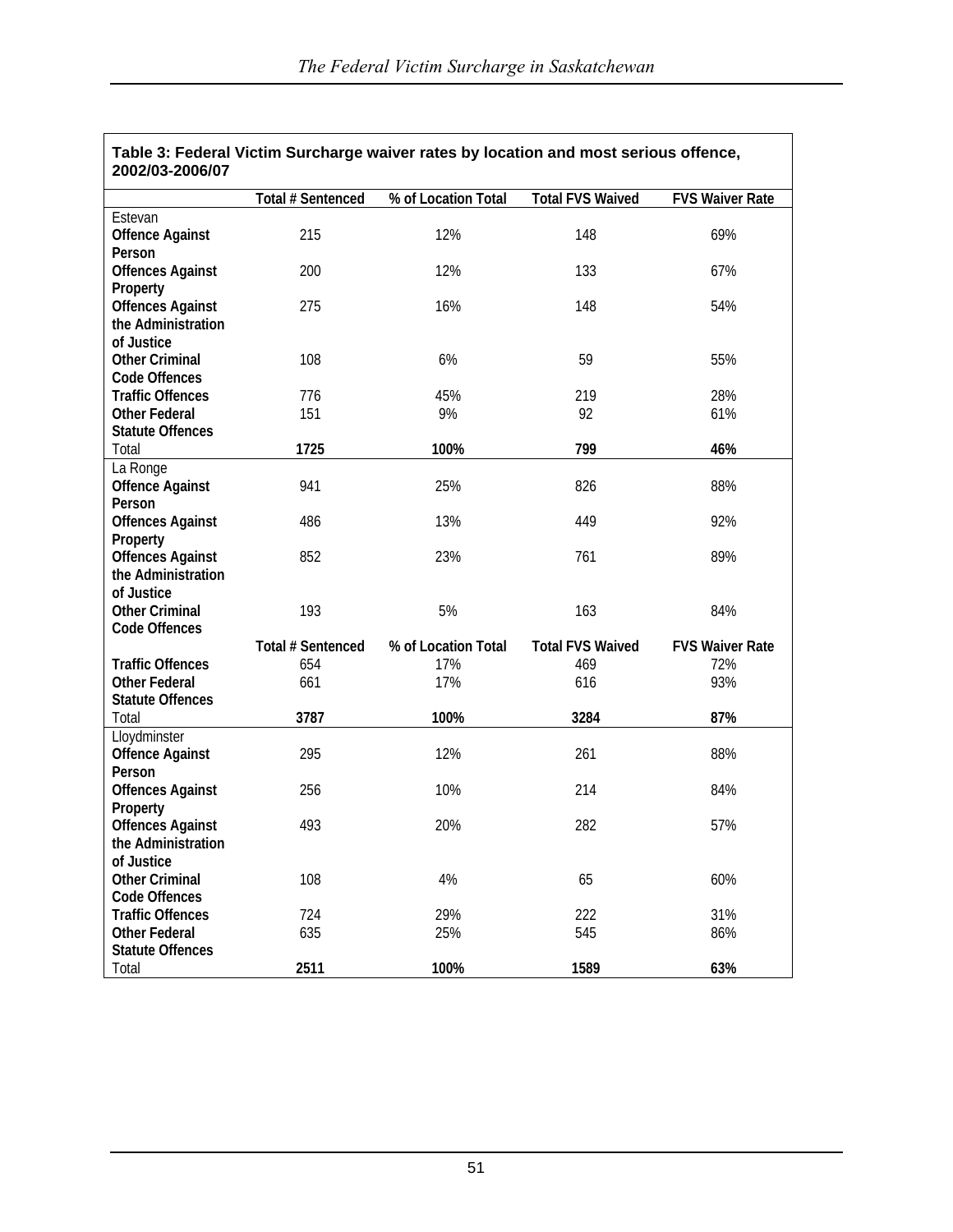| Table 3: Federal Victim Surcharge waiver rates by location and most serious offence,<br>2002/03-2006/07 |                          |                     |                         |                        |
|---------------------------------------------------------------------------------------------------------|--------------------------|---------------------|-------------------------|------------------------|
|                                                                                                         | <b>Total # Sentenced</b> | % of Location Total | <b>Total FVS Waived</b> | <b>FVS Waiver Rate</b> |
| Meadow Lake                                                                                             |                          |                     |                         |                        |
| <b>Offence Against</b>                                                                                  | 1191                     | 23%                 | 997                     | 84%                    |
| Person                                                                                                  |                          |                     |                         |                        |
| <b>Offences Against</b>                                                                                 | 902                      | 17%                 | 816                     | 90%                    |
| Property                                                                                                |                          |                     |                         |                        |
| <b>Offences Against</b>                                                                                 | 1232                     | 24%                 | 1050                    | 85%                    |
| the Administration                                                                                      |                          |                     |                         |                        |
| of Justice                                                                                              |                          |                     |                         |                        |
| <b>Other Criminal</b>                                                                                   | 430                      | 8%                  | 359                     | 83%                    |
| <b>Code Offences</b>                                                                                    |                          |                     |                         |                        |
| <b>Traffic Offences</b>                                                                                 | 1165                     | 22%                 | 831                     | 71%                    |
| <b>Other Federal</b>                                                                                    | 288                      | 6%                  | 226                     | 78%                    |
| <b>Statute Offences</b>                                                                                 |                          |                     |                         |                        |
| Total                                                                                                   | 5208                     | 100%                | 4279                    | 82%                    |
| Melfort                                                                                                 |                          |                     |                         |                        |
| <b>Offence Against</b>                                                                                  | 692                      | 23%                 | 510                     | 74%                    |
| Person                                                                                                  |                          |                     |                         |                        |
| <b>Offences Against</b>                                                                                 | 500                      | 17%                 | 398                     | 80%                    |
| Property                                                                                                |                          |                     |                         |                        |
| <b>Offences Against</b>                                                                                 | 579                      | 20%                 | 429                     | 74%                    |
| the Administration                                                                                      |                          |                     |                         |                        |
| of Justice                                                                                              |                          |                     |                         |                        |
| <b>Other Criminal</b>                                                                                   | 181                      | 6%                  | 125                     | 69%                    |
| Code Offences                                                                                           |                          |                     |                         |                        |
| <b>Traffic Offences</b>                                                                                 | 826                      | 28%                 | 412                     | 50%                    |
| <b>Other Federal</b>                                                                                    | 177                      | 6%                  | 105                     | 59%                    |
| <b>Statute Offences</b>                                                                                 |                          |                     |                         |                        |
| Total                                                                                                   | 2955                     | 100%                | 1979                    | 67%                    |
|                                                                                                         |                          |                     |                         |                        |
|                                                                                                         | <b>Total # Sentenced</b> | % of Location Total | <b>Total FVS Waived</b> | <b>FVS Waiver Rate</b> |
| Moose Jaw                                                                                               |                          |                     |                         |                        |
| <b>Offence Against</b>                                                                                  | 305                      | 12%                 | 273                     | 90%                    |
| Person                                                                                                  |                          |                     |                         |                        |
| <b>Offences Against</b>                                                                                 | 438                      | 17%                 | 400                     | 91%                    |
| Property                                                                                                |                          |                     |                         |                        |
| <b>Offences Against</b>                                                                                 | 356                      | 13%                 | 256                     | 72%                    |
| the Administration                                                                                      |                          |                     |                         |                        |
| of Justice                                                                                              |                          |                     |                         |                        |
| <b>Other Criminal</b>                                                                                   | 132                      | 5%                  | 99                      | 75%                    |
| Code Offences                                                                                           |                          |                     |                         |                        |
| <b>Traffic Offences</b>                                                                                 | 1013                     | 39%                 | 314                     | 31%                    |
| <b>Other Federal</b>                                                                                    | 358                      | 14%                 | 277                     | 77%                    |
| <b>Statute Offences</b>                                                                                 |                          |                     |                         |                        |
| Total                                                                                                   | 2602                     | 100%                | 1619                    | 62%                    |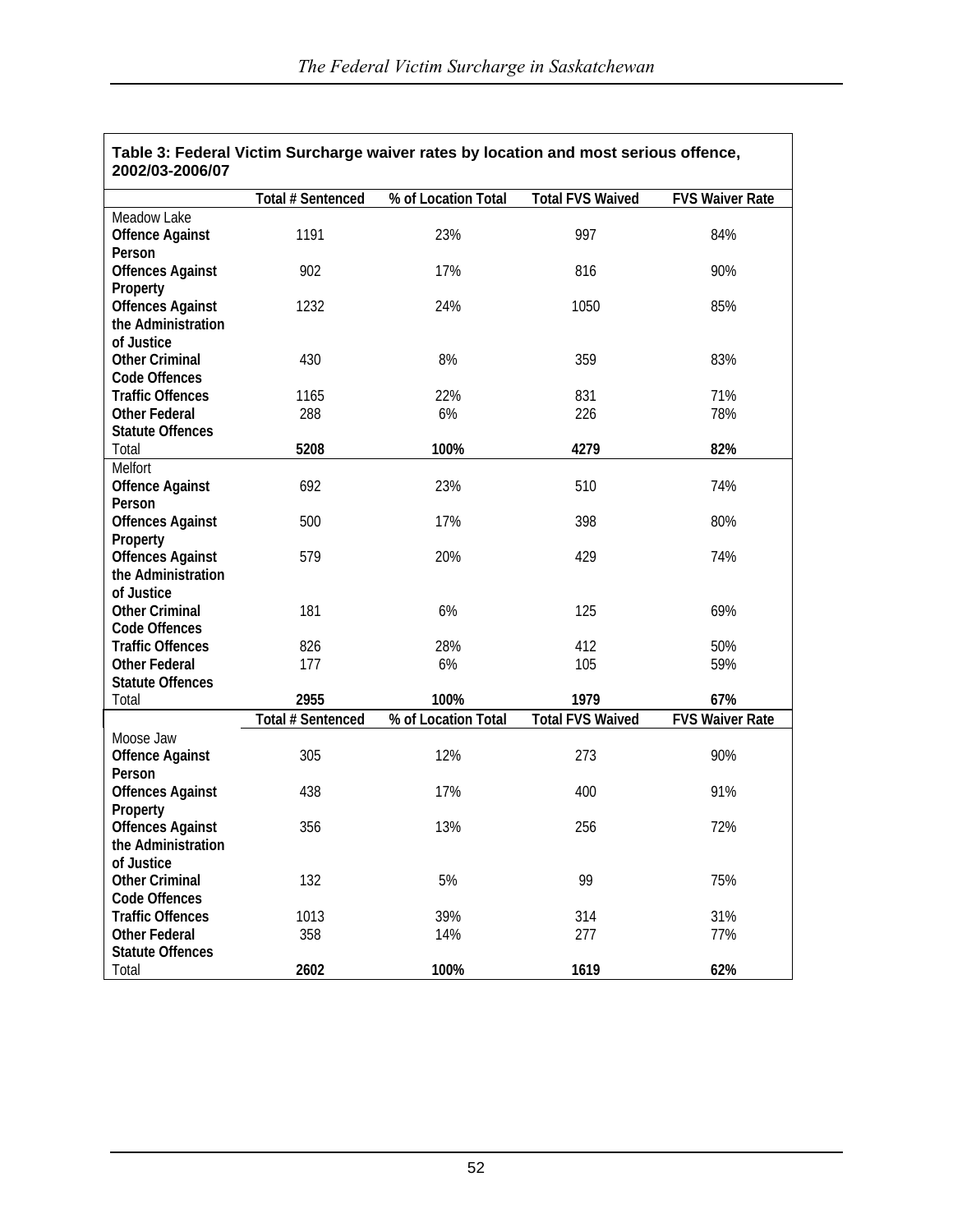| Table 3: Federal Victim Surcharge waiver rates by location and most serious offence,<br>2002/03-2006/07 |                          |                     |                         |                        |
|---------------------------------------------------------------------------------------------------------|--------------------------|---------------------|-------------------------|------------------------|
|                                                                                                         | <b>Total # Sentenced</b> | % of Location Total | <b>Total FVS Waived</b> | <b>FVS Waiver Rate</b> |
| North Battleford                                                                                        |                          |                     |                         |                        |
| <b>Offence Against</b>                                                                                  | 811                      | 18%                 | 644                     | 79%                    |
| Person                                                                                                  |                          |                     |                         |                        |
| <b>Offences Against</b>                                                                                 | 835                      | 18%                 | 678                     | 81%                    |
| Property                                                                                                |                          |                     |                         |                        |
| <b>Offences Against</b>                                                                                 | 1224                     | 27%                 | 976                     | 80%                    |
| the Administration                                                                                      |                          |                     |                         |                        |
| of Justice                                                                                              |                          |                     |                         |                        |
| <b>Other Criminal</b>                                                                                   | 218                      | 5%                  | 157                     | 72%                    |
| <b>Code Offences</b>                                                                                    |                          |                     |                         |                        |
| <b>Traffic Offences</b>                                                                                 | 1279                     | 28%                 | 709                     | 55%                    |
| <b>Other Federal</b>                                                                                    | 211                      | 4%                  | 154                     | 73%                    |
| <b>Statute Offences</b>                                                                                 |                          |                     |                         |                        |
| Total                                                                                                   | 4578                     | 100%                | 3318                    | 72%                    |
| Prince Albert                                                                                           |                          |                     |                         |                        |
| <b>Offence Against</b>                                                                                  | 1653                     | 17%                 | 1246                    | 75%                    |
| Person                                                                                                  |                          |                     |                         |                        |
| <b>Offences Against</b>                                                                                 | 2341                     | 23%                 | 1857                    | 79%                    |
| Property                                                                                                |                          |                     |                         |                        |
| <b>Offences Against</b>                                                                                 | 3046                     | 31%                 | 2286                    | 75%                    |
| the Administration                                                                                      |                          |                     |                         |                        |
| of Justice                                                                                              |                          |                     |                         |                        |
| <b>Other Criminal</b>                                                                                   | 612                      | 6%                  | 474                     | 77%                    |
| Code Offences                                                                                           |                          |                     |                         |                        |
| <b>Traffic Offences</b>                                                                                 | 1701                     | 17%                 | 981                     | 58%                    |
| <b>Other Federal</b>                                                                                    | 631                      | 6%                  | 477                     | 76%                    |
| <b>Statute Offences</b>                                                                                 |                          |                     |                         |                        |
| Total                                                                                                   | 9984                     | 100%                | 7321                    | 73%                    |
| Regina                                                                                                  |                          |                     |                         |                        |
| <b>Offence Against</b>                                                                                  | 2688                     | 20%                 | 1975                    | 73%                    |
| Person                                                                                                  |                          |                     |                         |                        |
| <b>Offences Against</b>                                                                                 | 3609                     | 26%                 | 3026                    | 84%                    |
| Property                                                                                                |                          |                     |                         |                        |
| <b>Offences Against</b>                                                                                 | 2438                     | 18%                 | 1927                    | 79%                    |
| the Administration                                                                                      |                          |                     |                         |                        |
| of Justice                                                                                              |                          |                     |                         |                        |
| <b>Other Criminal</b>                                                                                   | 717                      | 5%                  | 573                     | 80%                    |
| Code Offences                                                                                           |                          |                     |                         |                        |
| <b>Traffic Offences</b>                                                                                 | 3438                     | 25%                 | 1889                    | 55%                    |
| <b>Other Federal</b>                                                                                    | 855                      | 6%                  | 629                     | 74%                    |
| <b>Statute Offences</b>                                                                                 |                          |                     |                         |                        |
| Total                                                                                                   | 13,745                   | 100%                | 10,019                  | 73%                    |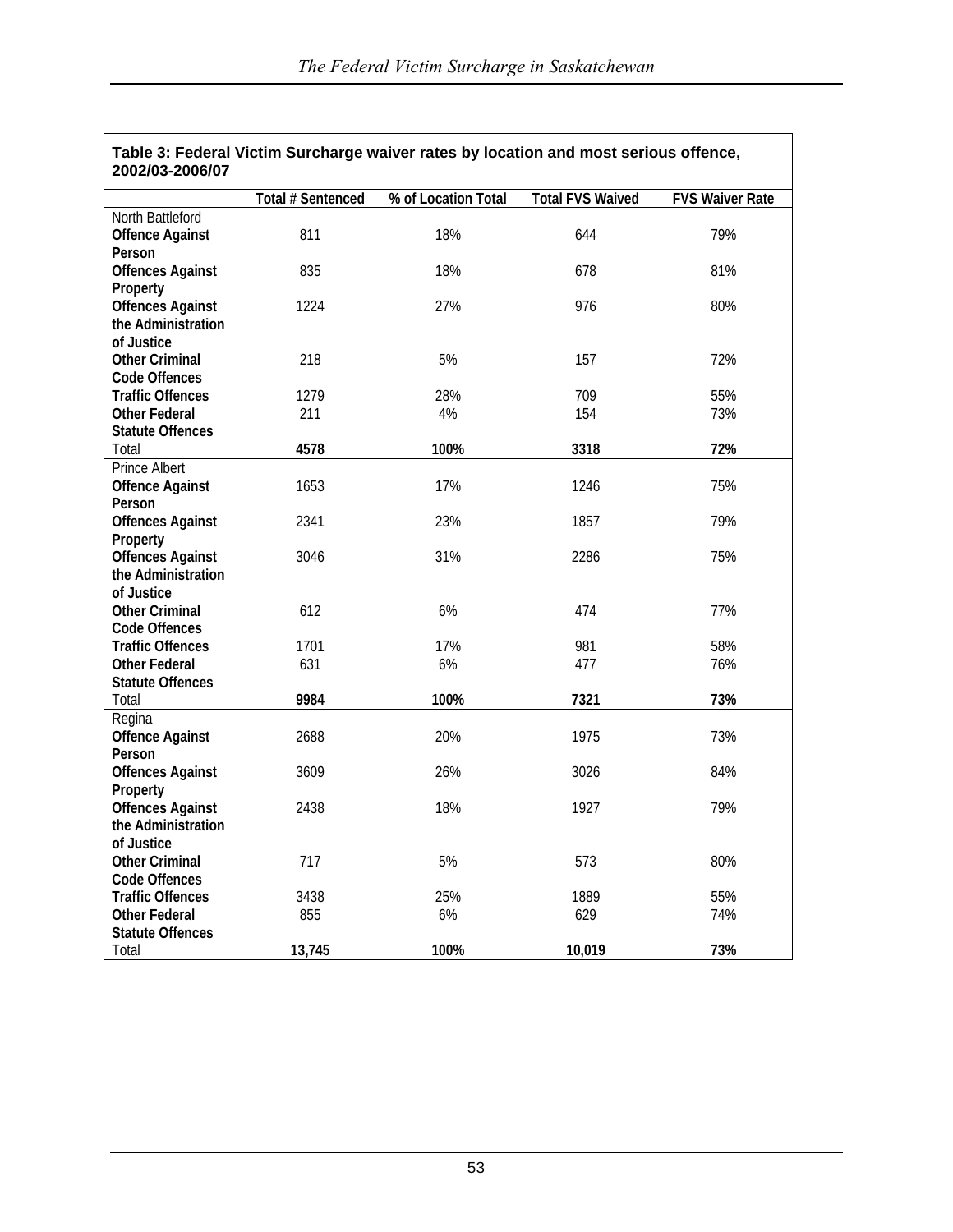$\overline{1}$ 

| Table 3: Federal Victim Surcharge waiver rates by location and most serious offence,<br>2002/03-2006/07 |                          |                     |                         |                        |
|---------------------------------------------------------------------------------------------------------|--------------------------|---------------------|-------------------------|------------------------|
|                                                                                                         | <b>Total # Sentenced</b> | % of Location Total | <b>Total FVS Waived</b> | <b>FVS Waiver Rate</b> |
| Saskatoon                                                                                               |                          |                     |                         |                        |
| <b>Offence Against</b>                                                                                  | 2893                     | 17%                 | 2406                    | 83%                    |
| Person                                                                                                  |                          |                     |                         |                        |
| <b>Offences Against</b>                                                                                 | 4548                     | 26%                 | 4205                    | 92%                    |
| Property                                                                                                |                          |                     |                         |                        |
| <b>Offences Against</b><br>the Administration                                                           | 4242                     | 24%                 | 3771                    | 89%                    |
| of Justice                                                                                              |                          |                     |                         |                        |
| <b>Other Criminal</b>                                                                                   | 1374                     | 8%                  | 1209                    | 88%                    |
| <b>Code Offences</b>                                                                                    |                          |                     |                         |                        |
| <b>Traffic Offences</b>                                                                                 | 2955                     | 17%                 | 1584                    | 54%                    |
| <b>Other Federal</b>                                                                                    | 1445                     | 8%                  | 1151                    | 80%                    |
| <b>Statute Offences</b>                                                                                 |                          |                     |                         |                        |
| Total                                                                                                   | 17,457                   | 100%                | 14,326                  | 82%                    |
| Swift Current                                                                                           |                          |                     |                         |                        |
| <b>Offence Against</b>                                                                                  | 326                      | 16%                 | 253                     | 78%                    |
| Person                                                                                                  |                          |                     |                         |                        |
| <b>Offences Against</b>                                                                                 | 389                      | 18%                 | 315                     | 81%                    |
| Property                                                                                                |                          |                     |                         |                        |
| <b>Offences Against</b>                                                                                 | 260                      | 12%                 | 176                     | 68%                    |
| the Administration                                                                                      |                          |                     |                         |                        |
| of Justice                                                                                              |                          |                     |                         |                        |
| <b>Other Criminal</b>                                                                                   | 105                      | 5%                  | 61                      | 58%                    |
| <b>Code Offences</b>                                                                                    |                          |                     |                         |                        |
| <b>Traffic Offences</b>                                                                                 | 759                      | 36%                 | 253                     | 33%                    |
| <b>Other Federal</b><br><b>Statute Offences</b>                                                         | 275                      | 13%                 | 183                     | 67%                    |
| Total                                                                                                   | 2114                     | 100%                | 1241                    | 59%                    |
| Wynyard                                                                                                 |                          |                     |                         |                        |
| <b>Offence Against</b>                                                                                  | 285                      | 15%                 | 209                     | 73%                    |
| Person                                                                                                  |                          |                     |                         |                        |
| <b>Offences Against</b>                                                                                 | 265                      | 14%                 | 205                     | 77%                    |
| Property                                                                                                |                          |                     |                         |                        |
| <b>Offences Against</b>                                                                                 | 367                      | 20%                 | 287                     | 78%                    |
| the Administration                                                                                      |                          |                     |                         |                        |
| of Justice                                                                                              |                          |                     |                         |                        |
| <b>Other Criminal</b>                                                                                   | 89                       | 5%                  | 62                      | 70%                    |
| Code Offences                                                                                           |                          |                     |                         |                        |
| <b>Traffic Offences</b>                                                                                 | 724                      | 39%                 | 410                     | 57%                    |
| <b>Other Federal</b>                                                                                    | 134                      | 7%                  | 89                      | 66%                    |
| <b>Statute Offences</b>                                                                                 |                          |                     |                         |                        |
| Total                                                                                                   | 1864                     | 100%                | 1262                    | 68%                    |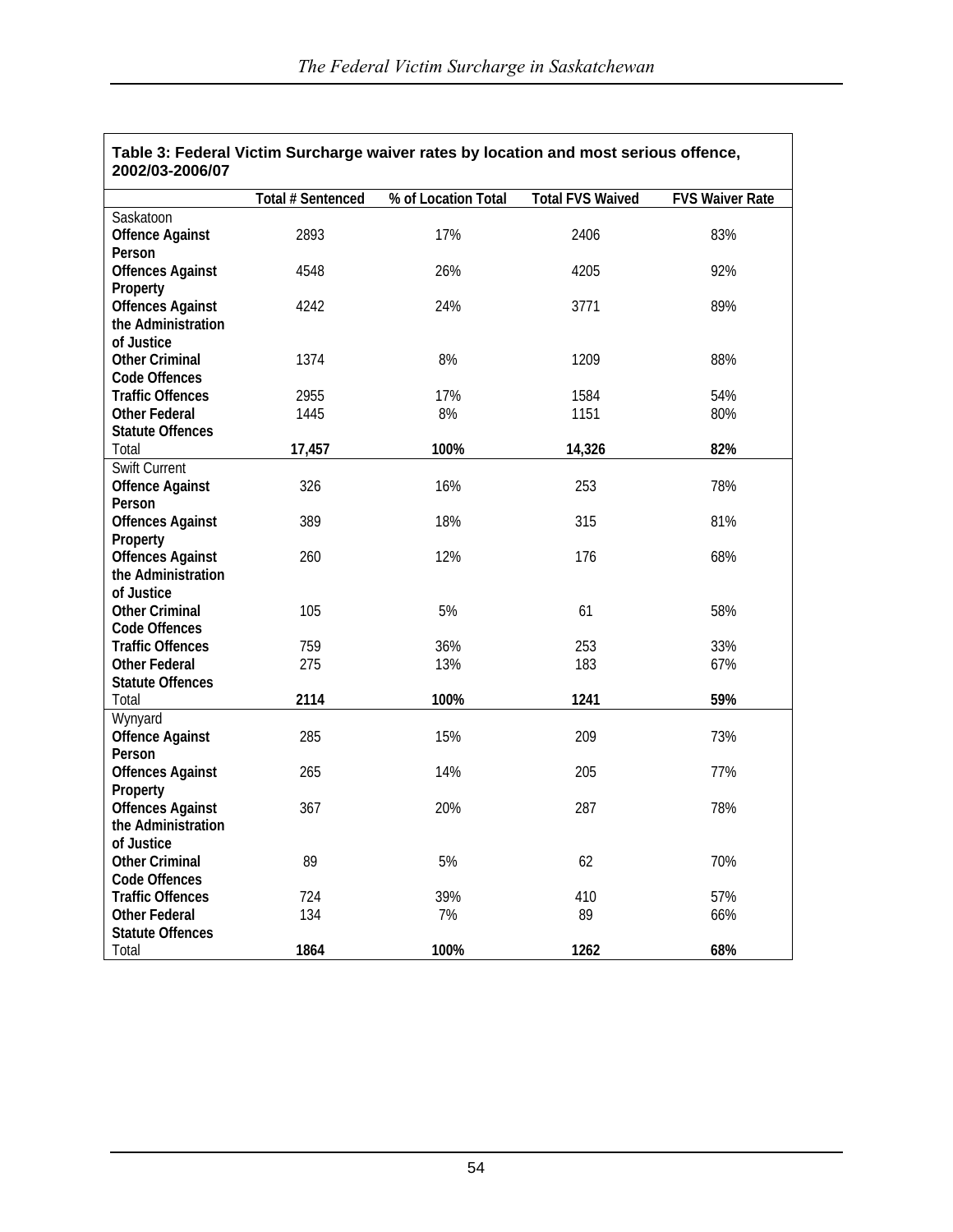| Table 3: Federal Victim Surcharge waiver rates by location and most serious offence,<br>2002/03-2006/07 |                   |                     |                         |                        |
|---------------------------------------------------------------------------------------------------------|-------------------|---------------------|-------------------------|------------------------|
|                                                                                                         | Total # Sentenced | % of Location Total | <b>Total FVS Waived</b> | <b>FVS Waiver Rate</b> |
| Yorkton                                                                                                 |                   |                     |                         |                        |
| <b>Offence Against</b>                                                                                  | 679               | 16%                 | 481                     | 71%                    |
| Person                                                                                                  |                   |                     |                         |                        |
| <b>Offences Against</b>                                                                                 | 865               | 20%                 | 660                     | 76%                    |
| <b>Property</b>                                                                                         |                   |                     |                         |                        |
| <b>Offences Against</b>                                                                                 | 717               | 16%                 | 369                     | 51%                    |
| the Administration                                                                                      |                   |                     |                         |                        |
| of Justice                                                                                              |                   |                     |                         |                        |
| <b>Other Criminal</b>                                                                                   | 264               | 6%                  | 149                     | 56%                    |
| Code Offences                                                                                           |                   |                     |                         |                        |
| <b>Traffic Offences</b>                                                                                 | 1511              | 34%                 | 449                     | 30%                    |
| Other Federal                                                                                           | 349               | 8%                  | 174                     | 50%                    |
| <b>Statute Offences</b>                                                                                 |                   |                     |                         |                        |
| Total                                                                                                   | 4385              | 100%                | 2282                    | 52%                    |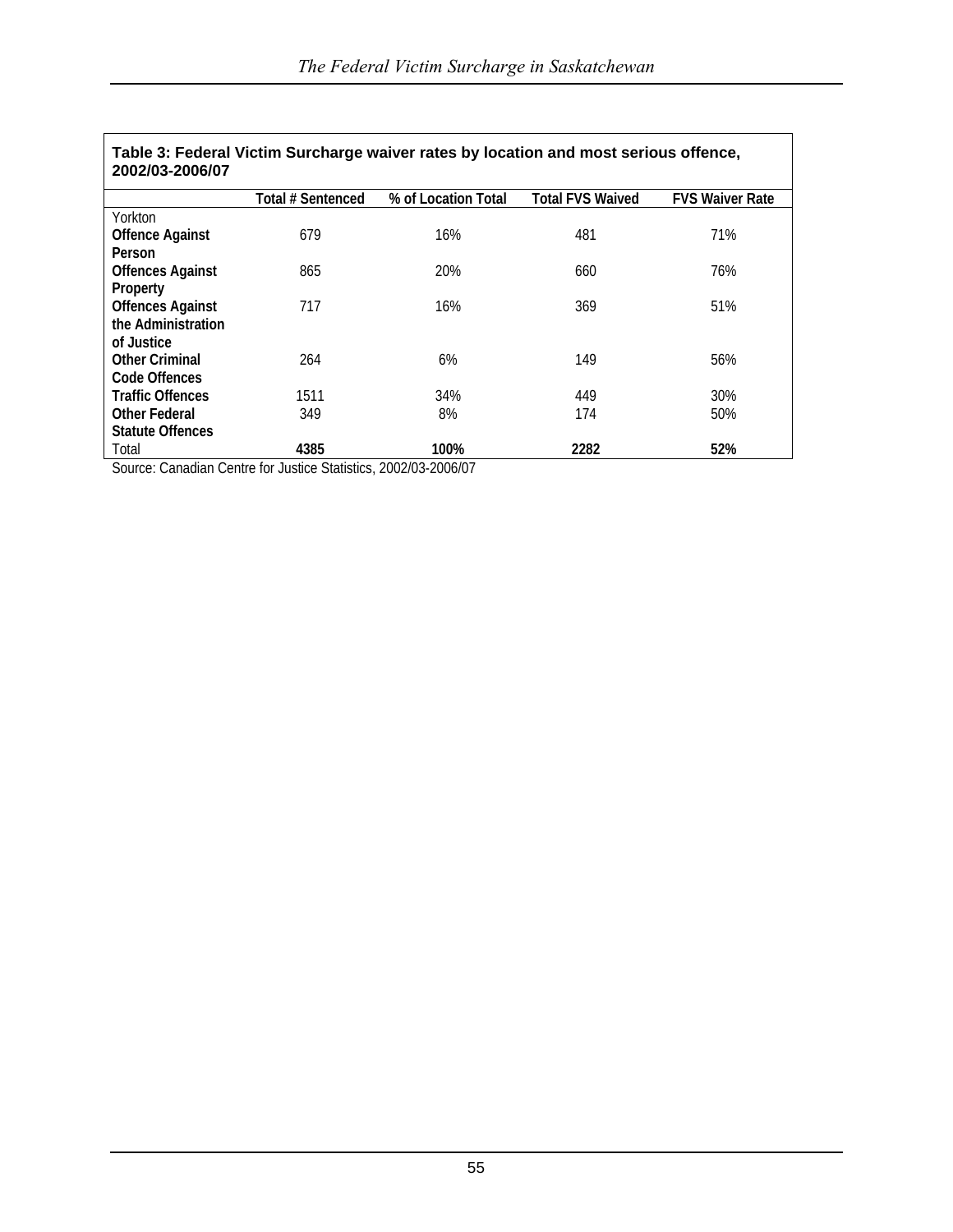| Table 4: Federal Victim Surcharge waiver rates by specific offence, Estevan,<br>2002/03-2006/07 |                          |            |                         |                        |
|-------------------------------------------------------------------------------------------------|--------------------------|------------|-------------------------|------------------------|
|                                                                                                 | <b>Total # Sentenced</b> | % of Total | <b>Total FVS Waived</b> | <b>FVS Waiver Rate</b> |
| Estevan                                                                                         |                          |            |                         |                        |
| Homicide                                                                                        | $\boldsymbol{0}$         | 0%         | $\boldsymbol{0}$        | 0%                     |
| <b>Attempted Murder</b>                                                                         | $\mathbf 0$              | 0%         | $\mathbf 0$             | 0%                     |
| Robbery                                                                                         | 0                        | 0%         | $\mathbf 0$             | 0%                     |
| <b>Sexual Assault</b>                                                                           | $\overline{7}$           | .4%        | 6                       | 86%                    |
| <b>Other Sexual</b>                                                                             | 3                        | .1%        | 3                       | 100%                   |
| <b>Offences</b>                                                                                 |                          |            |                         |                        |
| <b>Major Assault</b>                                                                            | 59                       | 3%         | 49                      | 83%                    |
| <b>Common Assault</b>                                                                           | 105                      | 6%         | 60                      | 57%                    |
| <b>Uttering Threats</b>                                                                         | 32                       | 2%         | 23                      | 72%                    |
| Criminal                                                                                        | 3                        | .1%        | $\overline{2}$          | 67%                    |
| Harassment                                                                                      |                          |            |                         |                        |
| <b>Other Crimes</b>                                                                             | 6                        | .3%        | 5                       | 83%                    |
| <b>Against the Person</b>                                                                       |                          |            |                         |                        |
| <b>Theft</b>                                                                                    | 46                       | 3%         | 31                      | 67%                    |
| <b>Break and Enter</b>                                                                          | 49                       | 3%         | 35                      | 71%                    |
|                                                                                                 | 35                       |            | 25                      | 49%                    |
| Fraud                                                                                           |                          | 2%         |                         |                        |
| <b>Mischief</b>                                                                                 | 39                       | 2%         | 19                      | 49%                    |
| Possession of                                                                                   | 29                       | 2%         | 21                      | 72%                    |
| <b>Stolen Property</b>                                                                          |                          |            |                         |                        |
| <b>Other Property</b>                                                                           | $\overline{2}$           | .1%        | $\overline{2}$          | 100%                   |
| Crimes                                                                                          |                          |            |                         |                        |
| <b>Failure to Appear</b>                                                                        | 20                       | 1%         | 11                      | 55%                    |
| Breach of                                                                                       | 143                      | 8%         | 85                      | 59%                    |
| Probation                                                                                       |                          |            |                         |                        |
| Unlawfully at Large                                                                             | 5                        | .2%        | 3                       | 60%                    |
| <b>Failure to Comply</b>                                                                        | 100                      | 6%         | 46                      | 46%                    |
| with Order                                                                                      |                          |            |                         |                        |
| Other                                                                                           | $\overline{7}$           | .4%        | 3                       | 43%                    |
| Administration of                                                                               |                          |            |                         |                        |
| <b>Justice Offences</b>                                                                         |                          |            |                         |                        |
| Weapons                                                                                         | 47                       | 3%         | 28                      | 60%                    |
| Prostitution                                                                                    | $\boldsymbol{0}$         | 0%         | $\boldsymbol{0}$        | 0%                     |
| Disturbing the                                                                                  | 7                        | .4%        | 6                       | 85%                    |
| Peace                                                                                           |                          |            |                         |                        |
| Residual Criminal                                                                               | 54                       | 3%         | 25                      | 46%                    |
| Code                                                                                            |                          |            |                         |                        |
| <b>Impaired Driving</b>                                                                         | 607                      | 35%        | 129                     | 21%                    |
| <b>Other Criminal</b>                                                                           | 169                      | 10%        | 90                      | 53%                    |
|                                                                                                 |                          |            |                         |                        |
| <b>Code Traffic</b>                                                                             |                          |            |                         |                        |
| <b>Drug Possession</b>                                                                          | 78                       | 5%         | 38                      | 49%                    |
| Drug Trafficking                                                                                | 20                       | $1\%$      | 14                      | 70%                    |
| <b>Youth Criminal</b>                                                                           | 1                        | .1%        | 1                       | 100%                   |
| <b>Justice Act</b>                                                                              |                          |            |                         |                        |
| <b>Residual Federal</b>                                                                         | 52                       | 3%         | 39                      | 75%                    |
| Offences                                                                                        |                          |            |                         |                        |
| Total                                                                                           | 1725                     | 100%       | 799                     | 46%                    |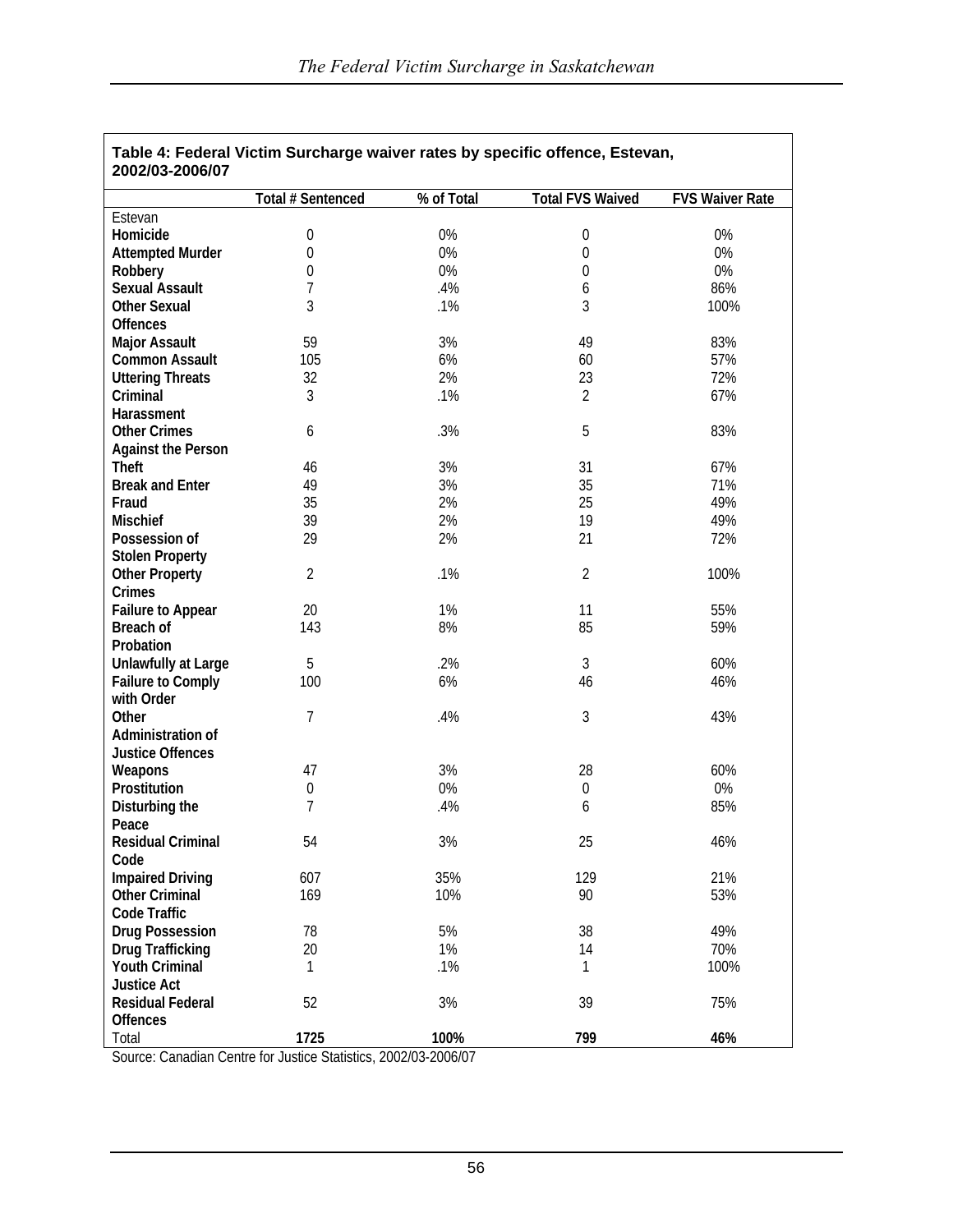| Table 5: Federal Victim Surcharge waiver rates by specific offence, La Ronge,<br>2002/03-2006/07 |                   |            |                         |                        |  |
|--------------------------------------------------------------------------------------------------|-------------------|------------|-------------------------|------------------------|--|
|                                                                                                  | Total # Sentenced | % of Total | <b>Total FVS Waived</b> | <b>FVS Waiver Rate</b> |  |
| La Ronge                                                                                         |                   |            |                         |                        |  |
| Homicide                                                                                         | 0                 | 0%         | $\boldsymbol{0}$        | 0%                     |  |
| <b>Attempted Murder</b>                                                                          | $\mathbf 0$       | 0%         | $\mathbf 0$             | 0%                     |  |
| Robbery                                                                                          | 6                 | .2%        | 6                       | 100%                   |  |
| <b>Sexual Assault</b>                                                                            | 50                | 1%         | 45                      | 90%                    |  |
| <b>Other Sexual</b>                                                                              | 4                 | .2%        | 4                       | 100%                   |  |
| <b>Offences</b>                                                                                  |                   |            |                         |                        |  |
| <b>Major Assault</b>                                                                             | 321               | 9%         | 295                     | 92%                    |  |
| <b>Common Assault</b>                                                                            | 476               | 13%        | 402                     | 84%                    |  |
| <b>Uttering Threats</b>                                                                          | 75                | 2%         | 65                      | 87%                    |  |
| Criminal                                                                                         | 0                 | 0%         | 0                       | 0%                     |  |
| Harassment                                                                                       |                   |            |                         |                        |  |
| <b>Other Crimes</b>                                                                              | 9                 | .3%        | 9                       | 100%                   |  |
| <b>Against the Person</b>                                                                        |                   |            |                         |                        |  |
| <b>Theft</b>                                                                                     | 96                | 3%         | 88                      | 92%                    |  |
| <b>Break and Enter</b>                                                                           | 166               | 4%         | 156                     | 94%                    |  |
| Fraud                                                                                            | 14                | .4%        | 13                      | 93%                    |  |
| <b>Mischief</b>                                                                                  | 157               | 4%         | 143                     | 91%                    |  |
|                                                                                                  | 50                | 1%         | 47                      | 94%                    |  |
| Possession of                                                                                    |                   |            |                         |                        |  |
| <b>Stolen Property</b>                                                                           |                   |            |                         |                        |  |
| <b>Other Property</b>                                                                            | 3                 | .1%        | $\overline{2}$          | 67%                    |  |
| Crimes                                                                                           |                   |            |                         |                        |  |
| <b>Failure to Appear</b>                                                                         | 53                | 1%         | 38                      | 72%                    |  |
| Breach of                                                                                        | 446               | 12%        | 403                     | 90%                    |  |
| Probation                                                                                        |                   |            |                         |                        |  |
| Unlawfully at Large                                                                              | 23                | .6%        | 23                      | 100%                   |  |
| <b>Failure to Comply</b>                                                                         | 307               | 8%         | 275                     | 90%                    |  |
| with Order                                                                                       |                   |            |                         |                        |  |
| Other                                                                                            | 23                | .6%        | 22                      | 96%                    |  |
| Administration of                                                                                |                   |            |                         |                        |  |
| <b>Justice Offences</b>                                                                          |                   |            |                         |                        |  |
| Weapons                                                                                          | 68                | 2%         | 58                      | 85%                    |  |
| Prostitution                                                                                     | $\mathbf 0$       | 0%         | $\boldsymbol{0}$        | 0%                     |  |
| Disturbing the                                                                                   | 10                | .4%        | 7                       | 70%                    |  |
| Peace                                                                                            |                   |            |                         |                        |  |
| Residual Criminal                                                                                | 115               | 3%         | 98                      | 85%                    |  |
| Code                                                                                             |                   |            |                         |                        |  |
| <b>Impaired Driving</b>                                                                          | 535               | 14%        | 377                     | 70%                    |  |
| <b>Other Criminal</b>                                                                            | 118               | 3%         | 92                      | 77%                    |  |
| <b>Code Traffic</b>                                                                              |                   |            |                         |                        |  |
| <b>Drug Possession</b>                                                                           | 105               | 3%         | 74                      | 70%                    |  |
| <b>Drug Trafficking</b>                                                                          | 44                | $1\%$      | 36                      | 82%                    |  |
| <b>Youth Criminal</b>                                                                            | 6                 | .2%        | 6                       | 100%                   |  |
| <b>Justice Act</b>                                                                               |                   |            |                         |                        |  |
| <b>Residual Federal</b>                                                                          | 506               | 13%        | 500                     | 99%                    |  |
| <b>Offences</b>                                                                                  |                   |            |                         |                        |  |
|                                                                                                  |                   |            |                         |                        |  |
| Total                                                                                            | 3787              | 100%       | 3284                    | 87%                    |  |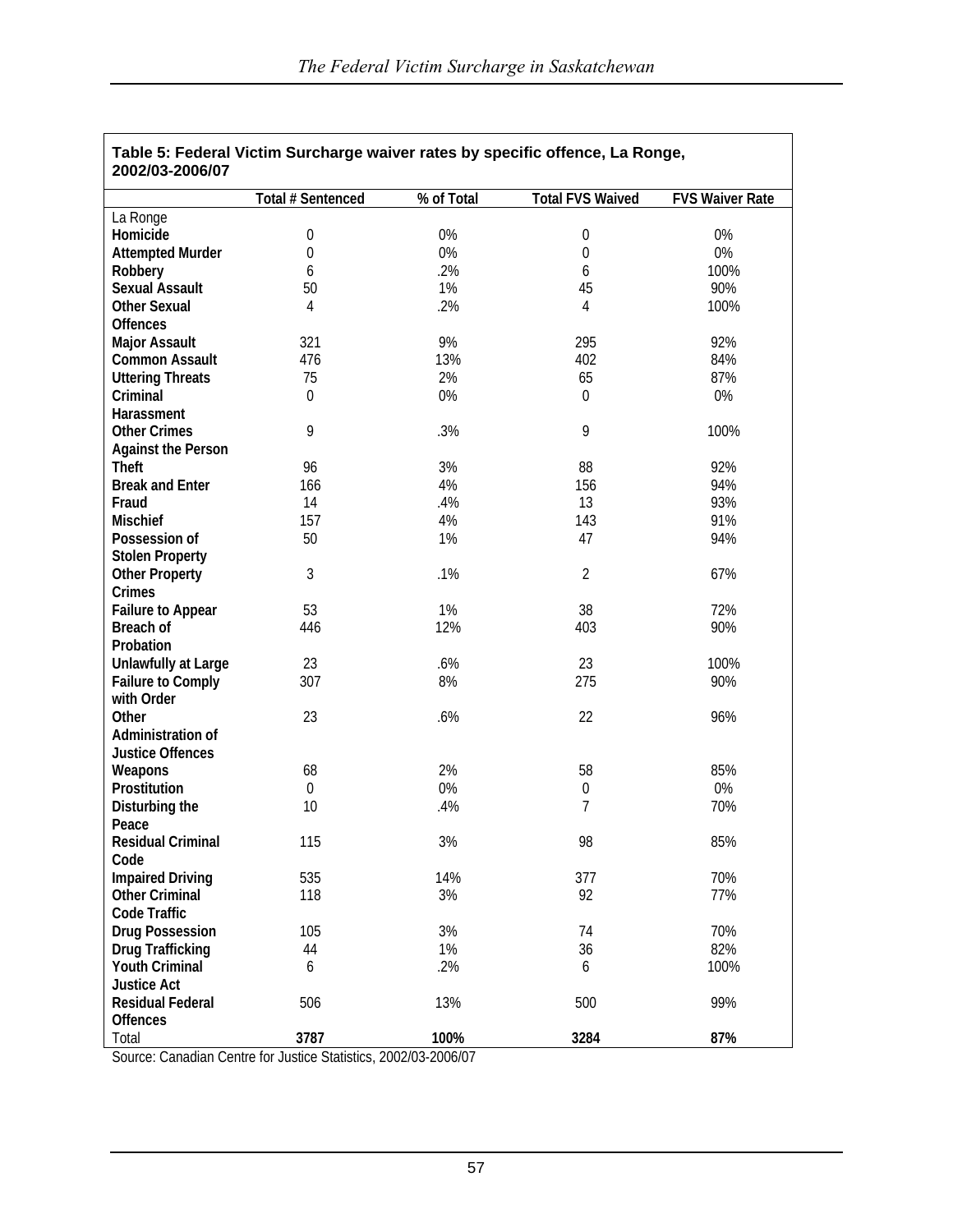| Table 6: Federal Victim Surcharge waiver rates by specific offence, Lloydminster,<br>2002/03-2006/07 |                          |            |                         |                        |
|------------------------------------------------------------------------------------------------------|--------------------------|------------|-------------------------|------------------------|
|                                                                                                      | <b>Total # Sentenced</b> | % of Total | <b>Total FVS Waived</b> | <b>FVS Waiver Rate</b> |
| Lloydminster                                                                                         |                          |            |                         |                        |
| Homicide                                                                                             | 3                        | .1%        | 3                       | 100%                   |
| <b>Attempted Murder</b>                                                                              | $\mathbf 0$              | 0%         | $\mathbf 0$             | 0%                     |
| Robbery                                                                                              | 9                        | .3%        | 9                       | 100%                   |
| <b>Sexual Assault</b>                                                                                | 12                       | .4%        | 11                      | 92%                    |
| <b>Other Sexual</b>                                                                                  | 6                        | .2%        | 6                       | 100%                   |
| Offences                                                                                             |                          |            |                         |                        |
| <b>Major Assault</b>                                                                                 | 78                       | 3%         | 73                      | 94%                    |
| <b>Common Assault</b>                                                                                | 156                      | 6%         | 132                     | 94%                    |
| <b>Uttering Threats</b>                                                                              | 26                       | 1%         | 22                      | 85%                    |
| Criminal                                                                                             | $\overline{2}$           | .1%        | $\overline{2}$          | 100%                   |
| Harassment                                                                                           |                          |            |                         |                        |
| <b>Other Crimes</b>                                                                                  | 3                        | .1%        | 3                       | 100%                   |
| <b>Against the Person</b>                                                                            |                          |            |                         |                        |
| <b>Theft</b>                                                                                         | 56                       | 2%         | 42                      | 75%                    |
| <b>Break and Enter</b>                                                                               | 49                       |            |                         | 94%                    |
|                                                                                                      |                          | 2%         | 46                      |                        |
| Fraud                                                                                                | 35                       | 1%         | 29                      | 83%                    |
| <b>Mischief</b>                                                                                      | 59                       | 2%         | 47                      | 80%                    |
| Possession of                                                                                        | 54                       | 2%         | 47                      | 87%                    |
| <b>Stolen Property</b>                                                                               |                          |            |                         |                        |
| <b>Other Property</b>                                                                                | 3                        | .1%        | 3                       | 100%                   |
| Crimes                                                                                               |                          |            |                         |                        |
| <b>Failure to Appear</b>                                                                             | 78                       | 3%         | 42                      | 54%                    |
| Breach of                                                                                            | 150                      | 6%         | 101                     | 67%                    |
| Probation                                                                                            |                          |            |                         |                        |
| <b>Unlawfully at Large</b>                                                                           | 5                        | .2%        | 5                       | 100%                   |
| <b>Failure to Comply</b>                                                                             | 237                      | 10%        | 120                     | 51%                    |
| with Order                                                                                           |                          |            |                         |                        |
| Other                                                                                                | 23                       | 1%         | 14                      | 61%                    |
| Administration of                                                                                    |                          |            |                         |                        |
| <b>Justice Offences</b>                                                                              |                          |            |                         |                        |
| Weapons                                                                                              | 28                       | 1%         | 23                      | 82%                    |
| Prostitution                                                                                         | 1                        | .1%        | 1                       | 100%                   |
| Disturbing the                                                                                       | 5                        | .2%        | 3                       | 60%                    |
| Peace                                                                                                |                          |            |                         |                        |
| Residual Criminal                                                                                    | 74                       | 3%         | 38                      | 51%                    |
| Code                                                                                                 |                          |            |                         |                        |
|                                                                                                      | 523                      | 21%        | 103                     | 20%                    |
| <b>Impaired Driving</b><br><b>Other Criminal</b>                                                     | 201                      | 8%         | 119                     | 59%                    |
| <b>Code Traffic</b>                                                                                  |                          |            |                         |                        |
|                                                                                                      |                          |            |                         |                        |
| <b>Drug Possession</b>                                                                               | 121                      | 5%         | 47                      | 39%                    |
| <b>Drug Trafficking</b>                                                                              | 33                       | 2%         | 20                      | 61%                    |
| <b>Youth Criminal</b>                                                                                | 6                        | .2%        | 6                       | 100%                   |
| <b>Justice Act</b>                                                                                   |                          |            |                         |                        |
| <b>Residual Federal</b>                                                                              | 475                      | 19%        | 472                     | 99%                    |
| <b>Offences</b>                                                                                      |                          |            |                         |                        |
| Total                                                                                                | 2511                     | 100%       | 1589                    | 63%                    |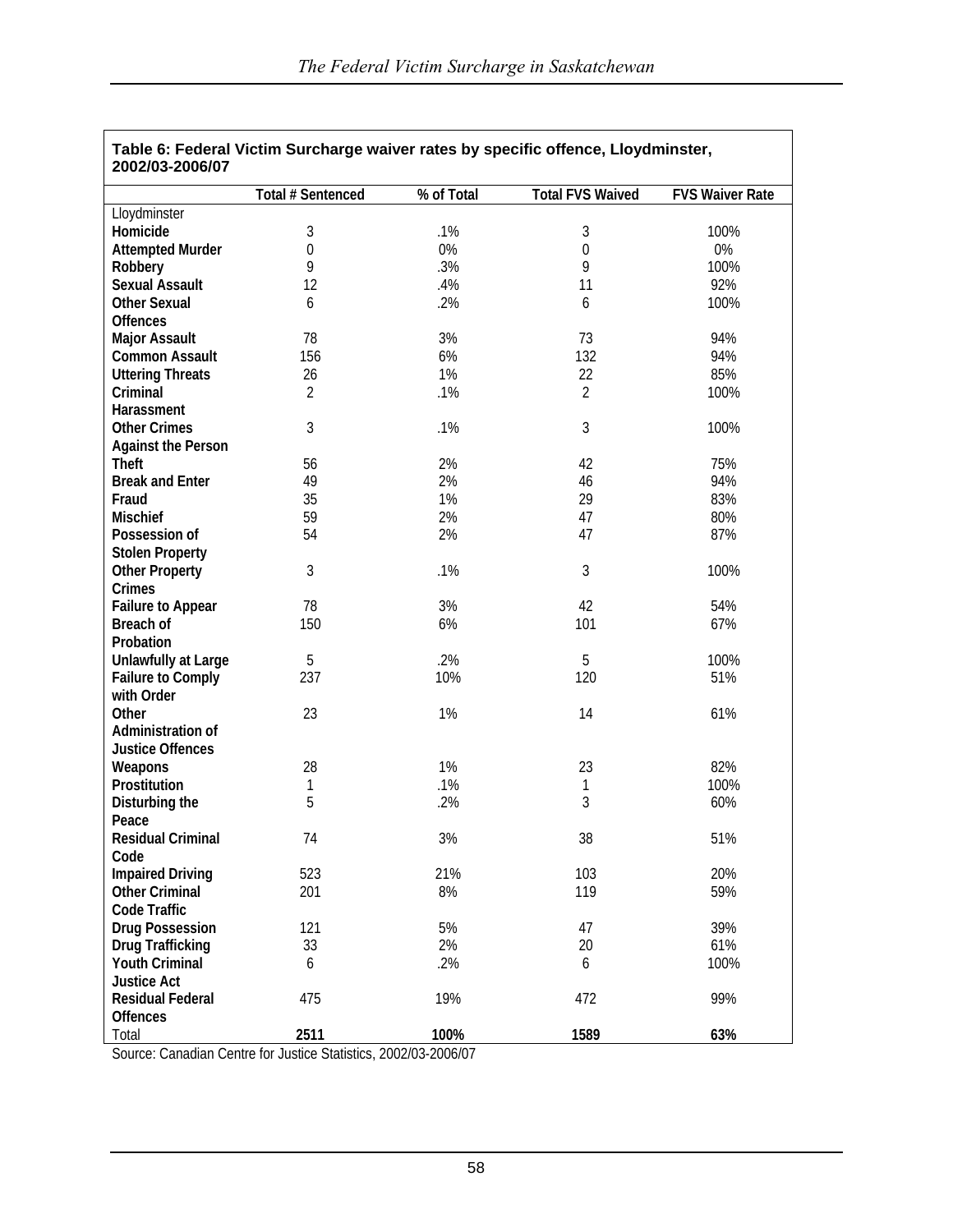| Table 7: Federal Victim Surcharge waiver rates by specific offence, Meadow Lake,<br>2002/03-2006/07 |                          |            |                         |                        |
|-----------------------------------------------------------------------------------------------------|--------------------------|------------|-------------------------|------------------------|
|                                                                                                     | <b>Total # Sentenced</b> | % of Total | <b>Total FVS Waived</b> | <b>FVS Waiver Rate</b> |
| Meadow Lake                                                                                         |                          |            |                         |                        |
| Homicide                                                                                            | 1                        | .1%        | 1                       | 100%                   |
| <b>Attempted Murder</b>                                                                             | 1                        | .1%        | $\mathbf{1}$            | 100%                   |
| Robbery                                                                                             | 11                       | .3%        | 10                      | 91%                    |
| <b>Sexual Assault</b>                                                                               | 70                       | 1%         | 64                      | 91%                    |
| <b>Other Sexual</b>                                                                                 | 12                       | .3%        | 10                      | 83%                    |
| <b>Offences</b>                                                                                     |                          |            |                         |                        |
| <b>Major Assault</b>                                                                                | 372                      | 7%         | 333                     | 90%                    |
| <b>Common Assault</b>                                                                               | 561                      | 11%        | 440                     | 78%                    |
| <b>Uttering Threats</b>                                                                             | 144                      | 3%         | 120                     | 83%                    |
| Criminal                                                                                            | 3                        | .1%        | 3                       | 100%                   |
| Harassment                                                                                          |                          |            |                         |                        |
| <b>Other Crimes</b>                                                                                 | 16                       | .4%        | 15                      | 94%                    |
| <b>Against the Person</b>                                                                           |                          |            |                         |                        |
| <b>Theft</b>                                                                                        | 209                      | 4%         | 186                     | 89%                    |
| <b>Break and Enter</b>                                                                              | 254                      | 5%         | 244                     | 96%                    |
| Fraud                                                                                               | 65                       | 1%         | 58                      | 89%                    |
| <b>Mischief</b>                                                                                     | 251                      | 5%         | 213                     | 85%                    |
|                                                                                                     |                          | 2%         |                         |                        |
| Possession of                                                                                       | 117                      |            | 109                     | 93%                    |
| <b>Stolen Property</b>                                                                              |                          |            |                         |                        |
| <b>Other Property</b>                                                                               | 6                        | .1%        | 6                       | 100%                   |
| Crimes                                                                                              |                          |            |                         |                        |
| <b>Failure to Appear</b>                                                                            | 121                      | 2%         | 104                     | 86%                    |
| Breach of                                                                                           | 507                      | 10%        | 432                     | 85%                    |
| Probation                                                                                           |                          |            |                         |                        |
| <b>Unlawfully at Large</b>                                                                          | 51                       | 1%         | 50                      | 98%                    |
| <b>Failure to Comply</b>                                                                            | 518                      | 10%        | 432                     | 83%                    |
| with Order                                                                                          |                          |            |                         |                        |
| Other                                                                                               | 35                       | 1%         | 32                      | 91%                    |
| Administration of                                                                                   |                          |            |                         |                        |
| <b>Justice Offences</b>                                                                             |                          |            |                         |                        |
| Weapons                                                                                             | 92                       | 2%         | 82                      | 89%                    |
| Prostitution                                                                                        | $\overline{2}$           | .1%        | $\overline{2}$          | 100%                   |
| Disturbing the                                                                                      | 32                       | .6%        | 25                      | 78%                    |
| Peace                                                                                               |                          |            |                         |                        |
| <b>Residual Criminal</b>                                                                            | 304                      | 6%         | 250                     | 82%                    |
| Code                                                                                                |                          |            |                         |                        |
| <b>Impaired Driving</b>                                                                             | 674                      | 13%        | 444                     | 66%                    |
| <b>Other Criminal</b>                                                                               | 491                      | 9%         | 387                     | 79%                    |
| <b>Code Traffic</b>                                                                                 |                          |            |                         |                        |
| <b>Drug Possession</b>                                                                              | 120                      | 2%         | 76                      | 63%                    |
| Drug Trafficking                                                                                    | 73                       | $1\%$      | 59                      | 81%                    |
| <b>Youth Criminal</b>                                                                               |                          |            |                         |                        |
|                                                                                                     | 25                       | 1%         | 24                      | 96%                    |
| <b>Justice Act</b>                                                                                  |                          |            |                         |                        |
| <b>Residual Federal</b>                                                                             | 70                       | 1%         | 96                      | 67%                    |
| Offences                                                                                            |                          |            |                         |                        |
| Total                                                                                               | 5208                     | 100%       | 4279                    | 82%                    |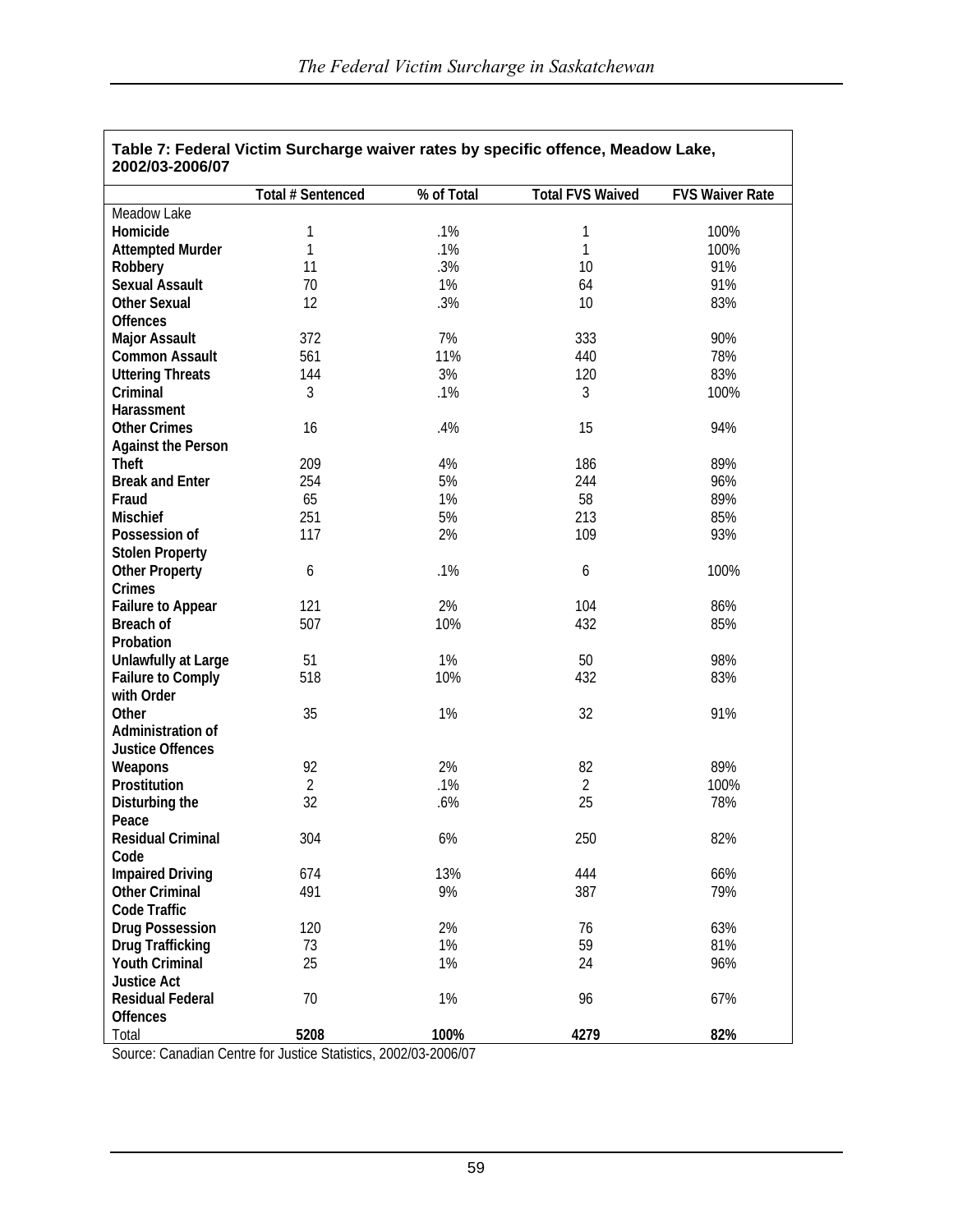| Table 8: Federal Victim Surcharge waiver rates by specific offence, Melfort,<br>2002/03-2006/07 |                          |            |                         |                        |
|-------------------------------------------------------------------------------------------------|--------------------------|------------|-------------------------|------------------------|
|                                                                                                 | <b>Total # Sentenced</b> | % of Total | <b>Total FVS Waived</b> | <b>FVS Waiver Rate</b> |
| Melfort                                                                                         |                          |            |                         |                        |
| Homicide                                                                                        | $\boldsymbol{0}$         | 0%         | $\boldsymbol{0}$        | 0%                     |
| <b>Attempted Murder</b>                                                                         | $\mathbf 0$              | 0%         | $\mathbf 0$             | 0%                     |
| Robbery                                                                                         | 7                        | .2%        | 7                       | 100%                   |
| <b>Sexual Assault</b>                                                                           | 32                       | 1%         | 25                      | 78%                    |
| <b>Other Sexual</b>                                                                             | 3                        | .1%        | $\overline{2}$          | 67%                    |
| <b>Offences</b>                                                                                 |                          |            |                         |                        |
| <b>Major Assault</b>                                                                            | 215                      | 7%         | 176                     | 82%                    |
| <b>Common Assault</b>                                                                           | 343                      | 12%        | 229                     | 67%                    |
| <b>Uttering Threats</b>                                                                         | 77                       | 3%         | 60                      | 78%                    |
| Criminal                                                                                        | 6                        | .2%        | 4                       | 67%                    |
|                                                                                                 |                          |            |                         |                        |
| Harassment                                                                                      |                          |            |                         |                        |
| <b>Other Crimes</b>                                                                             | 9                        | .3%        | $\overline{7}$          | 78%                    |
| <b>Against the Person</b>                                                                       |                          |            |                         |                        |
| <b>Theft</b>                                                                                    | 129                      | 4%         | 97                      | 75%                    |
| <b>Break and Enter</b>                                                                          | 117                      | 4%         | 106                     | 91%                    |
| Fraud                                                                                           | 64                       | 2%         | 55                      | 86%                    |
| <b>Mischief</b>                                                                                 | 130                      | 4%         | 88                      | 68%                    |
| Possession of                                                                                   | 55                       | 2%         | 47                      | 85%                    |
| <b>Stolen Property</b>                                                                          |                          |            |                         |                        |
| <b>Other Property</b>                                                                           | 5                        | .2%        | 5                       | 100%                   |
| Crimes                                                                                          |                          |            |                         |                        |
| <b>Failure to Appear</b>                                                                        | 53                       | 2%         | 38                      | 72%                    |
| Breach of                                                                                       | 354                      | 11%        | 276                     | 78%                    |
| Probation                                                                                       |                          |            |                         |                        |
| Unlawfully at Large                                                                             | 10                       | .3%.       | 9                       | 90%                    |
| <b>Failure to Comply</b>                                                                        | 139                      | 5%         | 93                      | 67%                    |
| with Order                                                                                      |                          |            |                         |                        |
|                                                                                                 |                          |            |                         |                        |
| Other                                                                                           | 23                       | .8%        | 13                      | 57%                    |
| Administration of                                                                               |                          |            |                         |                        |
| <b>Justice Offences</b>                                                                         |                          |            |                         |                        |
| Weapons                                                                                         | 51                       | 2%         | 40                      | 78%                    |
| Prostitution                                                                                    | 1                        | .1%        | $\pmb{0}$               | 0%                     |
| Disturbing the                                                                                  | 17                       | .6%        | $\overline{7}$          | 41%                    |
| Peace                                                                                           |                          |            |                         |                        |
| <b>Residual Criminal</b>                                                                        | 112                      | 4%         | 78                      | 70%                    |
| Code                                                                                            |                          |            |                         |                        |
| <b>Impaired Driving</b>                                                                         | 634                      | 21%        | 275                     | 43%                    |
| <b>Other Criminal</b>                                                                           | 192                      | 7%         | 137                     | 71%                    |
| <b>Code Traffic</b>                                                                             |                          |            |                         |                        |
| <b>Drug Possession</b>                                                                          | 91                       | 3%         | 42                      | 46%                    |
| Drug Trafficking                                                                                | 31                       | 1%         | 19                      | 61%                    |
| <b>Youth Criminal</b>                                                                           |                          | .2%        | 6                       | 100%                   |
|                                                                                                 | 6                        |            |                         |                        |
| <b>Justice Act</b>                                                                              |                          |            |                         |                        |
| <b>Residual Federal</b>                                                                         | 49                       | 2%         | 38                      | 78%                    |
| <b>Offences</b>                                                                                 |                          |            |                         |                        |
| Total                                                                                           | 2955                     | 100%       | 1979                    | 67%                    |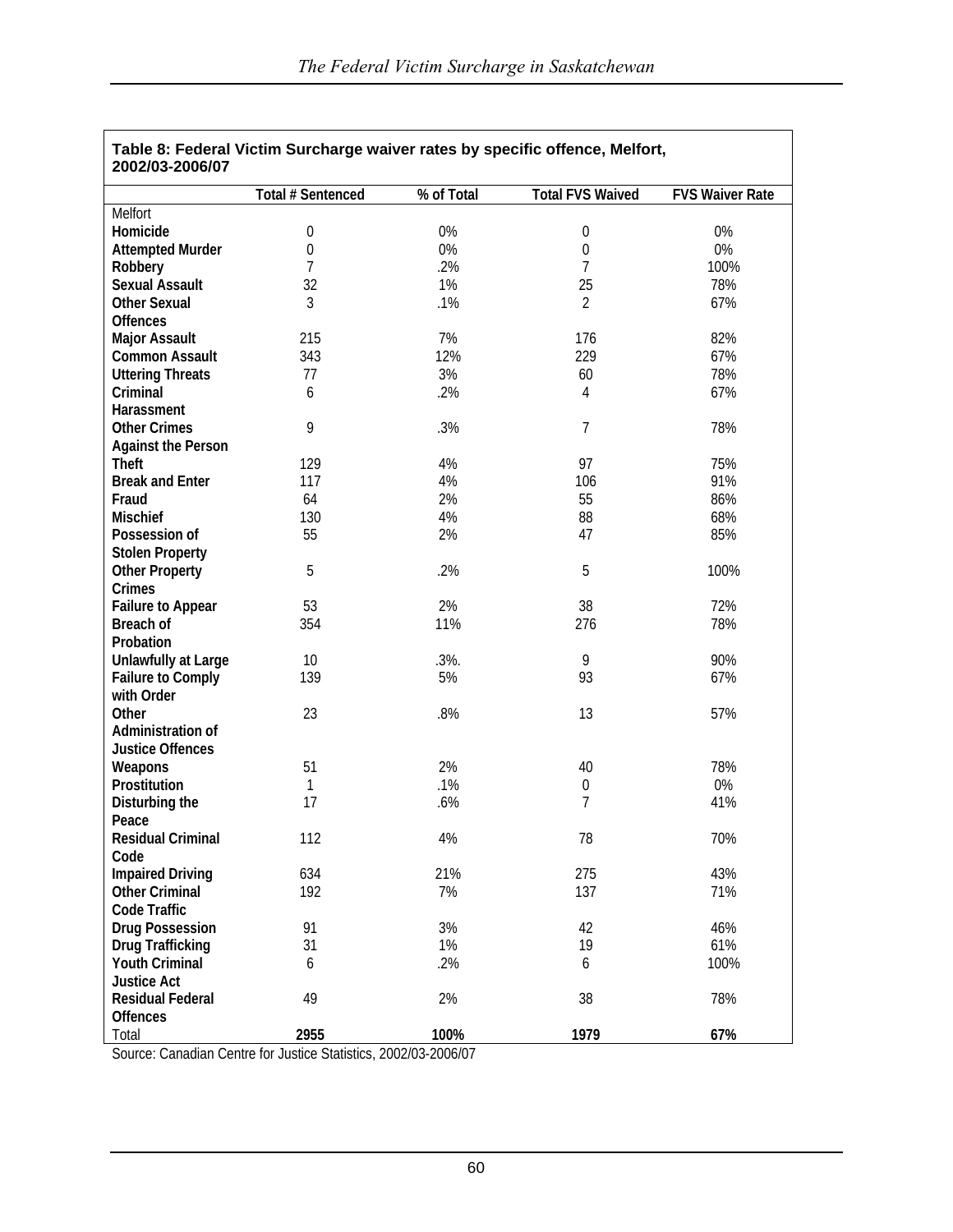| Table 9: Federal Victim Surcharge waiver rates by specific offence, Moose Jaw,<br>2002/03-2006/07 |                          |            |                         |                        |
|---------------------------------------------------------------------------------------------------|--------------------------|------------|-------------------------|------------------------|
|                                                                                                   | <b>Total # Sentenced</b> | % of Total | <b>Total FVS Waived</b> | <b>FVS Waiver Rate</b> |
| Moose Jaw                                                                                         |                          |            |                         |                        |
| Homicide                                                                                          | 3                        | .2%        | 3                       | 100%                   |
| <b>Attempted Murder</b>                                                                           | $\mathbf 0$              | 0%         | $\mathbf 0$             | 0%                     |
| Robbery                                                                                           | 13                       | .5%        | 13                      | 100%                   |
| <b>Sexual Assault</b>                                                                             | 11                       | .5%        | 10                      | 91%                    |
| <b>Other Sexual</b>                                                                               | $\overline{7}$           | .3%        | $\overline{7}$          | 100%                   |
| Offences                                                                                          |                          |            |                         |                        |
| <b>Major Assault</b>                                                                              | 90                       | 3%         | 81                      | 90%                    |
| <b>Common Assault</b>                                                                             | 127                      | 5%         | 109                     | 86%                    |
| <b>Uttering Threats</b>                                                                           | 44                       | 2%         | 40                      | 91%                    |
| Criminal                                                                                          | 3                        | .2%        | 3                       | 100%                   |
| Harassment                                                                                        |                          |            |                         |                        |
| <b>Other Crimes</b>                                                                               | $\overline{7}$           | .3%        | $\overline{7}$          | 100%                   |
| <b>Against the Person</b>                                                                         |                          |            |                         |                        |
| <b>Theft</b>                                                                                      | 141                      | 5%         | 130                     | 92%                    |
| <b>Break and Enter</b>                                                                            | 103                      |            |                         | 97%                    |
|                                                                                                   | 75                       | 4%<br>3%   | 100<br>71               |                        |
| Fraud                                                                                             |                          |            |                         | 95%                    |
| <b>Mischief</b>                                                                                   | 62                       | 2%         | 49                      | 79%                    |
| Possession of                                                                                     | 52                       | 2%         | 45                      | 87%                    |
| <b>Stolen Property</b>                                                                            |                          |            |                         |                        |
| <b>Other Property</b>                                                                             | 5                        | .3%        | 5                       | 100%                   |
| Crimes                                                                                            |                          |            |                         |                        |
| <b>Failure to Appear</b>                                                                          | 58                       | 2%         | 33                      | 57%                    |
| Breach of                                                                                         | 126                      | 5%         | 94                      | 75%                    |
| Probation                                                                                         |                          |            |                         |                        |
| <b>Unlawfully at Large</b>                                                                        | 7                        | .3%        | 4                       | 57%                    |
| <b>Failure to Comply</b>                                                                          | 139                      | 5%         | 105                     | 76%                    |
| with Order                                                                                        |                          |            |                         |                        |
| Other                                                                                             | 26                       | 1%         | 20                      | 77%                    |
| Administration of                                                                                 |                          |            |                         |                        |
| <b>Justice Offences</b>                                                                           |                          |            |                         |                        |
| Weapons                                                                                           | 34                       | 1%         | 30                      | 88%                    |
| Prostitution                                                                                      | $\mathbf 0$              | 0%         | 0                       | 0%                     |
| Disturbing the                                                                                    | 26                       | 1%         | 11                      | 42%                    |
| Peace                                                                                             |                          |            |                         |                        |
| Residual Criminal                                                                                 | 72                       | 3%         | 58                      | 81%                    |
|                                                                                                   |                          |            |                         |                        |
| Code                                                                                              |                          |            |                         |                        |
| <b>Impaired Driving</b>                                                                           | 888                      | 34%        | 234                     | 26%                    |
| <b>Other Criminal</b>                                                                             | 125                      | 5%         | 80                      | 64%                    |
| <b>Code Traffic</b>                                                                               |                          |            |                         |                        |
| <b>Drug Possession</b>                                                                            | 197                      | 8%         | 136                     | 69%                    |
| Drug Trafficking                                                                                  | 56                       | 2%         | 45                      | 80%                    |
| <b>Youth Criminal</b>                                                                             | 10                       | $.4\%$ .   | 10                      | 100%                   |
| <b>Justice Act</b>                                                                                |                          |            |                         |                        |
| <b>Residual Federal</b>                                                                           | 95                       | 4%         | 86                      | 91%                    |
| Offences                                                                                          |                          |            |                         |                        |
| Total                                                                                             | 2602                     | 100%       | 1619                    | 62%                    |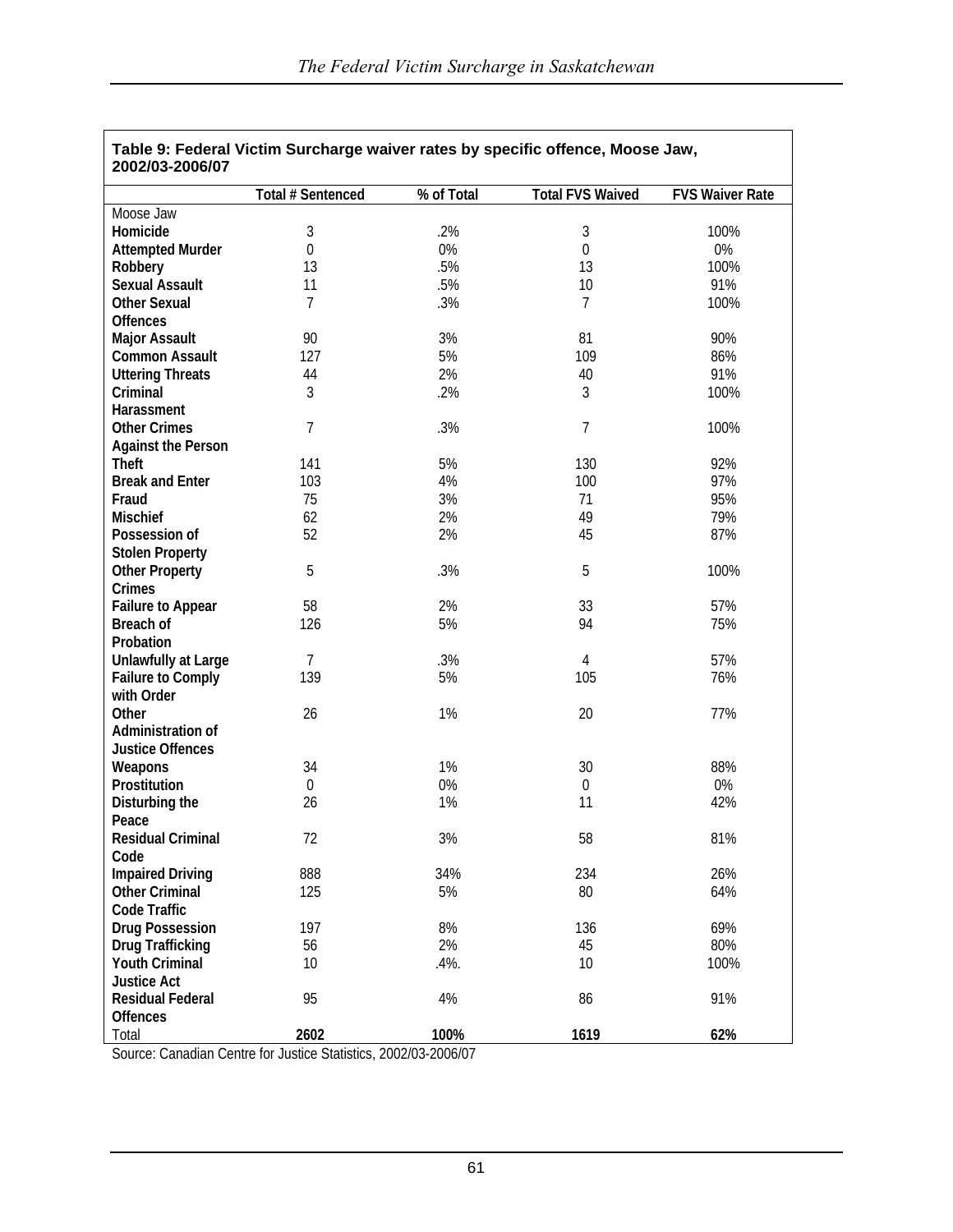| Table 10: Federal Victim Surcharge waiver rates by specific offence, North Battleford,<br>2002/03-2006/07 |                          |            |                         |                        |
|-----------------------------------------------------------------------------------------------------------|--------------------------|------------|-------------------------|------------------------|
|                                                                                                           | <b>Total # Sentenced</b> | % of Total | <b>Total FVS Waived</b> | <b>FVS Waiver Rate</b> |
| North Battleford                                                                                          |                          |            |                         |                        |
| Homicide                                                                                                  | $\overline{2}$           | .04%       | $\overline{2}$          | 100%                   |
| <b>Attempted Murder</b>                                                                                   | $\mathbf 0$              | 0%         | $\mathbf 0$             | 0%                     |
| Robbery                                                                                                   | 22                       | .4%        | 21                      | 95%                    |
| <b>Sexual Assault</b>                                                                                     | 28                       | .6%        | 15                      | 93%                    |
| <b>Other Sexual</b>                                                                                       | 10                       | .2%        | $\overline{7}$          | 70%                    |
| <b>Offences</b>                                                                                           |                          |            |                         |                        |
| <b>Major Assault</b>                                                                                      | 222                      | 5%         | 185                     | 83%                    |
| <b>Common Assault</b>                                                                                     | 405                      | 9%         | 302                     | 75%                    |
| <b>Uttering Threats</b>                                                                                   | 110                      | 2%         | 91                      | 83%                    |
| Criminal                                                                                                  | $\overline{2}$           | .04%       | 1                       | 50%                    |
| Harassment                                                                                                |                          |            |                         |                        |
| <b>Other Crimes</b>                                                                                       | 10                       | .2%        | 9                       | 90%                    |
| <b>Against the Person</b>                                                                                 |                          |            |                         |                        |
| <b>Theft</b>                                                                                              | 267                      | 6%         | 220                     | 82%                    |
| <b>Break and Enter</b>                                                                                    |                          | 3%         |                         |                        |
|                                                                                                           | 169                      |            | 146                     | 86%                    |
| Fraud                                                                                                     | 125                      | 3%         | 98                      | 78%                    |
| <b>Mischief</b>                                                                                           | 145                      | 3%         | 109                     | 75%                    |
| Possession of                                                                                             | 120                      | 3%         | 96                      | 80%                    |
| <b>Stolen Property</b>                                                                                    |                          |            |                         |                        |
| <b>Other Property</b>                                                                                     | 9                        | .2%        | 9                       | 100%                   |
| Crimes                                                                                                    |                          |            |                         |                        |
| <b>Failure to Appear</b>                                                                                  | 233                      | 5%         | 150                     | 64%                    |
| Breach of                                                                                                 | 514                      | 11%        | 433                     | 84%                    |
| Probation                                                                                                 |                          |            |                         |                        |
| Unlawfully at Large                                                                                       | 55                       | 1%         | 54                      | 98%                    |
| <b>Failure to Comply</b>                                                                                  | 382                      | 8%         | 304                     | 80%                    |
| with Order                                                                                                |                          |            |                         |                        |
| Other                                                                                                     | 40                       | 1%         | 35                      | 88%                    |
| Administration of                                                                                         |                          |            |                         |                        |
| <b>Justice Offences</b>                                                                                   |                          |            |                         |                        |
| Weapons                                                                                                   | 62                       | 1%         | 50                      | 81%                    |
| Prostitution                                                                                              | $\mathbf{1}$             | .02%       | $\pmb{0}$               | 0%                     |
| Disturbing the                                                                                            | 18                       | 1%         | 14                      | 78%                    |
| Peace                                                                                                     |                          |            |                         |                        |
| <b>Residual Criminal</b>                                                                                  | 137                      | 3%         | 93                      | 68%                    |
| Code                                                                                                      |                          |            |                         |                        |
| <b>Impaired Driving</b>                                                                                   | 904                      | 20%        | 441                     | 49%                    |
| <b>Other Criminal</b>                                                                                     | 375                      | 8%         | 268                     | 71%                    |
| <b>Code Traffic</b>                                                                                       |                          |            |                         |                        |
| <b>Drug Possession</b>                                                                                    | 78                       | 2%         | 40                      | 51%                    |
| <b>Drug Trafficking</b>                                                                                   | 46                       | 1%         | 37                      | 80%                    |
| <b>Youth Criminal</b>                                                                                     | 15                       | .3%        | 14                      | 93%                    |
| <b>Justice Act</b>                                                                                        |                          |            |                         |                        |
| <b>Residual Federal</b>                                                                                   | 72                       | 2%         | 63                      | 88%                    |
| <b>Offences</b>                                                                                           |                          |            |                         |                        |
|                                                                                                           |                          | 100%       |                         |                        |
| Total                                                                                                     | 4578                     |            | 3318                    | 72%                    |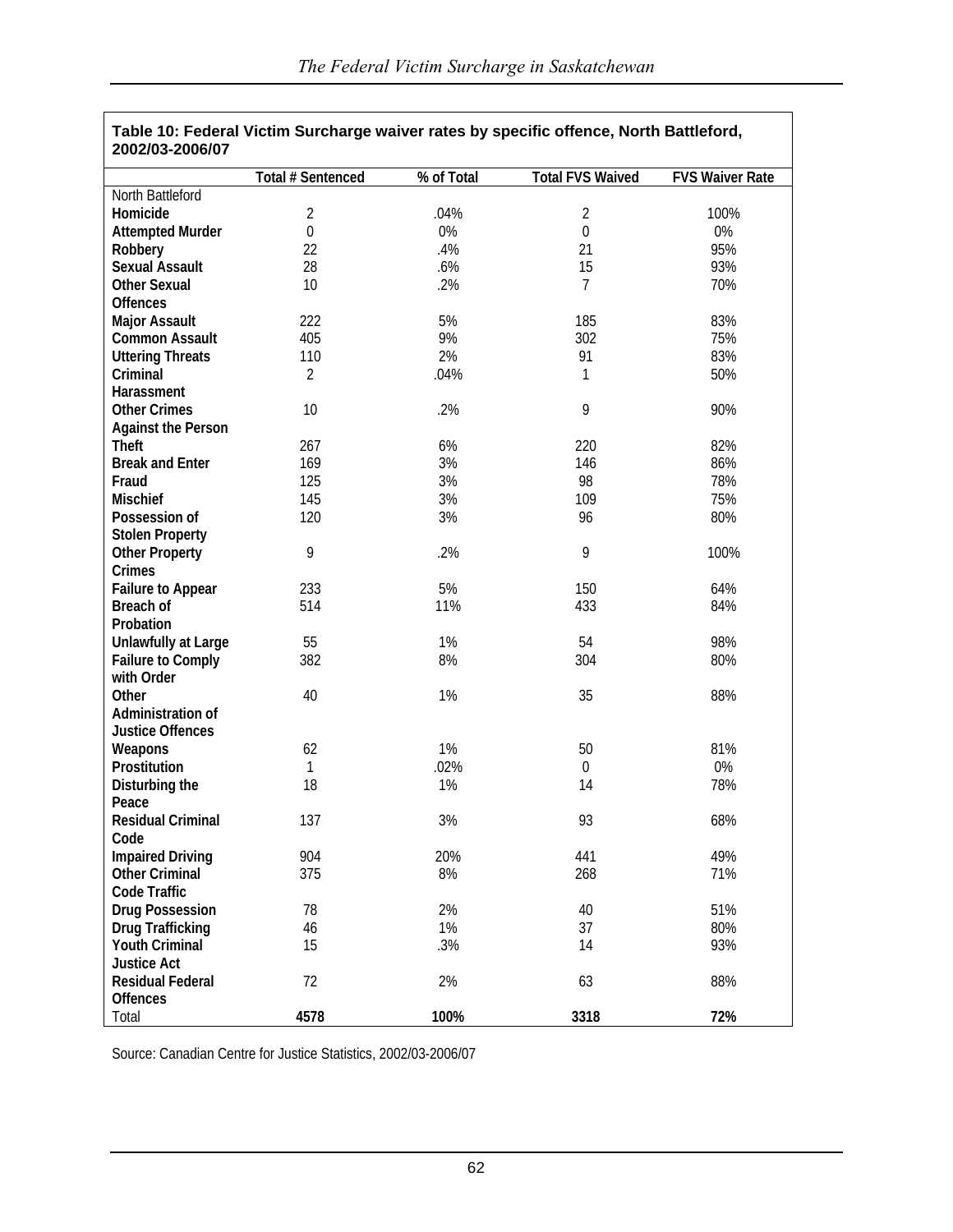| Table 11: Federal Victim Surcharge waiver rates by specific offence, Prince Albert,<br>2002/03-2006/07 |                          |            |                         |                        |
|--------------------------------------------------------------------------------------------------------|--------------------------|------------|-------------------------|------------------------|
|                                                                                                        | <b>Total # Sentenced</b> | % of Total | <b>Total FVS Waived</b> | <b>FVS Waiver Rate</b> |
| Prince Albert                                                                                          |                          |            |                         |                        |
| Homicide                                                                                               | 7                        | .1%        | 7                       | 100%                   |
| <b>Attempted Murder</b>                                                                                | 1                        | .1%        | 1                       | 100%                   |
| Robbery                                                                                                | 71                       | .7%        | 59                      | 83%                    |
| <b>Sexual Assault</b>                                                                                  | 70                       | .7%        | 55                      | 79%                    |
| <b>Other Sexual</b>                                                                                    | 9                        | .1%        | 8                       | 89%                    |
| <b>Offences</b>                                                                                        |                          |            |                         |                        |
| <b>Major Assault</b>                                                                                   | 664                      | 7%         | 532                     | 80%                    |
| <b>Common Assault</b>                                                                                  | 642                      | 6%         | 433                     | 67%                    |
| <b>Uttering Threats</b>                                                                                | 171                      | 2%         | 133                     | 78%                    |
| Criminal                                                                                               | $\overline{4}$           | .1%        | $\overline{4}$          | 100%                   |
| <b>Harassment</b>                                                                                      |                          |            |                         |                        |
| <b>Other Crimes</b>                                                                                    | 14                       | .1%        | 14                      | 100%                   |
| <b>Against the Person</b>                                                                              |                          |            |                         |                        |
| <b>Theft</b>                                                                                           | 1195                     | 12%        | 943                     | 79%                    |
| <b>Break and Enter</b>                                                                                 | 318                      | 3%         | 268                     | 84%                    |
| Fraud                                                                                                  | 234                      | 2%         | 180                     | 77%                    |
| <b>Mischief</b>                                                                                        | 337                      | 3%         | 260                     | 77%                    |
|                                                                                                        | 245                      | 2%         | 198                     | 80%                    |
| Possession of                                                                                          |                          |            |                         |                        |
| <b>Stolen Property</b>                                                                                 |                          |            |                         |                        |
| <b>Other Property</b>                                                                                  | 12                       | .1%        | 11                      | 92%                    |
| Crimes                                                                                                 |                          |            |                         |                        |
| <b>Failure to Appear</b>                                                                               | 159                      | 2%         | 106                     | 67%                    |
| Breach of                                                                                              | 1897                     | 19%        | 1434                    | 76%                    |
| Probation                                                                                              |                          |            |                         |                        |
| <b>Unlawfully at Large</b>                                                                             | 254                      | 3%         | 209                     | 82%                    |
| <b>Failure to Comply</b>                                                                               | 700                      | 7%         | 513                     | 73%                    |
| with Order                                                                                             |                          |            |                         |                        |
| Other                                                                                                  | 36                       | .3%        | 24                      | 67%                    |
| Administration of                                                                                      |                          |            |                         |                        |
| <b>Justice Offences</b>                                                                                |                          |            |                         |                        |
| Weapons                                                                                                | 181                      | 2%         | 142                     | 78%                    |
| Prostitution                                                                                           | 24                       | .1%        | 21                      | 88%                    |
| Disturbing the                                                                                         | 26                       | .2%        | 22                      | 85%                    |
| Peace                                                                                                  |                          |            |                         |                        |
| <b>Residual Criminal</b>                                                                               | 381                      | 4%         | 289                     | 76%                    |
| Code                                                                                                   |                          |            |                         |                        |
| <b>Impaired Driving</b>                                                                                | 1178                     | 12%        | 620                     | 53%                    |
| <b>Other Criminal</b>                                                                                  | 523                      | 5%         | 361                     | 69%                    |
| <b>Code Traffic</b>                                                                                    |                          |            |                         |                        |
| <b>Drug Possession</b>                                                                                 | 191                      | 2%         | 105                     | 55%                    |
| Drug Trafficking                                                                                       | 133                      | 1%         | 90                      | 68%                    |
| <b>Youth Criminal</b>                                                                                  | 45                       | .4%        | 40                      | 89%                    |
| <b>Justice Act</b>                                                                                     |                          |            |                         |                        |
| <b>Residual Federal</b>                                                                                | 262                      | 3%         | 242                     | 92%                    |
| Offences                                                                                               |                          |            |                         |                        |
| Total                                                                                                  | 9984                     | 100%       | 7321                    | 73%                    |
|                                                                                                        |                          |            |                         |                        |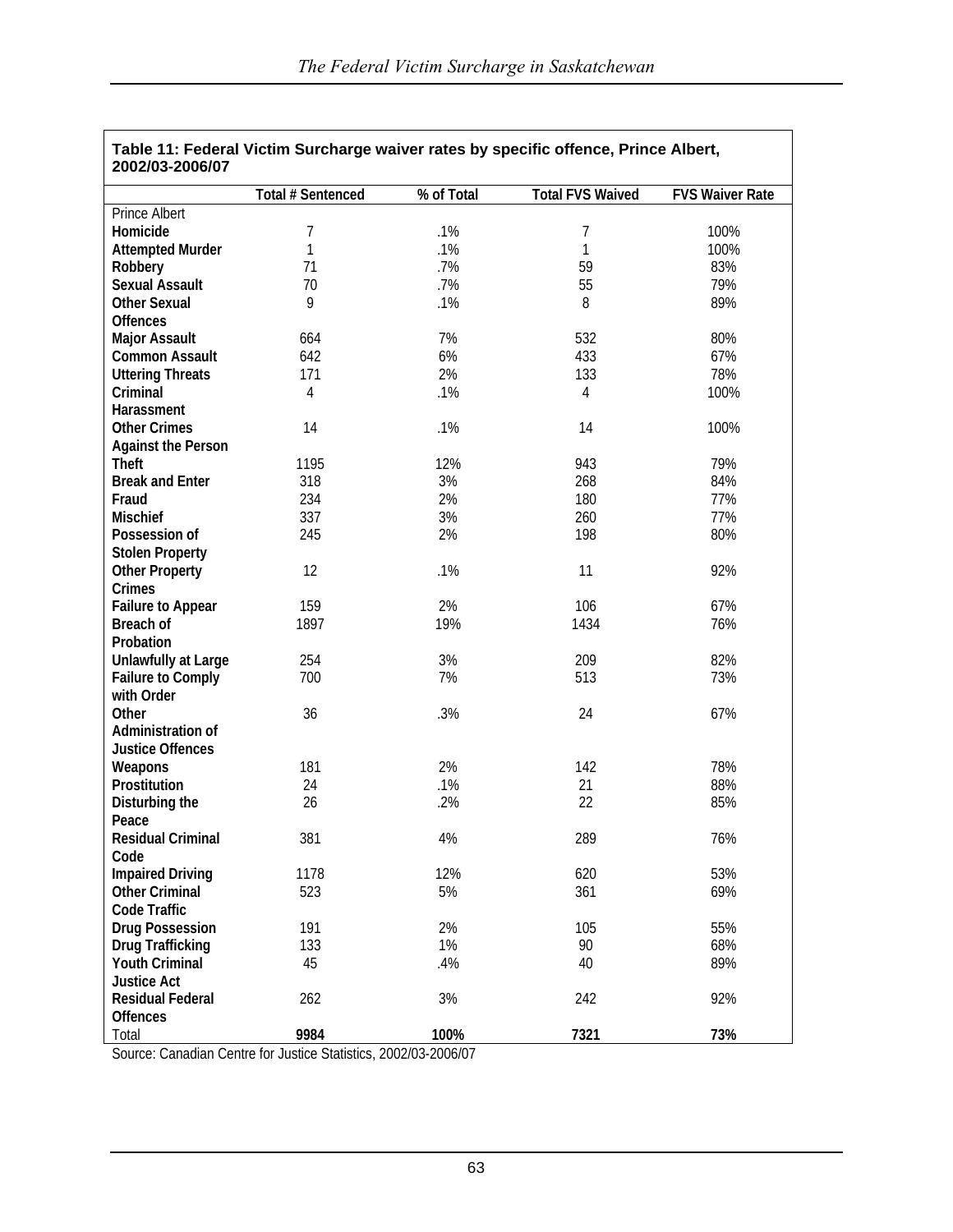| 2006/07                   |                          |            | Table 12: Federal Victim Surcharge waiver rates by specific offence, Regina, 2002/03- |                        |
|---------------------------|--------------------------|------------|---------------------------------------------------------------------------------------|------------------------|
|                           | <b>Total # Sentenced</b> | % of Total | <b>Total FVS Waived</b>                                                               | <b>FVS Waiver Rate</b> |
| Regina                    |                          |            |                                                                                       |                        |
| Homicide                  | $\sqrt{4}$               | .1%        | $\sqrt{4}$                                                                            | 100%                   |
| <b>Attempted Murder</b>   | 1                        | .1%        | 1                                                                                     | 100%                   |
| Robbery                   | 202                      | 1%         | 187                                                                                   | 93%                    |
| <b>Sexual Assault</b>     | 72                       | .5%        | 55                                                                                    | 76%                    |
| <b>Other Sexual</b>       | 15                       | .1%        | 11                                                                                    | 73%                    |
| <b>Offences</b>           |                          |            |                                                                                       |                        |
| <b>Major Assault</b>      | 787                      | 6%         | 611                                                                                   | 78%                    |
| <b>Common Assault</b>     | 1257                     | 9%         | 855                                                                                   | 68%                    |
| <b>Uttering Threats</b>   | 295                      | 2%         | 215                                                                                   | 73%                    |
| Criminal                  | 18                       | .1%        | 13                                                                                    | 72%                    |
| Harassment                |                          |            |                                                                                       |                        |
|                           |                          |            |                                                                                       |                        |
| <b>Other Crimes</b>       | 37                       | .2%        | 23                                                                                    | 62%                    |
| <b>Against the Person</b> |                          |            |                                                                                       |                        |
| <b>Theft</b>              | 1460                     | 11%        | 1232                                                                                  | 84%                    |
| <b>Break and Enter</b>    | 534                      | 4%         | 475                                                                                   | 89%                    |
| Fraud                     | 617                      | 4%         | 514                                                                                   | 83%                    |
| <b>Mischief</b>           | 457                      | 3%         | 334                                                                                   | 73%                    |
| Possession of             | 511                      | 4%         | 448                                                                                   | 88%                    |
| <b>Stolen Property</b>    |                          |            |                                                                                       |                        |
| <b>Other Property</b>     | 30                       | .2%        | 23                                                                                    | 77%                    |
| Crimes                    |                          |            |                                                                                       |                        |
| <b>Failure to Appear</b>  | 261                      | 2%         | 211                                                                                   | 81%                    |
| Breach of                 | 1197                     | 8%         | 940                                                                                   | 79%                    |
| Probation                 |                          |            |                                                                                       |                        |
| Unlawfully at Large       | 115                      | 1%         | 106                                                                                   | 92%                    |
| <b>Failure to Comply</b>  | 779                      | 6%         | 608                                                                                   | 78%                    |
| with Order                |                          |            |                                                                                       |                        |
| Other                     | 86                       | .7%        | 62                                                                                    | 72%                    |
| Administration of         |                          |            |                                                                                       |                        |
| <b>Justice Offences</b>   |                          |            |                                                                                       |                        |
|                           | 220                      |            | 182                                                                                   |                        |
| Weapons                   |                          | 2%         |                                                                                       | 83%                    |
| Prostitution              | 71                       | .5%        | 48                                                                                    | 68%                    |
| Disturbing the            | 37                       | .3%        | 32                                                                                    | 86%                    |
| Peace                     |                          |            |                                                                                       |                        |
| Residual Criminal         | 389                      | 3%         | 311                                                                                   | 80%                    |
| Code                      |                          |            |                                                                                       |                        |
| <b>Impaired Driving</b>   | 2534                     | 18%        | 1269                                                                                  | 50%                    |
| <b>Other Criminal</b>     | 904                      | 7%         | 620                                                                                   | 69%                    |
| <b>Code Traffic</b>       |                          |            |                                                                                       |                        |
| <b>Drug Possession</b>    | 298                      | 2%         | 178                                                                                   | 60%                    |
| Drug Trafficking          | 274                      | 2%         | 209                                                                                   | 76%                    |
| <b>Youth Criminal</b>     | 31                       | .2%        | 30                                                                                    | 97%                    |
| <b>Justice Act</b>        |                          |            |                                                                                       |                        |
| <b>Residual Federal</b>   | 252                      | 2%         | 212                                                                                   | 84%                    |
| Offences                  |                          |            |                                                                                       |                        |
| Total                     | 13,745                   | 100%       | 10,019                                                                                | 73%                    |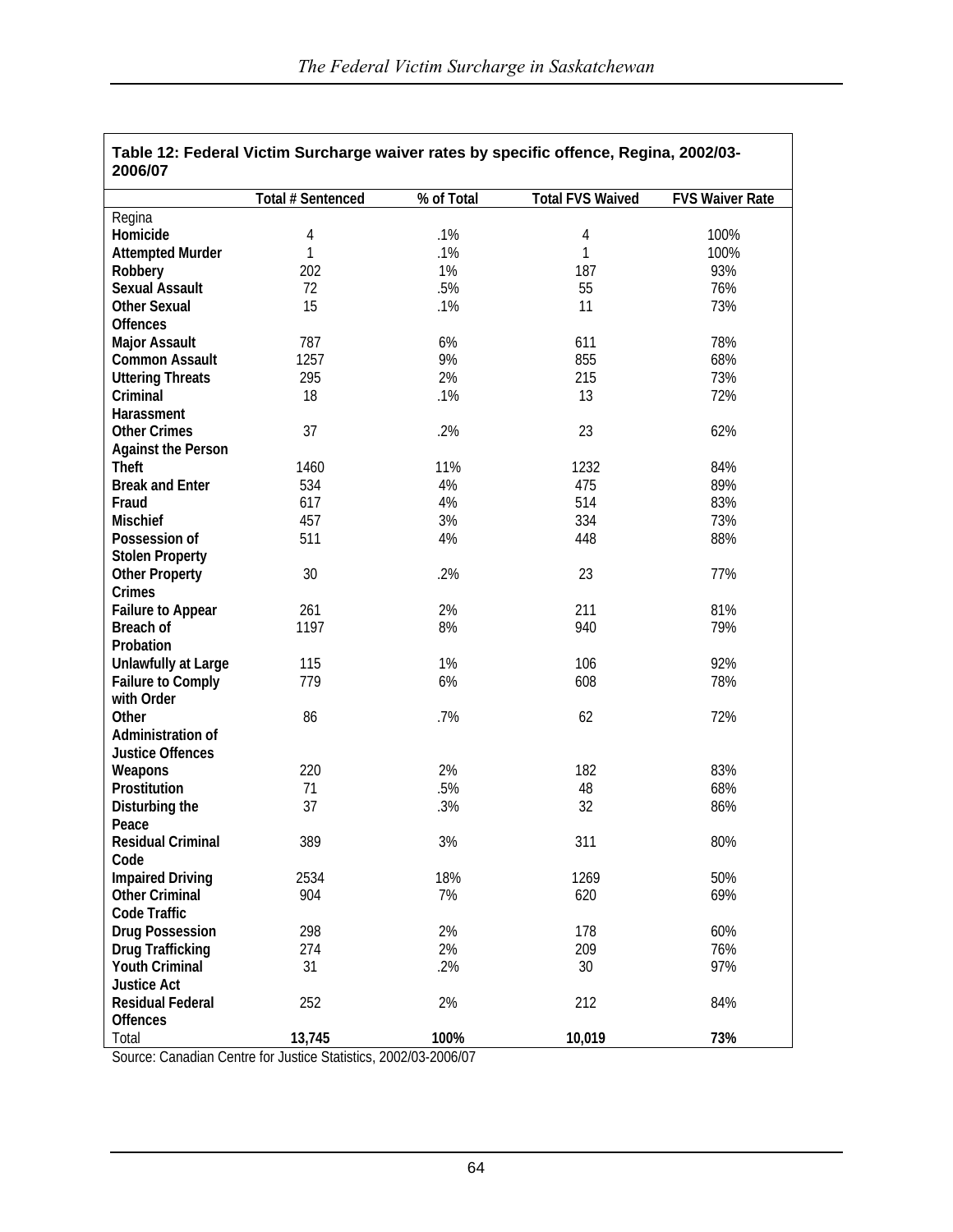┑

| Table 13: Federal Victim Surcharge waiver rates by specific offence, Saskatoon, 2002/03-<br>2006/07 |                   |            |                         |                        |  |
|-----------------------------------------------------------------------------------------------------|-------------------|------------|-------------------------|------------------------|--|
|                                                                                                     | Total # Sentenced | % of Total | <b>Total FVS Waived</b> | <b>FVS Waiver Rate</b> |  |
| Saskatoon                                                                                           |                   |            |                         |                        |  |
| Homicide                                                                                            | $\overline{4}$    | .2%        | $\overline{4}$          | 100%                   |  |
| <b>Attempted Murder</b>                                                                             | $\overline{2}$    | .1%        | $\overline{2}$          | 100%                   |  |
| Robbery                                                                                             | 200               | 1%         | 197                     | 99%                    |  |
| <b>Sexual Assault</b>                                                                               | 78                | .4%        | 61                      | 78%                    |  |
| <b>Other Sexual</b>                                                                                 | 12                | .1%        | 10                      | 83%                    |  |
| <b>Offences</b>                                                                                     |                   |            |                         |                        |  |
| <b>Major Assault</b>                                                                                | 781               | 4%         | 666                     | 85%                    |  |
| <b>Common Assault</b>                                                                               | 1344              | 8%         | 1062                    | 79%                    |  |
| <b>Uttering Threats</b>                                                                             | 403               | 2%         | 347                     | 86%                    |  |
| Criminal                                                                                            | 27                | .2%        | 21                      | 78%                    |  |
| Harassment                                                                                          |                   |            |                         |                        |  |
| <b>Other Crimes</b>                                                                                 | 42                | .2%        | 36                      | 86%                    |  |
| <b>Against the Person</b>                                                                           |                   |            |                         |                        |  |
| <b>Theft</b>                                                                                        | 1795              | 10%        | 1679                    | 94%                    |  |
| <b>Break and Enter</b>                                                                              | 573               | 3%         | 548                     | 96%                    |  |
| Fraud                                                                                               | 871               | 5%         | 816                     | 94%                    |  |
| <b>Mischief</b>                                                                                     | 601               | 3%         | 508                     | 85%                    |  |
| Possession of                                                                                       | 672               | 4%         | 622                     | 93%                    |  |
| <b>Stolen Property</b>                                                                              |                   |            |                         |                        |  |
| <b>Other Property</b>                                                                               | 36                | .2%        | 32                      | 89%                    |  |
| Crimes                                                                                              |                   |            |                         |                        |  |
| <b>Failure to Appear</b>                                                                            | 448               | 3%         | 398                     | 89%                    |  |
| Breach of                                                                                           | 1728              | 10%        | 1516                    | 88%                    |  |
| Probation                                                                                           |                   |            |                         |                        |  |
| Unlawfully at Large                                                                                 | 264               | 2%         | 261                     | 99%                    |  |
| <b>Failure to Comply</b>                                                                            | 1696              | 10%        | 1509                    | 89%                    |  |
| with Order                                                                                          |                   |            |                         |                        |  |
| Other                                                                                               | 106               | 1%         | 87                      | 82%                    |  |
| Administration of                                                                                   |                   |            |                         |                        |  |
| <b>Justice Offences</b>                                                                             |                   |            |                         |                        |  |
| Weapons                                                                                             | 422               | 2%         | 386                     | 81%                    |  |
| Prostitution                                                                                        | 24                | .1%        | 13                      | 54%                    |  |
| Disturbing the                                                                                      | 89                | .5%        | 79                      | 89%                    |  |
| Peace                                                                                               |                   |            |                         |                        |  |
| <b>Residual Criminal</b>                                                                            | 839               | 5%         | 731                     | 87%                    |  |
| Code                                                                                                |                   |            |                         |                        |  |
| <b>Impaired Driving</b>                                                                             | 2269              | 13%        | 1093                    | 48%                    |  |
| <b>Other Criminal</b>                                                                               | 686               | 4%         | 491                     | 72%                    |  |
| <b>Code Traffic</b>                                                                                 |                   |            |                         |                        |  |
| <b>Drug Possession</b>                                                                              | 688               | 4%         | 484                     | 70%                    |  |
| <b>Drug Trafficking</b>                                                                             | 380               | 2%         | 341                     | 90%                    |  |
| <b>Youth Criminal</b>                                                                               | 31                | .2%        | 28                      | 90%                    |  |
| <b>Justice Act</b>                                                                                  |                   |            |                         |                        |  |
| <b>Residual Federal</b>                                                                             | 346               | 2%         | 298                     | 86%                    |  |
| Offences                                                                                            |                   |            |                         |                        |  |
| Total                                                                                               | 17,457            | 100%       | 14,326                  | 82%                    |  |

Source: Canadian Centre for Justice Statistics, 2002/03-2006/07

 $\overline{1}$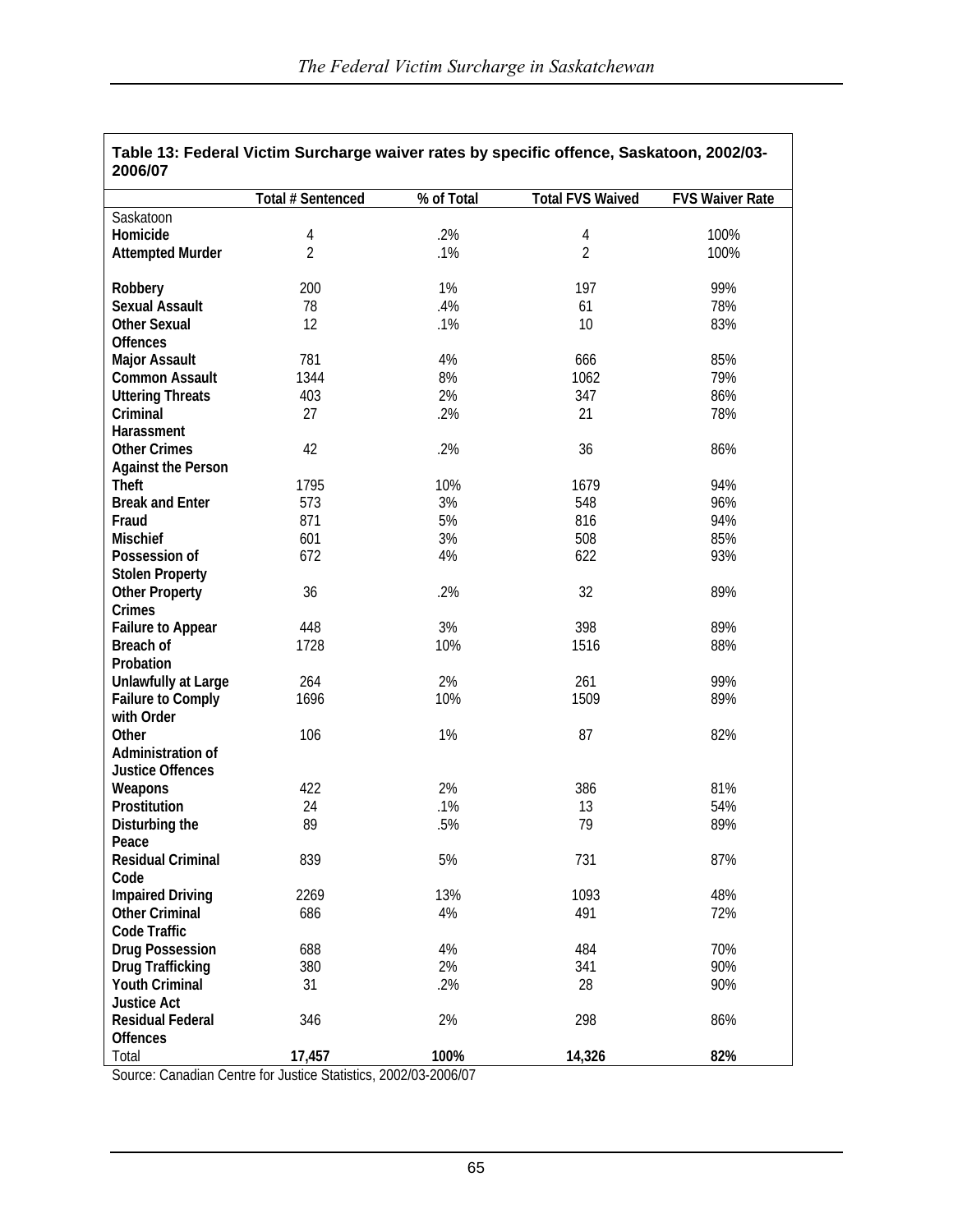$\perp$ 

| Table 14: Federal Victim Surcharge waiver rates by specific offence, Swift Current,<br>2002/03-2006/07 |                          |            |                         |                        |
|--------------------------------------------------------------------------------------------------------|--------------------------|------------|-------------------------|------------------------|
|                                                                                                        | <b>Total # Sentenced</b> | % of Total | <b>Total FVS Waived</b> | <b>FVS Waiver Rate</b> |
| Swift Current                                                                                          |                          |            |                         |                        |
| Homicide                                                                                               | 0                        | 0%         | 0                       | 0%                     |
| <b>Attempted Murder</b>                                                                                | $\boldsymbol{0}$         | 0%         | $\mathbf 0$             | 0%                     |
| Robbery                                                                                                | 1                        | .1%        | $\mathbf{1}$            | 100%                   |
| <b>Sexual Assault</b>                                                                                  | 17                       | $.8\%$     | 13                      | 76%                    |
| <b>Other Sexual</b>                                                                                    | 10                       | .6%        | $\overline{7}$          | 70%                    |
| <b>Offences</b>                                                                                        |                          |            |                         |                        |
| <b>Major Assault</b>                                                                                   | 67                       | 3%         | 50                      | 75%                    |
| <b>Common Assault</b>                                                                                  | 162                      | 8%         | 123                     | 76%                    |
| <b>Uttering Threats</b>                                                                                | 55                       | 3%         | 47                      | 76%                    |
| Criminal                                                                                               | 8                        | .5%        | $\overline{7}$          | 88%                    |
| Harassment                                                                                             |                          |            |                         |                        |
| <b>Other Crimes</b>                                                                                    | 6                        | .3%        | 5                       | 83%                    |
| <b>Against the Person</b>                                                                              |                          |            |                         |                        |
| <b>Theft</b>                                                                                           | 94                       | 4%         | 77                      | 82%                    |
| <b>Break and Enter</b>                                                                                 | 69                       | 3%         |                         | 93%                    |
|                                                                                                        |                          |            | 64                      |                        |
| Fraud                                                                                                  | 92                       | 4%         | 78                      | 85%                    |
| Mischief                                                                                               | 68                       | 3%         | 40                      | 59%                    |
| Possession of                                                                                          | 65                       | 3%         | 55                      | 85%                    |
| <b>Stolen Property</b>                                                                                 |                          |            |                         |                        |
| <b>Other Property</b>                                                                                  | $\mathbf{1}$             | .1%        | 1                       | 100%                   |
| Crimes                                                                                                 |                          |            |                         |                        |
| <b>Failure to Appear</b>                                                                               | 13                       | .6%        | $\overline{7}$          | 54%                    |
| Breach of                                                                                              | 146                      | 7%         | 103                     | 71%                    |
| Probation                                                                                              |                          |            |                         |                        |
| Unlawfully at Large                                                                                    | 4                        | .2%        | 4                       | 4%                     |
| <b>Failure to Comply</b>                                                                               | 80                       | 4%         | 48                      | 60%                    |
| with Order                                                                                             |                          |            |                         |                        |
| Other                                                                                                  | 17                       | .8%        | 14                      | 82%                    |
| Administration of                                                                                      |                          |            |                         |                        |
| <b>Justice Offences</b>                                                                                |                          |            |                         |                        |
| Weapons                                                                                                | 29                       | 1%         | 19                      | 66%                    |
| Prostitution                                                                                           | $\mathbf 0$              | 0%         | $\mathbf 0$             | 0%                     |
| Disturbing the                                                                                         | 37                       | 2%         | 19                      | 51%                    |
| Peace                                                                                                  |                          |            |                         |                        |
| Residual Criminal                                                                                      | 39                       | 2%         | 23                      | 59%                    |
| Code                                                                                                   |                          |            |                         |                        |
| <b>Impaired Driving</b>                                                                                | 654                      | 31%        | 195                     | 30%                    |
| <b>Other Criminal</b>                                                                                  | 105                      | 5%         | 58                      | 55%                    |
| <b>Code Traffic</b>                                                                                    |                          |            |                         |                        |
| <b>Drug Possession</b>                                                                                 | 187                      | 9%         | 120                     | 64%                    |
| <b>Drug Trafficking</b>                                                                                | 43                       | 2%         | 30                      | 70%                    |
|                                                                                                        |                          |            |                         |                        |
| <b>Youth Criminal</b>                                                                                  | $\mathbf 0$              | 0%         | 0                       | 0%                     |
| <b>Justice Act</b>                                                                                     |                          |            |                         |                        |
| <b>Residual Federal</b>                                                                                | 45                       | 2%         | 33                      | 73%                    |
| <b>Offences</b>                                                                                        |                          |            |                         |                        |
| Total                                                                                                  | 2114                     | 100%       | 1241                    | 59%                    |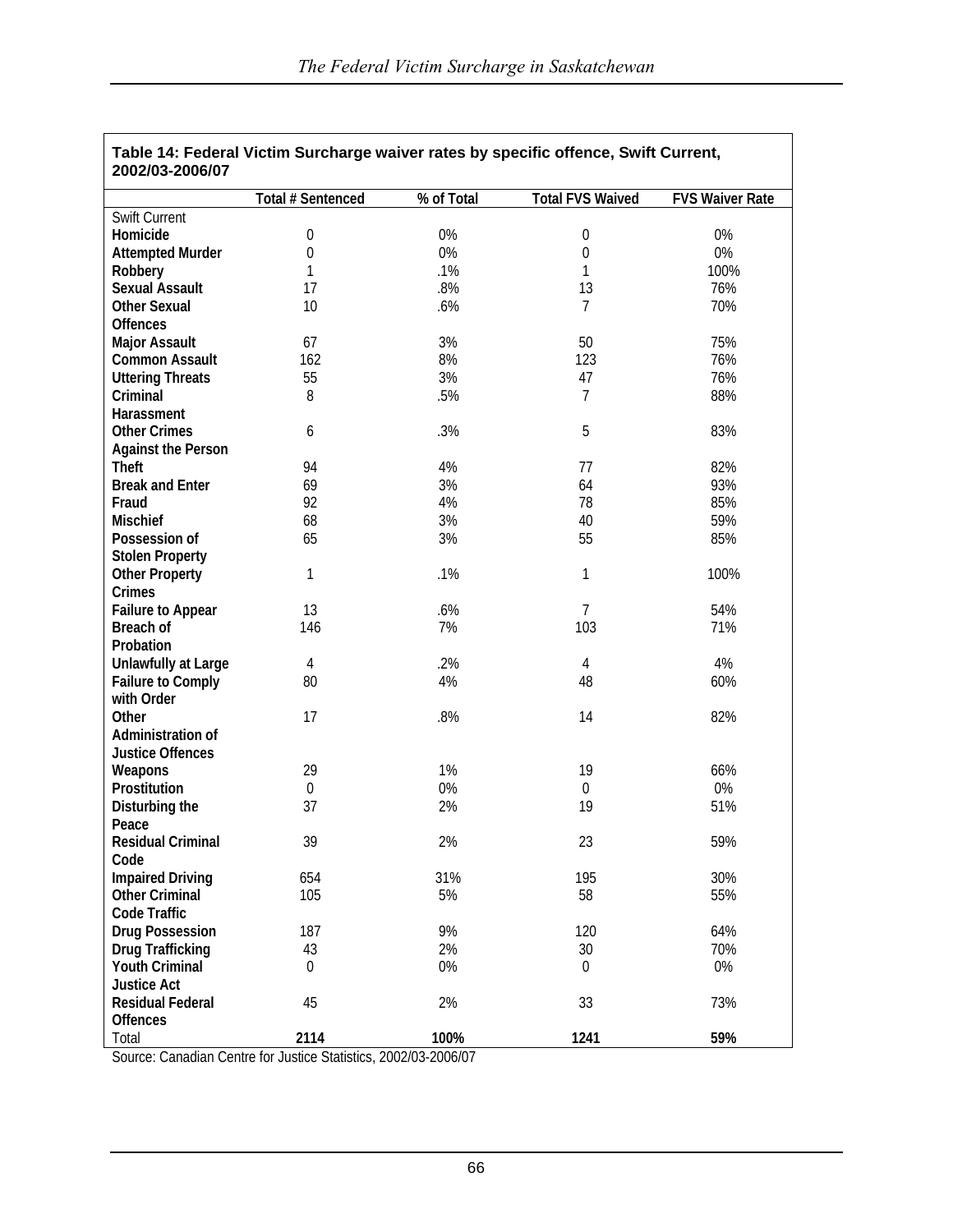| Table 15: Federal Victim Surcharge waiver rates by specific offence, Wynyard, 2002/03-<br>2006/07 |                          |            |                         |                        |
|---------------------------------------------------------------------------------------------------|--------------------------|------------|-------------------------|------------------------|
|                                                                                                   | <b>Total # Sentenced</b> | % of Total | <b>Total FVS Waived</b> | <b>FVS Waiver Rate</b> |
| Wynyard                                                                                           |                          |            |                         |                        |
| Homicide                                                                                          | 0                        | 0%         | 0                       | 0%                     |
| <b>Attempted Murder</b>                                                                           | 1                        | .1%        | 1                       | 100%                   |
| Robbery                                                                                           | 6                        | .3%        | 6                       | 100%                   |
| <b>Sexual Assault</b>                                                                             | 8                        | .5%        | 7                       | 88%                    |
| <b>Other Sexual</b>                                                                               | $\overline{2}$           | .1%        | 1                       | 50%                    |
| <b>Offences</b>                                                                                   |                          |            |                         |                        |
| <b>Major Assault</b>                                                                              | 94                       | 5%         | 76                      | 81%                    |
| <b>Common Assault</b>                                                                             | 135                      | 7%         | 92                      | 68%                    |
| <b>Uttering Threats</b>                                                                           | 34                       | 2%         | 21                      | 62%                    |
| Criminal                                                                                          | 1                        | .1%        | 1                       | 100%                   |
| Harassment                                                                                        |                          |            |                         |                        |
| <b>Other Crimes</b>                                                                               | 4                        | .2%        | 4                       | 100%                   |
|                                                                                                   |                          |            |                         |                        |
| <b>Against the Person</b>                                                                         |                          | 4%         | 51                      | 77%                    |
| <b>Theft</b>                                                                                      | 66                       |            |                         |                        |
| <b>Break and Enter</b>                                                                            | 58                       | 3%         | 50                      | 86%                    |
| Fraud                                                                                             | 26                       | 1%         | 17                      | 65%                    |
| <b>Mischief</b>                                                                                   | 56                       | 3%         | 40                      | 71%                    |
| Possession of                                                                                     | 57                       | 3%         | 45                      | 79%                    |
| <b>Stolen Property</b>                                                                            |                          |            |                         |                        |
| <b>Other Property</b>                                                                             | $\overline{2}$           | .1%        | $\overline{2}$          | 100%                   |
| <b>Crimes</b>                                                                                     |                          |            |                         |                        |
| <b>Failure to Appear</b>                                                                          | 54                       | 3%         | 46                      | 85%                    |
| Breach of                                                                                         | 119                      | 7%         | 89                      | 75%                    |
| Probation                                                                                         |                          |            |                         |                        |
| <b>Unlawfully at Large</b>                                                                        | $\overline{2}$           | .1%        | $\overline{2}$          | 100%                   |
| <b>Failure to Comply</b>                                                                          | 175                      | 9%         | 135                     | 77%                    |
| with Order                                                                                        |                          |            |                         |                        |
| Other                                                                                             | 17                       | 1%         | 15                      | 88%                    |
| Administration of                                                                                 |                          |            |                         |                        |
| <b>Justice Offences</b>                                                                           |                          |            |                         |                        |
| Weapons                                                                                           | 26                       | 1%         | 17                      | 65%                    |
| Prostitution                                                                                      | $\boldsymbol{0}$         | 0%         | $\boldsymbol{0}$        | 0%                     |
| Disturbing the                                                                                    | $\overline{2}$           | .1%        | 1                       | 50%                    |
| Peace                                                                                             |                          |            |                         |                        |
| <b>Residual Criminal</b>                                                                          | 61                       | 3%         | 44                      | 72%                    |
| Code                                                                                              |                          |            |                         |                        |
| <b>Impaired Driving</b>                                                                           | 466                      | 25%        | 225                     | 48%                    |
| <b>Other Criminal</b>                                                                             | 258                      | 14%        | 185                     | 72%                    |
|                                                                                                   |                          |            |                         |                        |
| <b>Code Traffic</b>                                                                               |                          |            |                         |                        |
| <b>Drug Possession</b>                                                                            | 67                       | 4%         | 38                      | 57%                    |
| Drug Trafficking                                                                                  | 33                       | 2%         | 23                      | 70%                    |
| <b>Youth Criminal</b>                                                                             | 8                        | .4%        | 6                       | 75%                    |
| <b>Justice Act</b>                                                                                |                          |            |                         |                        |
| <b>Residual Federal</b>                                                                           | 26                       | 1%         | 22                      | 85%                    |
| <b>Offences</b>                                                                                   |                          |            |                         |                        |
| Total                                                                                             | 1864                     | 100%       | 1262                    | 68%                    |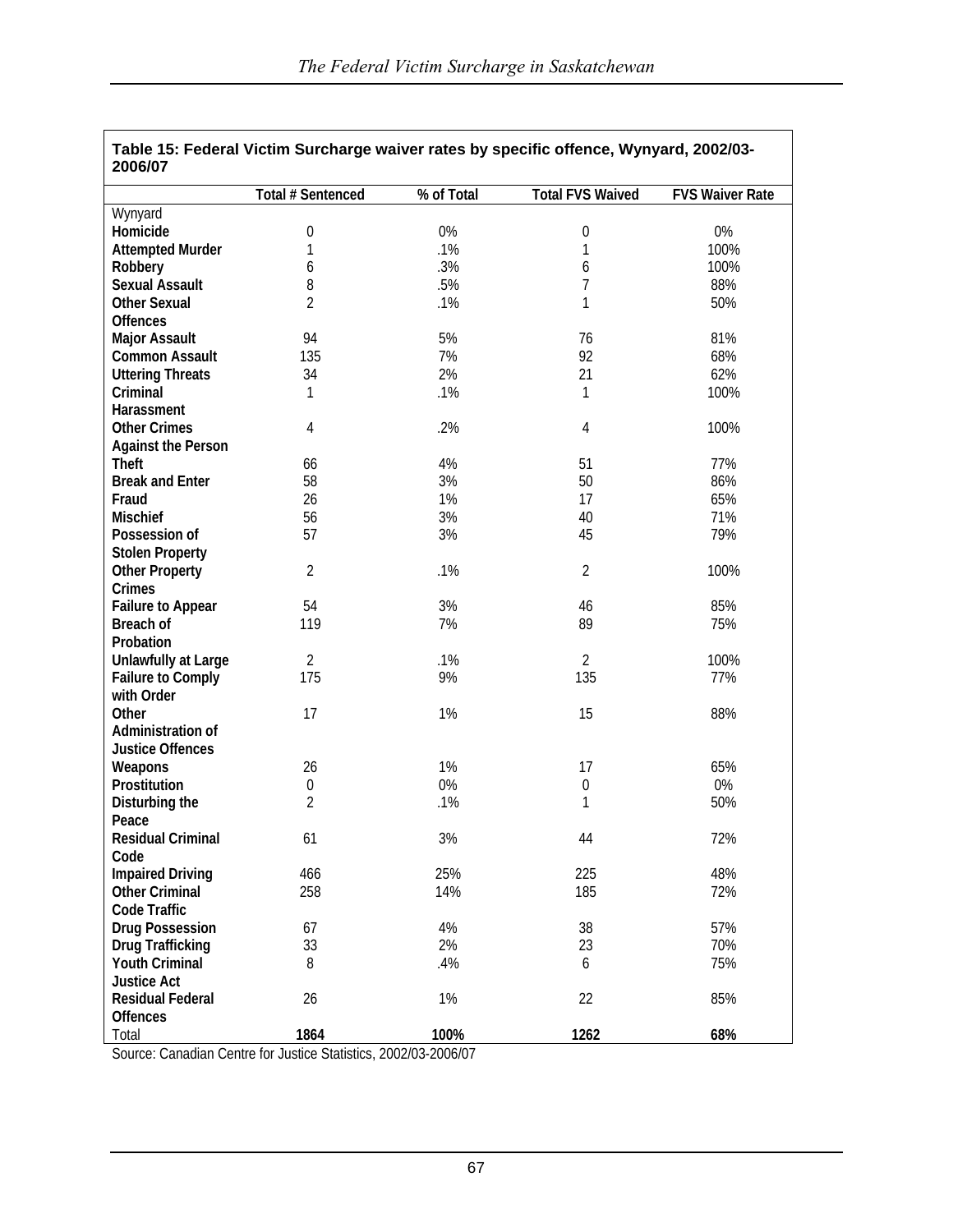$\overline{\phantom{a}}$ 

| Table 16: Federal Victim Surcharge waiver rates by specific offence, Yorkton, 2002/03-<br>2006/07 |                          |            |                         |                        |
|---------------------------------------------------------------------------------------------------|--------------------------|------------|-------------------------|------------------------|
|                                                                                                   | <b>Total # Sentenced</b> | % of Total | <b>Total FVS Waived</b> | <b>FVS Waiver Rate</b> |
| Yorkton                                                                                           |                          |            |                         |                        |
| Homicide                                                                                          | 1                        | .1%        | 1                       | 100%                   |
| <b>Attempted Murder</b>                                                                           | $\mathbf 0$              | 0%         | $\mathbf 0$             | 0%                     |
| Robbery                                                                                           | 27                       | .7%        | 26                      | 96%                    |
| <b>Sexual Assault</b>                                                                             | 19                       | .5%        | 14                      | 74%                    |
| <b>Other Sexual</b>                                                                               | $\overline{7}$           | .2%        | 5                       | 71%                    |
| <b>Offences</b>                                                                                   |                          |            |                         |                        |
| <b>Major Assault</b>                                                                              | 170                      | 4%         | 140                     | 82%                    |
| <b>Common Assault</b>                                                                             | 333                      | 7%         | 205                     | 62%                    |
| <b>Uttering Threats</b>                                                                           | 107                      | 2%         | 79                      | 74%                    |
| Criminal                                                                                          | 5                        | .1%        | 3                       | 60%                    |
| Harassment                                                                                        |                          |            |                         |                        |
| <b>Other Crimes</b>                                                                               | 10                       | .2%        | 8                       | 80%                    |
| <b>Against the Person</b>                                                                         |                          |            |                         |                        |
| <b>Theft</b>                                                                                      | 285                      | 6%         | 205                     | 72%                    |
| <b>Break and Enter</b>                                                                            | 190                      | 4%         | 174                     | 92%                    |
| Fraud                                                                                             | 117                      | 3%         | 94                      | 80%                    |
|                                                                                                   |                          |            |                         |                        |
| Mischief                                                                                          | 117                      | 3%         | 68                      | 58%                    |
| Possession of                                                                                     | 151                      | 3%         | 114                     | 76%                    |
| <b>Stolen Property</b>                                                                            |                          |            |                         |                        |
| <b>Other Property</b>                                                                             | 5                        | .1%        | 5                       | 100%                   |
| Crimes                                                                                            |                          |            |                         |                        |
| <b>Failure to Appear</b>                                                                          | 122                      | 3%         | 43                      | 32%                    |
| Breach of                                                                                         | 264                      | 6%         | 154                     | 58%                    |
| Probation                                                                                         |                          |            |                         |                        |
| <b>Unlawfully at Large</b>                                                                        | 13                       | .3%        | 12                      | 92%                    |
| <b>Failure to Comply</b>                                                                          | 282                      | 6%         | 139                     | 49%                    |
| with Order                                                                                        |                          |            |                         |                        |
| Other                                                                                             | 36                       | .8%        | 21                      | 58%                    |
| Administration of                                                                                 |                          |            |                         |                        |
| <b>Justice Offences</b>                                                                           |                          |            |                         |                        |
| Weapons                                                                                           | 69                       | 2%         | 49                      | 71%                    |
| Prostitution                                                                                      | $\mathbf{1}$             | .1%        | $\mathbf{1}$            | 100%                   |
| Disturbing the                                                                                    | 30                       | .7%        | 13                      | 43%                    |
| Peace                                                                                             |                          |            |                         |                        |
| Residual Criminal                                                                                 | 164                      | 4%         | 86                      | 52%                    |
| Code                                                                                              |                          |            |                         |                        |
| <b>Impaired Driving</b>                                                                           | 1076                     | 25%        | 221                     | 21%                    |
| Other Criminal                                                                                    | 435                      | 10%        | 228                     | 52%                    |
| Code Traffic                                                                                      |                          |            |                         |                        |
| <b>Drug Possession</b>                                                                            | 183                      | 4%         | 46                      | 25%                    |
| <b>Drug Trafficking</b>                                                                           | 72                       | 2%         | 57                      | 79%                    |
| <b>Youth Criminal</b>                                                                             | 9                        | .2%        | $\overline{7}$          | 78%                    |
| Justice Act                                                                                       |                          |            |                         |                        |
| <b>Residual Federal</b>                                                                           | 85                       | 2%         | 64                      | 75%                    |
|                                                                                                   |                          |            |                         |                        |
| <b>Offences</b>                                                                                   |                          |            |                         |                        |
| Total                                                                                             | 4385                     | 100%       | 2282                    | 52%                    |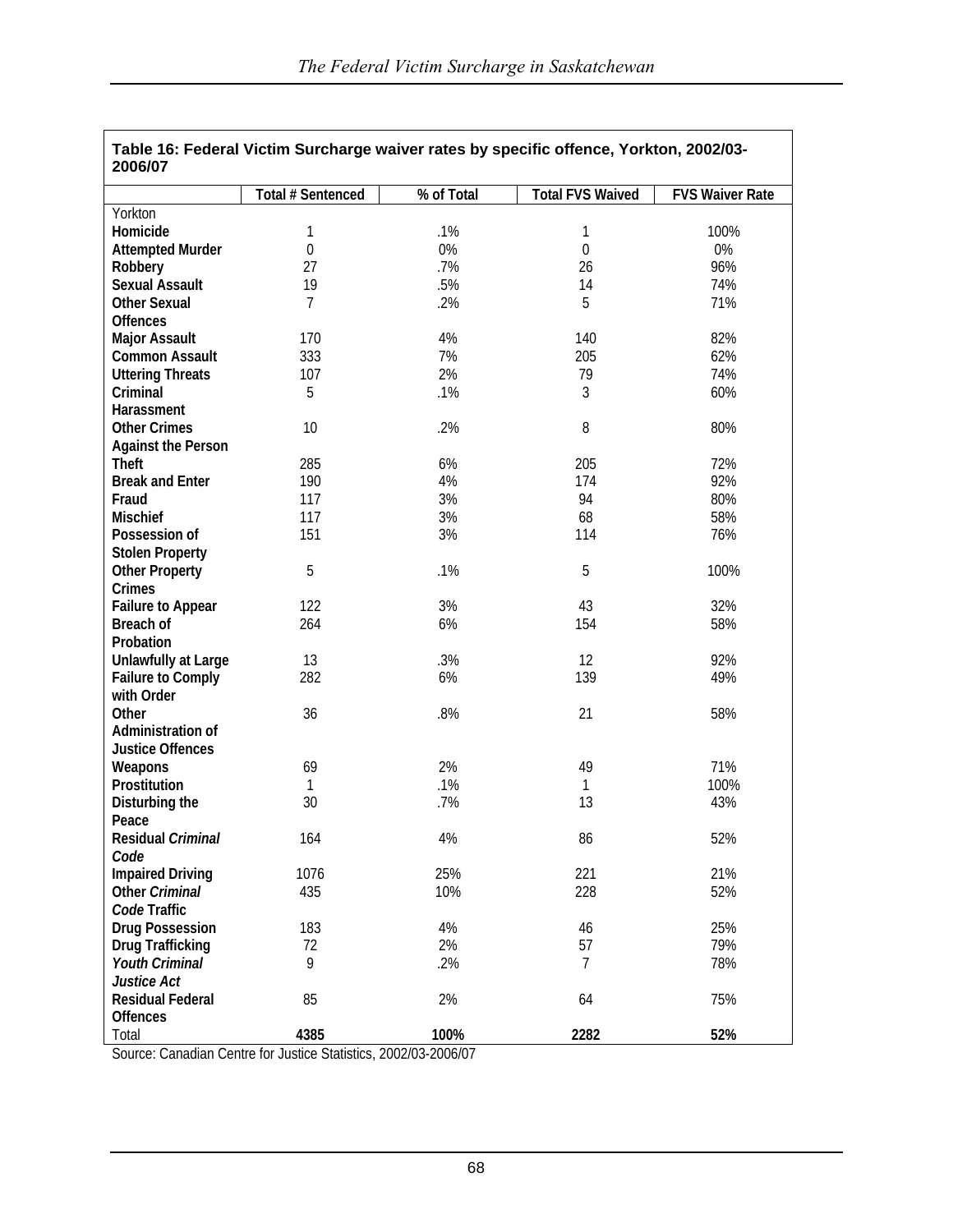Ī

 $\overline{\phantom{a}}$ 

| Table 17: Federal Victim Surcharge waiver rates by summary and indictable offence,<br>2002/03-2006/07 |                          |            |                         |                        |
|-------------------------------------------------------------------------------------------------------|--------------------------|------------|-------------------------|------------------------|
|                                                                                                       | <b>Total # Sentenced</b> | % of Total | <b>Total FVS Waived</b> | <b>FVS Waiver Rate</b> |
| Estevan                                                                                               |                          |            |                         |                        |
| Summary                                                                                               | 1574                     | 91%        | 677                     | 43%                    |
| Indictable                                                                                            | 151                      | 9%         | 122                     | 81%                    |
| Total                                                                                                 | 1725                     | 100%       | 799                     | 46%                    |
| La Ronge                                                                                              |                          |            |                         |                        |
| Summary                                                                                               | 3451                     | 91%        | 2975                    | 86%                    |
| Indictable                                                                                            | 336                      | 9%         | 309                     | 92%                    |
| Total                                                                                                 | 3787                     | 100%       | 3284                    | 87%                    |
| Lloydminster                                                                                          |                          |            |                         |                        |
| Summary                                                                                               | 2212                     | 88%        | 1329                    | 60%                    |
| Indictable                                                                                            | 299                      | 12%        | 260                     | 87%                    |
| Total                                                                                                 | 2511                     | 100%       | 1589                    | 63%                    |
| Meadow Lake                                                                                           |                          |            |                         |                        |
| Summary                                                                                               | 3996                     | 77%        | 3175                    | 79%                    |
| Indictable                                                                                            | 1212                     | 23%        | 1104                    | 91%                    |
| Total                                                                                                 | 5208                     | 100%       | 4279                    | 82%                    |
| Melfort                                                                                               |                          |            |                         |                        |
| Summary                                                                                               | 2636                     | 89%        | 1704                    | 65%                    |
| Indictable                                                                                            | 319                      | 11%        | 275                     | 86%                    |
| Total                                                                                                 | 2955                     | 100%       | 1979                    | 67%                    |
| Moose Jaw                                                                                             |                          |            |                         |                        |
| Summary                                                                                               | 2355                     | 91%        | 1385                    | 59%                    |
| Indictable                                                                                            | 247                      | 9%         | 234                     | 95%                    |
| Total                                                                                                 | 2602                     | 100%       | 1619                    | 62%                    |
| North Battleford                                                                                      |                          |            |                         |                        |
| Summary                                                                                               | 3434                     | 75%        | 2341                    | 68%                    |
| Indictable                                                                                            | 1144                     | 25%        | 977                     | 85%                    |
| Total                                                                                                 | 4578                     | 100%       | 3318                    | 72%                    |
| Prince Albert                                                                                         |                          |            |                         |                        |
| Summary                                                                                               | 8064                     | 75%        | 5751                    | 71%                    |
| Indictable                                                                                            | 1920                     | 25%        | 1570                    | 82%                    |
| Total                                                                                                 | 9984                     | 100%       | 7321                    | 73%                    |
| Regina                                                                                                |                          |            |                         |                        |
| Summary                                                                                               | 11237                    | 82%        | 7889                    | 70%                    |
| Indictable                                                                                            | 2508                     | 18%        | 2130                    | 85%                    |
| Total                                                                                                 | 13,745                   | 100%       | 10,019                  | 73%                    |
| Saskatoon                                                                                             |                          |            |                         |                        |
|                                                                                                       | 13331                    | 76%        | 10485                   | 79%                    |
| Summary<br>Indictable                                                                                 | 4126                     | 24%        | 3841                    | 93%                    |
|                                                                                                       |                          | 100%       |                         |                        |
| Total                                                                                                 | 17,457                   |            | 14,326                  | 82%                    |
| Swift Current                                                                                         |                          |            |                         |                        |
| Summary<br>Indictable                                                                                 | 1860                     | 88%        | 1015                    | 55%                    |
|                                                                                                       | 254                      | 12%        | 226                     | 89%                    |
| Total                                                                                                 | 2114                     | 100%       | 1241                    | 59%                    |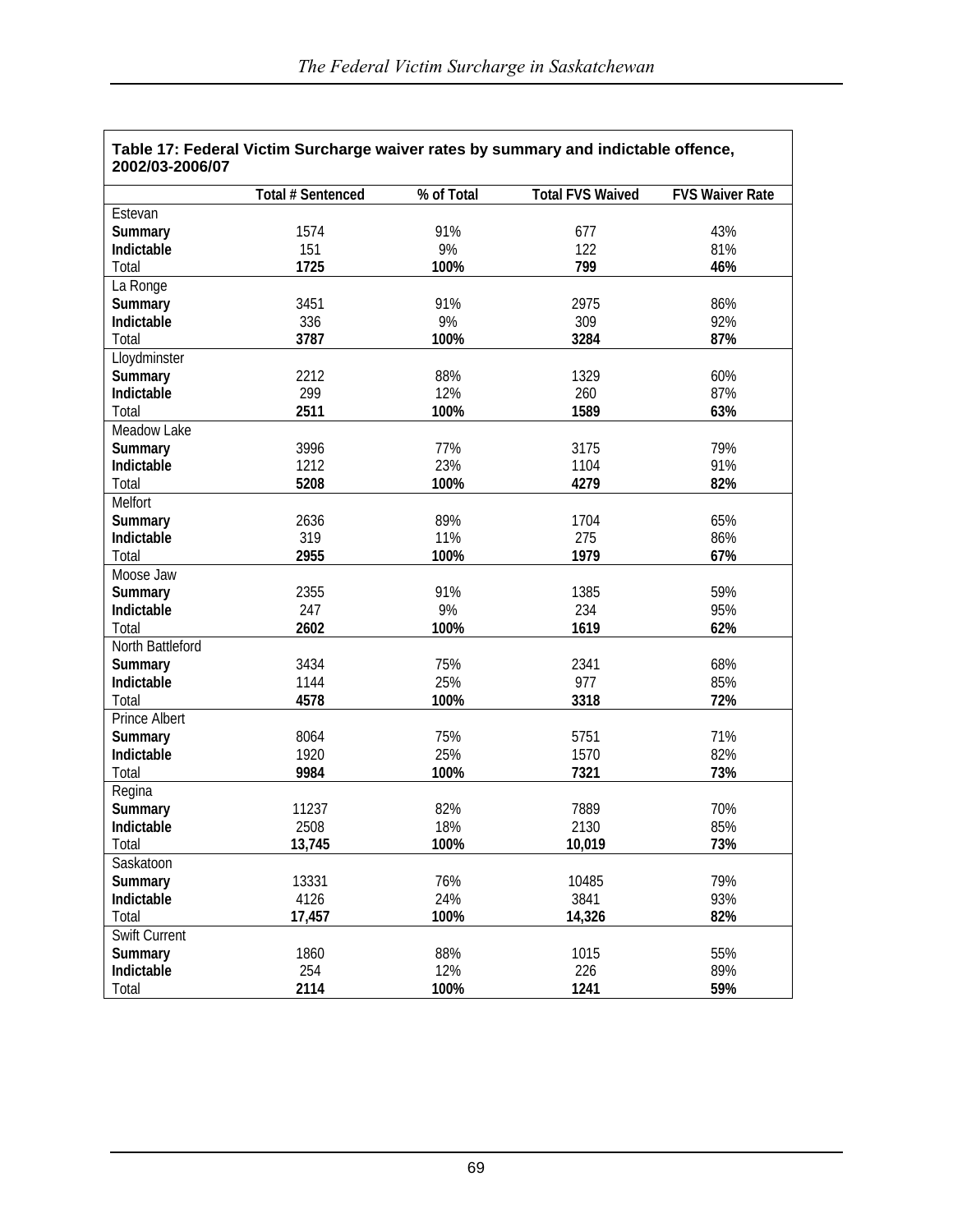| Table 17: Federal Victim Surcharge waiver rates by summary and indictable offence,<br>2002/03-2006/07 |                   |            |                         |                        |
|-------------------------------------------------------------------------------------------------------|-------------------|------------|-------------------------|------------------------|
|                                                                                                       | Total # Sentenced | % of Total | <b>Total FVS Waived</b> | <b>FVS Waiver Rate</b> |
| Wynyard                                                                                               |                   |            |                         |                        |
| Summary                                                                                               | 1574              | 84%        | 1026                    | 65%                    |
| Indictable                                                                                            | 290               | 16%        | 236                     | 81%                    |
| Total                                                                                                 | 1864              | 100%       | 1262                    | 68%                    |
| Yorkton                                                                                               |                   |            |                         |                        |
| Summary                                                                                               | 3790              | 86%        | 1763                    | 47%                    |
| Indictable                                                                                            | 595               | 14%        | 519                     | 87%                    |
| Total                                                                                                 | 4385              | 100%       | 2282                    | 52%                    |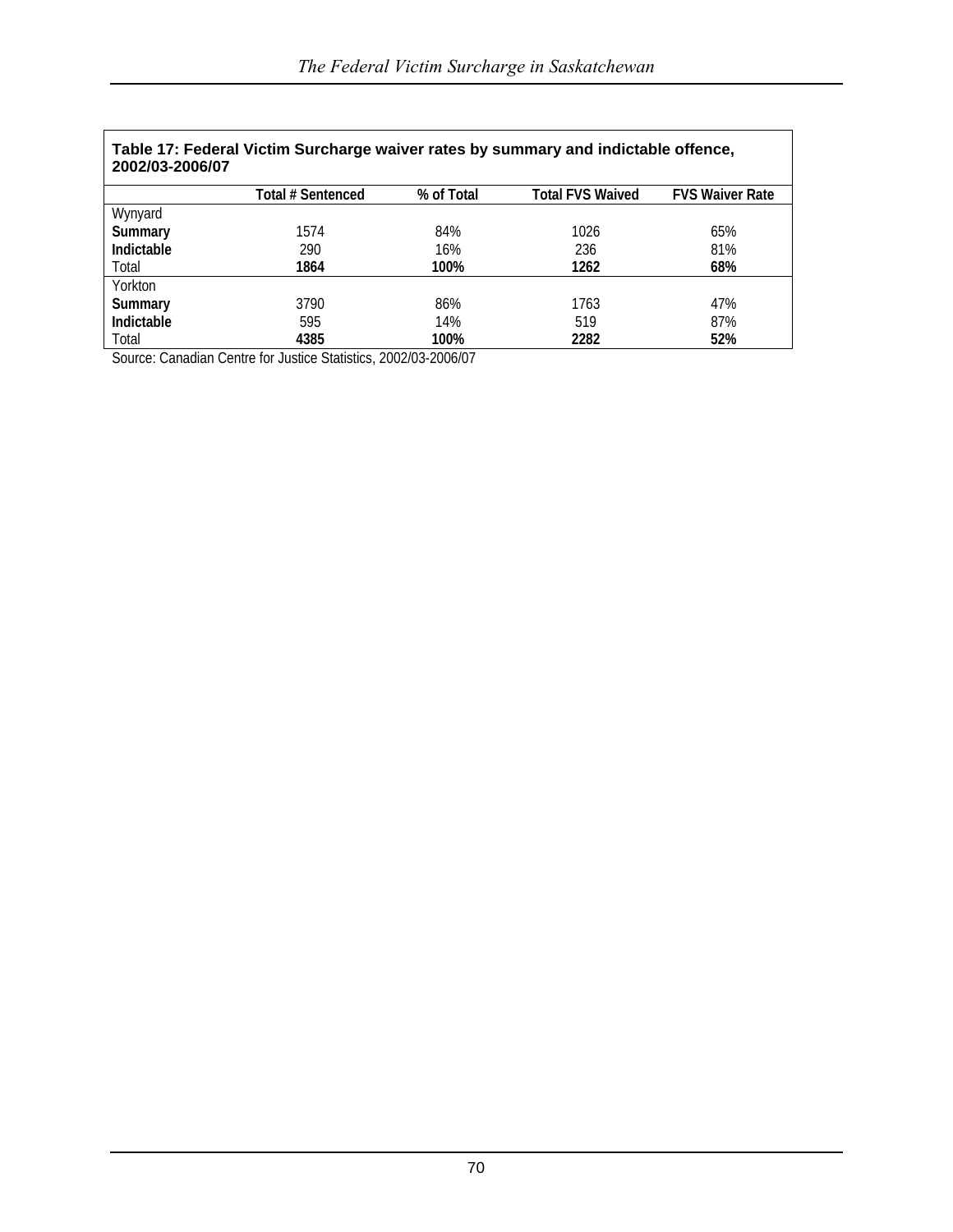# Appendix B

## **Interview**

## **Guide for Crown/Defence – Restitution - Surcharge**

## **Restitution**

- 1. What do you see as being the prime purpose of restitution?
- 2. Do you think restitution should be a priority of the criminal justice system?
- 3. What are the factors you consider when determining whether or not to request/contest/agree to restitution?
- 4. How do these factors differ when you are considering restitution as a stand-alone order or as a condition of Probation or a Conditional Sentence?
- 5. What are the challenges with restitution? (Provide prompt if necessary: for example quantifying damages? Enforcement/collection? Lack of supervision for stand alones? Time limitations?)
- 6. How well do you think victims/offenders understand restitution in terms of what can be expected (victims)/what is their responsibility (offenders)?
- 7. Are there any other comments/observations you would like to make about restitution?

## **Surcharge**

- 1. Can you tell me what your understanding of the federal victim surcharge is? What is its purpose, and how is it applied?
- 2. Do you fundamentally agree with the philosophy behind the surcharge? In your opinion is the federal victim surcharge a meaningful consequence?
- 3. What is your perception regarding the usage of funds received from the federal victim surcharge? For instance, what do you think happens to the money collected?
- 4. Do you feel the % presently being imposed / collected is satisfactory?
- 5. What has SK done to improve the awareness of the federal victim surcharge for all parties involved, e.g., crowns, defence, judges and offenders? How were you made aware of surcharge provisions? Has SK done anything to make professionals and offenders aware of the surcharge provisions? Can you give examples?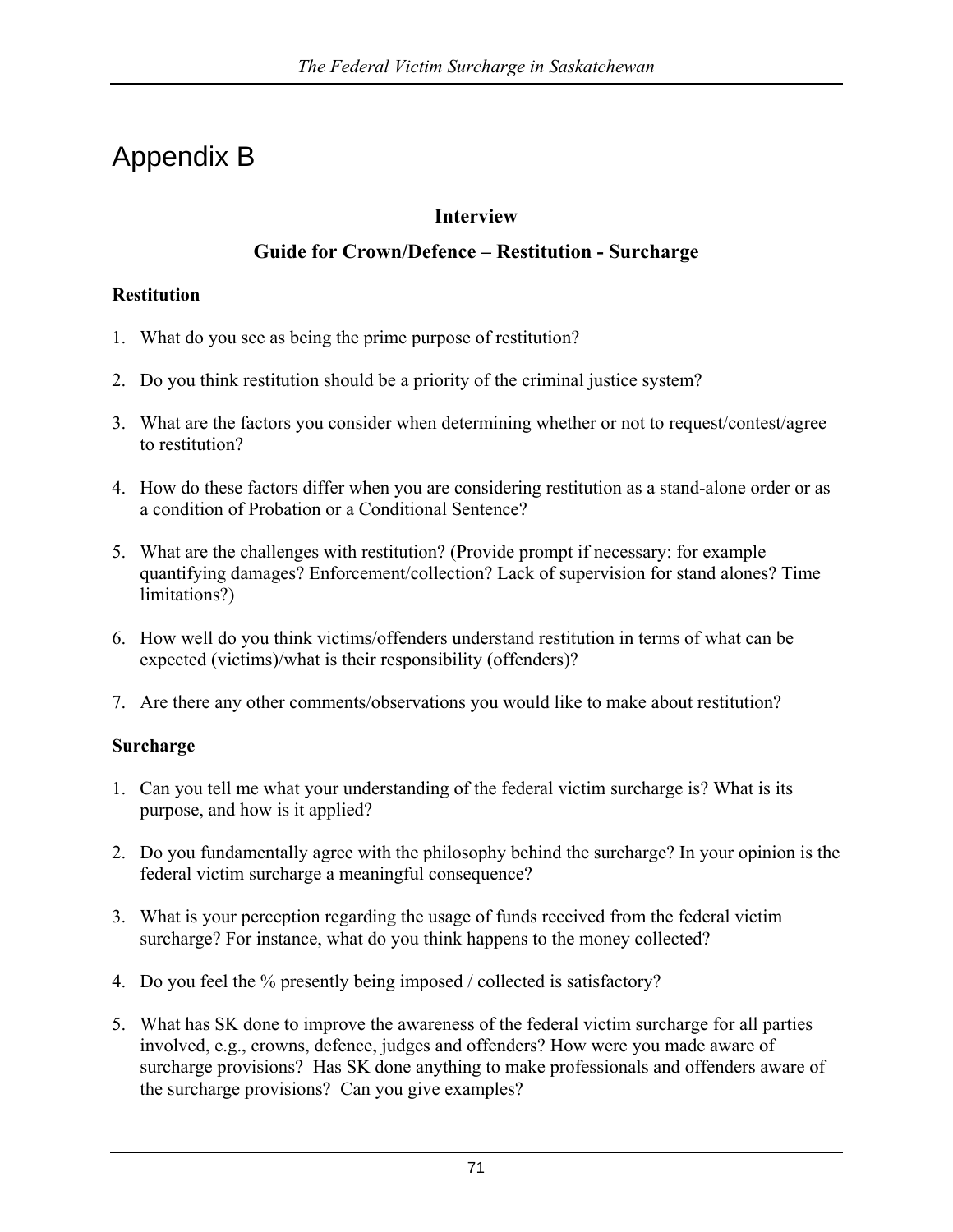- 6. In your recollection, how often is the federal victim surcharge discussed in court (i.e. by Crown, defence, judge)? Who typically raises the issue, and why?
- 7. In practice, does the Court assume automatic imposition of the federal victim surcharge? If not, what practices or "understandings" have evolved at your local level?
- 8. When the federal victim surcharge is waived, is a reason typically stated? If yes, what is the reason typically given?
- 9. The Criminal Code provides for means tests to prove undue hardship. In your experience have you seen or heard such evidence in your area? In your recollection, what is the typical evidence used to prove "undue hardship"?
- 10. Is default time a meaningful consequence for non-payment of the surcharge? Besides incarceration, what other remedies for non-payment could be considered?
- 11. In 1999 when the federal government amended the surcharge provisions in the Code they anticipated increased revenues. In many jurisdictions these increased revenues have not materialized. In your opinion, why has the anticipated revenue not been realized?
- 12. Are there any issues which we haven't covered that you would like to comment on?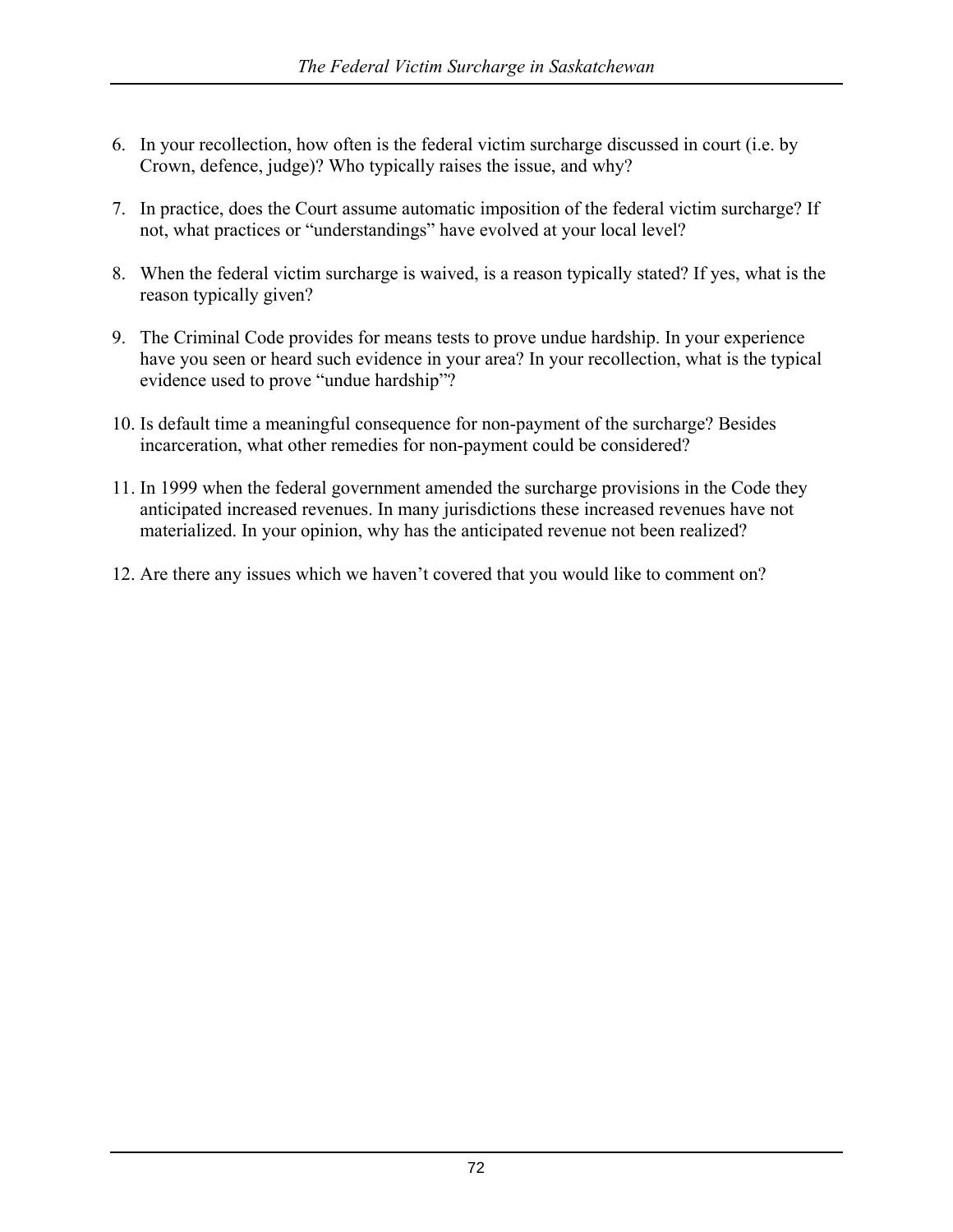## **Interview**

# **Guide for Programs/Policy – Restitution and Surcharge**

#### **Restitution**

- 1. Can you describe the different programs that have been in place in Saskatchewan for restitution enforcement in the past number of years? *(NB: Timeframe will depend on the corporate history of those being interviewed. For example, it could be the past 4 years or past 8-10 years. It will be important to capture the shift in program structure in 05/06 from Corrections to Victims.)*
- 2. What are the benefits of the current program and its structure?
- 3. What are some of the remaining challenges or limitations of the program? Do you have any ideas on how to address those challenges/limitations?
- 4. Can you describe some of your successful interventions? Why were these successful?
- 5. How well do you think victims understand the restitution process? Explain.
- 6. How well do you think offenders understand the restitution process? Explain.
- 7. Are there any other comments/observations you would like to make about restitution?

## **Surcharge**

- 1. Can you tell me what your understanding of the federal victim surcharge is? What is its purpose, and how is it applied?
- 2. Do you fundamentally agree with the philosophy behind the surcharge? In your opinion is the federal victim surcharge a meaningful consequence?
- 3. What is your perception regarding the usage of funds received from the federal victim surcharge? For instance, what do you think happens to the money collected?
- 4. Do you feel the % presently being imposed / collected is satisfactory?
- 5. What has SK done to improve the awareness of the federal victim surcharge for all parties involved, e.g., crowns, defence, judges and offenders? How were you made aware of surcharge provisions? Has SK done anything to make professionals and offenders aware of the surcharge provisions? Can you give examples?
- 6. In your recollection, how often is the federal victim surcharge discussed in court (i.e. by Crown, defence, judge)? Who typically raises the issue, and why?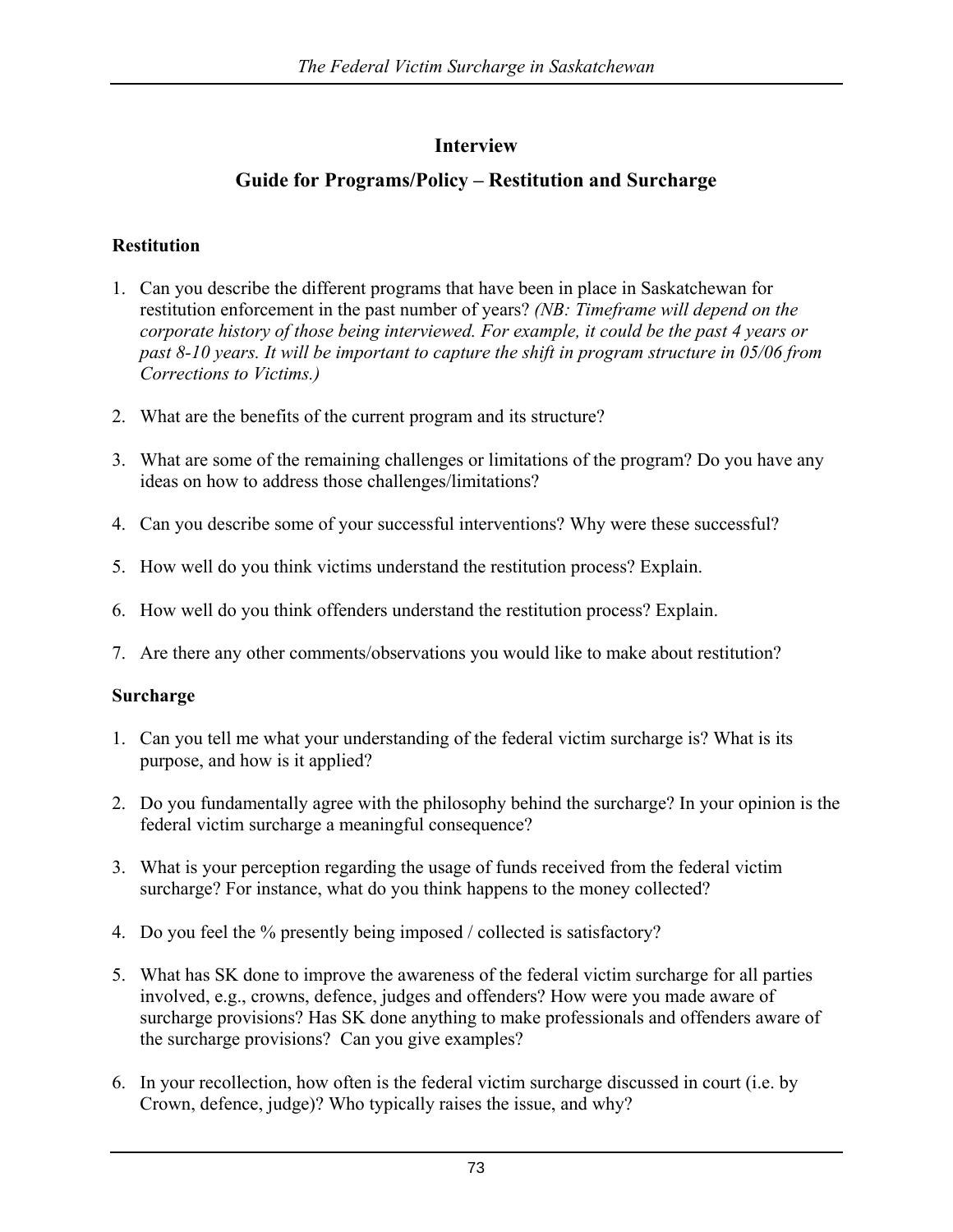- 7. In practice, does court assume automatic imposition of the federal victim surcharge? If not, what practices or "understandings" have evolved at your local level?
- 8. When the federal victim surcharge is waived, is a reason typically stated? If yes, what is the reason typically given?
- 9. The Criminal Code provides for means tests to prove undue hardship. In your experience have you seen or heard such evidence in your area? In your recollection, what is the typical evidence used to prove "undue hardship"?
- 10. Is default time a meaningful consequence for non-payment of the surcharge? Besides incarceration, what other remedies for non-payment could be considered?
- 11. In 1999 when the federal government amended the surcharge provisions in the Code they anticipated increased revenues. In many jurisdictions these increased revenues have not materialized. In your opinion, why has the anticipated revenue not been realized?
- 12. Saskatchewan has entered into Canada Revenue Agency's Refund Set-Off Program, which allows the province to recover an individual's unpaid fines from his/her income tax refund or GST credit. From your perspective what impact has/will the program have on the collection of federal victim surcharge revenues?
- 13. Are there any issues which we haven't covered that you would like to comment on?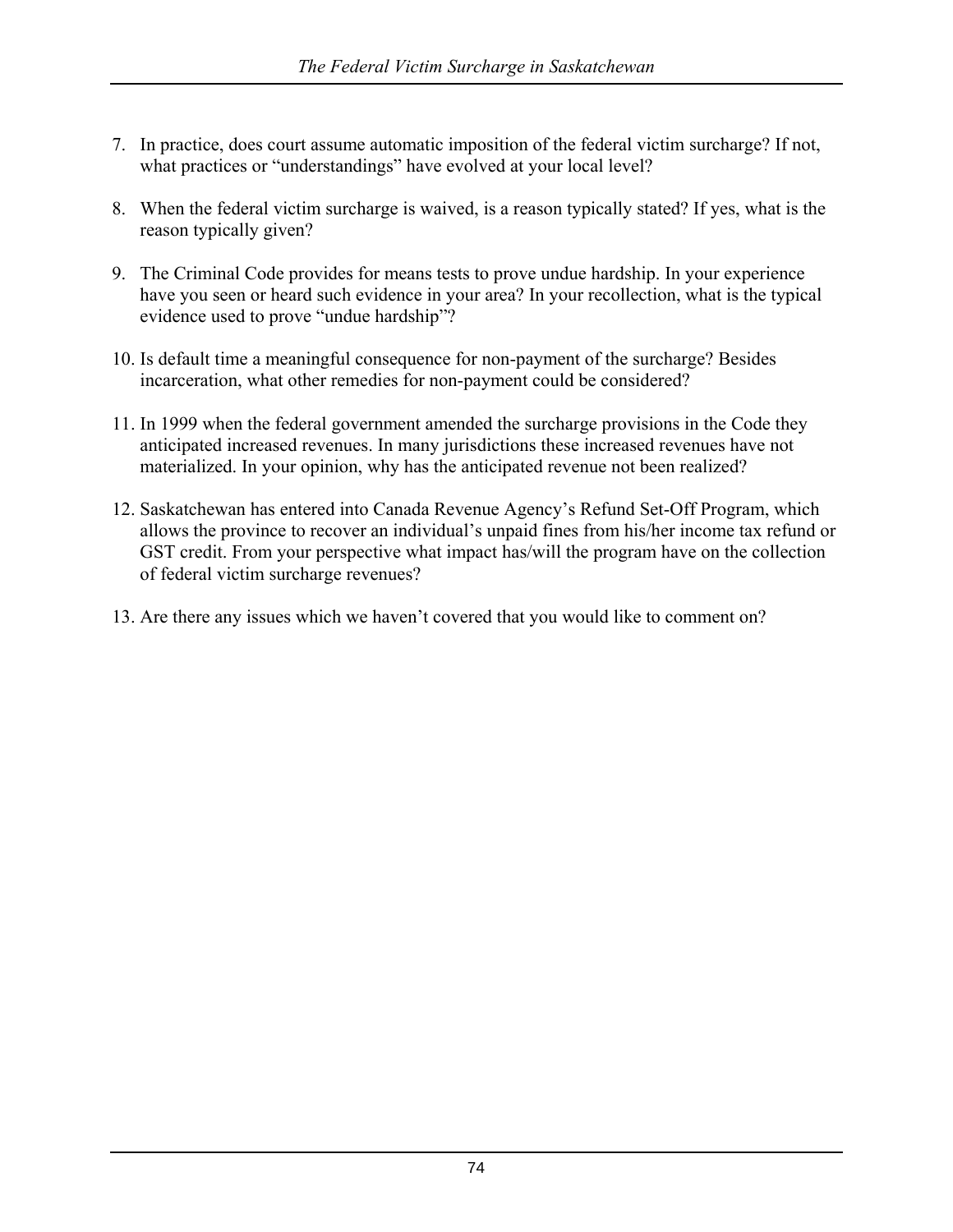# **Interview Guide for Probation – Restitution**

- 1. What is your role in the restitution process?
- 2. Would you say that restitution enforcement is a priority for probation officers in general? For you?
- 3. How do you ensure compliance with restitution? What do you/can you do to encourage compliance?
- 4. What is the most effective form of a restitution order as part of probation/ (e.g. monthly payments compared to pay by end of probation)
- 5. Do you ever see stand-alone orders, be it separate from the community-based sentences or where restitution has been divided with a portion on the community based-sentence and a portion through stand-along?
- 6. Would you recommend any changes to the restitution process to improve enforcement of restitution orders for victims? Please explain.
- 7. How do you find the relationship/set-up between Victim Services Restitution Program and Probation Services?
- 8. Are there any other comments/observations you would like to make about restitution?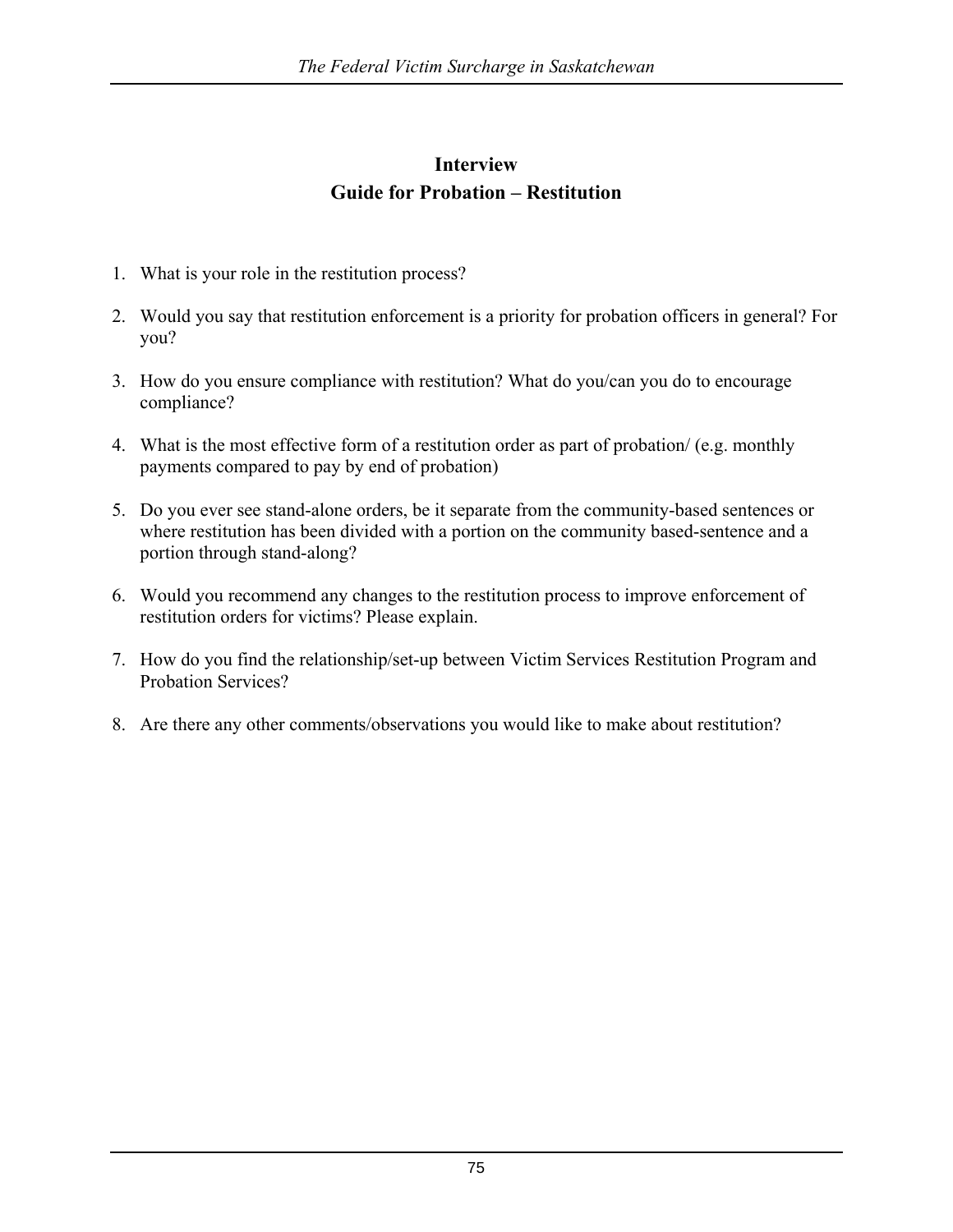#### **Interview**

# **Guide for Courts – Restitution and Surcharge**

#### **Restitution**

- 1. How is restitution orders registered and enforced? Is this consistent across the province?
- 2. What is your role in the restitution process?
- 3. What are the barriers in enforcing restitution orders?
- 4. What could be done to improve restitution processes for victims of crime?
- 5. Is it possible to determine the numbers of restitution orders registered with the Registry (Queen's Bench Court)?

#### **Surcharge**

- 1. Can you tell me what your understanding of the federal victim surcharge is? What is its purpose, and how is it applied?
- 2. Do you fundamentally agree with the philosophy behind the surcharge? In your opinion is the federal victim surcharge a meaningful consequence?
- 3. What is your perception regarding the usage of funds received from the federal victim surcharge? For instance, what do you think happens to the money collected?
- 4. Do you feel the % presently being imposed / collected is satisfactory?
- 5. What has SK done to improve the awareness of the federal victim surcharge for all parties involved, e.g., crowns, defence, judges and offenders? How were you made aware of surcharge provisions? Has SK done anything to make professionals and offenders aware of the surcharge provisions? Can you give examples?
- 6. In your recollection, how often is the federal victim surcharge discussed in court (i.e. by Crown, defence, judge)? Who typically raises the issue, and why?
- 7. In practice, does court assume automatic imposition of the federal victim surcharge? If not, what practices or "understandings" have evolved at your local level?
- 8. When the federal victim surcharge is waived, is a reason typically stated? If yes, what is the reason typically given?